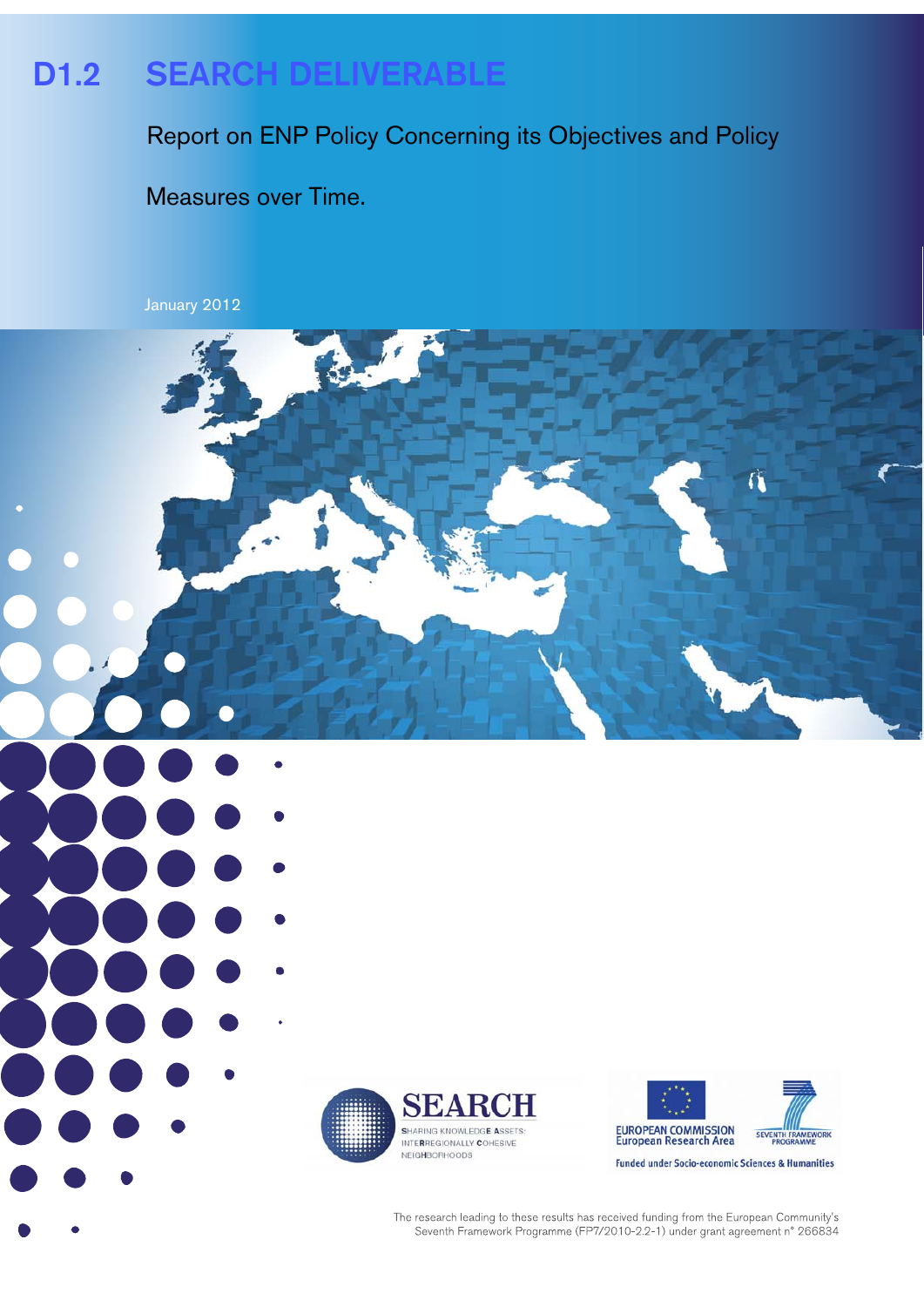

## **Deliverable 1.2: Report on ENP Policy Conerning its Objectives and Policy Measures over Time.**

*Mireia Borell\*\*, Ron Boschma\*, Vassilis Monastiriotis\*\*, Edzard Wesselink\* \*Coordinators* 

*(\*Utrecht University, \*\*European Institute and LSEE)* 

January 2012

## **1. Introduction**

After the fifth enlargement round of the European Union in 2004 its external borders shifted drastically. Suddenly a range of poorer, economically and politically less stable and less democratic countries bordered the EU. In response to these changing circumstances the need was felt to create a unified policy towards the countries bordering the EU. This unified policy, the European Neighbourhood Policy, subsumed the patchwork of existing policy instruments. Its goal is to create a ring of countries around the EU with which the EU has close, peaceful and cooperative relations (COM 373 final, 2004).

The Search project will analyze the impact of this new policy on the integration between neighbouring countries and the EU in the areas of trade flows, mobility and human capital, technological activities and innovation diffusion, and the institutional environment. This report of deliverable 1.2 forms a baseline for these analyses, by offering an overview of the history and initial goals of the ENP, the development of the ENP over time, and the policy measures that have beem implemented due to the ENP. Together with the report from deliverable 1.1, which gives an overview of the literature that has evaluated these policies, this report will support and inform further research of the SEARCH project.

This report consists of two working papers. In working paper 1.4 the origins and initial goals of the ENP are examined, the institutional structure that underpins the ENP is explored, the specific funding mechanisms are explained, and the implementation and evolution of the ENP through time is described. There is a particular focus on the policy in a number of themes that are relevant for the SEARCH project: trade and FDI; labour migration and tourism; research, innovation diffusion, and development; and institutions. There is also attention for the different scale levels in which these policies are implemented; at an interregional, regional, and bilateral level. This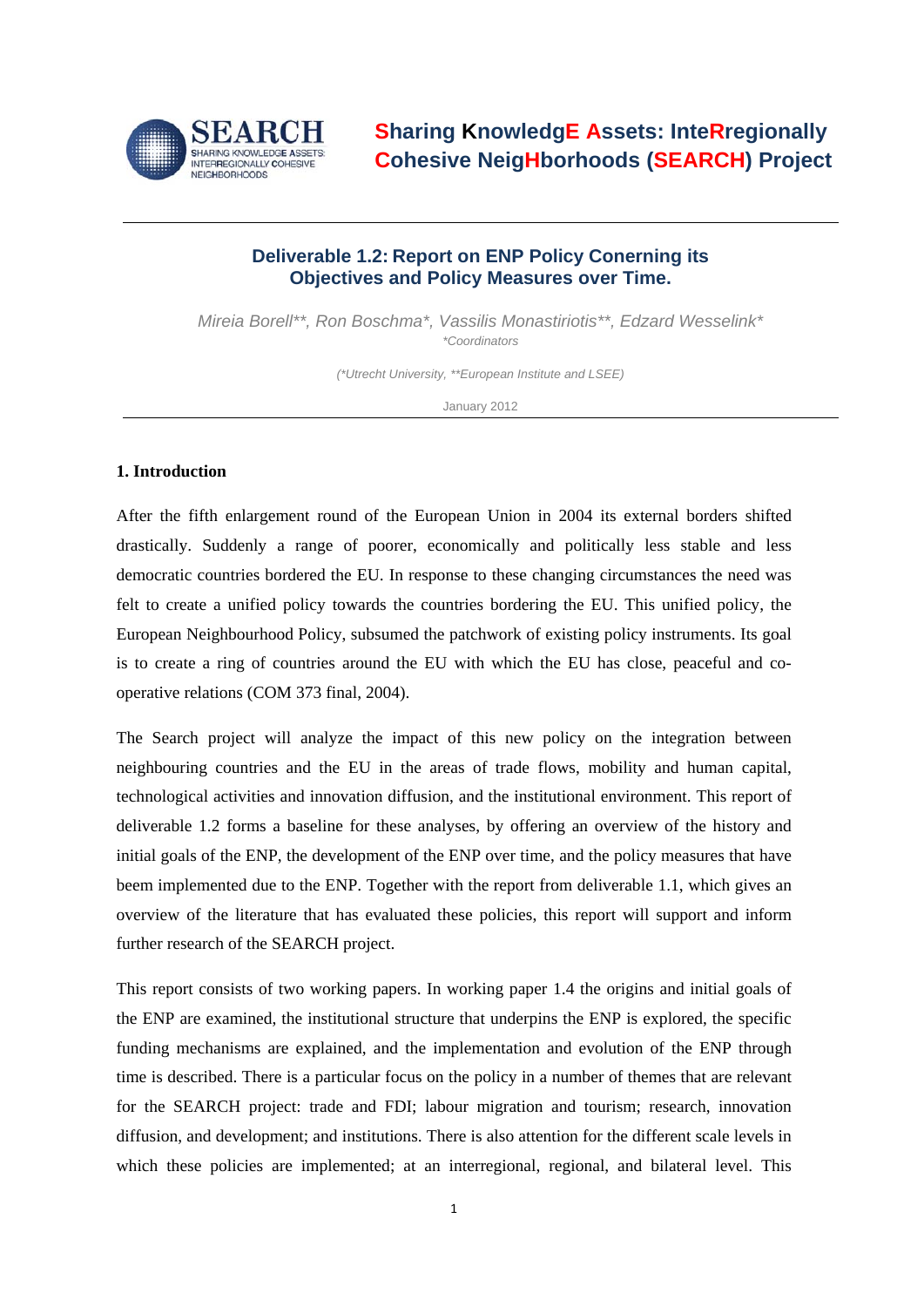overview is valuable because the SEARCH project will evaluate the spatial impact of the ENP in these policy themes, and provide policy recommendations. This report can provide a starting point to identify interesting policies that have been implemented, which could be further examined during the SEARCH project.

The second working paper, WP1.5, deals with the political dimension of the ENP. It analyses the rationale and motives behind the establishment of the ENP and the historical and politicaleconomic dynamics that have shaped its structure, priorities and instruments. Through a critical review of the political and international relations literature on the topic, it reviews a number of issues that have been addressed in the academic literature, such as the role of the EU as a normative and transformative power, the limits to conditionality in the absence of a firm commitment to enlargement, the tension between political values (democratisation) and economic interests (integration, market access), and the problems of policy adaptation associated to the vagueness of a process that is inherently evolutionary and structured on a mix of multilateralist, regionalist and bilateralist elements. This review helps highlight the often contradicting priorities and objectives contained within the ENP and, by implication, the limited scope of the policy to act as an anchor for economic development in the EU's external periphery. The extent and implications of this is an issue which is taken up in the empirical parts of the SEARCH project.

These working papers together give an overview of our knowledge of both the actual implementation of policy measures through the ENP, and the political logic behind the choices for specific forms of policy implementation. Together, they set up the frame under which the subsequent analyses will examine specific aspects of the ENP as a policy seeking, amongst its other objectives, to enhance economic development and market integration in the European neighbourhood.

#### **2. General Conclusion**

This report consists of two working papers, which subsequently offer an overview of the history, structure and institutional instruments of the ENP and the policies that have been implemented due to the ENP, and a review of the political and political economy literature on the ENP. Together these working papers provide a background for the SEARCH project. This conclusion will give a brief overview of the most important conclusions of the working papers. Since the goal of this report is only to provide an overview of existing research in order to inform the SEARCH project, policy implications of this report are not further explored. The academic implications of this report for the SEARCH project will not be discussed in depth either, as that is the topic of the report of deliverable 1.3.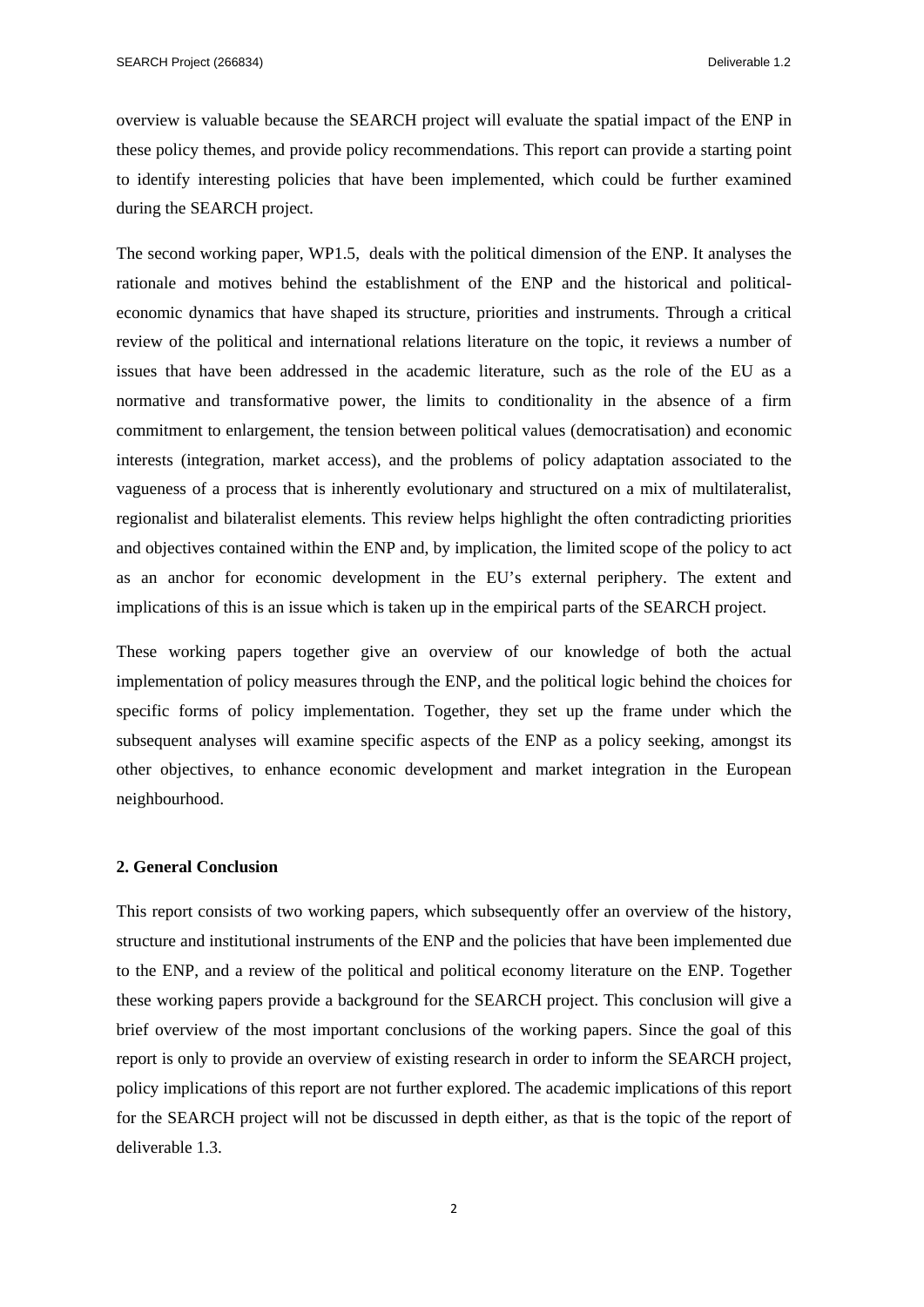In working paper 1.4 a reference work is developed that provides a factual background on the history, institutional structure, and implemented policy measures of the ENP. The ENP has its roots in a 2003 European Commission communication and over the last seven years it has developed to the multifaceted policy that it is today, by gradually developing new institutional structures for specific gaps in policy. The ENP replaces or subsumes a number of previous regional and thematic policies, which are further detailed in the working paper. In the beginning period, the ENP was funded by existing funding instruments for the different regional and thematic policies it was supposed to replace. After 2006 the European Neighbourhood and Policy Instrument was developed as the main method of funding projects for the ENP. Further, the European Investment Bank has specific investment instruments that leverage funds from the European Neighbourhood and Policy Instrument to carry out investment projects in neighbouring countries.

The ENP has an interregional element, a southern and an eastern regional elements, and bilateral elements for all the ENP countries, except for a few which do not fulfill basic requirements for democracy and human rights. The most important policies and reforms that have been carried out in these elements are discussed in the working paper. This overview clearly shows that the regional and interregional aspects of the ENP are weakly developed, judging from the low amount of activity in these elements of the ENP. The bilateral elements have various amounts of activity, with some countries being extremely active and reform-minded, and other countries who have witnessed practically no progress in the reforms that are proposed by the ENP.

In working paper 1.5 the ENP is analysed from a political and policital economy perspective. Seen from this perspective the ENP sits – sometimes uncomfortably – between the realms of accession/integration and external relations. Given the emphasis of the policy on strengthening security (internally) and stability (externally), and the fact that its structure is largely built on the pre-existing instruments of accession conditionality, the main body of literature examining the ENP is located in the fields of political science and international relations – and, less so, political economy. Consequently, much less emphasis is given on the role of the ENP as a tool for economic development and convergence. The political / institutional literature identifies a number of issues with the rationale, instruments and implementation of the ENP. Analytically, these have to do with three distinctive but inter-related categories. First is the question concerning the ultimate scope of the policy. In the literature, ENP is seen as struggling to meet two sometimes conflicting objectives: on the one hand the establishment of a common security policy with its neighbours and on the other the management of their (real, perceived, or potential) accession aspirations.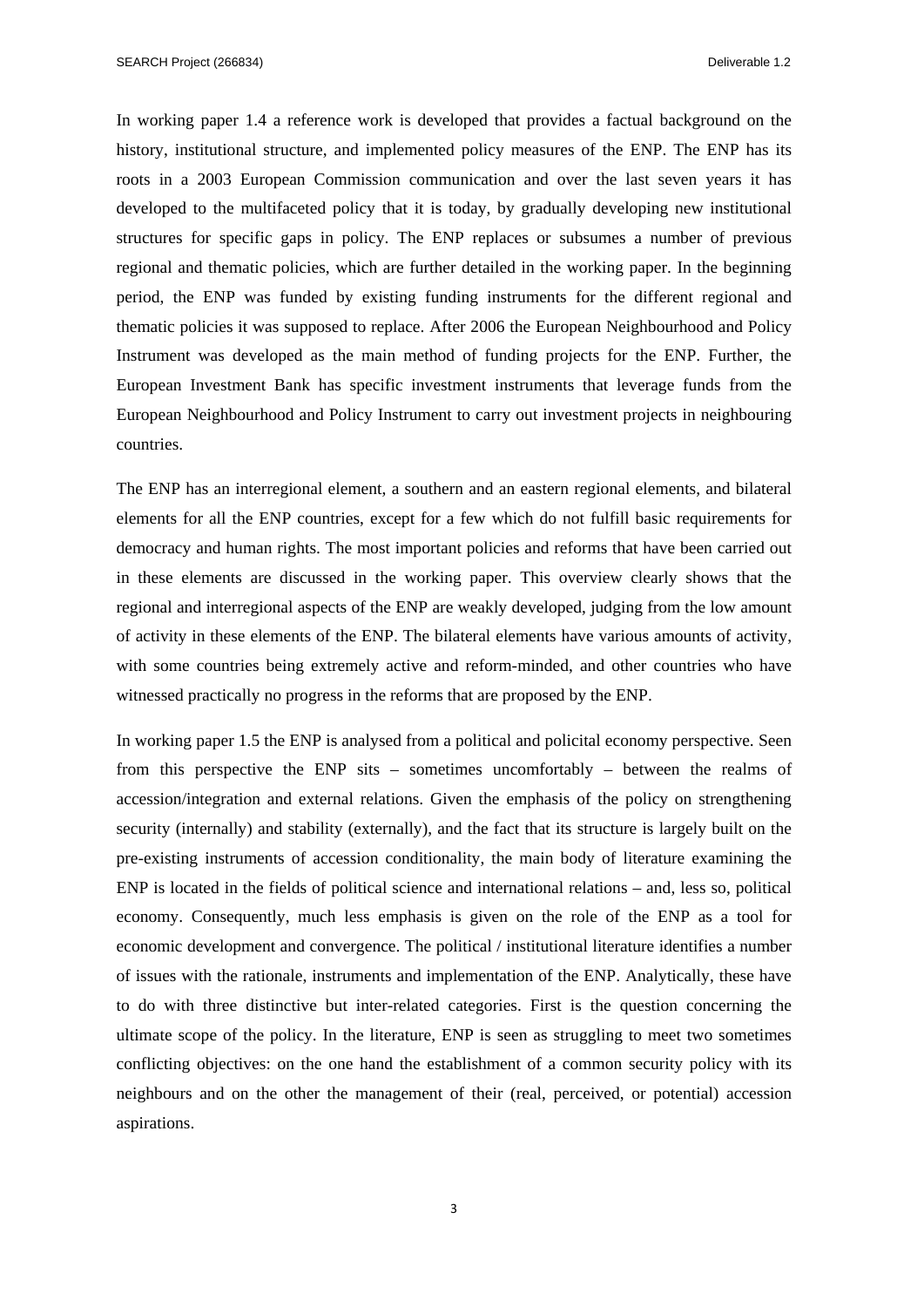Following from this, second, is the question concerning the role of the EU in this process and in particular the tension between a normative aspiration to instil 'European' values to its neighbourhood and a self-interested goal of achieving narrower economic (market access) and political (security, stability) objectives. Finally, a more central question concerns the effectiveness of the policy at large, given the above tensions. The use of conditionality, modelled as it is on the experience of past enlargements, has a number of unintended, but negative, consequences, as it blurs the objectives and scope of the policy and 'entraps' the EU into a constantly deepening process of institutional convergence and integration – which either becomes ineffective due to the absence of the prospect of accession or makes the objective of 'containing accession aspirations' largely impractical. In this process, adherence to objectives of democratisation, market openness and integration becomes piecemeal and thus the overall goal of strengthening security and stability through the economic and political development of the EU's external periphery is potentially compromised.

Together, these working papers provide a reference document which shows both the structure of the ENP and the policies that have been implemented, and the political tensions that guide the formation and implementation of these policies. The connections between these papers and the SEARCH project will be teased out more extensively in the report of deliverable 1.3.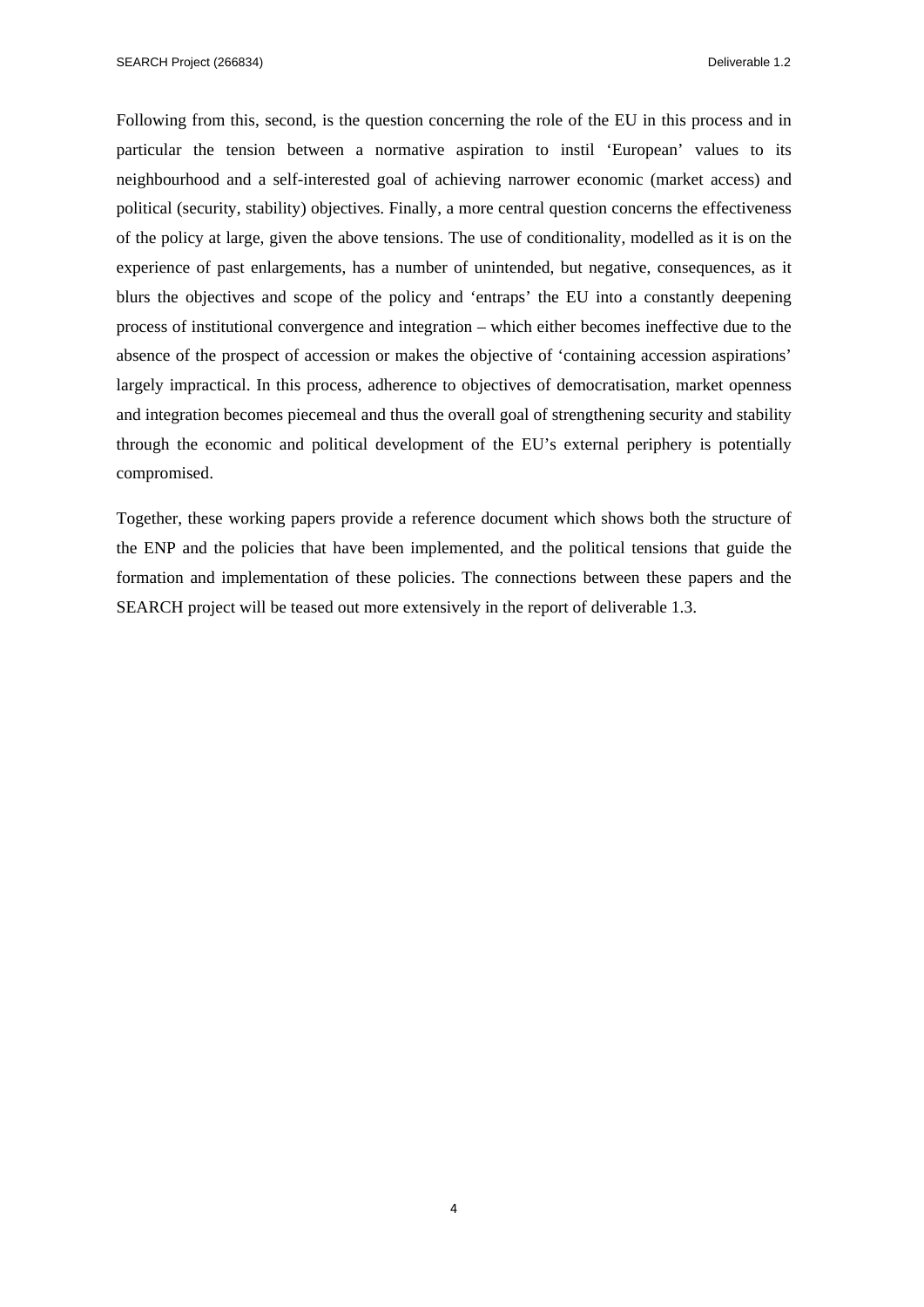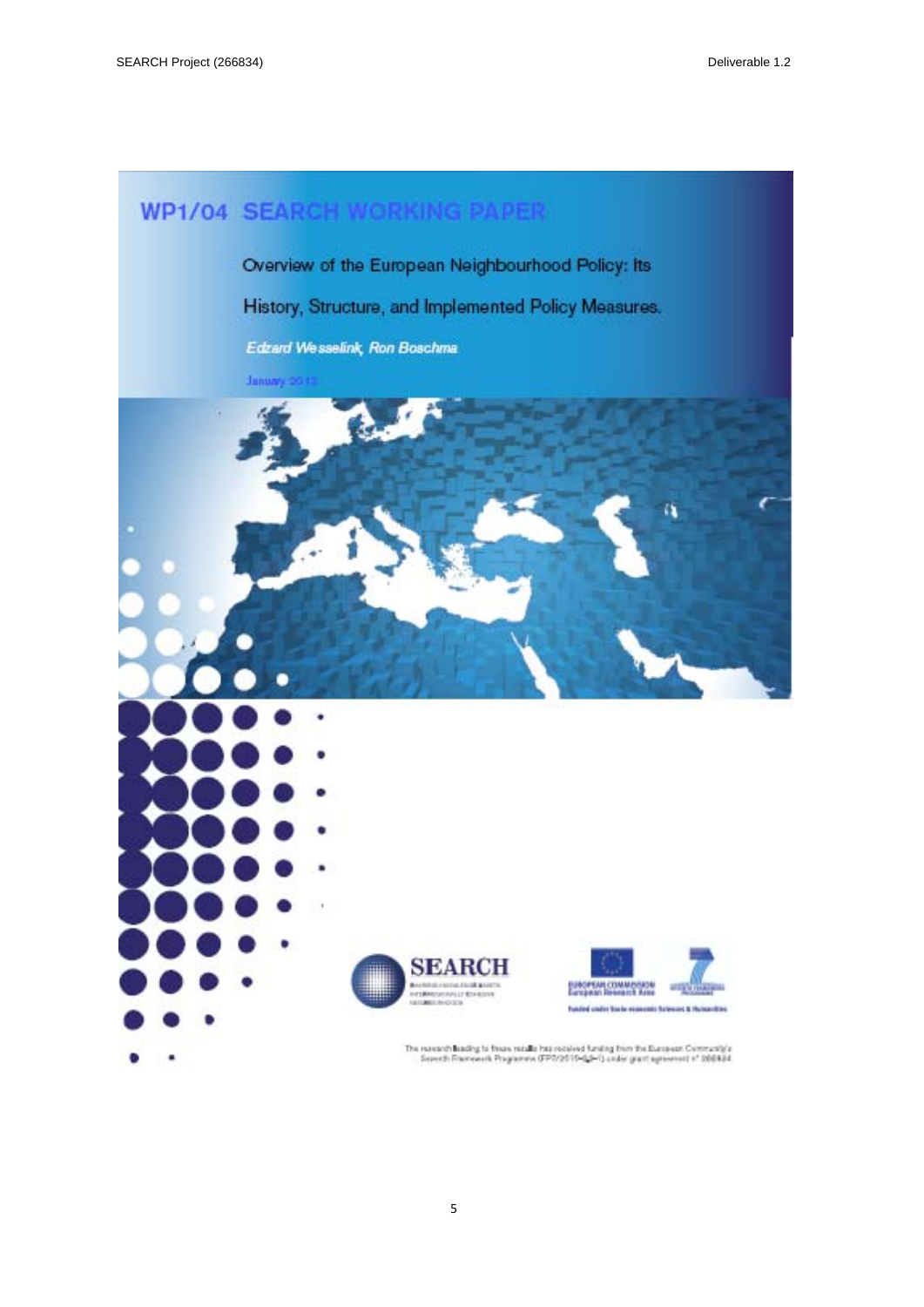## Overview of the European Neighbourhood Policy: Its History, Structure, and Implemented Policy Measures

Edzard Wesselink, Ron Boschma<sup>1</sup>

Utrecht University Faculty of Geosciences Department of Economic Geography PO Box 80 115 3508 TC Utrecht The Netherlands tel. +31 (0)30 253 2896 (or 1399)

### **Abstract**

The objective of this study is to provide an overview of the European Neighbourhood Policy (ENP). Focus will be on the history of the ENP and its goals, the institutional structure of the ENP, and the policy measures that have been carried out through the ENP. The evolution of the ENP is traced from its origins in a 2003 European Commission communication to the broad and multifaceted policy that it is nowadays. Then the institutional dimension of the ENP, with both its thematic and spatial elements, on a subnational, national, regional and interregional level, will be explored. Finally an overview will be presented of the specific policy measures that have been implemented on an interregional, regional, and national level.

## **Keywords**

European Neighbourhood Policy, Historical Overview, Policy Implementation

## **Acknowledgments:**

This research was supported by the Project Sharing KnowledgE Assets: InteRregionally Cohesive NeigHborhoods (SEARCH) within the 7th European Community Framework Programme FP7- SSH -2010.2.2-1 (266834) European Commission.

 $1$  Many thanks go out to Andrea Ascani, who has contributed the country reports for Morocco and Tunisia.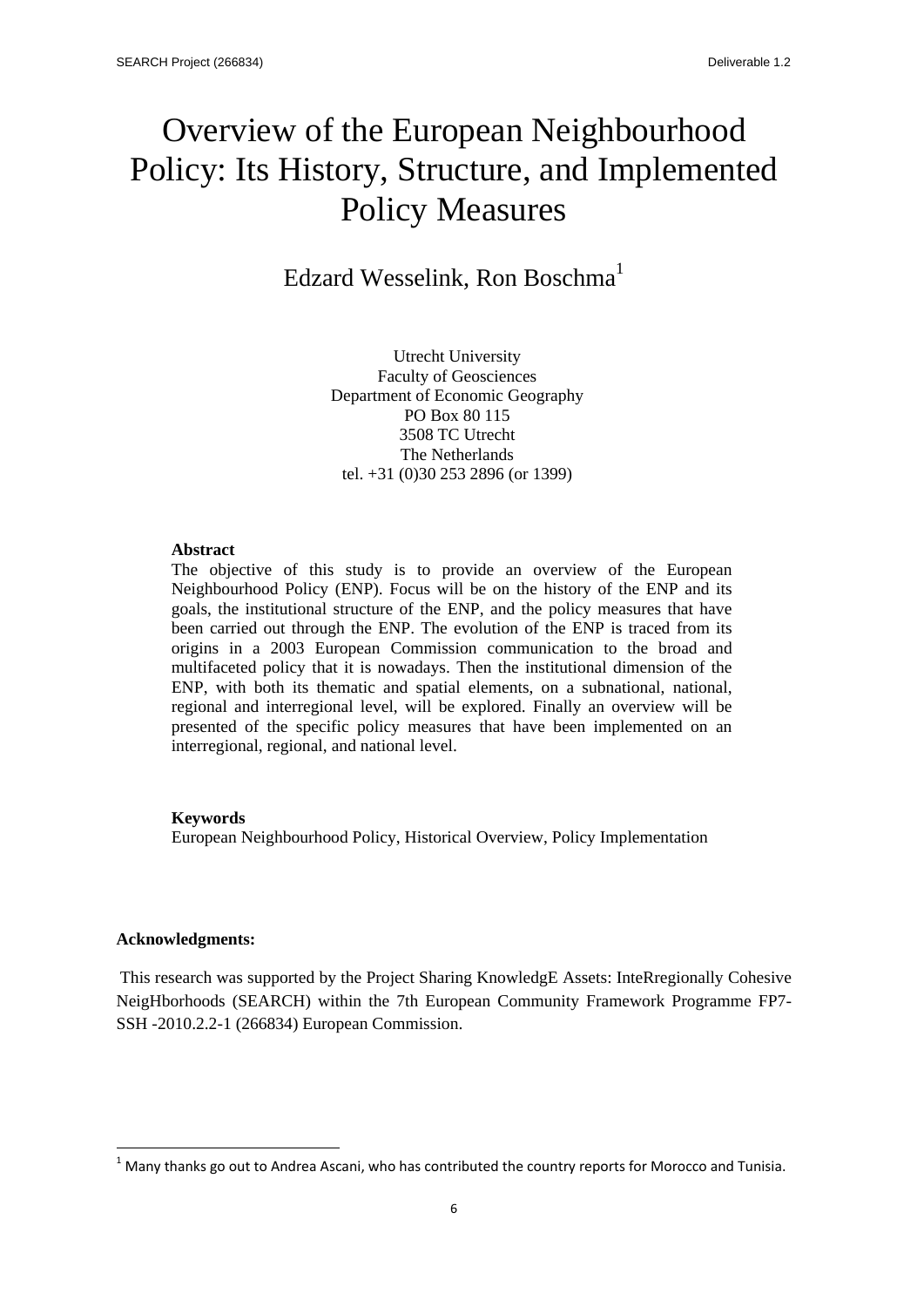#### **List of terms**

- AA = Association Agreement
- ACAA = Agreements on Conformity Assessments and Acceptance of Industrial products
- BSS = Black Sea Synergy
- CARDS = Community Assistance for Reconstruction, Development and Stability
- CFSP = Common Foreign and Security Policy
- CIB = Comprehensive Institution Building
- DCFTA = Deep and Comprehensive Free Trade Agreement
- DCI = Development Cooperation Instrument
- EBRD = European Bank for Reconstruction and Development.
- EDSP = European Defense and Security Policy
- EIB = European Investment Bank.
- EIDHR = European Instrument for Democracy and Human Rights
- ENP = European Neighbourhood Policy
- ENPI = European Neighbourhood and Partnership Instrument
- EP = Eastern Partnership
- EPF = Eastern Partners Fund
- ERA = European Research Aread
- EES = European Security Strategy
- EU = European Union:
- FEMIP = Facility for Euro‐Mediterranean Investment and Partnership
- PHARE = Poland and Hungary: Assistance for Restructuring their Economies
- FTA = Free Trade Agreement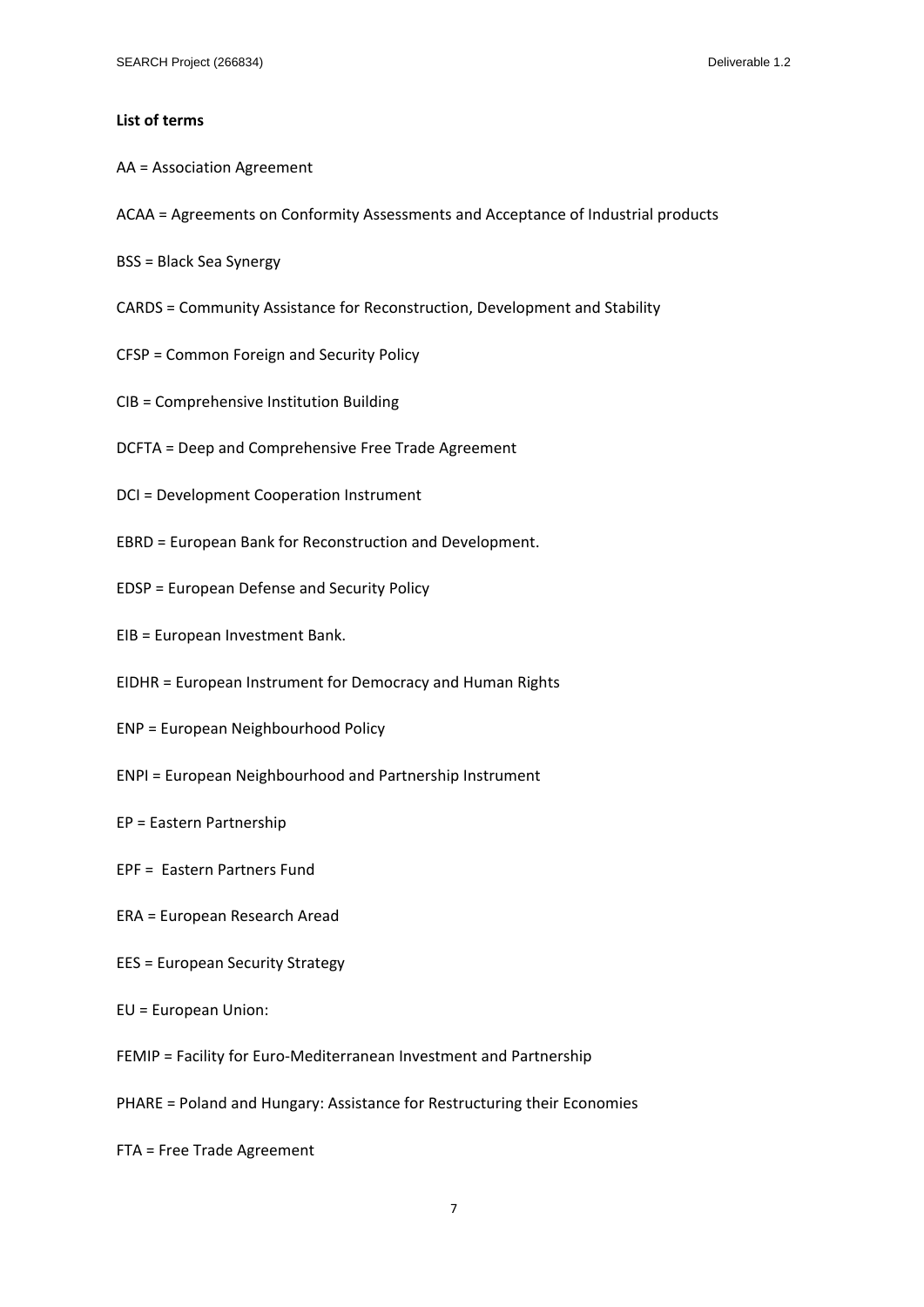- INSC = Instrument for Nuclear Safety and Control
- INTERREG = Interregional Community Assistance
- IRP = Inter‐Regional Programme.
- MEDA = Euro‐Mediterranean Partnership Instrument
- NIF = Neighbourhood Investment Fund.
- PCA = Partnership and Cooperation Agreement
- RAPEX = Rapid Alert System for Product Safety
- SEARCH = Sharing KnowledgE Assets: InteRregionally Cohesive NeigHborhoods
- SIGMA = Support for Improvement in Governance and Management
- TEMPUS = Trans‐European Mobility Scheme for University Studies
- TACIS = Technical Assistance for Commonwealth Independent States
- TAIEX = Technical Assistance and Information Exchange instrument.
- UfM = Union for the Mediterranean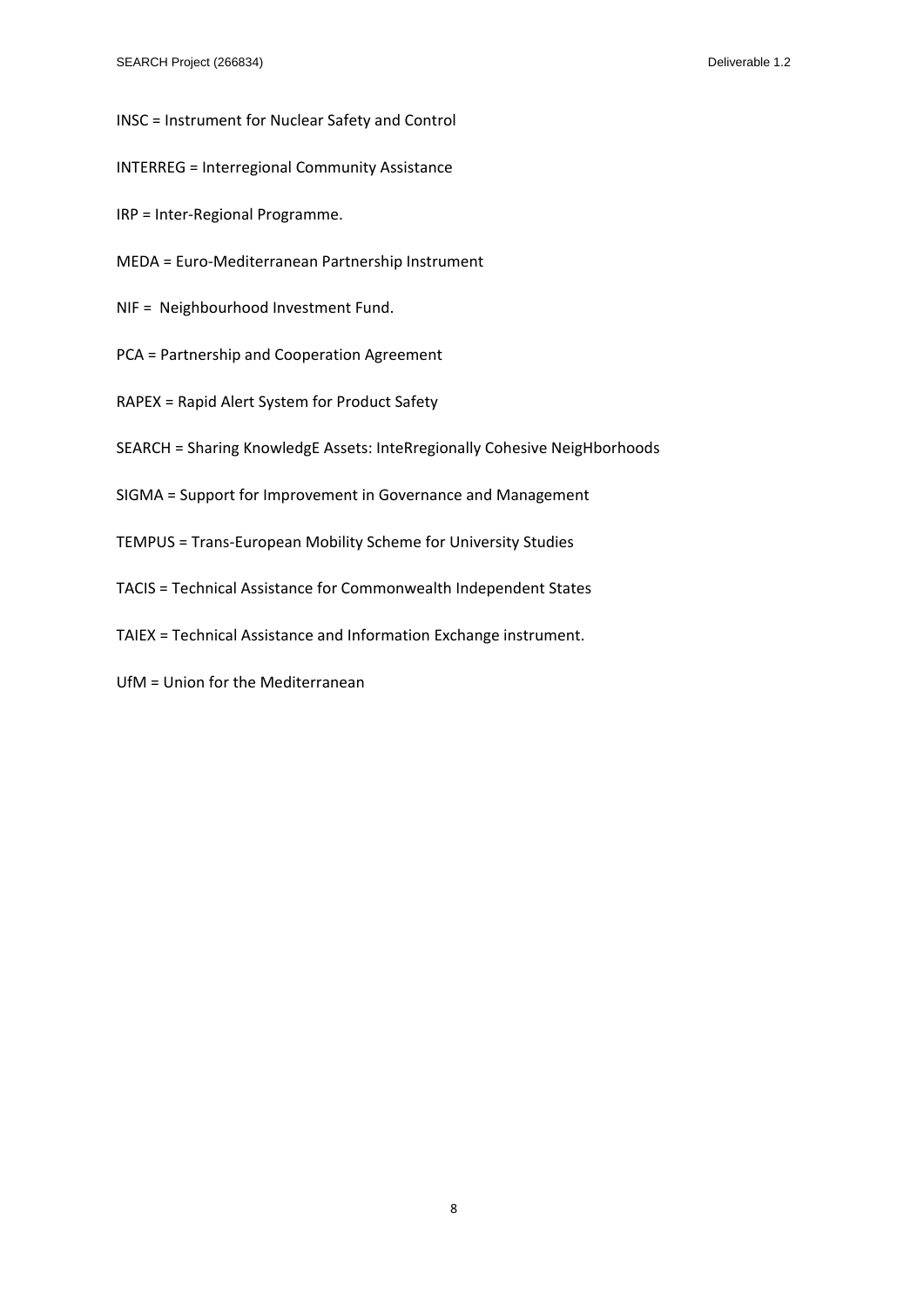## **1. Introduction**

After the fifth enlargement round of the European Union in 2004 its external borders shifted drastically. Suddenly a range of poorer, economically and politically less stable and less democratic countries bordered the EU. In response to these changing circumstances the need was felt to create a unified policy towards the countries bordering the EU. This unified policy, the European Neighbourhood Policy, subsumed the patchwork of existing policy instruments. Its goal is to create a ring of countries around the EU with which the EU has close, peaceful and co-operative relations (COM 373 final, 2004). The Search project will analyze the impact of this new policy on the integration between neighbouring countries and the EU in the areas of trade flows, mobility and human capital, technological activities and innovation diffusion, and the institutional environment.

In this working paper the origins and initial goals of the ENP will be examined, the institutional structure that underpins the ENP will be explored, the specific funding mechanisms will be explained, and the implementation and evolution of the ENP through time will be described. There will be a particular focus on the policy in a number of themes that are relevant for the SEARCH project: trade and FDI; labour migration and tourism; research, innovation diffusion, and development; and institutions. There will also be attention for the different scale levels in which these policies are implemented; at an interregional, regional, and bilateral level. This overview is valuable because the SEARCH project will evaluate the spatial impact of the ENP in these policy themes, and provide policy recommendations. This report can provide a starting point to identify interesting policies that have been implemented, which form the basis of the rest of the SEARCH project.

Over time the ENP has transformed quite drastically, and it has acquired a range of new institutional components. These new components have often been developed in reaction to weaknesses in the existing policies, and thus the structure of the ENP and the implementation of specific policy measures cannot be understood separately. In this report, for clarity, the institutional structures and the history of the implementation of policy measures will be discussed separately. Inevitably this leads to some level of overlap between the main sections. This overlap has been reduced as much as possible by use of cross‐referencing, but cannot entirely be avoided.

This working paper starts out by tracing the origins of the ENP, in order to understand the underlying motivation to start the ENP. It then discusses the policy goals of the ENP, and the incentives that are used to reach the policy goals. Then, the institutional structures that fund these policies are discussed, and finally, the actual policies that have been implemented are described.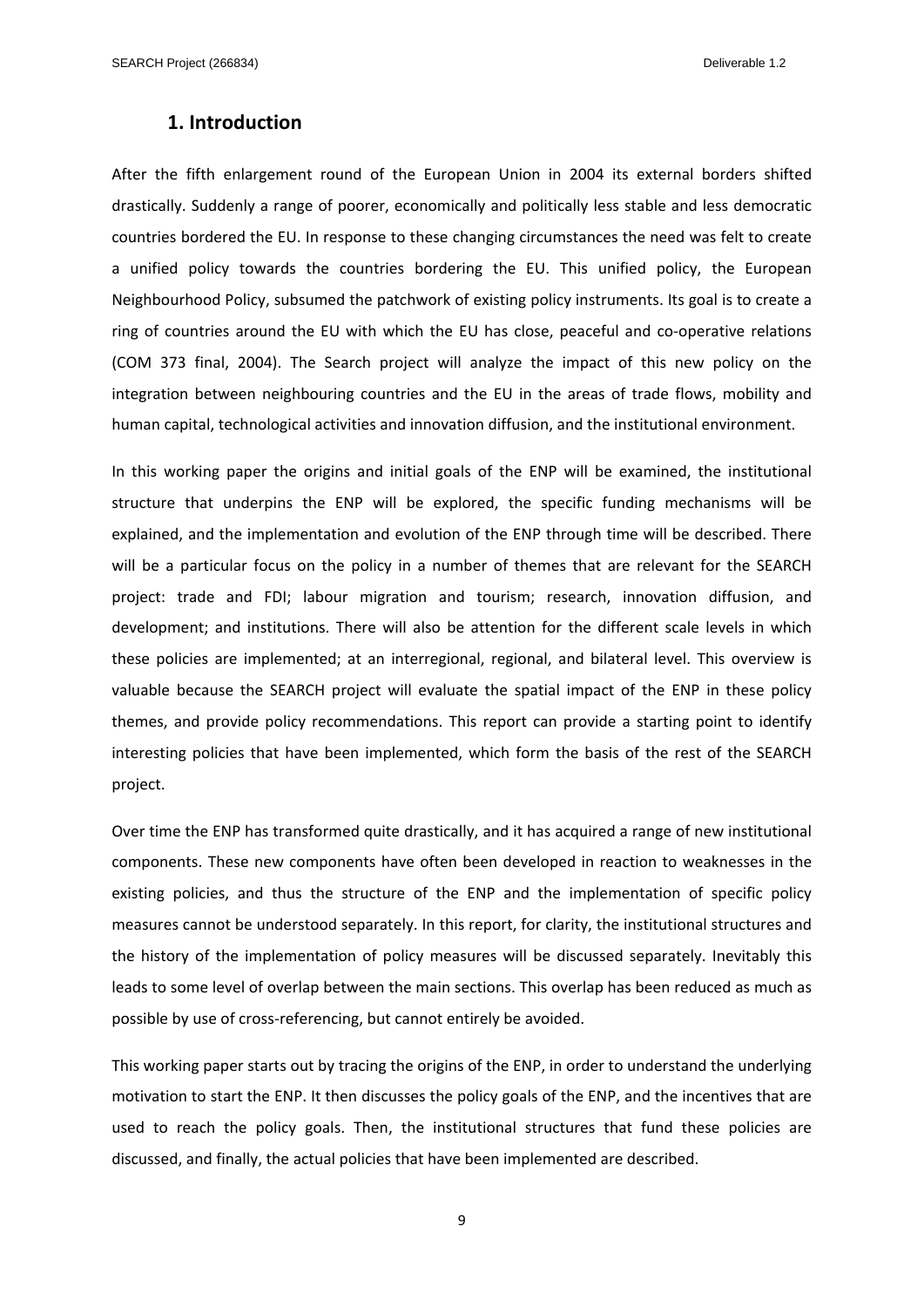## **2. Origins and goals of the ENP**

During the fifth enlargement round of the European Union, 10 countries joined the EU in 2004 and 2 in 2007. This shifted the borders of the EU drastically to the east, and created new outer borders in areas that are less stable and prosporous. In preparation for this shift, the European Commission produced a communication in 2003 titled: *The Wider Europe Neighbourhood, A New Framework for Relations with our Eastern and Southern Neighbours* (COM 104 final, 2003)*.* In this communication they announced a proposal to unify the European Union's wide range of policies towards its neighbouring countries. The goal of this new unified policy would be to create a ring of friendly, stable and prosperous countries around the European Union in order to guarantee stability along the outer borders of the EU. This goal is coherent with the broader goals of the European Security Strategy, which strives to achieve a secure Europe by enhancing stability in its neighbourhood and around the world. The new policy would not offer accession perspective for these countries, as had been done before in order to drive reform in neighbouring countries. However, the policy would promote close political cooperation, close economic integration and ultimately access to the unified market market, as a reward for convergence towards the EU 'Acquis' on economic regulations and progress in the areas of border security, prevention of illegal migration, an improved human rights record and expanded efforts towards democracy.

After the European council approved of the direction set in this proposal of the European Commission, the policy was elaborated upon in a further communication with detailed recommendations for concrete steps needed to implement such a policy. It was decided that the new policy would be called the European Neighbourhood Policy (ENP). Further, it was decided that this policy would build on existing policies, not replace them. Because the EU uses longer term plans for strategic development of its policies, it was decided to allow for convergence between existing policies until the end of the multiannual framework in 2006. In the new multiannual framework from 2007‐2013 the ENP would incorporate all previous policies, and a new and unified funding instrument would be developed to guarantee a coherent institutional structure to support the ENP (Com 393 final, 2003).

The ENP strives to be an broad and integrated policy framework, and it encompasses almost all themes in which countries can collaborate with the EU. Some other discrete policy instruments deal with select themes, like the Instrument for Nuclear Cooperation and Safety (INSC, figure 1), but most other themes are dealt with by the ENP. The SEARCH project is mainly interested in cooperation on trade and FDI, labour migration, innovation, research and education, and institutional and cultural development and cooperation. Although the core focus of the ENP is on trade and economic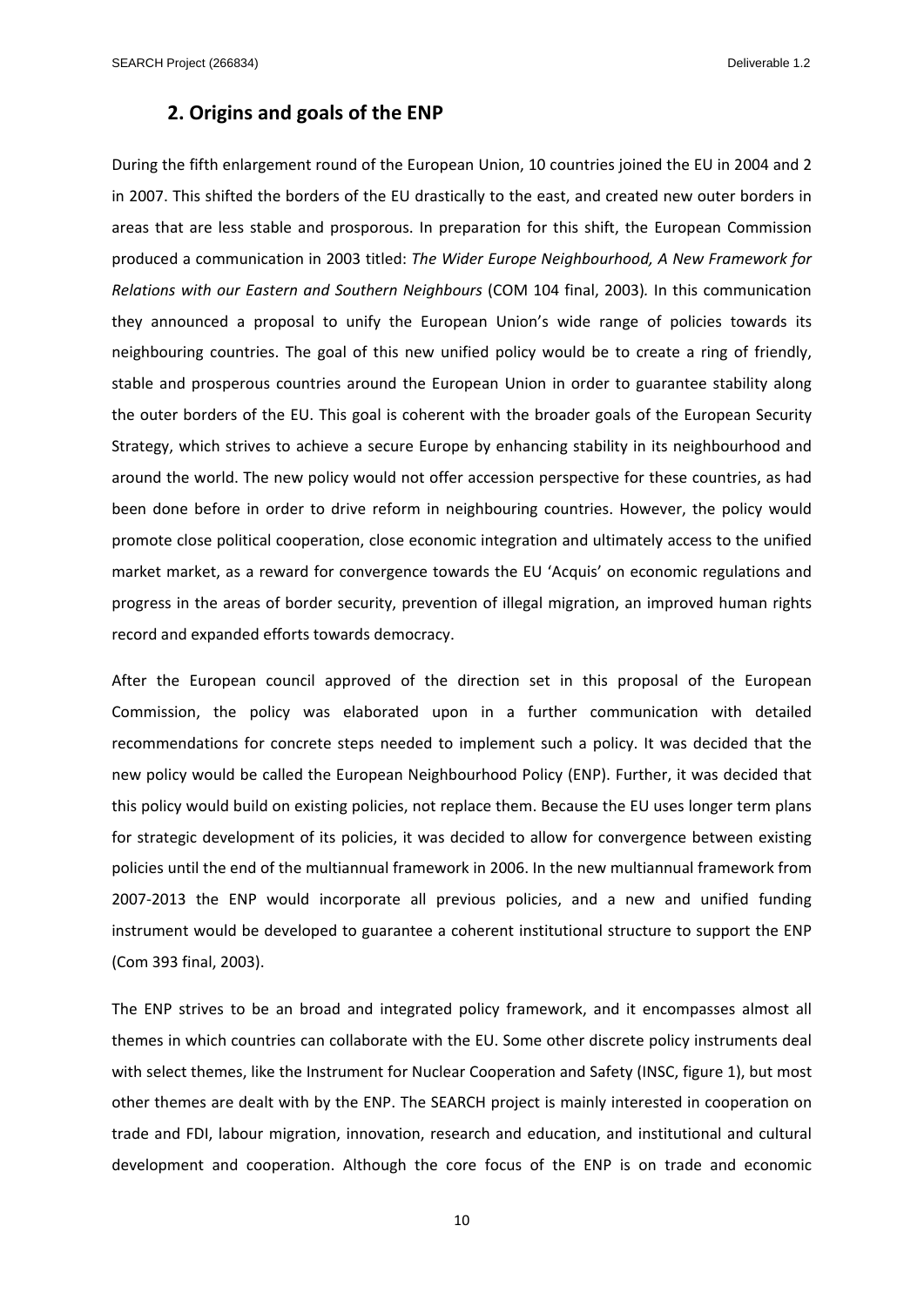reforms, migration policies, institutional reform and collaboration in research and higher education are also part of the ENP, and all these elements are meant to contribute to the ultimate goal of creating a ring of stable, friendly and prosporous countries around the EU (Com 393 final, 2003).

Prior to the launch of the ENP in 2004 the EU supported reforms either through direct funding or through promises of enhanced relations with a range of different but partially overlapping mechanisms that each had their separate functionality and procedures (table 1). These previous policy mechanisms were all developed to support specific reform goals, and their functionality was not completely coherent, which complicated creating a comprehensive neighbourhood policy. The INTERREG programme for instance was funded from structural funds. These funds can only be used for programmes inside the EU. This means that any cross-border activity with neighbouring countries had to be funded partially by other mechanisms, which complicated project design.

Other programmes had a limited scope which created gaps in the foreign policy. The MEDA programme for instance was mostly focused on regional economic reforms and investment in order to develop a free market area, but had a weak bilateral component. The TACIS programme also had its weaknesses; it was designed to help the transition of the eastern ENP countries economies to market-led economies by giving technical assistance, and therefore had a much weaker focus on investment and on regional economic reforms (COM 628, 2004; COM 393 final, 2003).

| <b>Name</b>     | <b>Function</b>                                                                                                                                                                                                   |
|-----------------|-------------------------------------------------------------------------------------------------------------------------------------------------------------------------------------------------------------------|
| <b>INTERREG</b> | To increase cross-border cooperation within the EU in order to enhance internal<br>cohesion and dissipate borders.                                                                                                |
| <b>TACIS</b>    | To support commonwealth of independent states (CIS)*. Regional, cross-border,<br>and interstate elements, focused on technical assistance to enable political<br>reform and transitioning to market economy.      |
| <b>MFDA</b>     | To support cooperation between Mediterranean countries and EU. Decisions<br>made throught the Barcelona Process. Mostly regional, goal to support creating<br>free-trade area by promoting reforms and investing. |
| <b>PHARE</b>    | To support East European countries in the EU accession process, mostly by<br>providing support and funding for the adoption of EU Acquis. phased out after<br>5 <sup>th</sup> enlargement in 2004-2007            |
| <b>CARDS</b>    | To Support Balkan countries in economic reform, reconstruction                                                                                                                                                    |

Table 1 Policy mechanisms that preceded the ENP

Source: COM 628, 2004

\*Former Soviet‐Union republics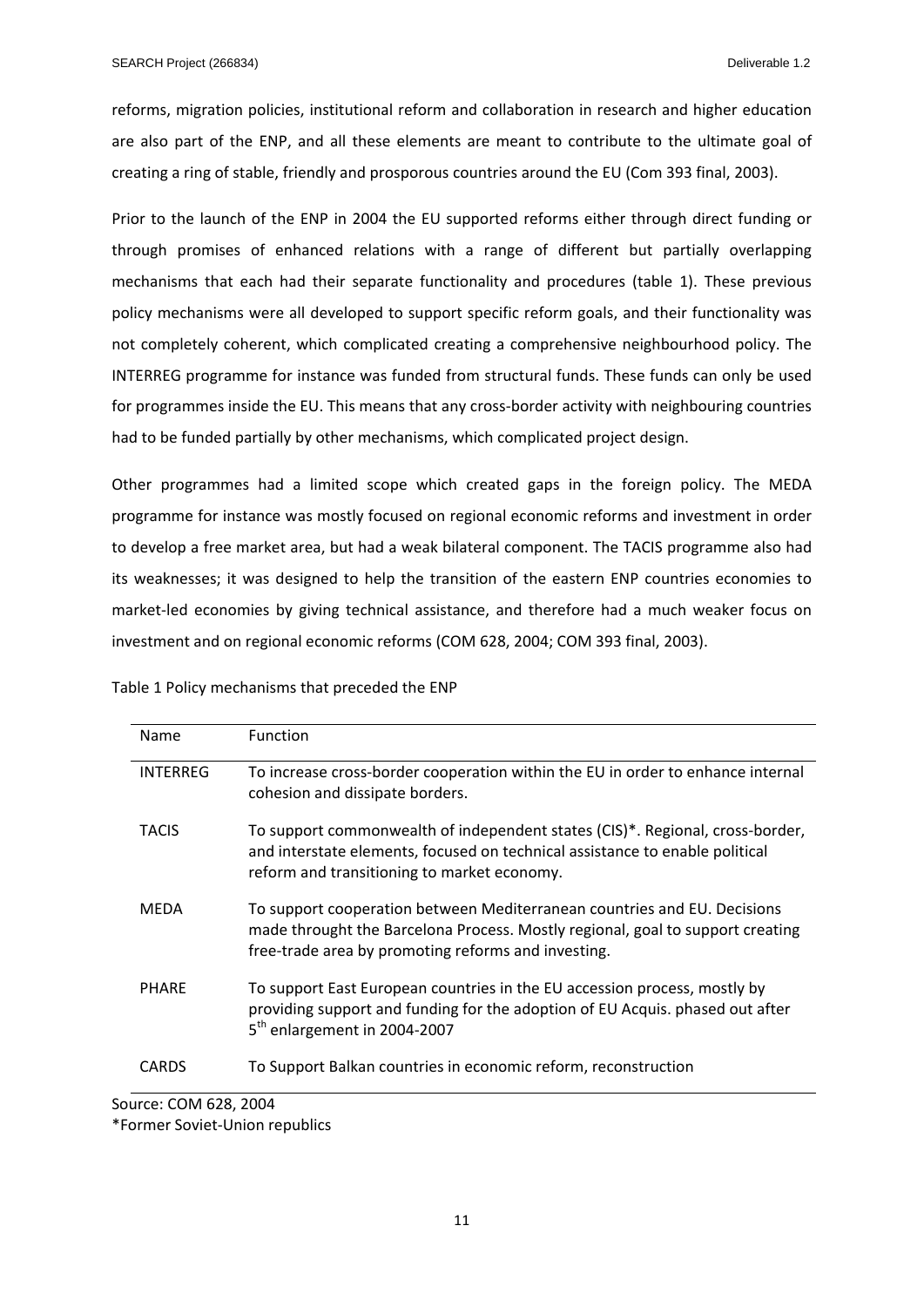The ENP was meant to rationalize and streamline this complex and sometimes overlapping set of programmes. This policy would be a one‐stop shop for regional development and convergence in all partner countries that were not on track for accession to the EU. At first, the Balkan countries, supported through the CARDS programme, were also supposed to become part of the ENP (COM 628, 2004). A later decision by the council shifted the CARDS programme to the Instrument for Pre‐ Accession Assistance (EC 766, 2006). This instrument, launched in 2007, was meant to unify the variety of existing policy mechanisms that support accession countries. The Instrument for Pre‐ Accession Assistance will not be further analyzed in this report.

The ENP was initially supposed to incorporate Israel, Jordan, Moldova, Morocco, Palestinian Authority, Tunisia and Ukraine. All these countries had already formalized their contact with the EU in either Association Agreements (AA's) for the Mediterranean countries or Partnership and Cooperation Agreements (PCA's) for the eastern ENP countries. Belarus, Lybia and Syria were offered the possibility of joining the ENP as soon as they carried out the internal political reforms that would allow them to sign AA's or PCA's. (COM 373 final, 2004). Armenia, Azerbaijan and Georgia, though they do not directly border the EU, also wanted to be included in the ENP. In June 2004, it was decided that these countries could indeed become part of the ENP (COM 795 final, 2004).

Russia was also asked to participate in the ENP, but in subsequent negotiations it was decided that a separate policy instrument would be developed to guide Russian‐European foreign policy (COM 393 final, 2003). This separate policy instrument, called the EU‐Russia strategic partnership, has similar goals to the ENP and is funded through the same funding instrument, but differs in terminology. Russia for instance did not sign an action plan but developed a roadmap (table 2).The separate policy instrument, and its similarities and differences with the ENP, will be further elaborated upon in section 5.4.12 in the Russian country evaluation. Later on, even more countries requested or were invited to join the policy. Table 2 gives an overview of the countries participating in the ENP with details on the dates of important ENP milestones, and the extent of collaboration the EU has with these countries.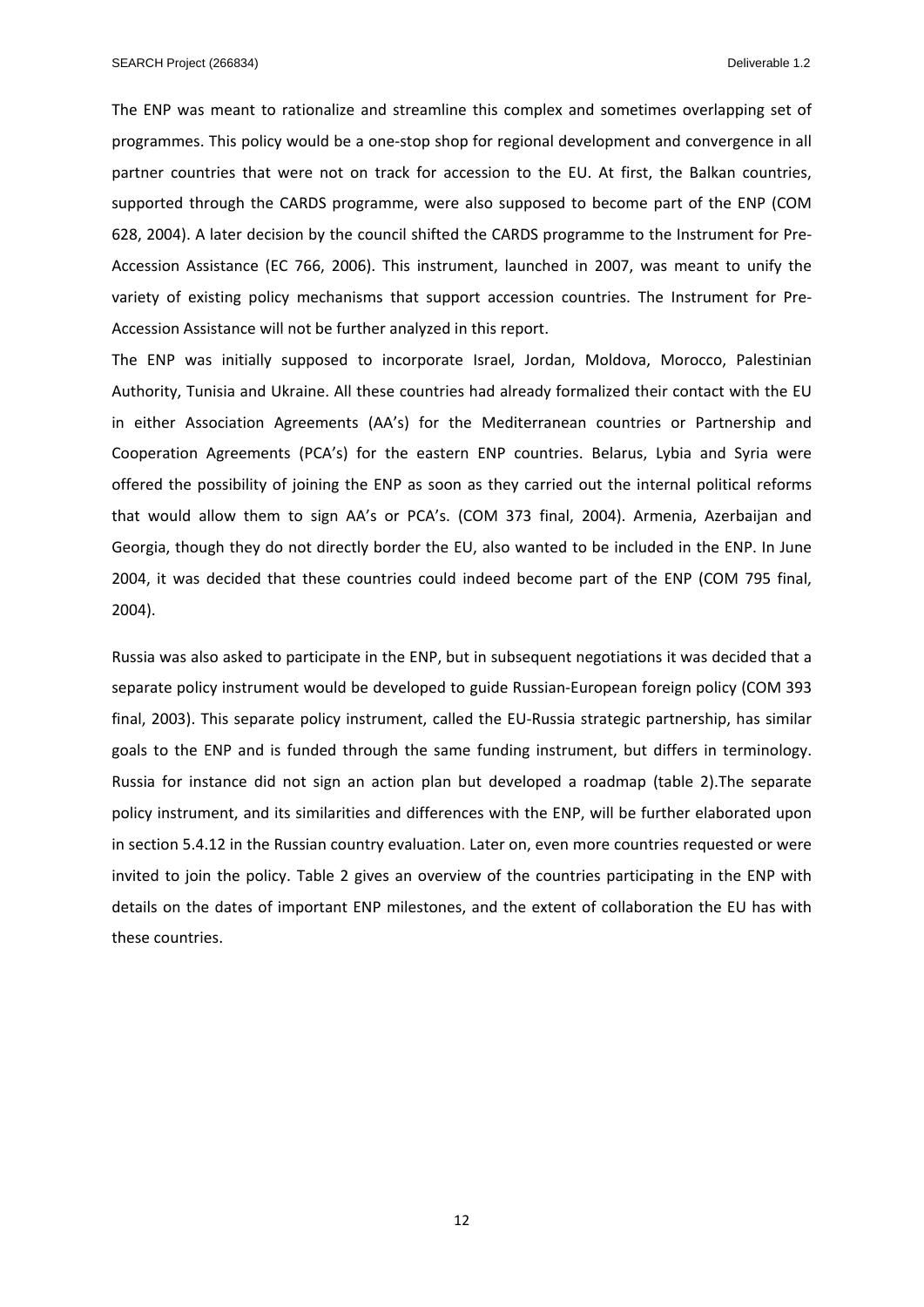|                    | Country                                | Initial EU Contract<br>(PCA or AA)                        | Ratification Action plan                   | <b>CFSP</b><br>invitation* | <b>FTA</b><br>provisions** |
|--------------------|----------------------------------------|-----------------------------------------------------------|--------------------------------------------|----------------------------|----------------------------|
|                    | Algeria                                | 2005                                                      | Roadmap,<br>Negotiations<br>pending for AP | No                         | No                         |
| Southern Countrise | Egypt                                  | <b>June 2004</b>                                          | <b>March 2007</b>                          | <b>No</b>                  | <b>No</b>                  |
|                    | Israel                                 | <b>June 2000</b>                                          | May 2005                                   | No                         | No                         |
|                    | Jordan                                 | May 2002                                                  | January 2005                               | Yes                        | No                         |
|                    | Lebanon                                | April 2006                                                | January 2007                               | <b>No</b>                  | No                         |
|                    | Libya                                  | negotiations pending                                      | No action plan yet                         | No                         | No.                        |
|                    | Morocco                                | March 2000                                                | <b>July 2005</b>                           | No                         | No                         |
|                    | Occupied<br>Palestinian<br>territories | <b>July 1997</b>                                          | May 2005                                   | No                         | No                         |
|                    | Syria                                  | ratification pending                                      | No action plan yet                         | No                         | No                         |
|                    | Tunisia                                | <b>March 1998</b>                                         | <b>July 2005</b>                           | No                         | No                         |
|                    | Armenia                                | <b>July 1999</b>                                          | November 2006                              | Yes                        | Yes                        |
| Eastern Countries  | Azerbaijan                             | <b>July 1999</b>                                          | November 2006                              | Yes                        | <b>Yes</b>                 |
|                    | <b>Belarus</b>                         | No negotiations until human rights situation<br>improves. |                                            | No                         | No                         |
|                    | Georgia                                | <b>July 1999</b>                                          | November 2006                              | Yes                        | Yes                        |
|                    | Moldova                                | <b>July 1998</b>                                          | February 2005                              | Yes                        | Yes                        |
|                    | Ukraine                                | <b>March 1998</b>                                         | February 2005                              | Yes                        | Yes                        |
|                    | Russia                                 | December 1997                                             | Roadmap adopted<br>may<br>2005             | No                         | No                         |

Table 2: Overview of countries that are part of the ENP and ENP milestones.

Source: European Commission (1997, 2011r)

\*CFSP = Common Foreign Security Policy statement (Section 3)

\*\* FTA = Free trade agreement (Section 3)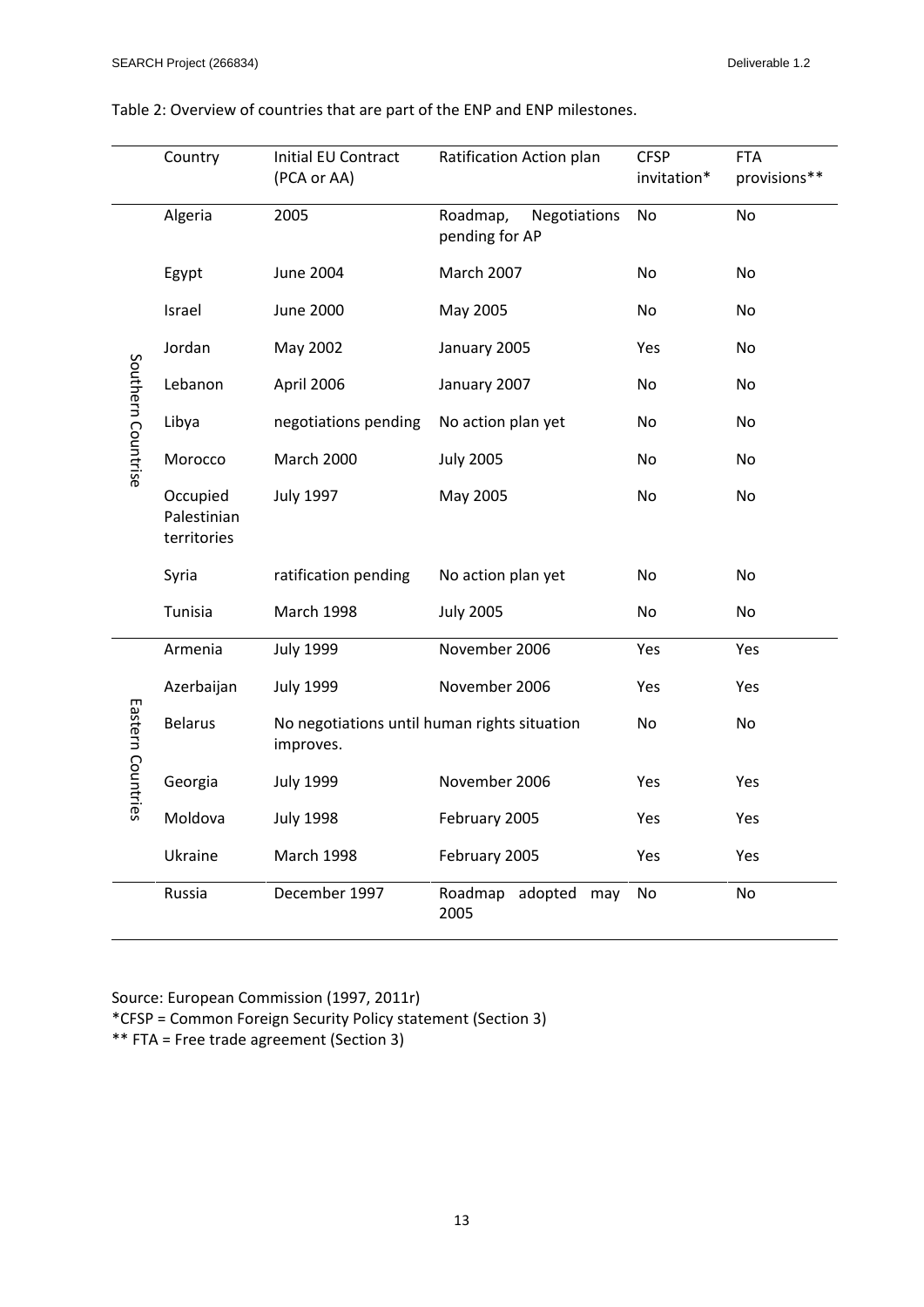## **3. Policy Mechanisms**

The goal of the ENP is to create a ring of countries around the EU that are stable and friendly to the EU. The EU asks the ENP countries to reform their political system in order to align with EU democratic and humanitarian standards. Countries are also asked to adapt an extensive range of EU regulations in order to comply with EU internal market standards. They further need to develop a range of institutions that can guarantee the implementation of the reforms, on a political and economic level. Finally, the EU demands resolution of a number of ongoing conflicts in the ENP countries (COM 104 final, 2003). The EU incentivises these reforms through different mechanisms. The EU directly funds the implementation of legislation and the development of institutions, and extends technical support to programmes that initiate reforms. The EU also extends the promise for enhanced relations to ENP countries that carry out extensive reforms. Finally, the EU invests in the ENP countries through different facilities of the European Investment Bank (EIB).These three types of mechanisms are further discussed in this section.

The technical assistance that the EU can provide runs either through twinning, TAIEX, or SIGMA. Twinning entails the institutional collaboration between governance structures in the EU and ENP countries. The ENP supplies funding for a specific twinning advisor to work at least twelve months in an institution in a partner country to support with the implementation of legislation that approximates the Acquis Communitaire (Acquis) of the EU. Projects can be carried out at different institutional levels, and are funded by the respective bilateral funding envelopes (European Commission, 2011s).

TAIEX stands for Technical Assistance and Information Exchange, and it was launched in 1996 to help the CEE countries in adopting relevant EU legislation and harmonizing regulation in anticipation of the 2004 accession. Since 2006 TAIEX has broadened its goals to also include technical support for the ENP countries. TAIEX differs from twinning because it involves short-term technical assistance, whereas twinning supplies long-term assistance. TAIEX programmes can for instance involve seminars or training programmes for government officials of partner countries, but it also functions as a source of information on legislative approximation issues. (European Commission, 2011t).

SIGMA, Support for the Improvement of Government and Management, is the final tool that the ENP can use to supply technical support. It was founded in 1992 to support the transition in 5 former Soviet Union republics through the development of good governance and management. Since 2008, SIGMA also includes the ENP countries. Whereas the previous two mechanisms are mainly directed at support for legislative approximation, SIGMA is mainly involved in strengthening governance and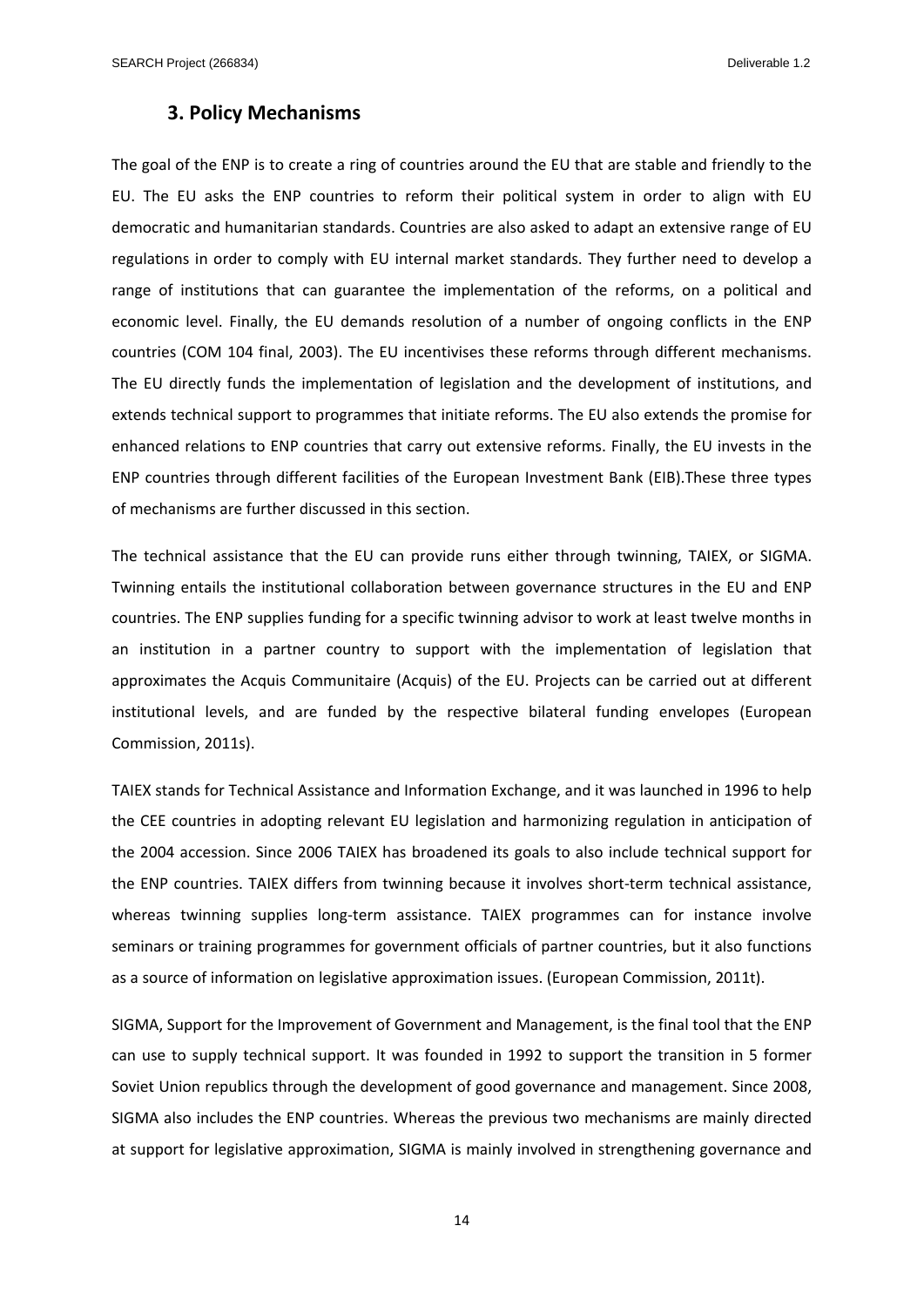management structures. Its assistance is short term to medium term, and it is directed at high‐level government officials, both decision makers and civil servants (SIGMA, undated).

The enhanced relations that are offered through the ENP are economic, political, and also cover a range of other thematic topics, but the economic relations are central in the policy. First and foremost, free access to the internal market is an important component of the promise of the ENP. This free access can be extended on different levels. An example is offered by the FTA's that have been agreed upon through the Barcelona process and are being phased in between the southern ENP countries and the EU. These FTA's reduce tariff barriers for manufactured goods and agricultural products over a twelve year period. Enhanced FTA's could go beyond the reduction of tariff barriers for goods and also liberalize the trade in the service industry. An even more extensive agreement could be reached by signing Agreements on Conformity Assessments and Acceptance of Industrial products (ACAAs). Theses agreements would allow industrial products from ENP countries to enter the internal market without any further testing, and would therefore remove most non-tariff barriers (SEC 1512/2, 2005). The concluding step would give ENP countries similar ties with the EU as the countries in the European Economic Area. The policy would in effect offer anything but accession in economic issues (COM 104 final, 2003).

The ENP can also offer enhanced relations in the political sphere. The EU has a Common Foreign and Security Policy (CFSP) which deals with trade, aid and security. Through this policy regular statements are issued, and ENP countries can be invited to support these CFSP's on a case‐by‐case basis (Table 1). Being invited to join the CFSP is a significant sign of political cooperation and trust. Action based on these statements is carried out through the European Security Strategy (ESS) and the European Defense and Security Policy (EDSP). ENP countries can also be asked to join these institutes.

The possibility also exists to invite the ENP countries for a range of other EU programmes, or to enter specific agreements that would enhance relations in a thematic area. These mechansims can be used to create a broader integration between the EU and ENP countries in multiple thematic areas, and can be used as an extra incentive for further reforms. It is possible to accept ENP countries to thematic programmes like TEMPUS, which supports collaboration between universities to realize a common European Research Area and supports researcher mobility, or programmes like LIFE+ or Erasmus Mundus, which respectively work on environmental protection and student mobility (COM 373 final, 2004). It is further possible to create specific collaboration networks that enhance a specific collaboration network. These mechanisms should ensure cooperation on a broad range of themes beyond strict economic and political collaboration. Because the SEARCH project will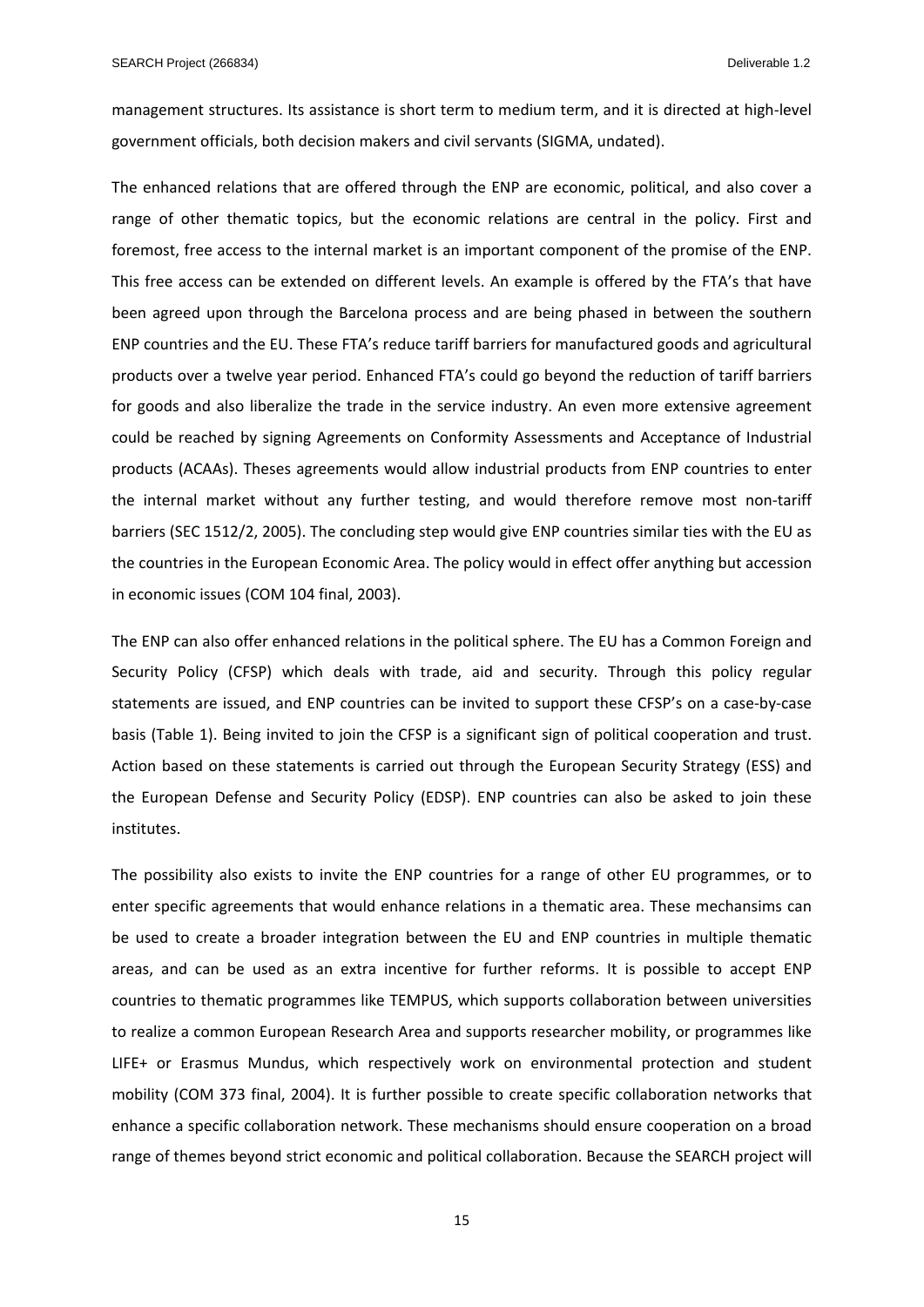analyze the effectiveness of the ENP on a range of themes, the specific agreements that are relevant will be further discussed in section 5.

Finally, the ENP has the possibility of investing in ENP countries through the EIB. Investment facilities exist on both an interregional level for all ENP countries, and on a regional level for either the southern or the eastern ENP countries. The Neighbourhood Investment Facility (NIF) was founded in 2007, and leverages funding from the ENP to invest in interregional projects (interregional strategy paper 2007-2013). The FEMIP was founded in 2002, and before the launch of the ENP invested in countries of the Barcelona Process. Since 2004 it invests in the countries of the ENP, and it also receives some funding from the ENP to leverage investments (southern ENP strategy paper). Finally, the EIB has always invested in the eastern region through the leverage of EU funds and with an investment mandate, but since 2009 it has a special facility, the Eastern Partners Facility (EPF) (EIB, 2011a).

## **4. Funding Instruments**

The three types of mechanisms: technical and financial support, promise of enhanced relations, and investment facilities, are the core drivers of reform for the ENP. This section will explore the specific structures that underly the ENP.

As explained in section 3, the ENP had a transition period from 2004 until 2006 in which previous policies had time to work on convergence and harmonization, and complete institutional integration was launched during the new multi‐annual framework from 2007‐2013. This was also when the funding instruments for the ENP were harmonized. Previously, all policy instruments as mentioned in table 1 had their own funding instrument. From 2007 on, most of the funding was centralized in the European Neighbourhood and Partnership Instrument (ENPI). Figure 1 shows the funding structure of the ENPI. The ENPI funds a range of localized programmes, and it funds investment facilities. The thematic programmes that concern ENP countries are partially funded by the localized programmes, and partially by separate funding instruments.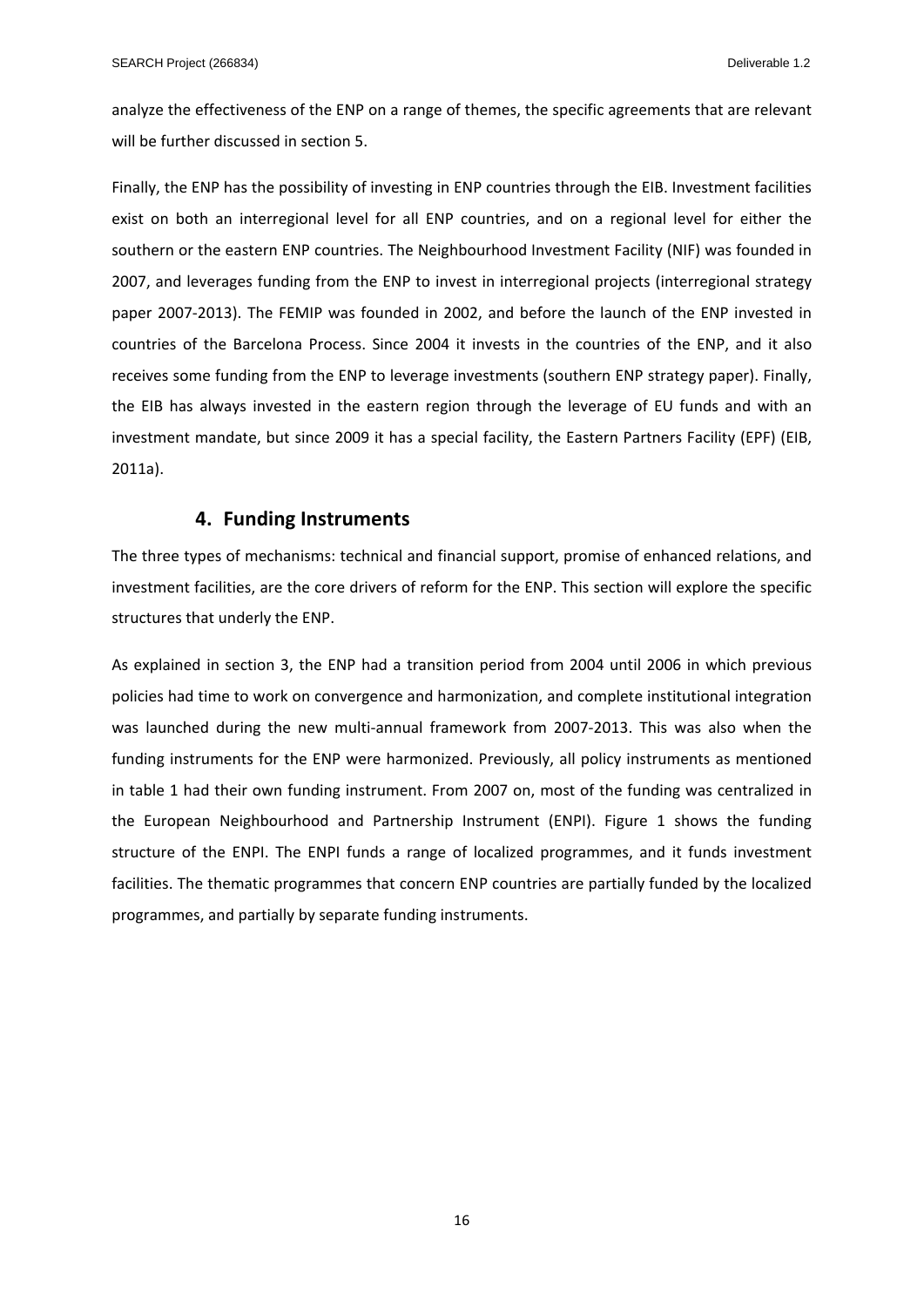#### Figure 1: Structure of the ENPI



Sources: EaPCommunity (2011a), European Commission (2007a1‐2007d1)

The ENPI funds all localized programmes; it funds inter-regional programmes, regional programmes, bilateral programmes, and the EU-Russia strategic partnership. The cross-border programme is cofunded by the structural funds, because cross-border programmes also involve areas within the EU. The parts of cross-border programmes that take place within the EU are funded by the structural funds (Figure 1). The bilateral programmes attract the vast majority of funding. The exact division of funds is discussed later in this section.

The EU has a range of thematic programmes that are open for the ENP countries. Most of these thematic programmes do not have an independent funding instrument, but they are funded by the appropriate localized programme. This means that any student exchange activities in for instance Armenia are funded through the Armenian bilateral programme (COM 628, 2004). For some thematic programmes however it is deemed necessary to have independent instruments, either because they are not dependent on bilateral or regional cooperation, or because the goals of the instrument do not overlap with the broader goal of the ENP. The European Instrument for Democracy and Human Rights (EIDHR) for instance has its own instrument so it can approve of projects that are not necessarily approved by the receiving country (EuropeAid, 2011). The Instrument for Nuclear Safety and Cooperation (INSC) also has its own funding instrument, and it is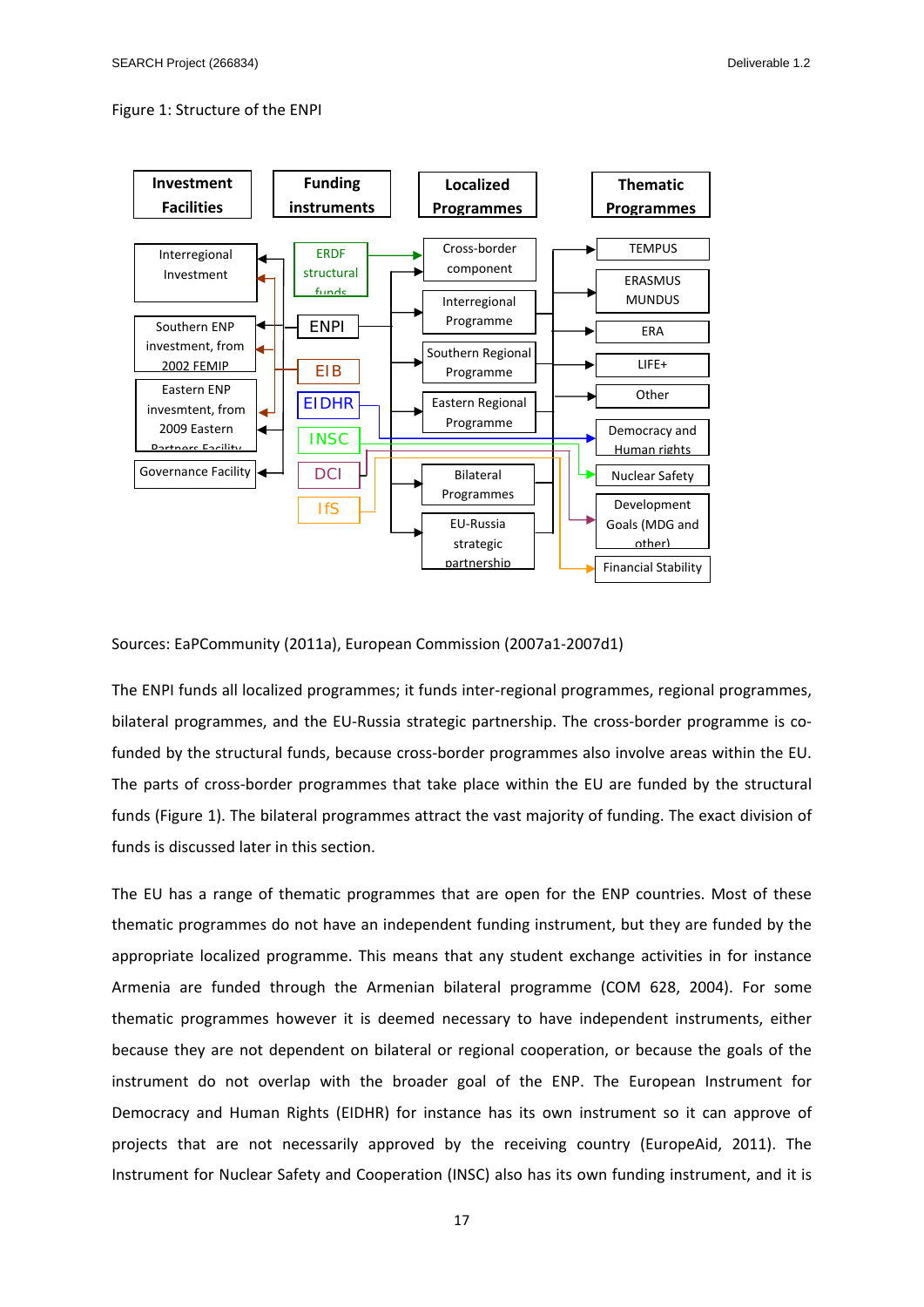mainly active in Russia and Ukraine. Because some ENP countries are relatively poor, even the Development Cooperation Instrument (DCI) has some activities in ENP countries. Finally, the Instrument for Stability is meant to ensure economic stability in the EU, and if necessary it also supports neighbouring countries (Figure 1).

Finally, the ENPI also encompasses a range of investment facilities. Leveraging grants from the ENPI, the EIB invests in interregional or regional projects through either the interregional or regional investment facilities. The NIF was launched in 2007 to enable interregional investment. The southern regional investment facility is called the FEMIP, and it has existed since 2002. Before 2002 the EIB did have an investment mandate for the region. In the eastern region, the EIB has also had an investment mandate, but since 2009 it has its own investment facility called the Eastern Partners Facility (EPF) (Figure 1).

The specific level of funding received by the different localized programmes and investment facilities is surprisingly difficult to trace. The EU has published indicative programmes that project the budget for the different localized programmes over the 2007-2010 period, and for the 2011-2013 period. However, some of these documents cannot be found in the EU document repository, like the indicative programme for the southern ENP countries in the 2011-2013 period, or the indicative programme for the EU‐Russia strategic partnership over the same period. It is unclear if these documents have not yet been authored or if they have not yet been made accessible. To complicate matters, data given on the websites of the localized programmes sometimes contradicts data in the indicative programmes. This could be due to the fact that actual expenditure can differ from projected budgets, especially with demand‐driven programmes like TAIEX, but this is not clearly stated.

The EU does publish yearly accounting data, but EU accounting data is only given on an aggregated level, in which the ENPI has a single budget line, or on a highly disaggregated level. This means that it is by no means trivial to reconstruct actual commitments and payments of the different programmes and investment facilities within the ENPI. Since this deliverable only strives to give an overview of the ENP, an accurate reconstruction of spending within the ENP is not attempted, and only the projected budgets as mentioned in the indicative programmes is given. Other sources, when used, are clearly marked. Therefore, the data in table 3 should be seen as indicative only, and be treated with the necessary precaution.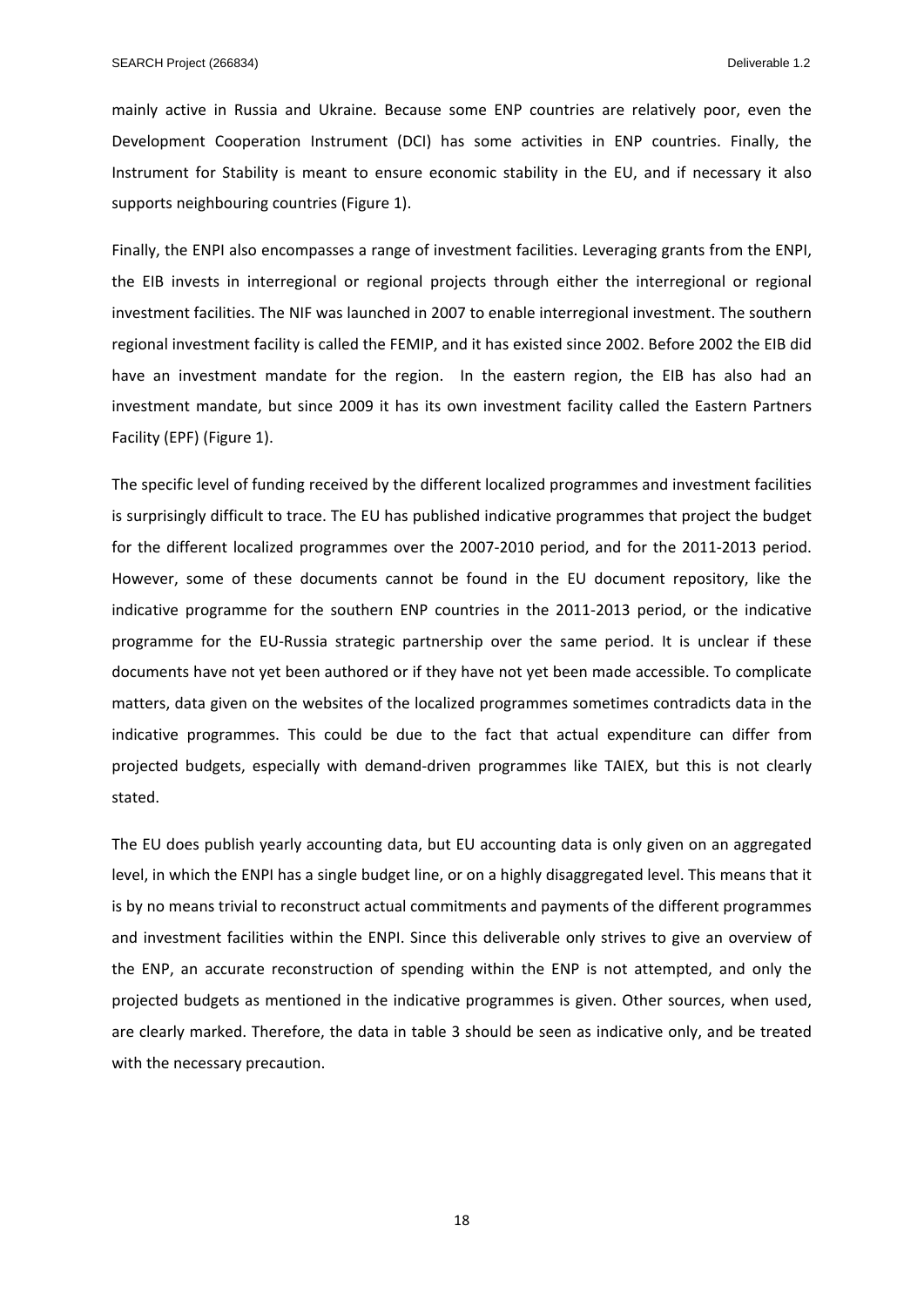| Instrument                            | 2007-2010 | 2011-2013 |
|---------------------------------------|-----------|-----------|
| Interregional Programme               | 273.9     | 307.7     |
| Southern Regional Programme           | 343.3     | 288*      |
| Eastern Regional Programme            | 223.5     | 262.3     |
| <b>Bilateral Programmes</b>           | 3034      | 2783.4**  |
| EU-Russia strategic policy            | 120       | ***       |
| Cross-border Component                | 277.1     | 535.2     |
| Neighbourhood Investment Facility     | 250       | 450       |
| Southern Regional investment Facility | 128       | ***       |
| Eastern Regional Investment Facility  | 21.5      | ***       |

#### Table 3: Budget of localized programmes and investment facilities (In million euros)

Notes: \*Source: European Commission (2011u)

\*\* Incomplete because data missing on Tunisia and Russia.

\*\*\*Data missing because indicative programme of this period was not published, or did not mention budget. Other sources could not be found

Sources: European Commission (2007a‐2007q2, 2011a‐2011q)

The previous funding instruments that dealt with ENP countries had a total budget of 8.4 billion euros for the 2000‐2006 framework period. The ENPI budget for the 2007‐2013 framework period is around 12 billion, which gives a 32 per cent increase in real terms (European Commission, 2011u). As can be seen in table 3, the lion's share of the funding is earmarked for bilateral programmes. There is also some funding for cross‐border, regional and interregional cooperation. In table 3 the first column covers 4 years and the second column covers 3 years, which means that yearly funding slowly increases during the 2007‐2013 period. The funding for the Russia‐EU strategic partnership was 120 million euros for the 2007‐2010 period. To date no new indicative programme for the 2011‐ 2013 period has been launched. The website of this partnership suggests that due to strong economic growth of Russia the majority of funding for Russia has been cut, and only a few reform programmes still get limited funding. It is not clear however how much funding will go to the EU‐ Russia strategic partnership in the 2011‐2013 period (EEAS, 2011a).

The direct support of the investment facilities by the ENPI is also limited in scale, but due to leveraging quite a significant sum can still be invested (interregional strategy paper). Again, the exact level of investment by the EIB is difficult to determine, but the FEMIP has invested over 12 billion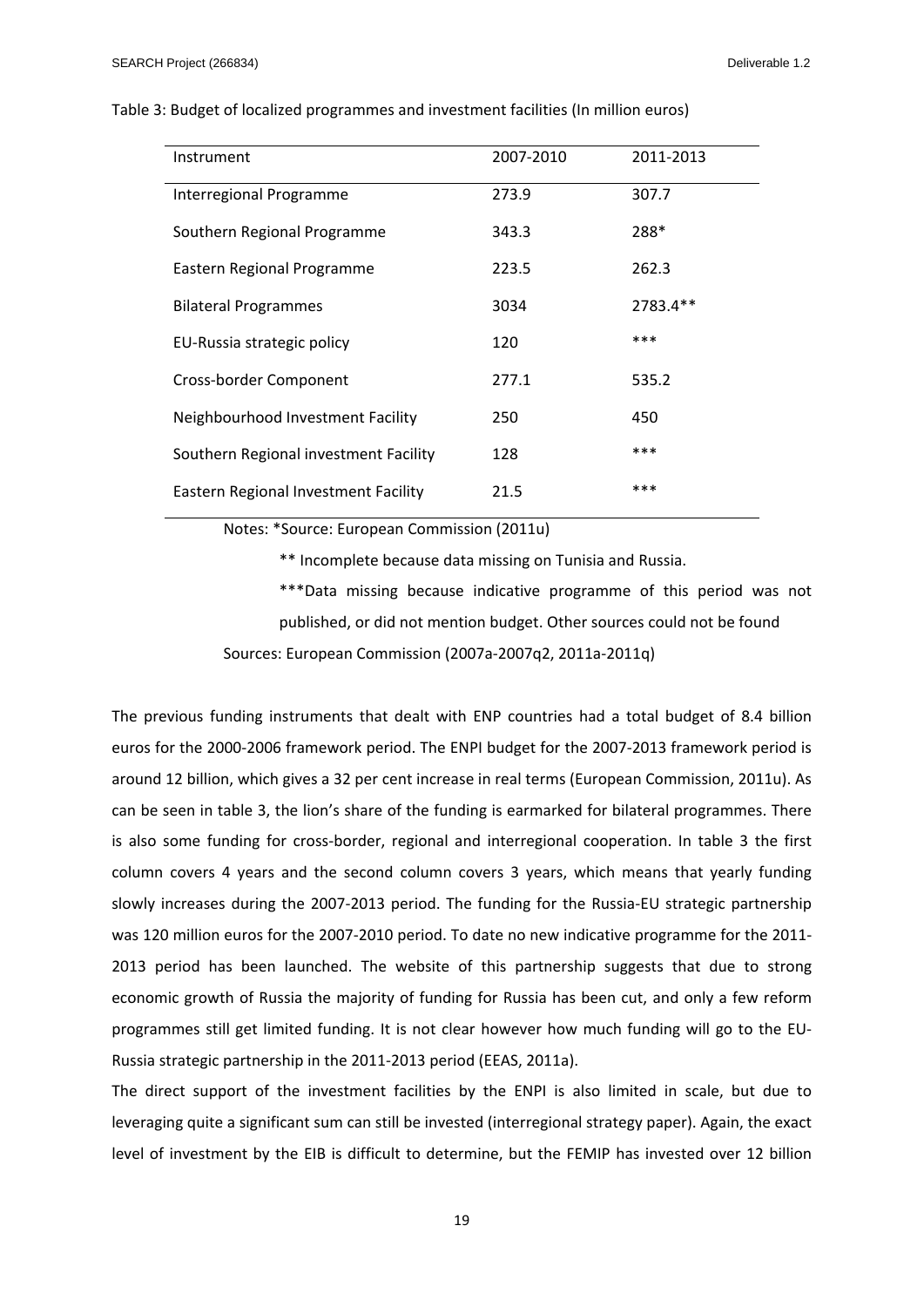euros between 2002 and 2010. In the eastern region, the mandate of the EIB over the 2007‐2013 period covers 3.7 billion euro's, plus an additional 1.5 billion euros due to the launch of the EPF (EIB, 2011b).

## **5. Policy measures and institutional changes through time**

Over the years the ENP has been subject to regular evaluations, which have lead to a constant development of the policy and of the mechanisms used to reach the goals of the policy. This section will describe the policy measures that have been carried out within the ENP through a reading of the regular evaluation reports that the European Commission authors, and the changes in institutional structures that have happened over the years. The ENP explicitly recognizes the need for geographic targeting of policies at the right scale level, by incorporating a cross-border, bilateral, regional and interregional component. The SEARCH project strives to research the impact of these policies at the right spatial scale, and will not limit itself to analyses at a national level. That is why it is important to describe the ENP instruments on all different scale levels.

The policy will first be discussed on an interregional level. Then the eastern and southern regional policies will be described. Finally this section concludes with a country‐by‐country evaluation of the implementation of ENP policies. Because all localized programmes have implemented a wide range of very specific policy reforms, only the key reforms have been emphasized that are relevant for the further SEARCH project due to their thematic relevance. Further details can be looked up in the referred progress reports, strategy papers, and indicative programmes, where the details of all reforms are listed.

#### **5.1 Interregional policies**

When the ENP was launched in 2004 it was decided that other regional policies would have two years to work on convergence and harmonization before they would be subsumed under the new ENP structure. The previous policies did not have an explicit interregional component, so in the first two years the ENP did not have a programme that focused on interregional policies. However, in 2005 and 2006 the European Commission did carry out evaluations of the complete ENP programme on an interregional level.

The 2005 evaluation report concluded that most of the first reforms of the ENP had been carried out in the area of trade, regulation harmonization, and economic reforms (SEC 1512/2, 2005). The southern ENP countries at that time already had FTA's that phased out tariff barriers over a twelveyear period. The intention of the ENP was to strive for further reforms and eventually reach enhanced FTA's. In this light, the southern countries of the ENP committed to realizing Agreements on Conformity Assessments and Acceptance of Industrial products (ACAAs). These agreements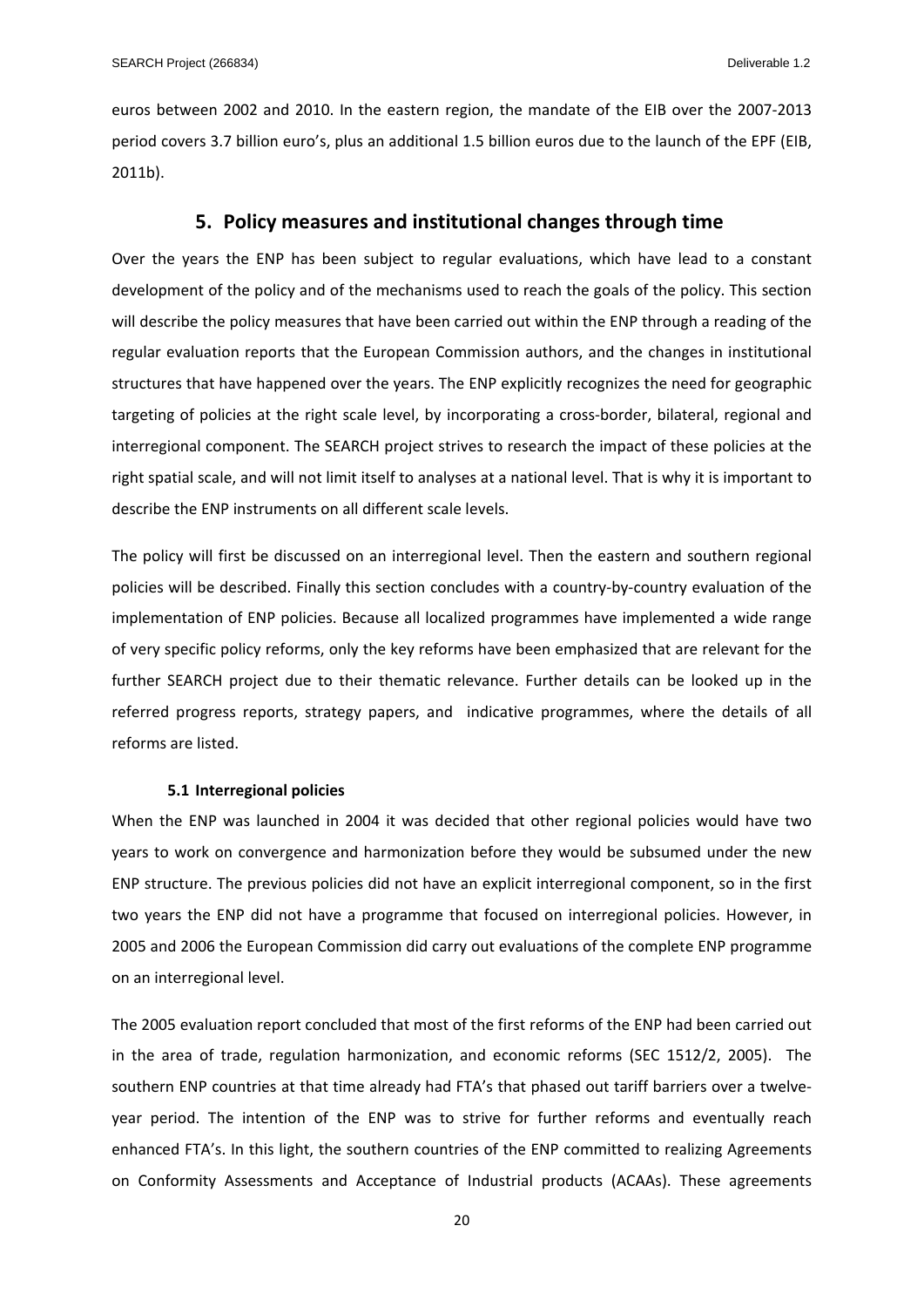would allow industrial products from partner countries to enter the internal market without any further testing. The first negotiations also started with selected countries to expand existing FTA's to the market for services and establishments.

The 2006 evaluation of the ENP reaffirmed that most reforms that were carried out due to the ENP were in the area of trade and economic reforms, but progress on democratic and human rights reforms was slow and haphazard. The evaluation blamed the particular structure of the ENP for the slow uptake of reforms. The ENP does support short‐term reforms with funding and technical support, but in the end the strongest motivation for reform is the potential enhanced access to the internal market. However, it was unclear what reforms countries need to carry out in order to become eligible for this type of access, and formal negotiations for access treaties would not even start before a large part of the regulatory harmonization has taken place. This means that the costs for partner countries of the ENP are front-loaded, whilst the rewards of the ENP are back-loaded. Aligning the policies of a country towards the Acquis is a very costly and time‐consuming affair, but the benefits regarding enhanced market access can only be reaped once these alignments have been made. This creates little impetus for politicians to follow up on the promises of the action plans (COM 726 final, 2006). The European Commission also commissioned a report by the TEPSA offering a more detailed analysis of specific bottlenecks in the ENP (Avery & Nasshoven, 2008).

Based on this evaluation the Commission launched a series of discussions in order to strengthen the ENP. These discussions resulted in a series of non‐papers, which analyzed the possibilities for improvement of the ENP in different areas to make the policy more effective. This resulted in a final communication which sets forward a range of proposals to strengthen the ENP (COM 774, 2007). Two of the suggested reforms would improve the enhanced relations that the ENP promises the ENP countries, and the other reforms would create more short‐term benefits for reform.

The first proposed change to the enhanced relations would be to introduce the possibility of Deep and Comprehensive Free Trade Agreements (DCFTAs). A DCFTA is a specific form of an enhanced FTA in which industry, agriculture and services are incorporated. Further, it does not only remove tariff barriers, but also on non-tariff barriers to trade. By striving for DCFTA's with the ENP countries, the benefits of the ENP would become larger, which should enhance the power of the ENP to create incentives for reform (European Commission, 2006a).

It was also concluded that free movement of people should be a more central focus of the ENP (COM 774, 2007). At that time even officials from ENP countries that travelled to Brussels for negotiations often encountered problems with acquiring temporary visa, and partner countries often mentioned difficult visa procedures as a major disincentive for further integration (COM 726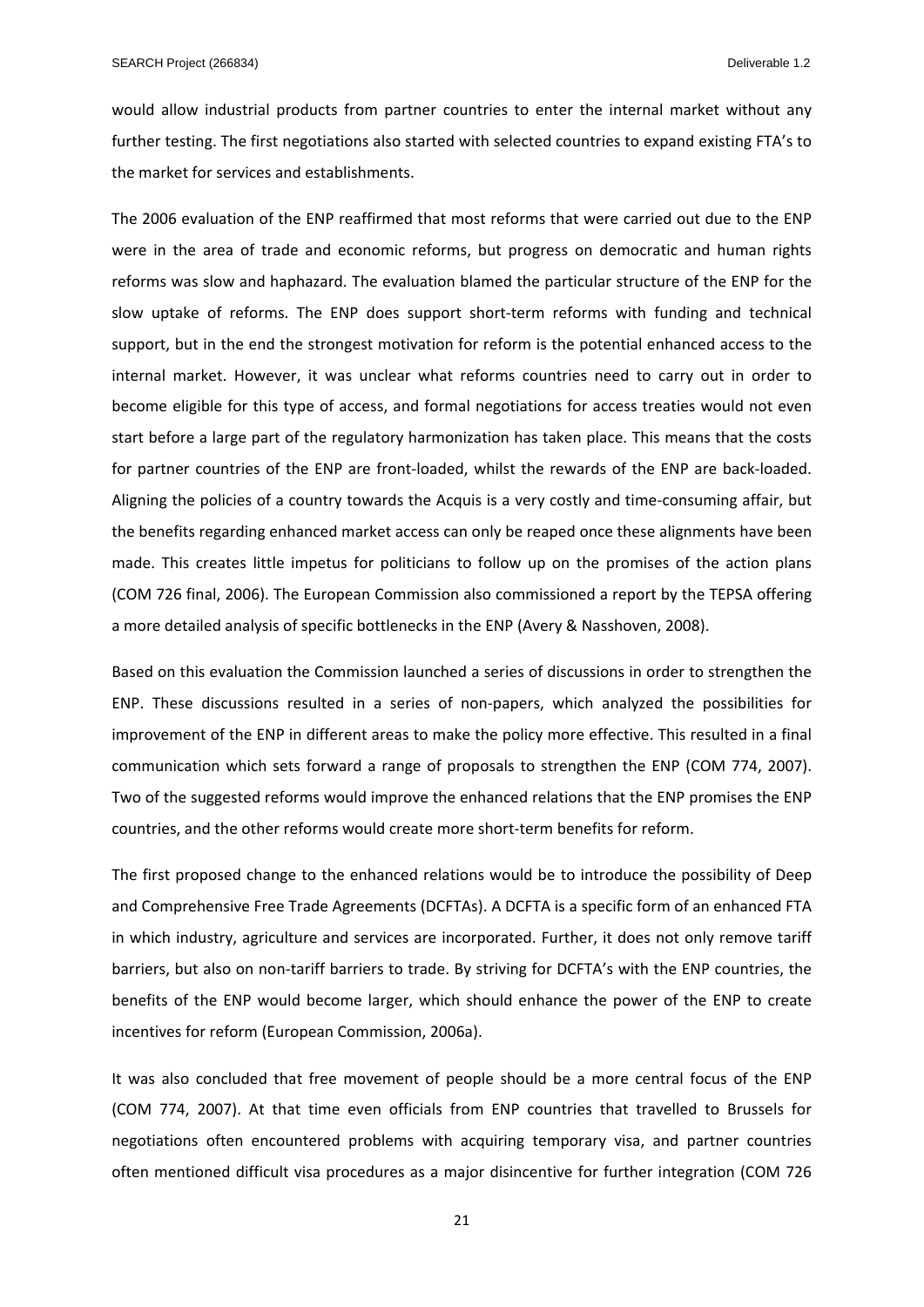final, 2006). It was decided that visa negotiations should be started with most ENP countries in order to make the ENP a more attractive policy for partner countries. Most of the southern ENP countries are already part of special visa regulations and Ukraine and Moldova had just started visa negotiations with the EU (Section 5.4), so this issue was most relevant for Georgia, Armenia, and Azerbaijan. However, there was still signifcant space in the existing treaties to further decrease the barriers for mobility (European Commission, 2006b).

The first change to the ENP that would create stronger short-term incentives for reform was the governance facility. The governance facility was suggested as a method to create short‐term reform incentives. This facility would yearly reward the country or countries that had been carried out the most extensive reforms. The specific norms used to decide what countries are entitled to the governance facility were further described in a note of the European Commission (European Commission, 2008a). Each year this facility would reward the countries that have made the most progress in reforming the political system to become more democratic and human rights oriented. This reward for the countries that have progressed the most would free up extra money for reforms for those countries that have the most goodwill and perspective to advance, whilst at the same time motivating other countries to prioritize their reforms (COM 726 final, 2006).

It was also decided to develop a new funding mechanism that would increase the impact of the ENP. It was concluded that the funding of the ENP was relatively limited in comparison with its goals. In order to leverage the impact of the funds, it was decided to start a Neighbourhood Investment Facility (NIF) through the EIB. The ENP funding, combined with voluntary country contributions, can be used as a loan guarantee that would enable the EIB to invest a multiple of this amount in projects in the ENP countries (COM 774, 2007).

Finally the ENP launched InterRegional Programme (IRP) in 2007. This programme would fund all projects that have an interregional character. In the strategy paper of this programme, it was decided among other things to extend the TAIEX thematic programme to all ENP countries, in order to speed up the implementation of reforms. It was further decided to implement a specific scholarship programme for the ENP countries within the Erasmus Mundus programme, because experience with earlier student mobility programmes have shown the effectiveness of those programmes for furthering cooperation (European Commission a1).

In 2008 and 2009 few structural reforms on an interregional level were initiated, most notably the extension of SIGMA, Support for Improvement in Governance and Management, to nine of the ENP countries in 2008 (Website Sigma). Many of the changes proposed in the 2007 evaluation were implemented. Initial studies were done for the viability of DCFTA's in Georgia, Armenia, and Ukraine,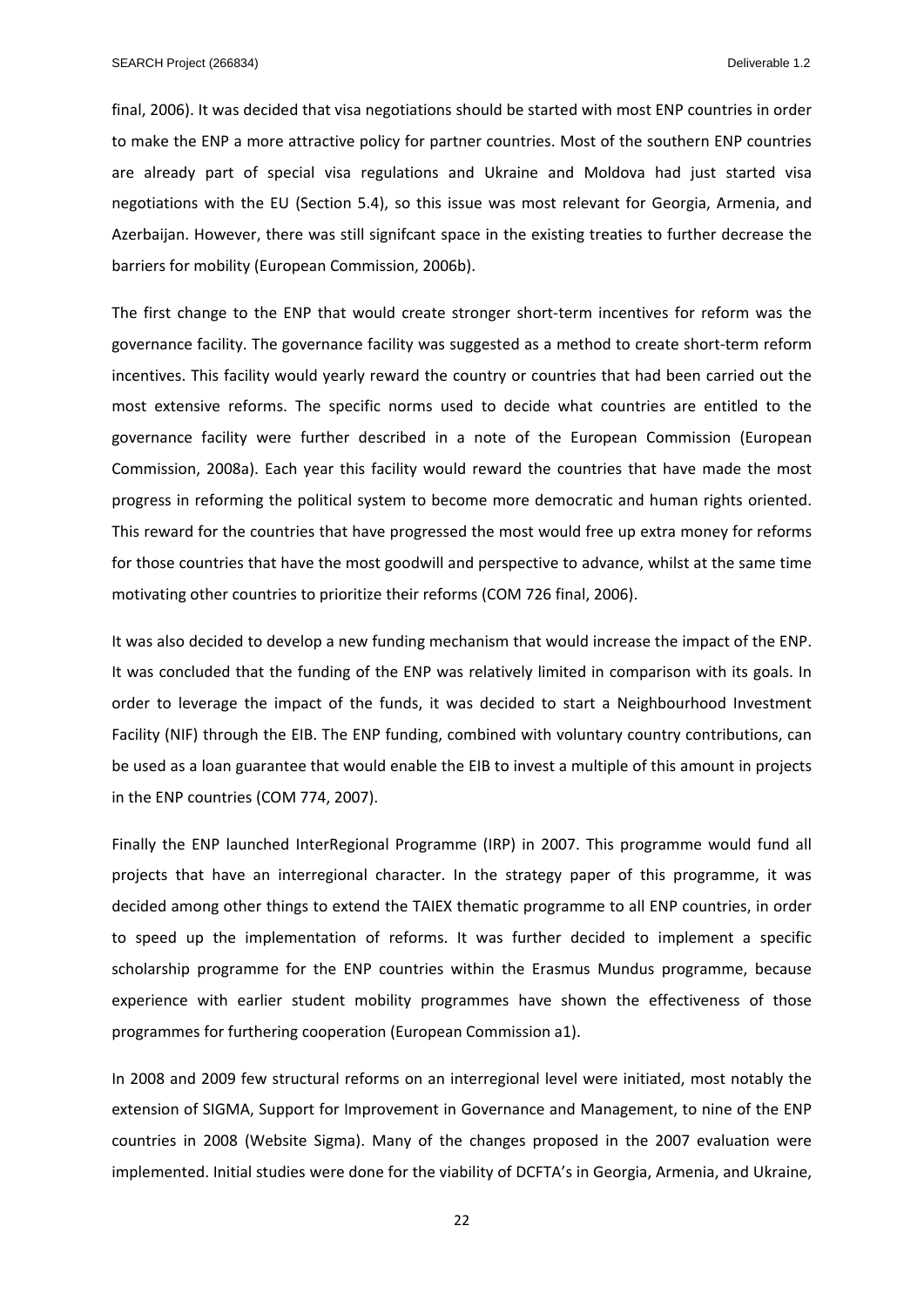enhanced visa agreements were implemented with Ukraine and Moldova, and discussions for further trade liberalisations were executed with Egypt, Israel, Morocco and Tunisia. A conflict between Russia and Georgia suggested that ENP's capacity of resolving existing territorial disputes is still limited. However, the EU did support the cease‐fire process and immediately continued further reform negotiations with Georgia. Overall, as in previous years, most progress was made in trade and economic reform, and politically little to no reform was visible (COM 188/3, 2009: COM 207, 2010). The details of these and other important events are further discussed in the country overviews of section 5.4.

The political turmoil in the spring and summer of 2011 took the European Commission by surprise. One of the primary goals of the ENP was political reform, but all yearly evaluations suggested that the ENP was largely ineffectual in reaching this goal. The drastic political shifts that were not related to any ENP policy in the Middle East underscored the weakness of the political dimensions of the ENP. This could explain why the the communication that should review the implementation of the ENP on interregional level in 2010 is completely focused on the political turmoil in the spring of 2011 in the Mediterranean area, and does not give information about the implementation of the ENP in 2010 at all (SEC 638, 2011). Together with the communication: *"A New Response to a Changing Neighbourhood A review of European Neighbourhood Policy"* (COM 303, 2011) it gives an analysis of the primary weaknesses in the ENP in effecting political change, and suggests some immediate policy responses and structural changes to the ENP.

Some of the direct policy responses included increasing the investment mandate of the EIB in the southern ENP countries by 1 billion euros, and proposing that the EBRD would also open up its lending facilities to the southern ENP countries. Further, the indicative programmes of the countries where political unrest erupted were screened, and adjustments were made to projects that could not or should not be carried out. A humanitarian mission was launched for the affected countries. A later military intervention in Lybia was carried out through the EDSP, so the ENP does not have documents relating to this intervention (SEC 638, 2011).

A number of more structural changes were also proposed. In order to further incentivize reform, it was proposed that for future funding rounds the level of funding for a country would depend on the level of reforms that had been carried out in the years before. The European Commission also invented the term Deep Democracy as a goal for future reforms. Deep Democracy goes beyond elections and includes strong provisions for free press, an independent juidiciary, strong systems in place to fight corruption, and democratic control over armed forces. In order to promote deep democracy a European Endowment for Democracy was launched, which would yearly reward an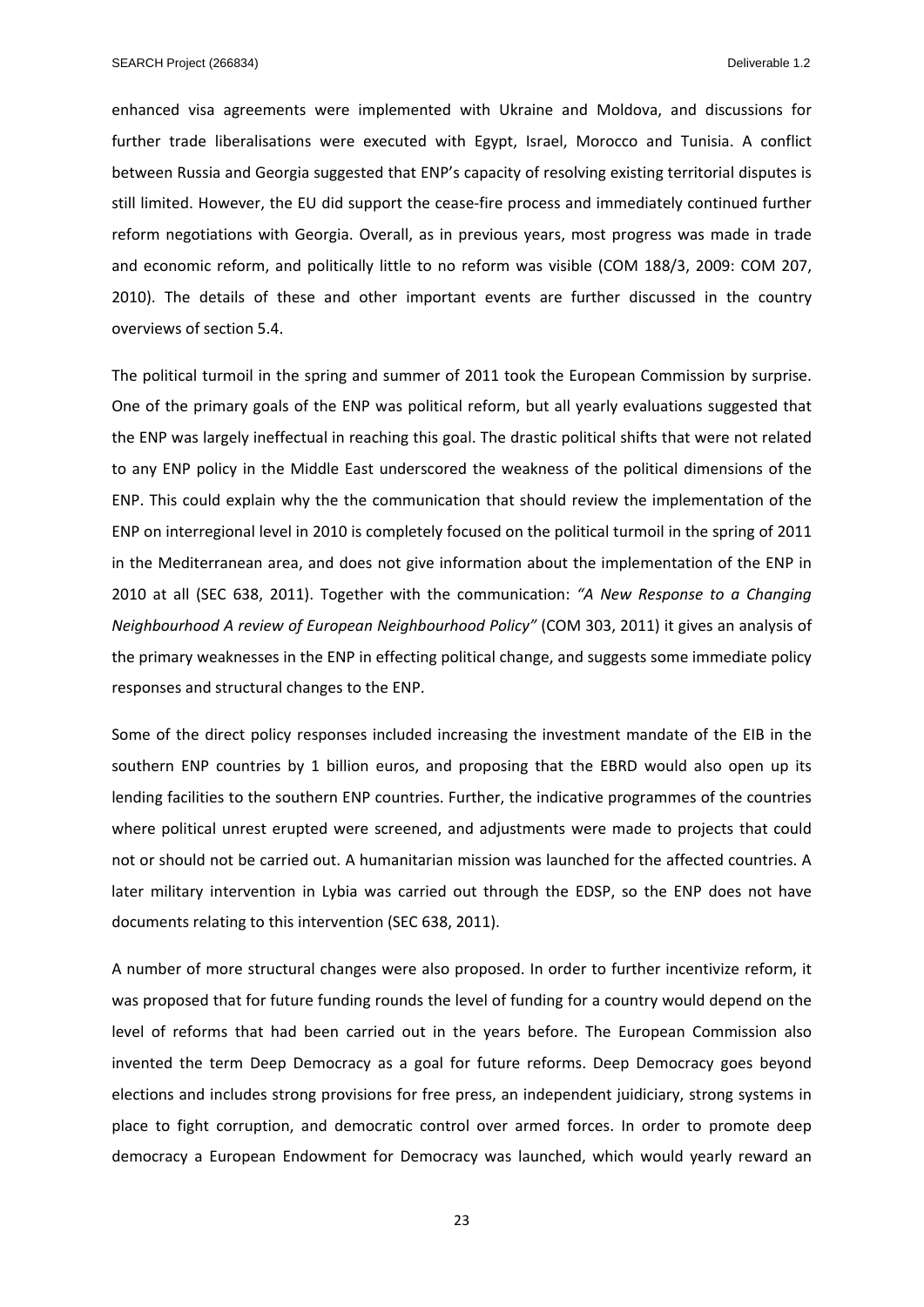organization or institution that has done the most to enable democratic reform. Finally, a dedicated Civil Society Facility would be launched to strengthen the civil society in ENP countries (COM 303, 2011). In order to support these ambitious steps, it was proposed that the funding in the ENPI in the 2014‐2020 would be increased with over 40 per cent to 16.1 billion euros (ENPI Info Centre, 2011b).

A final 2011 report focused on the way in which the economic incentives in the form of enhanced relations could become more tangible for ENP countries and therefore more effective in instating reforms. Previous evaluations criticized the vague and undefined pathway of reforms that countries need to traverse before they can even start negotiations on enhanced relations. In this report a clear pathway is defined which countries need to work through in order to become eligible for DCFTA's, ACAA's, and other enhanced trade agreements (SEC 650, 2011).

It is not clear yet to what extent these proposed reforms will be implemented. The exact institutional structure for the European Endowment for Democracy for instance has not yet been further elaborated upon, and it is not clear how this endowment complements the existing governance facility. The details for the Civil Society Facility are likewise scant. It is to be expected that in the months following the publication of this deliverable more light will be shed on these issues by the European Commission.

#### **5.2 Eastern Regional Programme**

When the ENP was launched in 2004, few regional programmes existed for the eastern ENP countries and Russia. The TACIS programme gave technical support for the transition of CIS countries to market economies, but no integrated regional efforts existed. The implementation of the ENP changed this state of affairs drastically. The eastern countries suddenly experienced a strong upsurge of EU support on both a bilateral and regional level (COM 726, 2006).

Because the EU imports a lot of oil and gas from eastern ENP countries, it is not surprising that energy policy is at the heart of the most important regional programmes launched from within the ENP. In 2004, the Baku initiative was launched with a meeting which included representatives from the Eastern ENP countries, Russia, and 5 central Asian countries. This initiative has the goal of unifying the energy markets of the EU and the other participating countries through the harmonization of environmental, safety and efficiency standards, and a gradual liberalization of the energy markets. A 2006 meeting reaffirmed the goals as set out in the 2004 meeting (European Commission, 2006c). Although elements of the roadmap developed in this meeting were adopted by Inogate, the organization that manages energy cooperation of the EU (Inogate, 2010), and by national indicative programmes, the Baku initiative as a regional cooperation programme did not receive further attention within the ENP.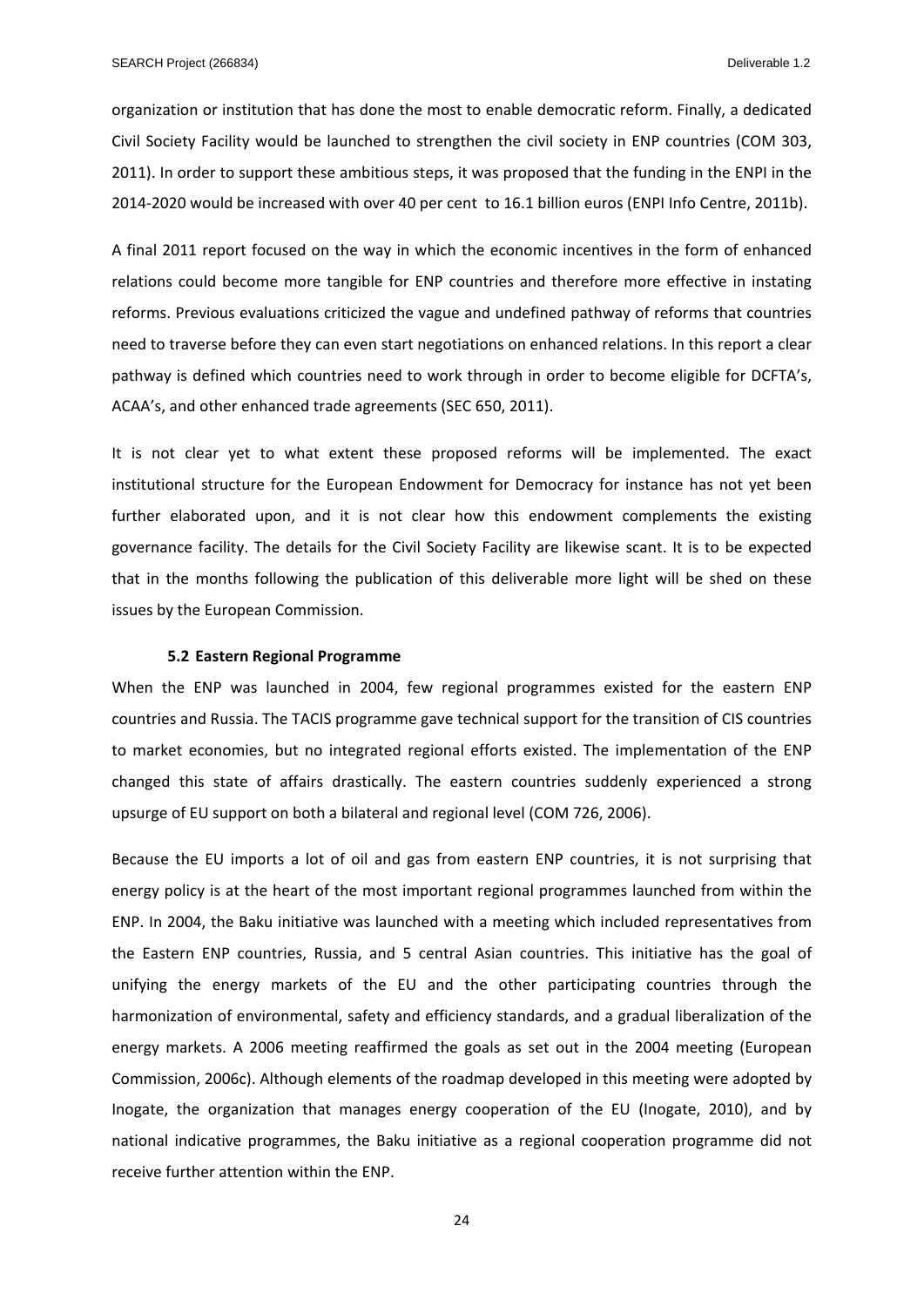The second eastern regional policy initiative launched from within the ENP was the Black Sea Synergy (BSS) in 2007. This regional platform tries to form a basis for resolution of common problems suffered by the countries around the Black Sea in the areas of environment, transport, and energy. Since it is recognized that the existing institutional structures are already active in these areas, the main purpose of the initiative would be to: *"focus political attention at the regional level and invigorate ongoing cooperation processes. The primary task of Black Sea Synergy would therefore be the development of cooperation within the Black Sea region and also between the region as a whole and the European Union"* (COM 160 final, 2007). The initiative thus uses the existing institutional structures but focuses attention on the black sea region. Two main initiatives have followed from this initiative: the Black Sea Environmental programme, which tries to focus environmental policies of national governments and of the ENP on regional environmental problems (European Commission, 2011v), and the Black Sea Research Network, which tries to focus attention on the regional research infrastructure using the Framework Programme of the European Research Area (ERA) (BlackSeaScene, 2011). However, the BSS as overarching policy is receiving limited attention, because the commission has only reviewed its activities once, in 2008 (COM 391 final, 2008).

This lack of attention could stem from the high‐profile launch of the Eastern Partnerhip (EP) in 2009, as yet another regional partnership. A total of 350 million euros was pledged above the funds already available for eastern regional cooperation, which might have contributed to the rapid institutional development of this initiative. New elements in this policy are are Comprehensive Instition Building programmes (CIB's) which try to create synergy between TAIEX, SIGMA and twinning programmes to maximize reform potential, and an easter civil society forum which enables regional civil society cooperation. As of yet the European Commission has not systematically reviewed the progress of the EP, but reports of the minister of foreign affairs meetings suggest that the EP lacks focus and clearly measurable results

#### (European Commission, 2010b).

Although the individual country reports will show that some eastern ENP countries have made considerable progress in reforms, overall the evidence for the effects of regional collaborations is weak.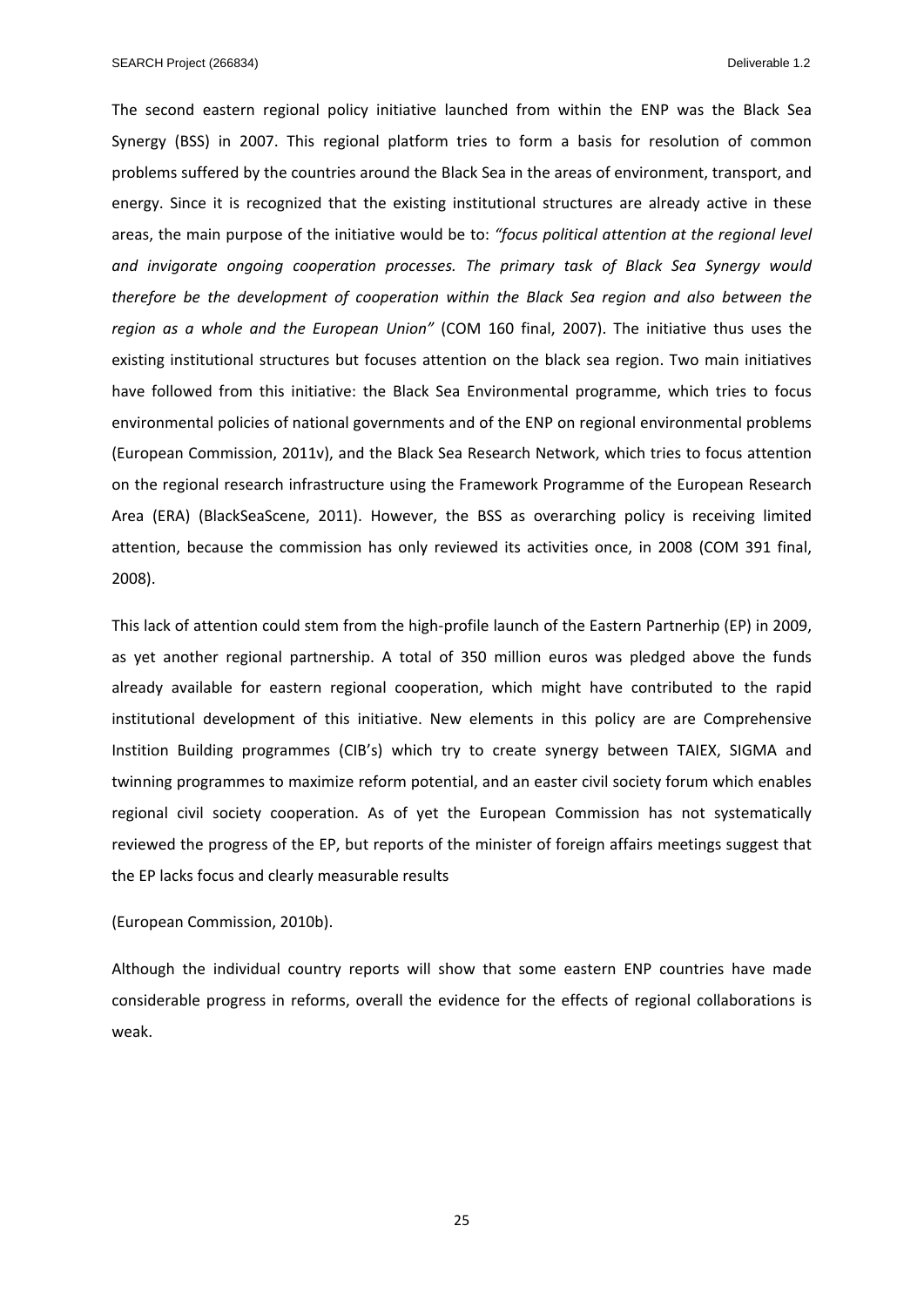#### **5.3 Southern Regional Programme**

The EU has a long history of close collaboration with the southern ENP countries. The first formal regional collaboration, the Euromed collaboration, was launched during the Barcelona process in 1995. This process started negotiations for trade reforms within the area and culminated in the signing of FTA's by the participating countries. These FTA's would gradually lower the tariff barriers on industrial products and some agricultural products over a period of 12 years. The collaboration also supported political reforms and social and cultural partnership, although the evidence for the success of these collaborations was weaker (European Commission, 2007c1).

With the launch of the ENP, the Barcelona process and the Euromed collaboration were kept intact. They became the regional cooperation structures of the ENP, whilst further bilateral collaboration was developed separately through the ENP. A 2005 summit reaffirmed the importance of the Euromed collaboration for regional cooperation and development, and set out a five-year plan in which further economic integration and political cooperation were central (EEAS, 2011b).

For the European commsion security and control over migration flows are also a very important topic of collaboration. Because the majority of illegal migrants enter the EU in the Southern member states, and many ENP countries are transit countries for illegal migration from Sub‐Sahara Africa, the commission emphasized the importance of initiatives to control these flows. Core goal in these policies is the control of illegal migration through readmission agreements with neighbouring countries, whilst at the same time reducing the barriers for legal migration through visa facilitation agreements (European Commission, 2007c1).

Because regional evaluations showed that progress on most contentious issues was weak at best, it was decided in 2008 that the regional cooperation needed to be revitalized. This revitalized programme would first be called the Barcelona Process: Union for the Mediterranean, and was later renamed: Union for the Mediterranean (UfM). The UfM is a regional initiative that incorporates the southern ENP countries, the accession countries Turkey and Croatia, and the Balkan countries. The UfM did not get extra access to funding, but it would be completely dependent on the existing southern regional programme funding of the ENP. The UfM did introduce new institutional structures by creating a new dedicated institution specifically to enhance regional cooperation. The UfM has a European president and a president from one of the partner countries, who are chosen every 2 years. The UfM also has a secretariat, a number of thematic working groups, and it would meet bi-annually. These meetings are meant to re-focus attention on regional development issues (UfM, 2011).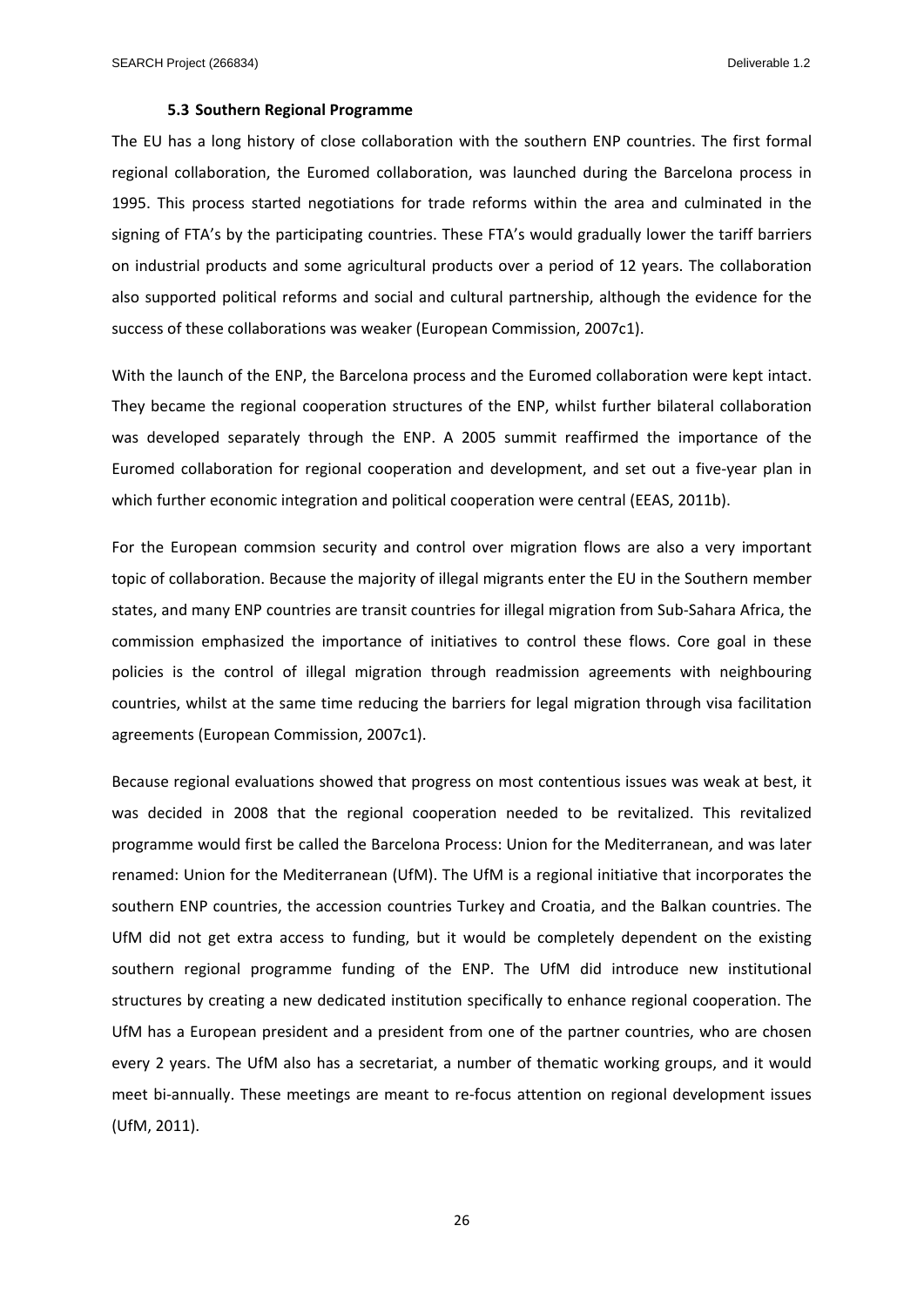The progress of the UfM has not yet been formally reviewed by the commission, but it is telling that in the most recent ENP strategy report suggested that the UfM should be revitalized (COM 303, 2011), which suggests that in the first three years the UfM has affected relatively little change. The general evaluation of the effectivity of the ENP also devotes relatively little attention to the UfM, and only describes the institutional structures that have been implemented due to the UfM. However, it does note that the bi-annual general summits that were supposed to take place in 2010 were postponed twice, which further strengthens the suggestion that the UfM has relatively low effectiveness (SEC 880 final, 2011). Finally, a main goal of the UfM was to support regionally relevant projects. An overview of the projects initiated through the UfM can be found on the website (website UfM, 2011). This list shows that the first project that was supported through the UfM was launched in June 2011, the construction of a desalination plant in the Gaza Strip in the Occupied Palestinian territories. The two other projects that have been initiated subsequently are relatively minor, which also suggest that the UfM as of now has not significantly influenced regional policy in the southern ENP countries.

The IEMed institute, as mentioned in working paper 1.2, has done a more detailed analysis of the policy measures as proposed and carried out through the Euro‐Mediterranean partnership and the UfM. Details about the progress in collaboration and reforms can be found in Lannon and Martin (2009), and details about the economic and financial dimensions of this regional collaboration can be found in Lannon (2010).

#### **5.4 Bilateral Policy programmes**

The bulk of the ENP is bilateral. The EU strives for a differentiated policy in which each country is supported to reform in its own speed, and with its own priorities. In order to achieve such a differentiated bilateral policy, it is necessary to have independent policy objectives for each partner county. That is why, after the launch of the ENP, the European Commision drafted a range of country reports that described the state of different institutions and sectors within the different countries, and the gap between the respective countries and the EU. Based on these country reports action plans were negotiated that describe key priority areas for policy reforms. The first action plans were mutually recognized in February 2005. Based on these action plans, the EU has also drafted a strategy paper for almost each country for the 2007‐2013 budget framework, and indicative programmes for the 2007‐2010 and 2011‐2013 period. Finally, the commission yearly evaluates the policy and publishes a progress report (SEC 1512/2, 2005).

The nature of these documents precludes a simple summary. Most action plans have a list of eight to ten key priority areas, and for each priority area list an extensive range of preferred reforms. The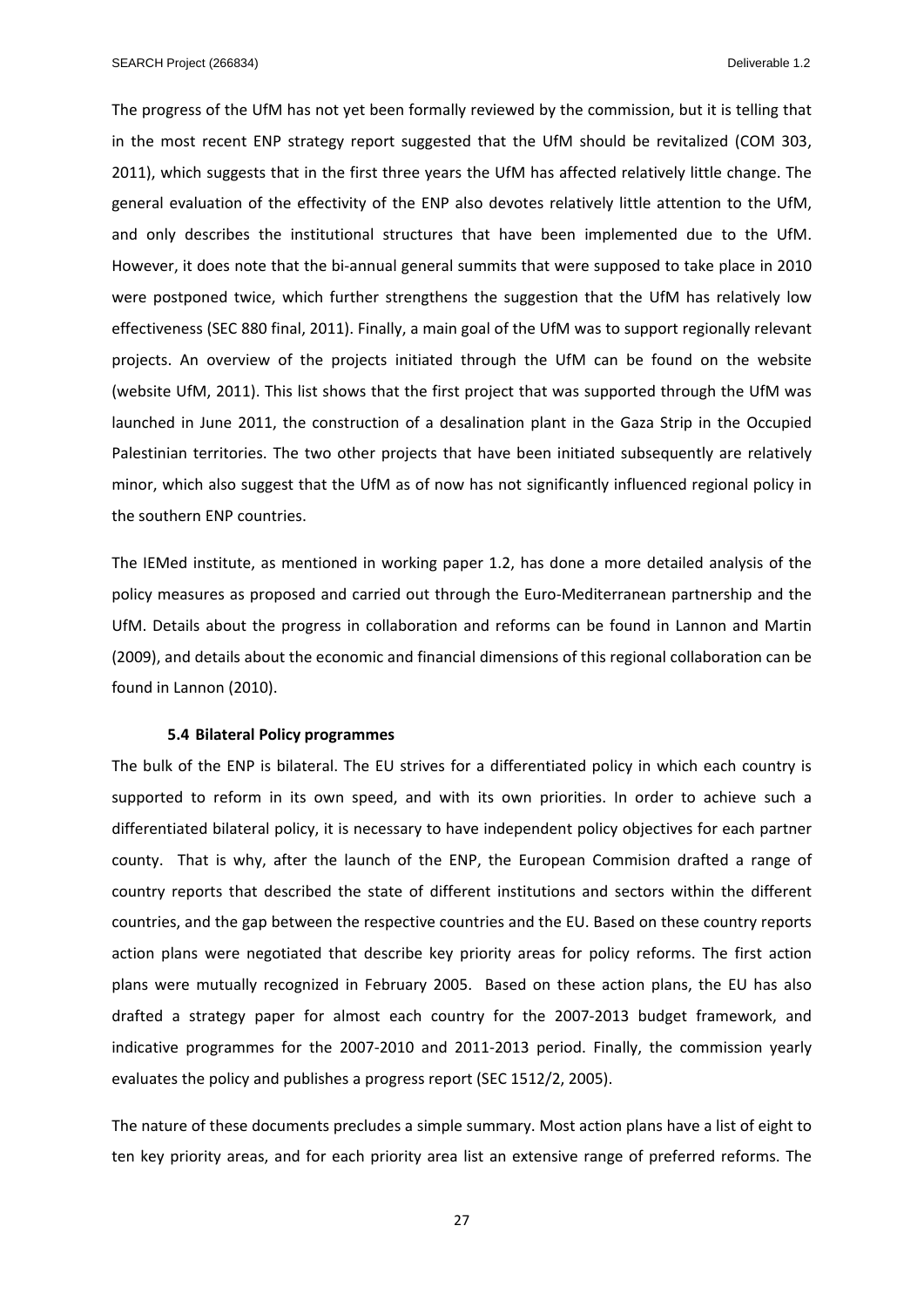progress reports are similarly wide‐ranging and extensive. For this deliverable, key focus will be on policies that are relevant for the further SEARCH project. The ENP has a strong focus on human rights and democracy reforms, but the SEARCH project is mostly focused on trade, the economy, research and education, and labour migration. In this overview the human rights and democracy reforms will only be discussed in case they are relevant to understand the progress of other reforms relevant for the SEARCH project, but overall the progress in democracy and human rights reforms has been much weaker than progress in economic reforms. This report will mention the most important agreements and policies that relate to these elements, but for the sake of brevity will gloss over the details. More in‐depth information can be found in the referred communications. The ENP was launched in 2004 and the first action plans were adopted in 2005. However, funding for reforms in the 2005‐2006 period was already decided upon earlier, and based on a range of different earlier funding instruments. Because the ENPI was instated in 2007, and ENP strategy papers were developed for the 2007‐2013 funding period, this document will limit itself to reforms from 2007 onwards.

The ENP and the EU‐Russia strategic partnership cover 17 countries. The EU does not yet have action plans for four of these countries, due to various reasons. Libya, Syria, and Belarus do not have action plans yet because the EU demands that a basic level of democracy and human rights is available in these countries before incorporation in the ENP can take place. As a result, the ENP does not have any activity in these countries. The EU has kept a close watch on the humanitarian situation in Belarus, and has commissioned an indicative programme for the 2007-2011 period and for the 2012-2013 period, but because the commission has not detected significant progress, no formal planning documents have been signed and these documents have not been implemented. The severe political turmoil in Libya and the armed intervention by the EU have shifted the focus of EU policy towards Libya, which is mainly governed by the European Defense and Security Policy, and the development Policy. Up to 2012 the commission has not authored reports that specifically discuss the role of the ENP post-conflict. The commission has not authored a report on the ENP and Syria in light of the sharply deteriorated situation either.

Algeria and the EU are still in negotiations over the ratification of an action plan, but in the meanwhile they have signed a roadmap with five key priorities on the basis of which the EU has developed its strategy paper and indicative programmes. Finally Russia has a strategic partnership with the EU that is substantively similar to the ENP and therefore is discussed in this report. Libya, Syria and Belarus will not be further discussed, but Russia and Algeria will be discussed in the following country reports.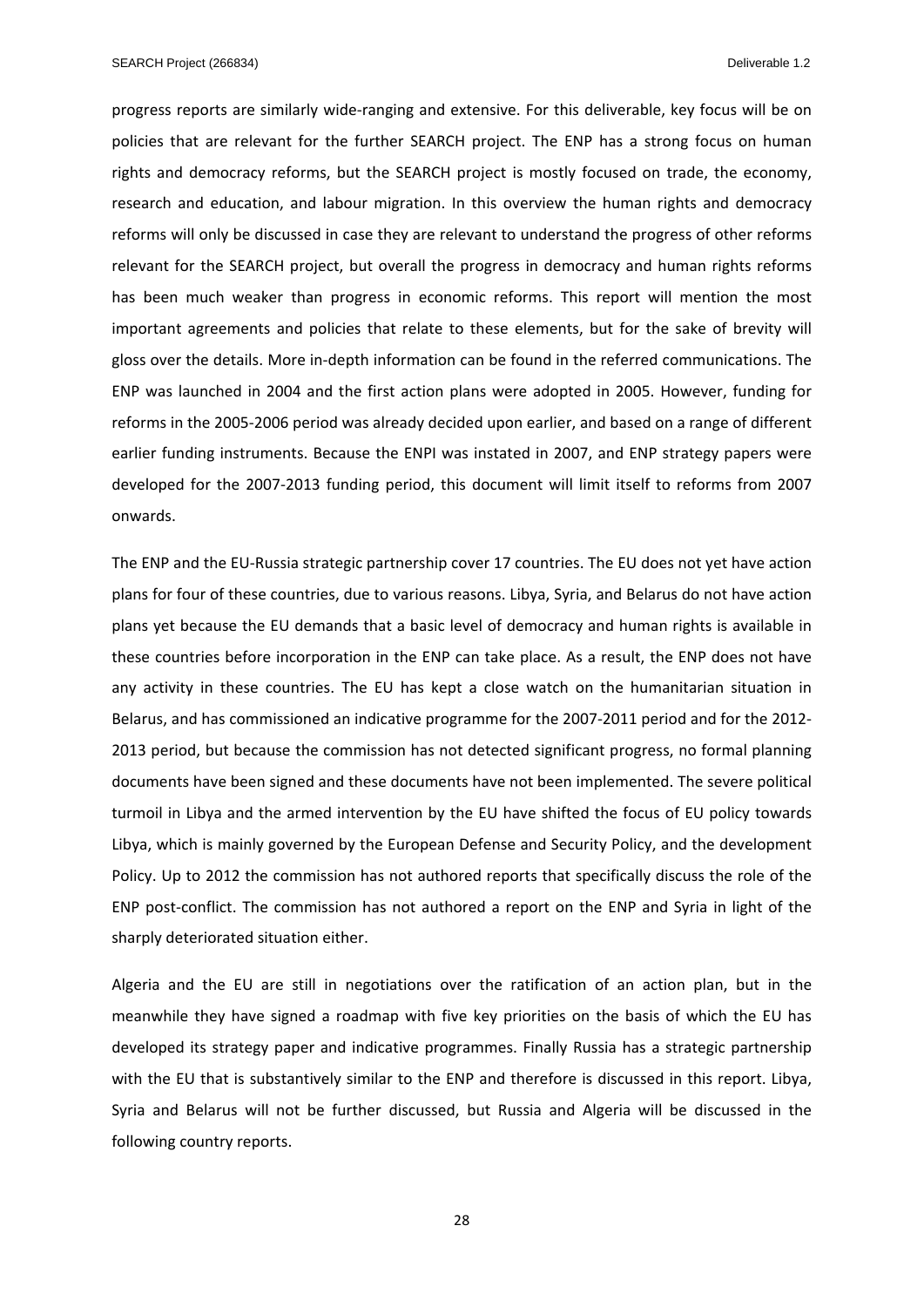#### **5.4.1 Algeria**

In 2005 Algeria signed an Association Agreement (AA) with the EU under the Barcelona Process. This AA became the basis for further contractual ties between Algeria and the EU, and among others established an FTA that would gradually phase out tariff barriers on a range of industrial and selected agricultural products over a twelve year period (European Commission, 2007e1). With the signature of an AA Algeria became eligible for the ENP. However, the negotiations on a commonly agreed action plan stalled, and up to date no mutually agreed action plan has been signed. In order to still be eligible for ENPI funding, Algeria proposed an intermediate roadmap agreement. The core goal of this roadmap was to ensure the implementation of the AA. The EU agreed to base initial funding on this roadmap, and in 2008 this roadmap was ratified by both the EU and Algeria (ENPI Info Centre, 2011a).

In the 2007‐2010 indicative programme, 220 million euros was reserved for bilateral programmes between Algeria and the EU, on average 55 million a year (table 4). Because of the unusual set‐up of the contact between Algeria and the EU, no yearly progress reports were published by the European Commission. The European Union did however develop a new indicative programme for the 2011‐ 2013 period, in which the 2007‐2010 period was briefly discussed. The overall conclusion was that implementation of projects worked in a satisfactory manner. Although most projects relied solely on technical support through TAIEX, and there were some problems with the absorptive capacity of projects, the overall pay‐out rate for projects was relatively high. It was also noted that collaboration on projects did not only occur through the central government, but that local parties were also engaged in reform programmes. No specific mention was made of FTAs or other special programmes that were signed in the 2007‐2010 period (European Commission, 20011e).

In the 2011-2013 period a number of projects will be supported that strive for a range of development goals. The most major reform which is strived for is a new agreement on migration flows. The EU wants Algeria to sign a re-admission agreement, but for Algeria signing such an agreement is inextricably linked with the facilitation of visas for its citizens who want to travel to the EU legally. The negotiations for enhanced migration agreements should have started in 2011. Overall, the funding envelope for the 2011-2013 period was increased by 4.2 percent per year (European Commission, 2007e1). The break‐down of funding according to focus areas that are relevant for the SEARCH project, is described in table 4.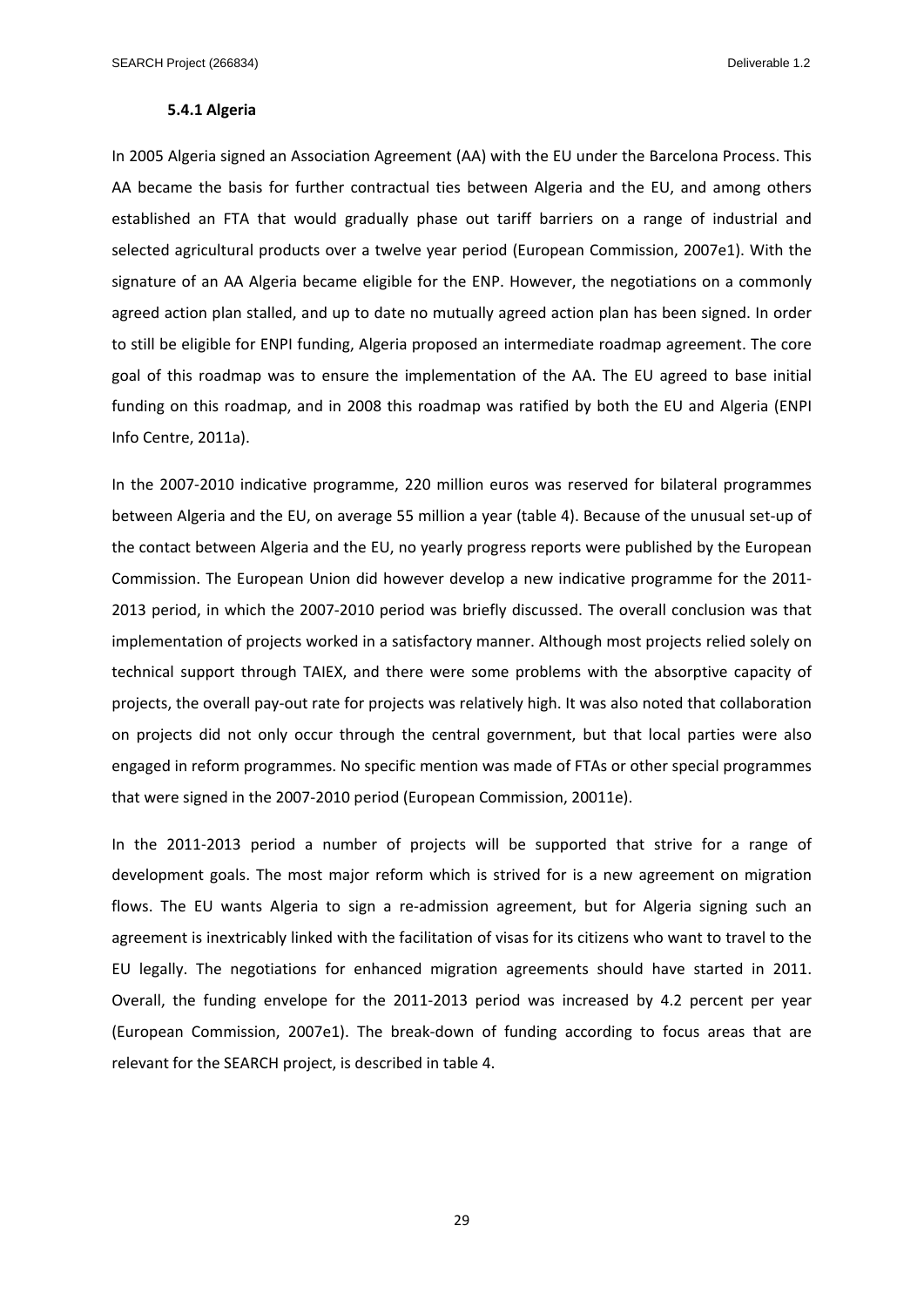| <b>Priority Area</b>      | 2007-2010 | 2011-2013 |
|---------------------------|-----------|-----------|
| Various Economic reforms  | 65        | 88        |
| Labour market reforms     | 24        | x         |
| <b>Education reforms</b>  | 30        | x         |
| support implementation AA | 24        | 30        |
| Other                     | 77        | 54        |
| Total per year            | 55        | 57.3      |

Table 4: ENPI indicated budget for Algeria bilateral programmes (million euros)

Sources: (European Commission, 2007e2; European Commission, 2011e)

#### **5.4.2 Armenia**

Armenia was part of the second wave of countries that became member of the ENP. The European Commission wanted to support the substantive economic reforms that had been realized before, and wanted to stimulate further political reforms. In June 2004 the comission officially affirmed the decision that Armenia should become member of the ENP (COM 72 final, 2005). The further policy process occurred relatively swiftly, with the ratification of the action plan in November 2006, and the development of a strategy paper and indicative programme in 2007 (Sources: (European Commission, 2007e1). The funding in the 2007‐2010 period was relatively modest, with 24.6 million euros a year reserved for reforms (table 5). In this period, Armenia has made significant reform steps, especially in the area of economic and trade liberalization. The most important reforms and agreements in this area will be discussed.

In 2007, Armenia applied for the GSP+ scheme, which extends the trade preferences of the GSP. This started a review process on the possibilities for this action. Further, Armenia signed readmission agreements with several separate EU countries in order to become eligible in the future for negotiations on visa facilitation. Finally, in the area of education integration with EU programmes like Tempus and ERA remained limited (SEC 392, 2008).

In 2008 political ties were further enhanced when a formal EU delegation was instated in Yerevan, the capital of Armenia. It was decided that Armenia could partake in the GSP+ programme in the 2009-2011 period, and a study was done on the possibility of a DCFTA with Armenia, which concluded that significant steps were still needed before negotiations could start on a DCFTA. Social unrest after contested elections in 2008 was curbed violently by the government, which led to condemnations of the EU. However, Armenia quickly promised reforms and no severe repercussions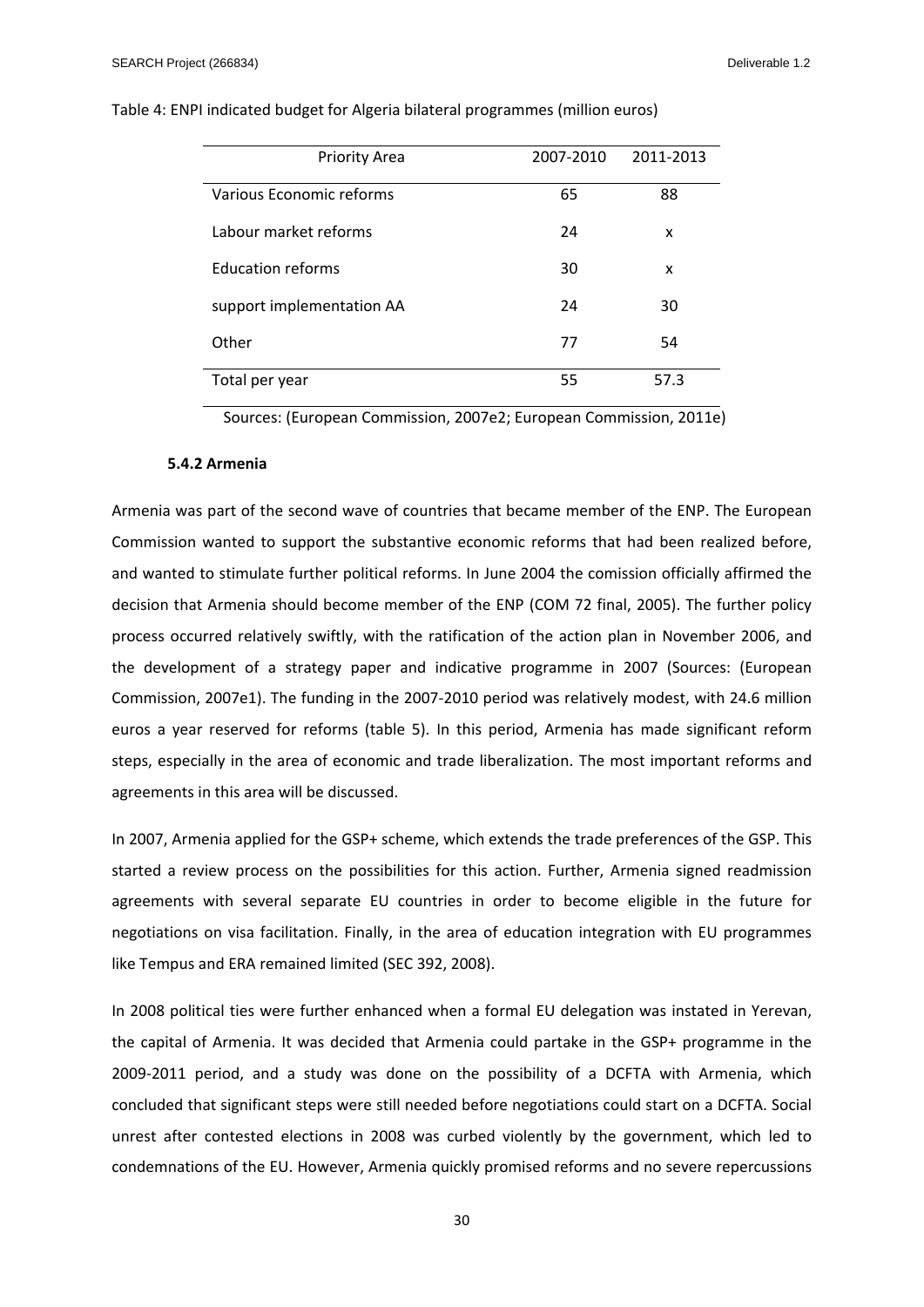followed. Armenia adopted new migration legislation which is more harmonized with EU standards as a second step towards visa facilitation agreements (SEC 511/2, 2009).

The economic downturn led to a significant contraction of the economy in 2009, which led to a slowdown of reforms. Limited progress was made towards meeting the entry requirements for signing a DCFTA, but there was improvement in the educational sector, with an uptake of the usage of the TEMPUS programme, more active participation in the framework programmes, and a strong increase in student mobility due to adoption of the Erasmus Mundus programme for ENP countries (SEC 516, 2010).

Negotiations for an enhanced AA started in July 2010, with provisions for the implementation of a DCFTA. Although economically Armenia stabilized with a drop in unemployment and a stabilizing of GDP levels, reforms were still slow-paced due to the strong contraction suffered in 2009. Armenia did make a significant step for a DCFTA by becoming a member of RAPEX, the rapid alert system for food and phyto-sanitary issues. This is an important step towards signing a DCFTA (SEC 639 2011).

Because the EU wanted to reward the steps that Armenia took in reforms and support further political reforms in the country, the funding envelope for Armenia was more than doubled in the 2011-2013 period. This enhanced funding would support Armenia in realizing the more amibitious goals of the enhanced AA for which negotiations are now pending (European Commission, 2011e).

| <b>Priority Area</b>                                                    | 2007-2010 | 2011-2013 |
|-------------------------------------------------------------------------|-----------|-----------|
|                                                                         |           |           |
| Democratic and governance reforms                                       | 29.5      | 47-55     |
| Regulatory and Administrative Capacity<br>reforms, trade and investment | 29.5      | 31-39     |
| <b>Poverty Reduction efforts</b>                                        | 39.4      | x         |
| Socio-economic reforms and development                                  | x         | 63-71     |
| Total per year                                                          | 24.6      | 52.3      |

Table 5: ENPI indicated budget for Armenia bilateral programmes (million euros)

Sources: (European Commission, 2007f2; European Commission, 2011f)

#### **5.4.3 Azerbaijan**

Azerbaijan was part of the second wave of countries that became member of the ENP. The European Commission wanted to support the slow reforms towards a democratic market economy, and wanted to stimulate further political reforms. In June 2004 the comission officially affirmed the decision that Azerbaijan should become member of the ENP (COM 72 final, 2005). The further policy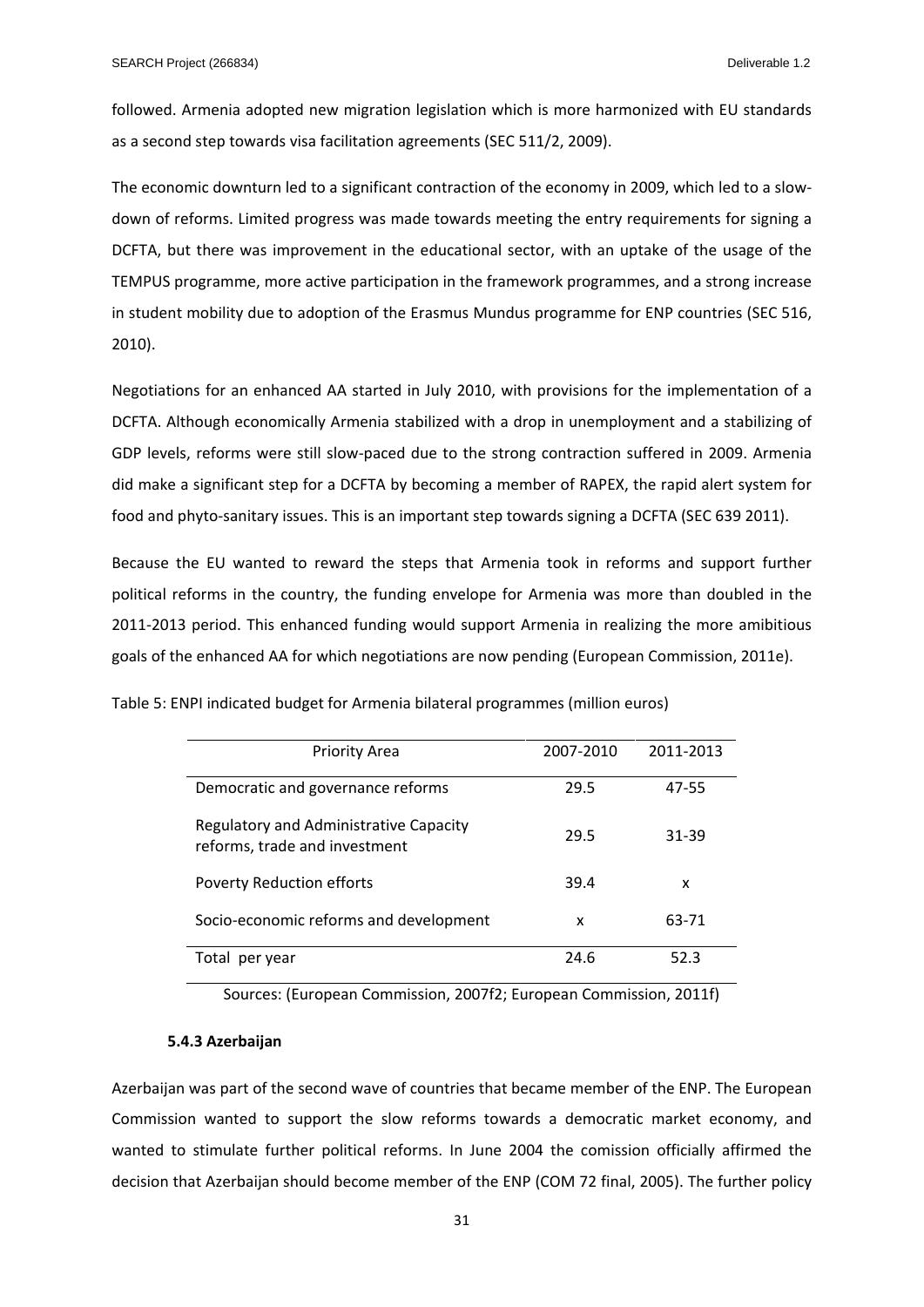process occurred relatively swiftly, with the ratification of the action plan in November 2006, and the development of a strategy paper and indicative programme in 2007 (European Commission, 2007g1). The funding for the 2007‐2010 period was relatively modest, with 23.5 million euros a year (table 6).

In 2007 and 2008, relatively little to no progress was made in Azerbaijan with respect to the goals as set out in the action plan. Azerbaijan did implement a range of reforms which made it a top reformer for the ease of doing business according to the World Bank; however, these reforms were not made with the goal of harmonizing regulations with the EU. Azerbaijan did take a leading role in the Baku process on energy and Transport, which underscored it central role as both a producer and transit country of oil and gas. Azerbaijan also implemented a new education law which is broadly harmonized with the principles of the Bologna process in 2008, and student mobility increased drastically due to a special programme (SEC 391, 2008; SEC 512/2, 2009).

In 2009, the tremendous GDP growth over the previous years enabled Azerbaijan to increase its spending in socio-economic areas. This increased attention for socio-economic priorities is in line with the ENP. However, further reforms have been weak. In 2010 a continuation of this trend was apparent. Overall, Azerbaijan has seen strong economic growth and has carried out limited socioeconomic reforms, but it has made little progress in harmonizing legislation. Notably, in the 2007‐ 2010 period, no progress was made to enable Azerbaijan's accession to the WTO (SEC 519, 2010; SEC 640, 2011).

That is why in the 2011‐2013 indicative budget a strong focus was put on implementing the goals of the ENP action plan. The yearly budget increased significantly in order to create stronger reform incentives. Finally, the EU decided to start negotiations on an enhanced AA, in which provisions would also be adopted for the implementation of a DCFTA. However, this DCFTA will only be implemented after the necessary reforms, most importantly the accession to the WTO (European Commission, 2011g).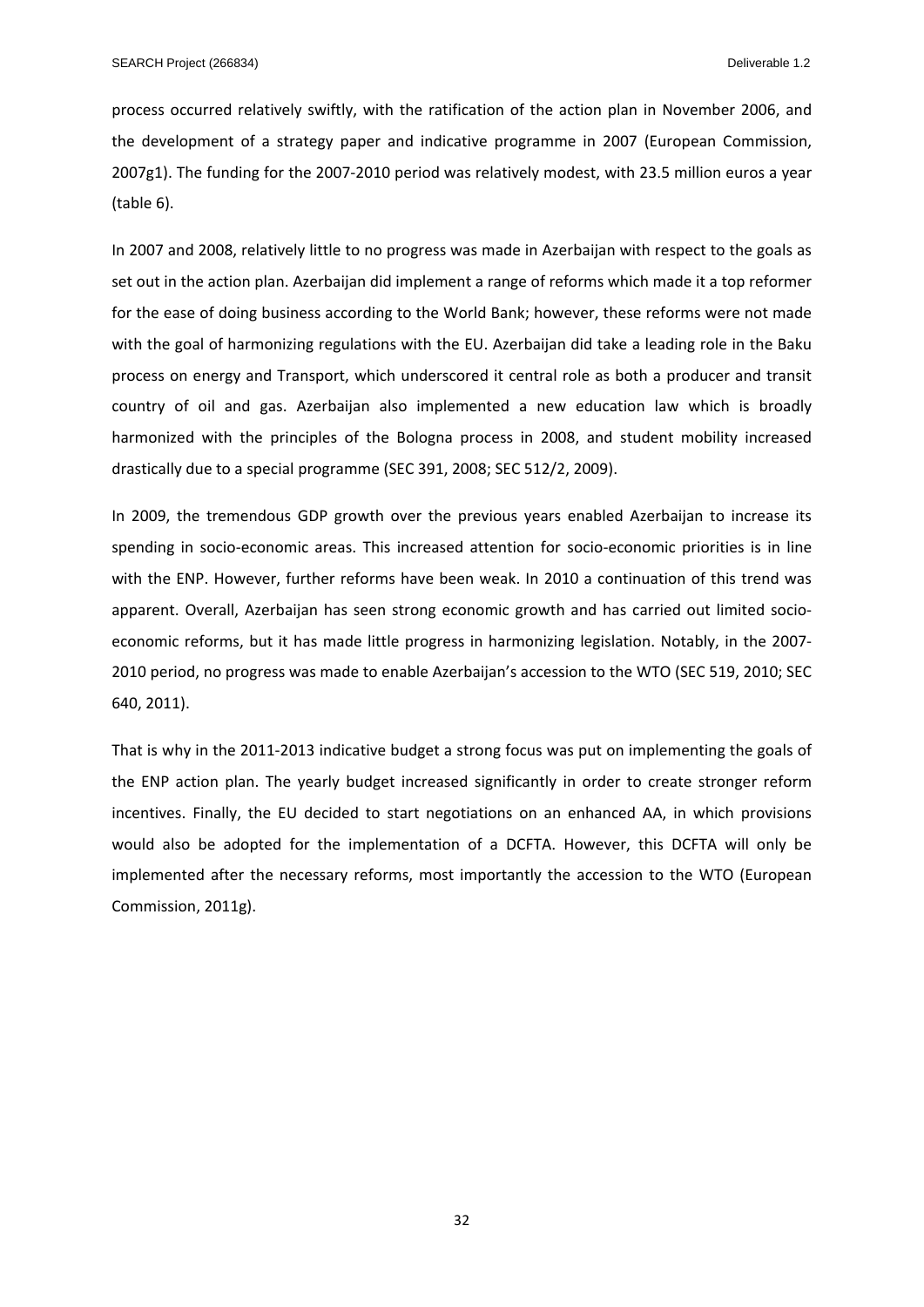| <b>Priority Area</b>                             | 2007-2010 | 2011-2013 |
|--------------------------------------------------|-----------|-----------|
| Democratic and governance reforms                | 30        | 30.5-37   |
| Socio-economic reforms, regulatory approximation | 32        | 43-49     |
| and administrative capacity reforms building     |           |           |
| Legislative and economic reforms for transport,  | 32        | x         |
| energy and environment                           |           |           |
| Implementation of ENP action plan                | x         | 37-43     |
| Total per year                                   | 23.5      | 40.8      |

Table 6: ENPI indicated budget for Azerbaijan bilateral programmes (million euros)

Sources: (European Commission, 2007g2; European Commission, 2011g).

#### **5.4.4 Egypt**

Under the Barcelona process, Egypt signed an AA in 2004 which had provisions for an FTA. This FTA would gradually phase out tariff barriers on industrial products and a range of agricultural products over a 12 year period. The adoption of an action plan under the ENP commenced in March 2007 (European Commission, 2007h1). The 2007‐2010 indicative programme shows that the EU supports Egypt with significant funding of almost 140 million euros per year (table 7). A limited amount of funding was made available for democratic and human rights reforms, less than 10 per cent. The rest of the funding is focused on projects that should enable socio‐economic reforms or legislative harmonization (table 7).

Even though Egypt only ratified its action plan in March 2007, it got off to a quick start by making significant policy reforms in its first year. It made reforms to its customs and tariff regime, and significantly cut down on the bureaucratic procedures needed to start new businesses. 120 million euros was used to support ambitious educational reforms, and another 110 million euros was used to reinforce the primary health care services. Discussions were opened for an enhanced liberalization of trade in specific goods, beyond the already existing FTA between the EU and Egypt (SEC 395, 2008).

In 2008 the social and economic reforms continued at a steady pace, especially in fiscal and monetary policies. Basel II principles for banking supervision were adopted, and specific economic courts were instated for conflict resolution. However, reforms in the political and juidicial sphere were weak. Egypt did specifically file a request for enhancement of its relations with the EU, suggesting the importance of the ENP for Egypt (SEC 523/2, 2009).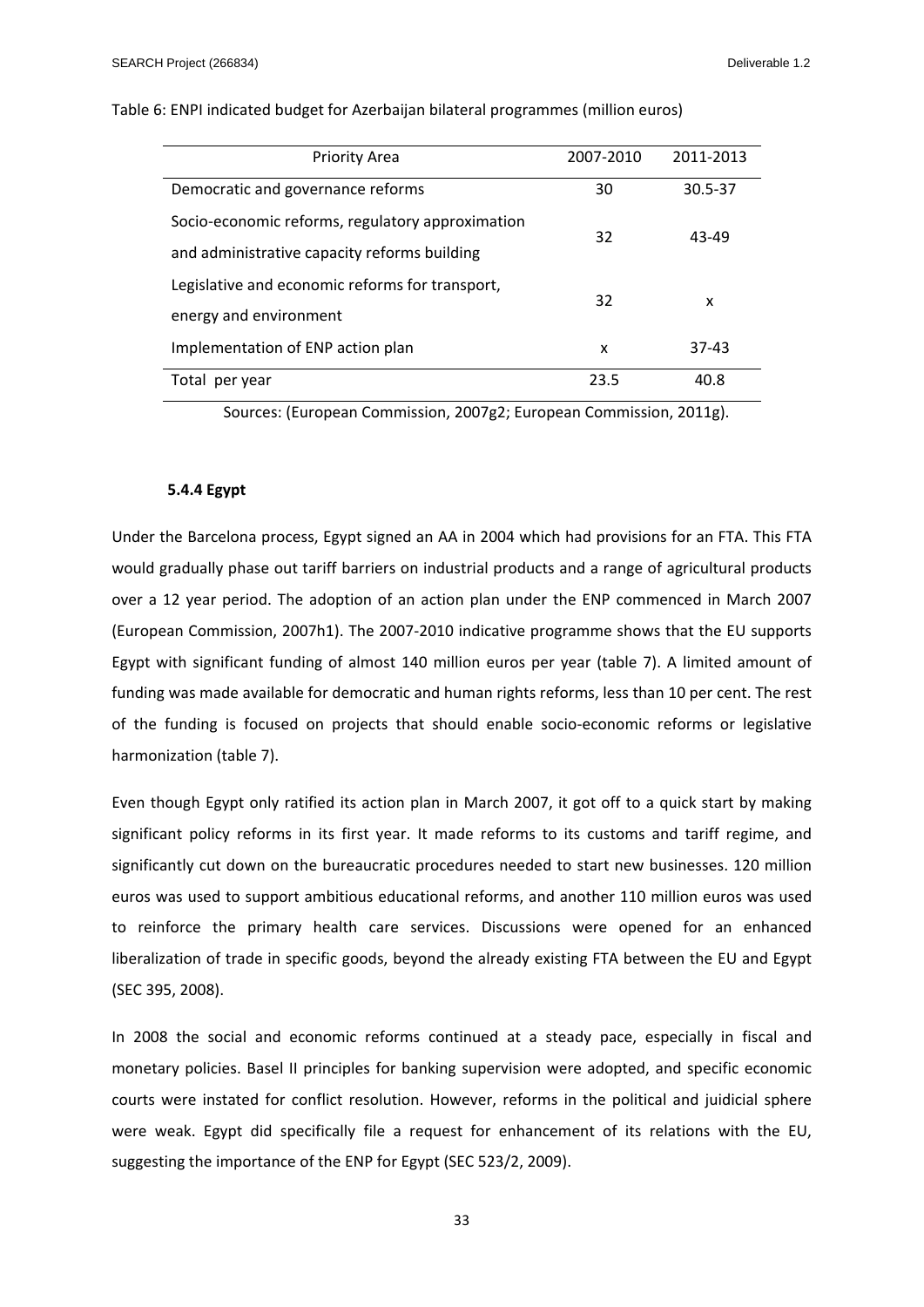In 2009 the negotiations on enhanced liberalization of bilateral trade were concluded with the ratification of an agreement on free trade in agricultural, processed agricultural, fish and fishery products. This agreement entered force in June 2010. Egypt was very active in both research and education, and had the largest share of framework projects and exchange students in the southern ENP countries (SEC 517, 2010). In 2010 Egypt continued the general course of previous years by mainly focusing on economic reforms and neglecting political reforms. The EU continued its strong financial support of education and health services in the country, and technical support for legislative reforms. However, talks on the liberalization of trade in services stalled (SEC 647, 2011).

Because Egypt demonstrated the capacity to effectively absorb funding in the 2007‐2010 period, and because Egypt has made significant progress in economic reforms, the EU decided to increase the yearly funding envelope of Egypt by 5.4 per cent (European Commission, 2011h).

| <b>Priority Area</b>                                                                         | 2007-2010 | 2011-2013 |
|----------------------------------------------------------------------------------------------|-----------|-----------|
| Democratic, human rights, and justice reforms                                                | 40        | 49.9      |
| Implementation Action Plan for trade and<br>economic reforms                                 | 220       | 189.6     |
| Legislative reforms of education, health and<br>investment in transport, energy, environment | 298       | 209.8     |
| Total<br>per year                                                                            | 139.5     | 149.8     |

Table 7: ENPI indicated budget for Egypt bilateral programmes (million euros)

Sources: (European Commission, 2007h2; European Commission, 2011h).

#### **5.4.5 Georgia**

Georgia was part of the second wave of countries that became member of the ENP, because the European Commission wanted to further strengthen the economic integration of Georgia with the EU and support political reforms in Geogria. In June 2004 the comission officially affirmed the decision that Azerbaijan should become member of the ENP (COM 72 final, 2005). The further policy process occurred relatively swiftly, with the ratification of the action plan in November 2006, and the development of a strategy paper and indicative programme in 2007 (European Commission, 2007i1). In the 2007-2010 period 31.1 million euros a year was reserved for support of internal reforms (table 8).

In 2007, the EU started a feasibility study in order to investigate the possibilities for an FTA with Georgia. Georgia was successful in reforming its tax regime and customs administration, which increased state revenues significantly. Further, the business climate was signifcantly improved with a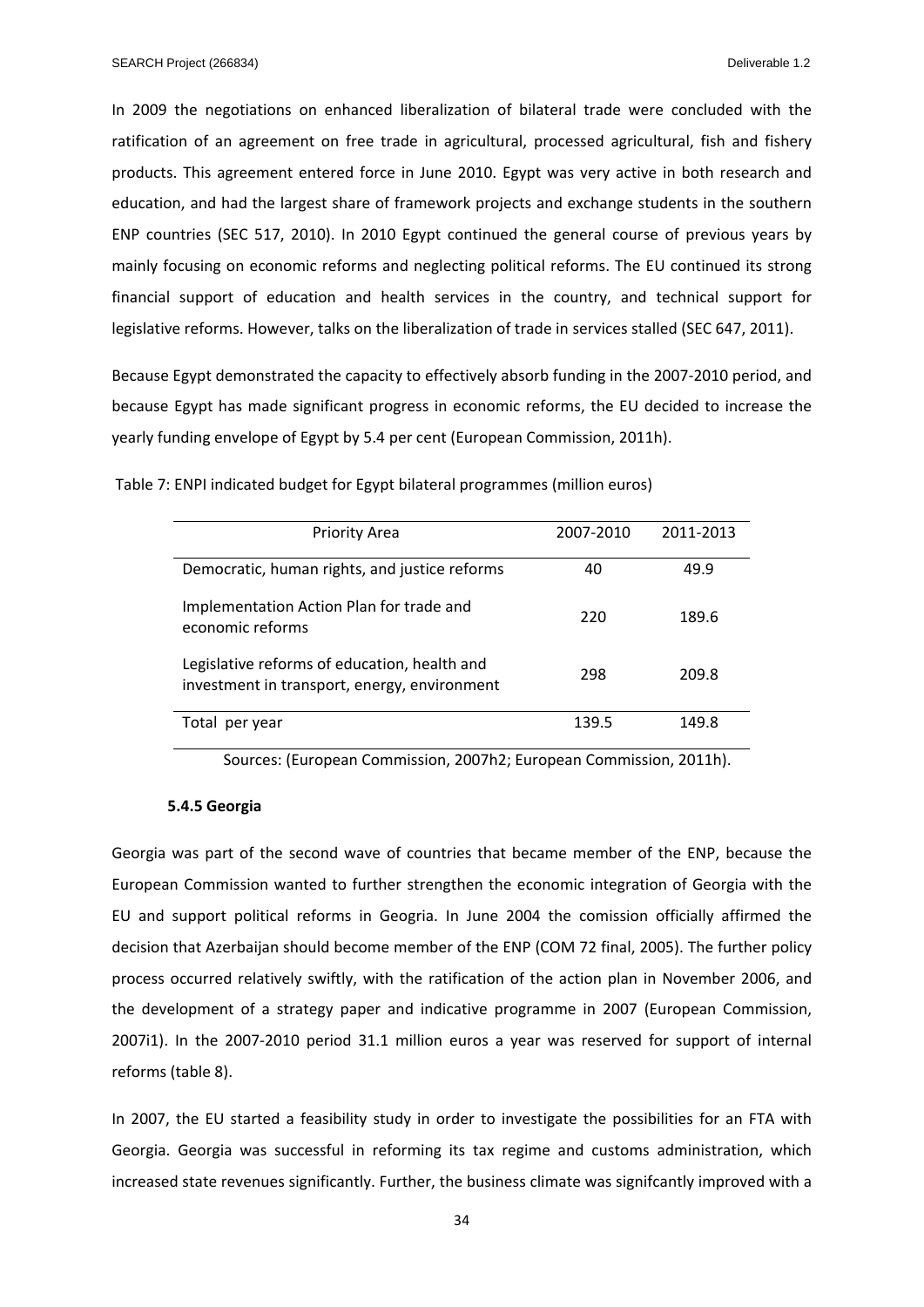further reduction of the regulatory burden. In the area of migration, the first three readmission agreements were signed with members countries of the EU. In the beginning of 2008, Georgia further consolidated its reforms by significantly improving the customs code and harmonizing it with EU regulations. As a result, the EU sent a mission investigating the possibility of closing a DCFTA with Georgia. It was also decided that Georgia would be eligible for the GSP+ scheme in 2009‐2011. Based on Georgia's progress on migration issues, it was decided to open negotiations for visa facilitation agreements. Finally, Russia and Georgia had an armed conflict in August 2008, which resulted in a displacement of 192,000 people, hundreds dead, and a lot of damage. The EU supported Georgia through efforts of finding a diplomatic resolution of the conflic and by supporting reconstruction efforts with a special fund of up to 500 million euros (SEC 393, 2008; SEC 513/2, 2009)

In 2009 a strong focus was put on reconstruction and stabilization of the economy after the armed conflict with Russia in 2008. However, reforms have still continued. Negotiations for a mobility pact with a visa facilitation and readmission agreement were concluded in November 2009, and Georgia made strong progress in realizing the reforms needed to start talks for a DCFTA. Georgia also stepped up its efforts to partake in the Erasmus Mundus mobility scheme, and enhanced its participation in the framework programme for research. In 2010 talks were started to launch an enhanced AA, in which a DCFTA would play a central role. Further progress was made towards the reforms needed to start talks for a DCFTA. The International Labour Organization did note with concern that core elements of labour conventions were not being complied by Georgia, and suggested that the preferences under GSP+ might have to be retracted if Georgia did not step up compliance (SEC 518, 2010; SEC 649, 2011).

In order to support the strong economic and regulatory reforms made by Georgia, and in order to incentivize the somewhat weaker political reforms, the yearly allocation to Georgia has been almost doubled in the 2011‐2013 period (Table 8).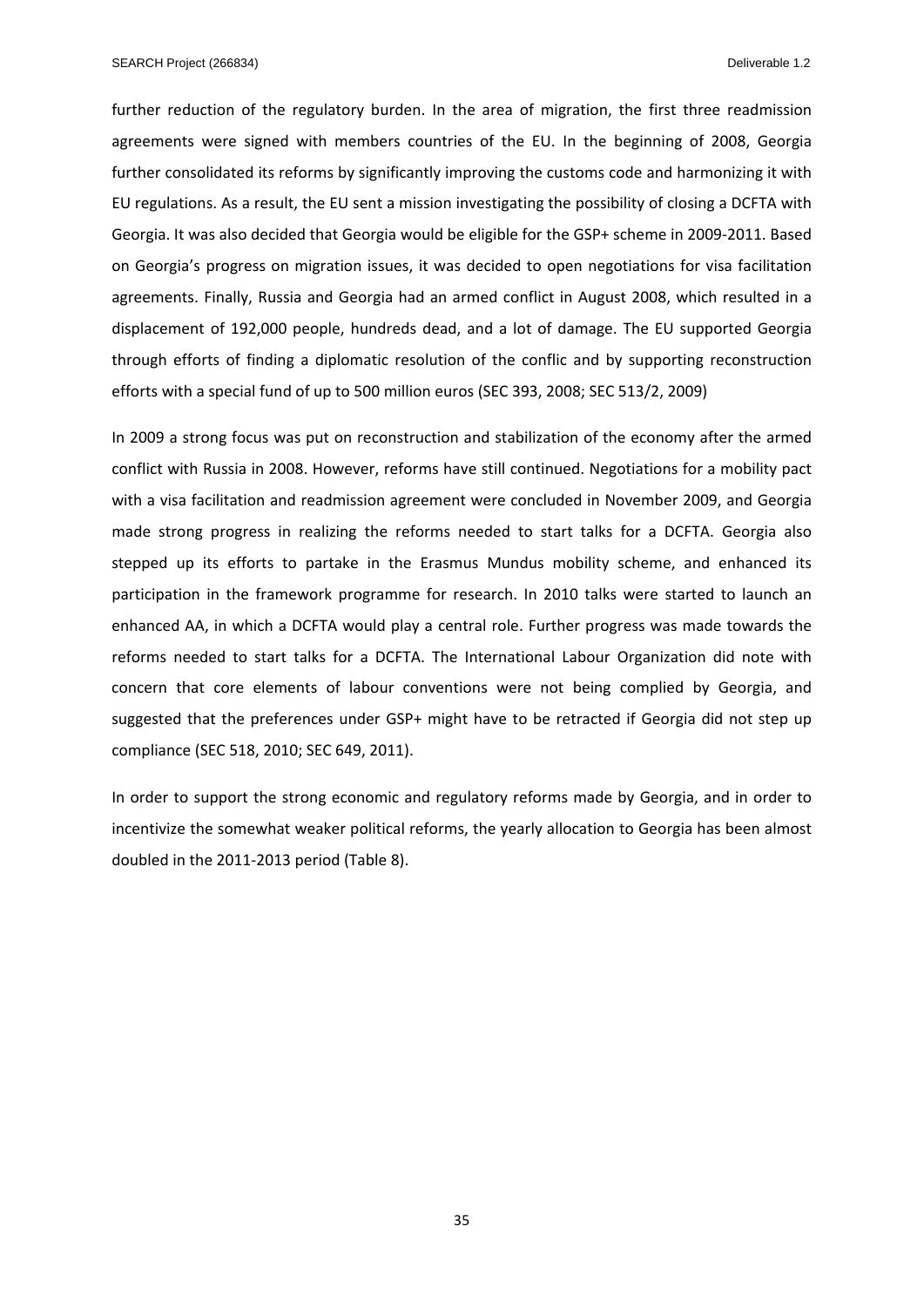| <b>Priority Area</b>                                         | 2007-2010 | 2011-2013 |
|--------------------------------------------------------------|-----------|-----------|
| Democratic, governance, and justice reforms                  | 31.5      | $45 - 63$ |
| Implementation Action Plan for trade and economic<br>reforms | 31.5      | 27-45     |
| Poverty reduction and social reforms                         | 38.4      | 63-81     |
| Settlement of internal conflicts                             | 19        | $9 - 18$  |
| Total per year                                               | 31.1      | 60.1      |

#### Table 8: ENPI indicated budget for Georgia bilateral programmes (million euros)

Sources: (European Commission, 2007i2; European Commission, 2011i).

#### **5.4.6 Israel**

Israel is a long-standing partner who had extensive ties with the EU even before the ENP launched. Israel signed an FTA under the Barcelona process in 2000, phasing out tariffs on industrial products and selected agricultural products in 12 years. An enhanced agreement was signed in 2004, further deepening the liberalization of trade in agricultural products. After the adoption of an action plan in April 2005, Israel has had an active uptake of the possibilities offered by the ENP (European Commission, 2007j1).Because Israel is an advanced economy, the ENP does not reserve significant funds for project support, but a small amount of 2 million euros is reserved each year for twinning programmes and other forms of collaboration in the 2007‐2013 period Sources: (European Commission, 2007e2; European Commission, 2011e).

In 2007, investigations began for the possibility of a special status for Israel in the ENP. This special status would enable a deeper integration of Israel in important EU programmes. Israel was a very active collaborator in research and education. The Framework programme accepted 267 Israeli research projects worth over 51 million euros, and the number of students partaking in the Erasmus Mundus programmed increased with 70 percent. Negotiations on further liberalization of agricultural and fishery products continued, and the decision was made to start negotiations on liberalization of trade in services (SEC 394, 2008).

In 2008, reforms continued to enable further economic integration between Israel and the EU. Negotiations on enhanced liberalization of agricultural and fishery products were successfully concluded, and a horizontal air transport agreement was closed which harmonizes Israel's air service agreements with the EU with EC law. Also, negotiations were launched for even more extensive aviation agreements which would highly converge aviation regulations and gradually open up the aviation market between Israel and the EU. Finally, negotiations were started on an ACAA in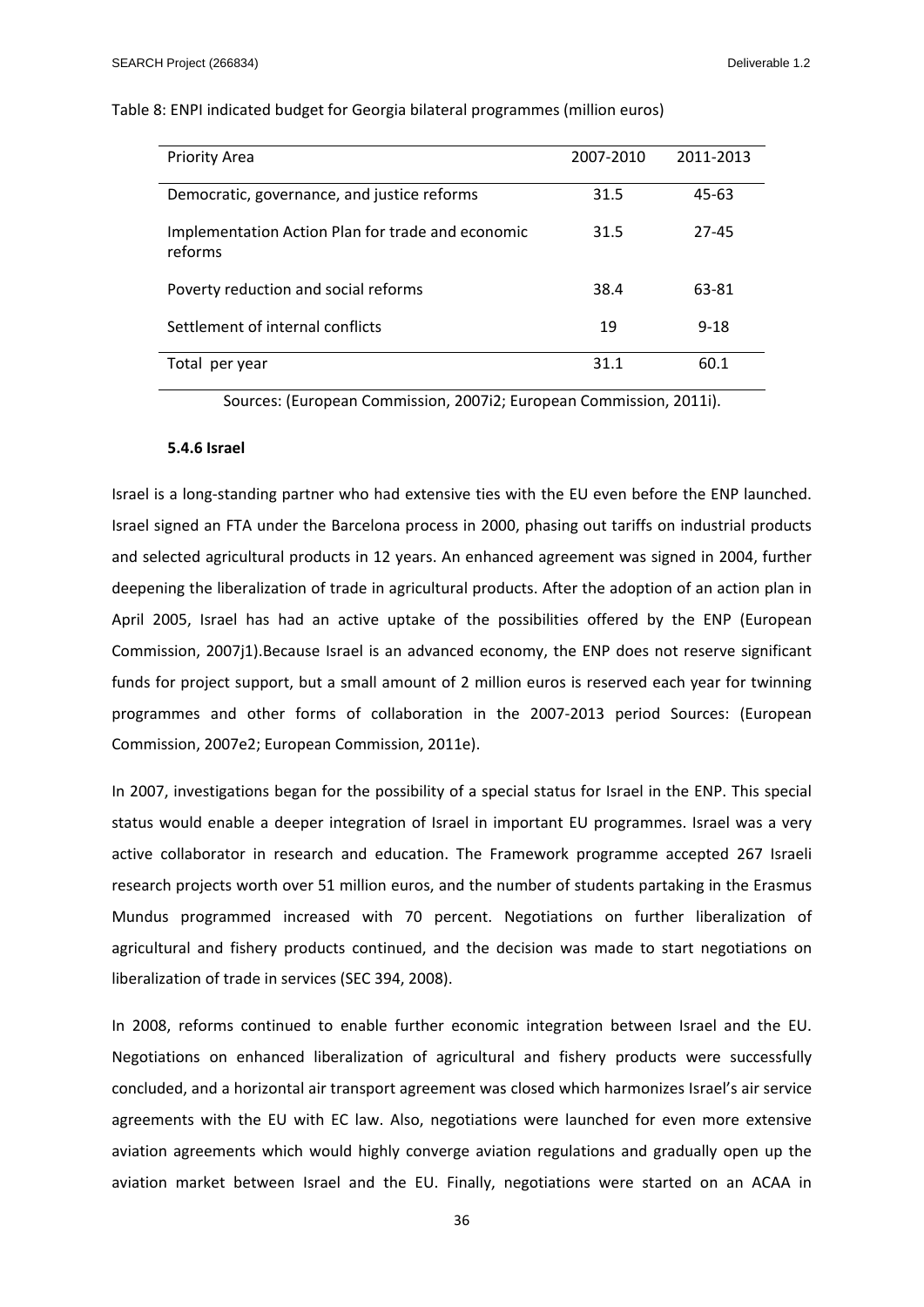pharmaceutical products. Together, these reforms constituted a significant step towards market integration between the EU and Israel. Finally, after a six month truce with Hamas, Israel started armed operation in the Gaza strip in December 2008. Although the EU deplored the loss of life and possible human right violations during this conflict, negotiations for trade liberalization were not suspended (SEC 526/2, 2009).

In 2009 and 2010, the negotiations that were initiated in 2008 continued, but no new initiatives were launched. In 2010 negotiations on the ACAA in pharmaceuticals was concluded and a new agreement entered force, which was Israel's first entrance to the single market. Israel continued to be an active user of the programmes open to ENP countries, notably the Framework programme, TEMPUS and Erasmus Mundus. Negotiations on an enhanced agreement with Israel, as initiated in 2007, stalled because the EU condemned the policies adopted towards the Gaza strip after the 2008 armed conflict which severely disrupt flows of goods and negatively affect the human rights situation of the people in the Gaza strip. In stead, the EU opted to explore the possibilities offered within the existing AA, and by mutual agreement extended the validity of the AA. This means that for the 2011-2013 period, no substantive new policies were suggested (SEC 520, 2010; SEC 642, 2011).

#### **5.4.7 Jordan**

Under the Barcelona process, Jordan signed an AA in 2002 which had provisions for an FTA. This FTA would gradually phase out tariff barriers on industrial products and a range of agricultural products over a 12 year period. The adoption of an action plan under the ENP commenced in June 2005 Sources: (European Commission, 2007k1).The 2007‐2010 indicative programme shows that the EU supports Jordan with funding of over 66 million euros per year (table 9). Again, little of the funding is focused on democratic and governance reforms, and the majority of funding is directed at economic development, socio‐economic reforms or legislative harmonization (table 9).

In 2007, Jordan made progress in the areas of public finance management and financial sector reforms, and it reduced the regulatory burden for companies. At the same time, an ambitious drive was started to reform the education sector and make it universally available. For example, education was opened up to all Iraqi children in August 2007, regardless of their legal status. Finally, cooperation with the EU was especially strengthened in the area of energy by the signature of a joint declaration 2007. In 2008, progress on economic reforms continued, for instance by applying the Basel II regulations on banks, and reforms were introduced to reduce corruption. Two agreements were signed. The first agreement increased collaboration in the aviation sector, and the second agreement was meant to promote collaboration on research and education. Although Jordan's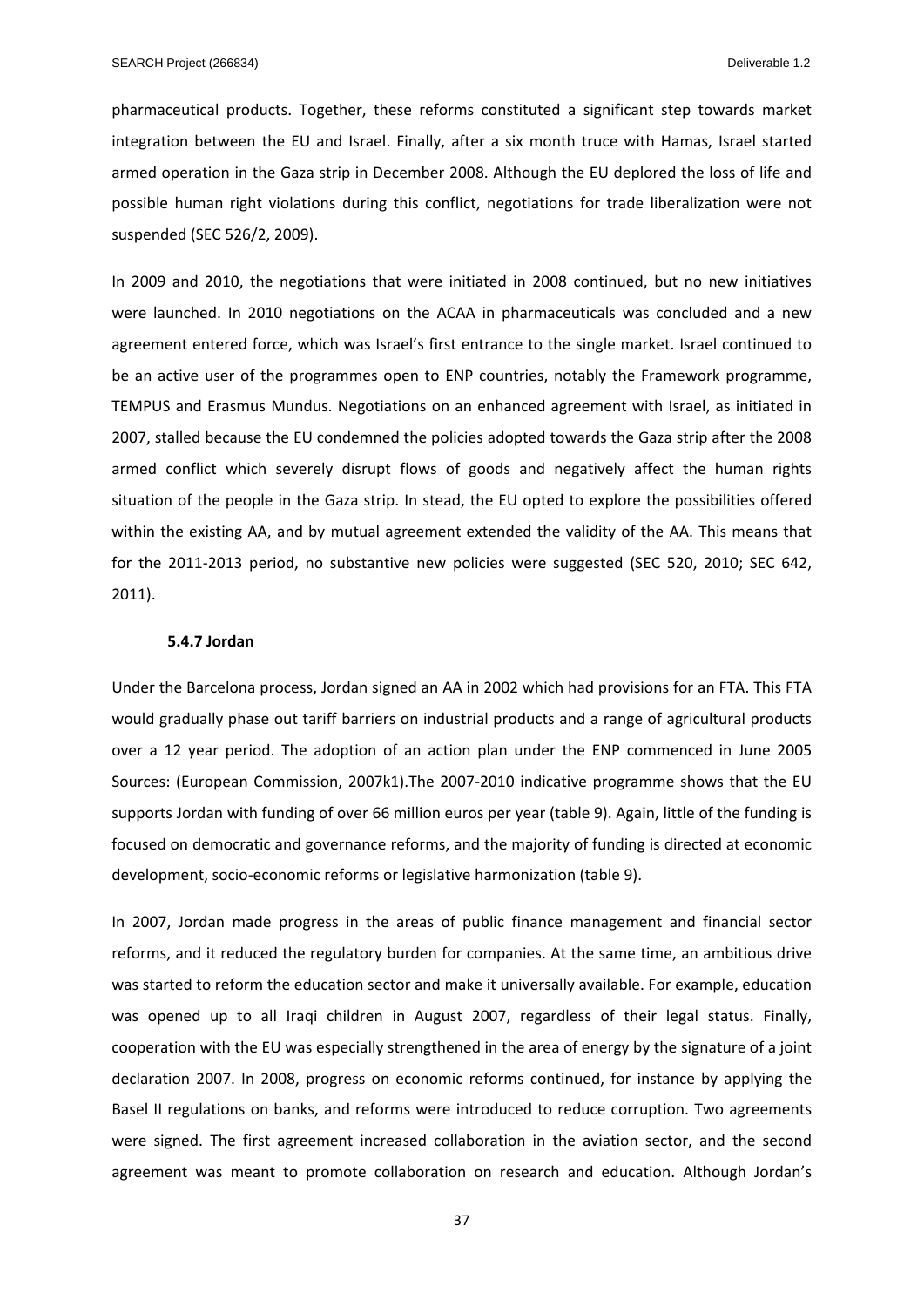participation in the Framework programmes and Erasmus Mundus is relatively high, this agreement was meant to further boost progress in the area (SEC 396, 2008; SEC 517/2, 2009).

In 2009 and 2010, regulatory reforms continued at a steady pace, and several political and social reform goals were reached. On an economic level the most significant evolution was the signature of a comprehensive agreement which would gradually harmonize Jordan's legistlation and standards with the EU and integrate Jordan into the common aviation area. In the end, this would remove all market restrictions between Jordan and the EU in the aviation sector on prices, routes and quotas. In order to support this gradual progress of Jordan in economic, political and social areas, Jordan was the first to conclude negotiations on an advanced status partnership. Based on this advanced status the negotiations for a new AA became much more ambitious and wide-ranging (SEC 525, 2010; SEC 648, 2011). As a result of the effective absorptive capacity of Jordan during the 2007‐2010 funding round, and the enhanced status of Jordan, funding was increased in the 2011‐2013 funding period (table 9).

| <b>Priority Area</b>                                                                      | 2007-2010 | 2011-2013 |
|-------------------------------------------------------------------------------------------|-----------|-----------|
| Democratic, governance, and justice reforms                                               | 17        | 45        |
| Trade and investment, SME, and transport                                                  | 78        | 40        |
| Development of education, sanitation and<br>environment                                   | 63        | 93        |
| Instition building and regulatory approximation,<br>supporting implementation Action plan | 107       | 45        |
| Total<br>per year                                                                         | 66.25     | 74.3      |

Table 9: ENPI indicated budget for Jordan bilateral programmes (million euros)

Sources: (European Commission, 2007k2; European Commission, 2011k).

## **5.4.8 Lebanon**

Under the Barcelona process, Lebanon signed an AA in 2002, which would enter into force in 2006, and open up the ENP for Lebanon. The AA had provisions for an FTA which would gradually phase out tariff barriers on industrial products and a range of agricultural products over a 12 year period. In 2005, after Syria withdrew its troops from Lebanon, general elections were held. The new government adopted a general reform strategy on the basis of which it wanted to appeal to international donors. The ENP action plan was developed so as to largely overlap with this reform strategy plan. Just after the adoption in May 2006 of the action plan, hostilities ensued between Lebanon and Israel, leading to a large-scale destruction, loss of life, and displacements within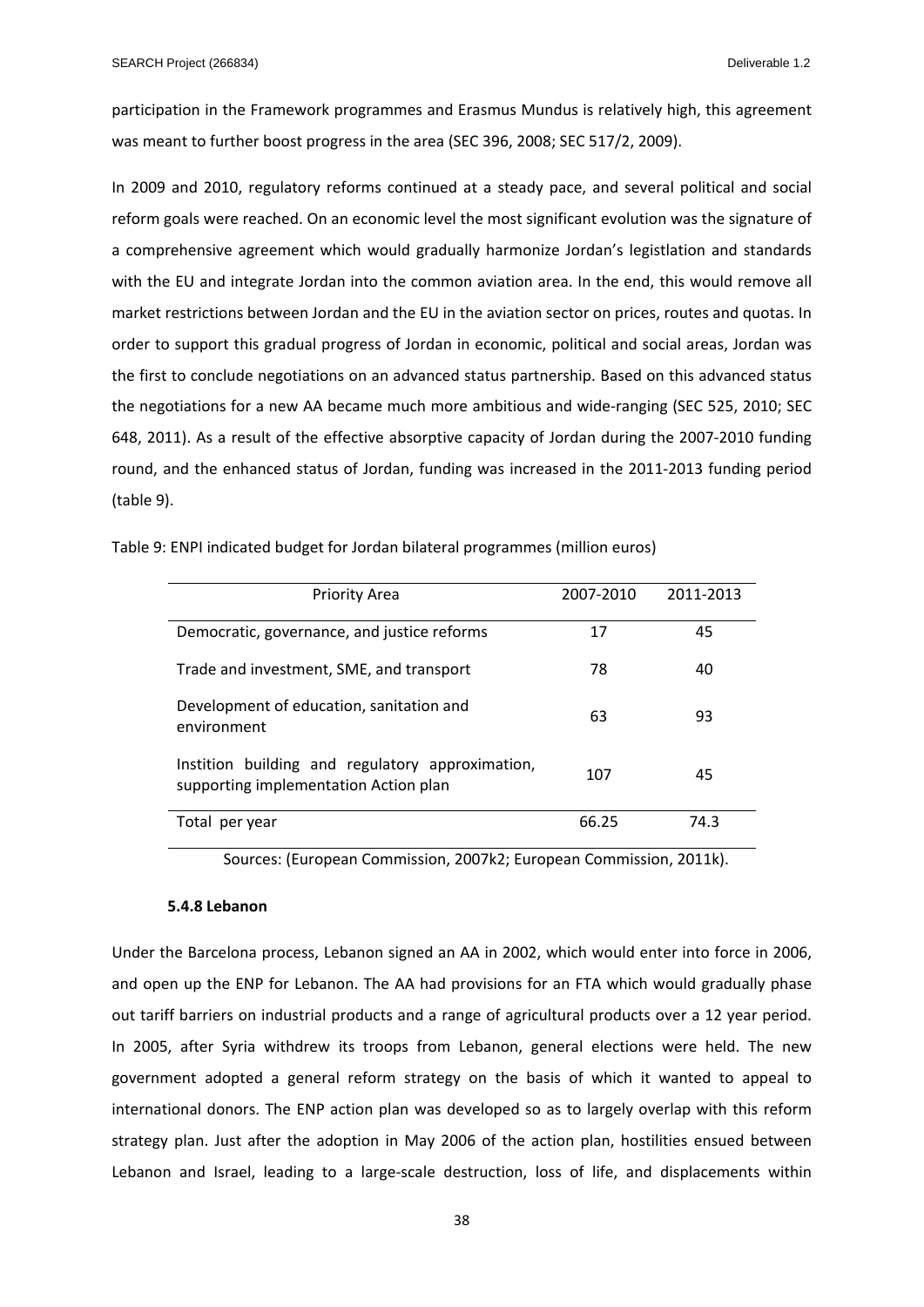Lebanon. The 2007‐2010 indicative programme for Lebanon reserves a limited funding envelope for recovery efforts, but mostly focuses on longer-term structural adjustments that would lead to more internal stability. The majority of support for the reconstruction of Lebanon will come from the international donor community and development cooperation funds (European Commission, 2007L1). The 2007‐2010 indicative programme shows that the EU supports Lebanon with funding of almost 50 million euros per year (table 10). The majority of funding is equally divided between social and economic reforms, and reconstruction and recovery.

In 2007 the main priority of the government was directed at reconstruction and stabilization, due to the aftermath of thhe 2006 hostilities. However, Lebanon still managed to make progress on a range of structural reforms to improve the opening of markets and the business climate. A range of other reforms were agreed upon even if they were not carried out. Due to a political stalemate the legislative branch of government did not have the ability to adopt draft laws in 2008. This meant that there was a considerable slow‐down in Lebanon's reform efforts (SEC 397, 2008; SEC 518/2, 2009). Even though a new government was sworn in in 2008, the legislative blockage continued into 2009 and 2010 due to tensions over the investigation of the assassination of former Prime Minister Rafiq Hariri and 22 other people, with very limited potential for the adoption of new legislation. However, negotiations did start on the adoption of an aviation agreement between Lebanon and the EU (SEC 522, 2010).

Even though the political stalemate in Lebanon precluded any meaningful reforms over the majority of the 2007‐2010 period, the EU decided to slightly increase funding for Lebanon in the 2011‐2013 period. Due to the progress in the reconstruction process and funding by other donors, the EU relocated a lot of the reconstruction funding to the support of social and economic reforms (table 10).

| <b>Priority Area</b>        | 2007-2010 | 2011-2013 |
|-----------------------------|-----------|-----------|
| Political reform            | 22        | 25        |
| Social and economic reform  | 86        | 91        |
| Reconstruction and recovery | 79        | 34        |
| Total per year              | 46.75     | 50        |

Table 10: ENPI indicated budget for Lebanon bilateral programmes (million euros)

Sources: (European Commission, 2007L2; European Commission, 2011L).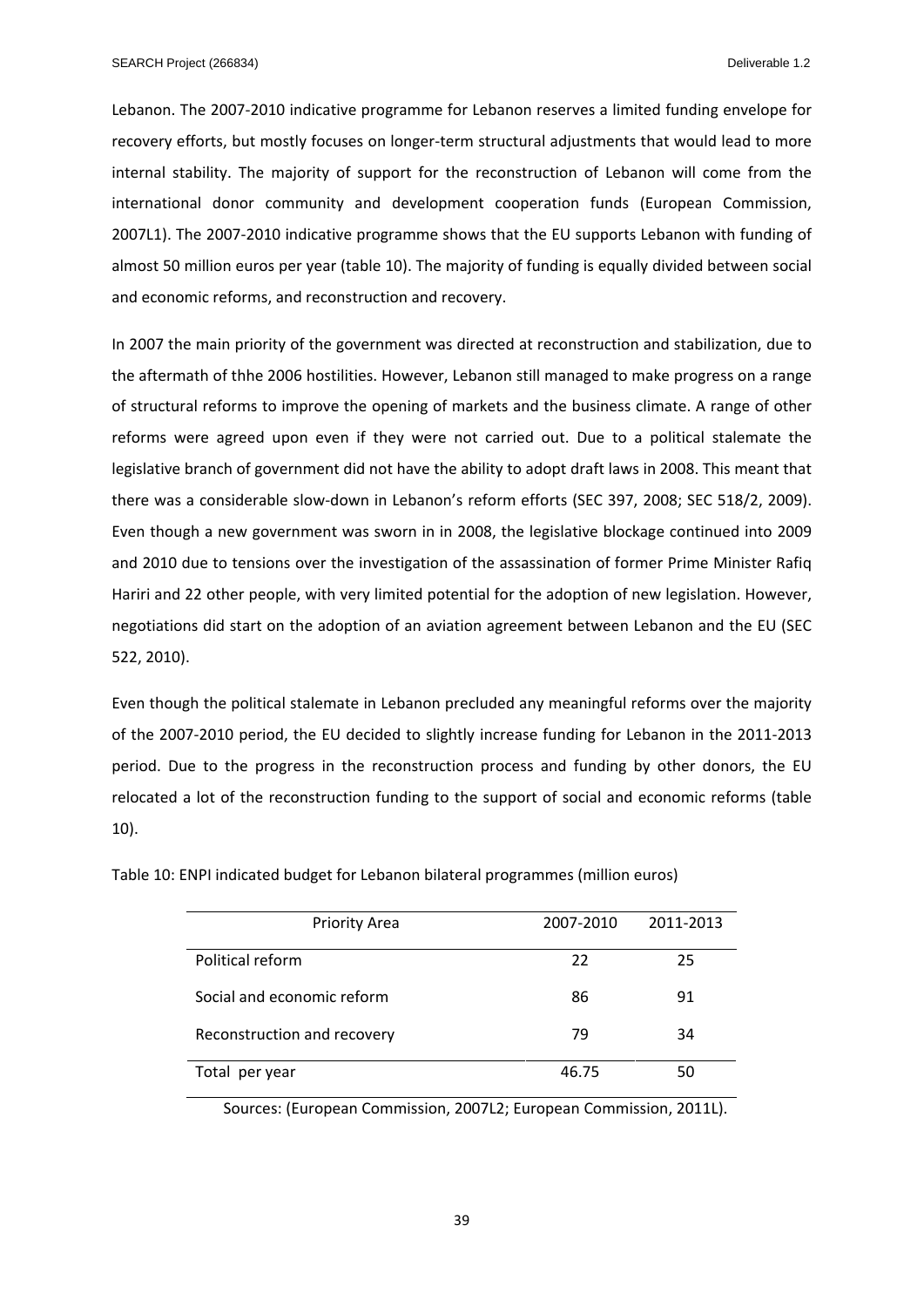#### **5.4.9 Moldova**

Moldova was one of the first countries to adopt an action plan under the ENP, in February 2005 (European Commission, 2007m1). Funding for reforms in Moldova amounted to little over 50 million euros per year in the 2007‐2010 period (table 11). Contrary to most other countries, in Moldova less funding was directed to regulatory reforms than to democratic development or poverty reduction and economic growth. This is probably the case because Moldova has by far the lowest per capita GDP of the ENP countries.

In 2007, the main negotiations with Moldova were directed towards visa facilitation and readmission agreements for a comprehensive mobility partnership. This is particularly relevant for Moldova as a large percentage of its labour force works abroad in Romania or other countries in the EU, and facilitating their movement would have a direct tangible effect on their life. In January 2008 Moldova became the first country of the ENP to sign a mobility partnership, marking an important integration step. Because Moldova made important institutional improvements on the control and certification of origin of products, Moldova was also granted Autonomous Trade Preferences (SEC 399, 2008).

In 2008, the original action plan was extended, and research was started on the possibility of a future enhanced agreement, which would include a DCFTA. Further, significant progress was made on anti‐corruption measures and customs services. Finally, negotiations were started for the accession of Moldova to the Energy Community Treaty, which foresees a gradual convergence of regulations and liberalization of energy trade (SEC 514/2, 2009).

In 2009, due to unrest after the elections and repressive measures by the government, significant human rights violations were recorded in Moldova. Nevertheless, Moldova saw steady further reforms in the areas of economy and migration. A new aylum law was adopted that approaches EU standards in March, and in December it was decided that a dialogue would be started to examine the possibilities of an enhanced mobility partnership that would culminate in visa-free travel. Finally, the feasibility study on a DCFTA was finalized and it concluded that whilst it would be beneficial to Moldova, significant regulatory harmonization would have to occur before a DCFTA could be implemented. Moldova significantly increased its involvement in European research by increasing its participation in the framework programme (SEC 523, 2010).

In 2010, economic reforms of the business and investment climate were limited, due to the strong focus on structural reforms needed to weather the effects of the 2008 economic crisis, and limited availability of resources for other reforms. The investigation into an enhanced mobility partnership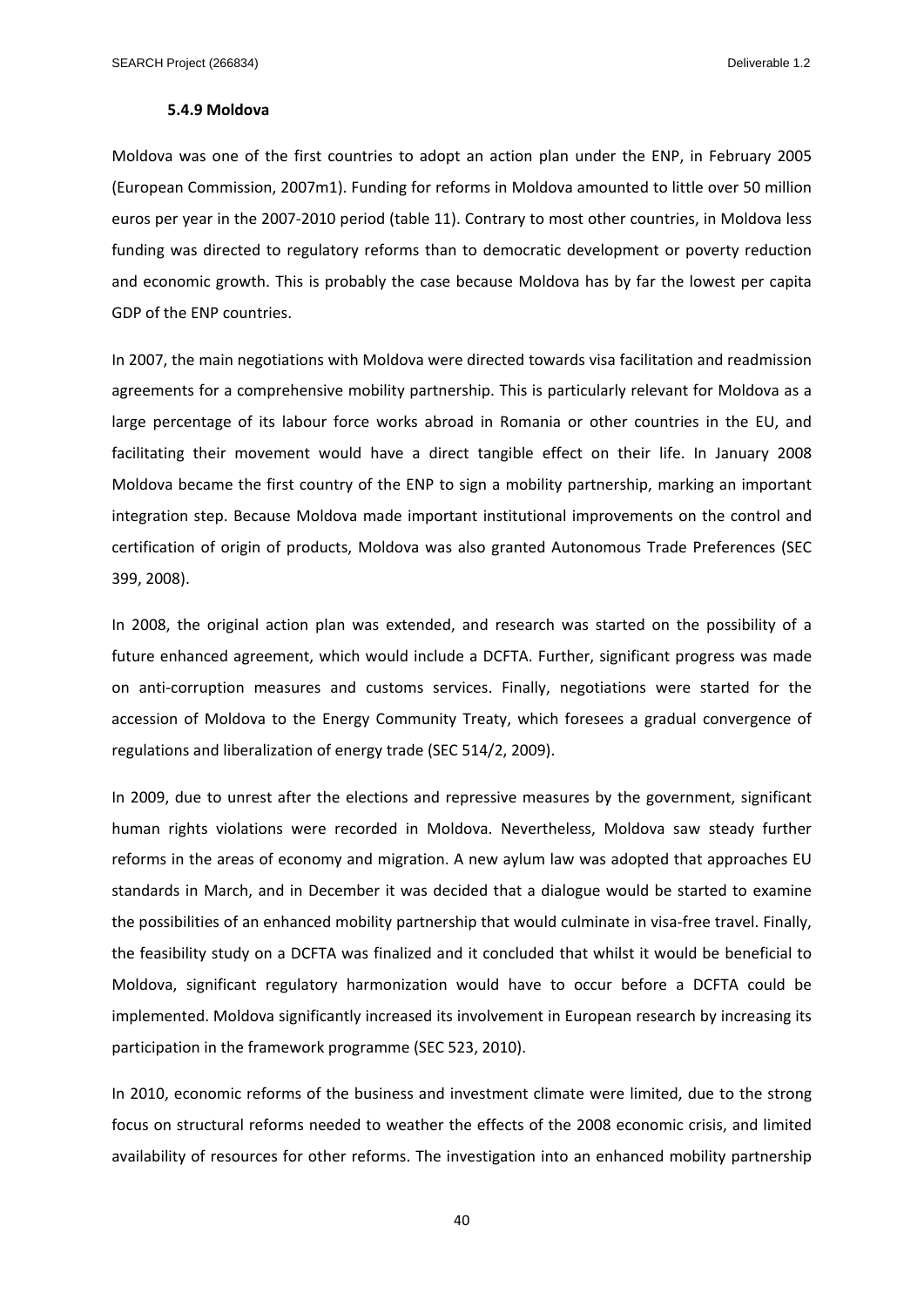was concluded, and it was decided that negotiations for such an agreement would start in January 2011 (SEC 643, 2011).

In the 2011-2013 indicative programme funding increased significantly, reflecting the desire of the EU to deepen cooperation with Moldova and to consolidate and build on reforms that have been carried out. The thematic priorities have been redefined in the new funding period. Additionally, 15 per cent of the total funding has been earmarked for peacebuilding projects, within the three priority areas (European Commission, 2011m).

| <b>Priority Area</b>                                   | 2007-2010  | 2011-2013  |
|--------------------------------------------------------|------------|------------|
| Democratic development and good governance             | 52.4-73.4  | 95.5-109.3 |
| Regulatory reform and administrative capacity building | 31.5-41.9  | x          |
| Poverty reduction and economic growth                  | 83.9-125.8 | x          |
| Social and human development                           | x          | 68.3-81.9  |
| Trade and sustainable development                      | x          | 95.5-109.3 |
| Total per year                                         | 52.4       | 91         |

Table 11: ENPI indicated budget for Moldova bilateral programmes (million euros)

Sources: (European Commission, 2007m2; European Commission, 2011m).

## **5.4.10 Morocco**

Morocco has since long had strong relations with the EU, and in 2000 it has signed an AA which among others ratified an FTA which would gradually phase out tariff barriers on industrial products and a range of agricultural products over a 12 year period. It is therefore unsurprising that it was among the first southern ENP countries to adopt an action plan (European Commission, 2007n1). Funding in the 2007‐2010 period was significant and ambitious, with 163.5 million euros per year (table 12). This reflects the advanced relations Morocco and the EU enjoy, and the ambitions of the ENP. The two main focus points in the 2007‐2010 funding period were social development and economic support of agriculture, transport and energy.

In 2007, negotiations between Morocco and the EU have covered a rather large range of subjects, thus witnessing the solidity of existing relations as well as the strong willingness of both actors to reinforce cooperation. Further steps towards a more democratic political system have been registered in terms of enhanced transparence of political elections. Negotiations with the EU have also started with respect to security, illegal immigration and human rights protection. Furthermore, energy has been at the core of cooperation in the 2007, with the aim to integrate Moroccan energy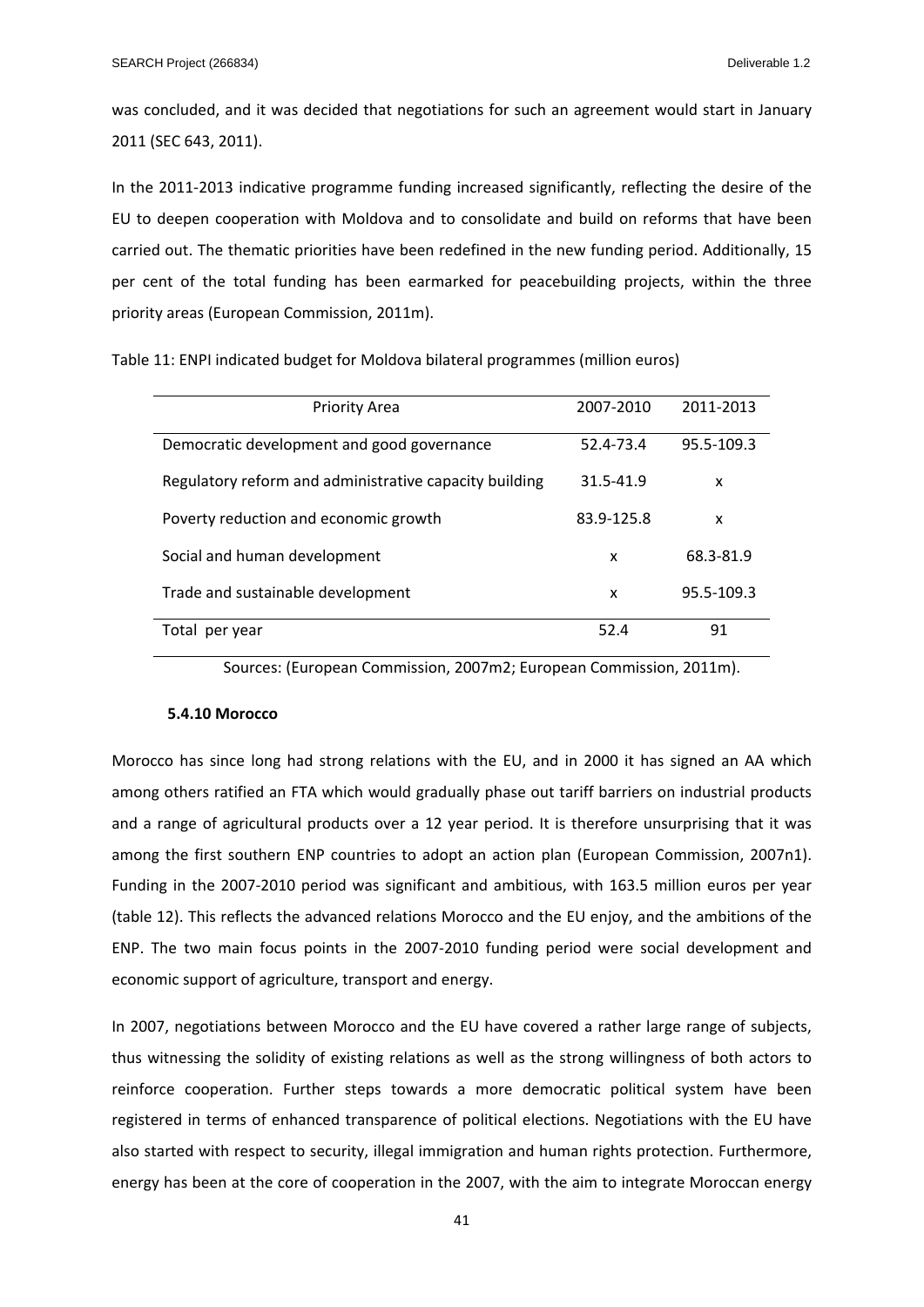sector in the European one. Indeed, Morocco is a fundamental actor in the energy policy of the EU due to the relevant geographical position of the African country for natural gas provision to Europe. Some other reforms have been realized in Morocco with the support of the cooperation of the EU, notably in areas such as air traffic, fisheries, poverty reduction, privatization of transports and fiscal system modernization (SEC 398, 2008).

2008 has been a remarkable year for cooperation between Morocco and the EU, as it has been declared by the EU Commissioner for External Relations and the ENP. Democratic transition has been furthered, with the adoption of strategies aimed at alleviating gender disparities, at the reinforcement of local governance and for the reduction of corruption. Negotiations related to the liberalization of services, agricultural products and fisheries have notably progressed. Moreover, a relevant agreement of cooperation has been signed between Moroccan authorities and the European Patent Office (EPO) in October. Some other reforms have been realized in education, with the adoption of policies for the alphabetization of population, and in the health sector, with the instauration of compulsory insurance (SEC 520/2, 2009).

In 2009, a Joint Parliamentary Commission between Moroccan and European Parliaments has been created. With respect to the political system, some changes in the legal electoral system have supported the ongoing process of the democratization. In this same year, cooperation has initiated between Morocco and the Council of Europe. In August, the reform of justice has been strongly encouraged by the King. Finally, in terms of external relations, the national agency for investment has been created in this year with the aim of attracting foreign investors in Morocco (SEC 521, 2010).

In 2010, a commission for regionalization has been launched with the objective of analyzing the directions for a Moroccan model of decentralization of powers. In terms of democratization, some restrictions to press and manifestation freedom have been reported in this year. As such, this certainly represents an area where cooperation needs to be reinforced. Successful reforms in 2010 include that of the modernization border duties and the alignment of Moroccan standards for sanitary and phyto-sanitary measures to European rules. Finally some improvements have been registered with respect to the reform of the education system. However, most reforms did not progress much during this year (SEC 651, 2011).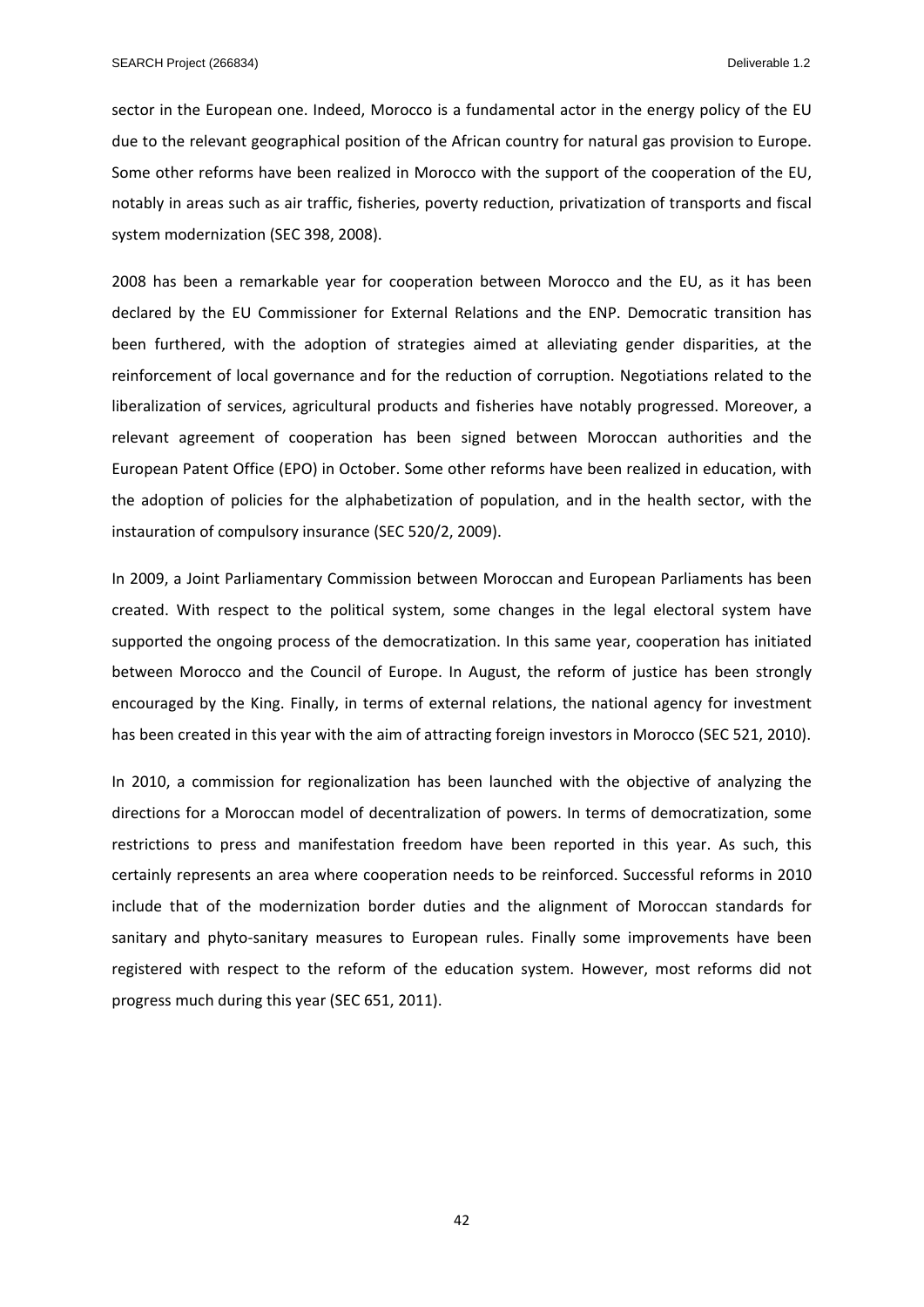| <b>Priority Area</b>                                 | 2007-2010 | 2011-2013 |
|------------------------------------------------------|-----------|-----------|
| Social development                                   | 296       | 115-120.3 |
| Governance and human rights                          | 28        | 85-90     |
| Institutional support and action plan implementation | 40        | 230-235   |
| Economic support agriculture, transport, energy      | 240       | 68.3-81.9 |
| Environment                                          | 50        | 85-90     |
| Total per year                                       | 163.5     | 193.5     |

#### Table 12: ENPI indicated budget for Morocco bilateral programmes (million euros)

Sources: (European Commission, 2007n2; European Commission, 2011n).

## **5.4.11 Occupied Palestinian territories.**

The Palestinian Authority (PA) and the EU first entered into contractual relations after the PLO signed an interim AA on behalf of the PA. A first action plan was adopted in May 2005, but due to the political situation in the occupied territories no progress was made in the bilateral cooperation in 2006 and 2007. The PA does not have its own indicative programme because the PA does not have full control over its territories, but the EU gives substantive funding to the PA through a range of different instruments, like the DCI and the EIDHR. The PA does receive some funding from the regional and cross‐border tranches of the ENPI, but this funding is for projects that are not confined to the PA (SEC 400, 2008; SEC 519/2, 2009).

Up to the first half of 2007 the EU did not have substantive relations with the PA, which meant that progress in the ENP was frozen. After the first half of 2007, normal relations resumed and the first institutional structures for implementing ENP reforms were formed. In 2008 some progress was made because the Palestinian reform and development plan, also used to attract foreign donors, was partially implemented. However, progress was hampered by the continuing split between the West Bank and the Gaza strip, and the lack of authority of the PA in the Gaza strip. Towards the end of 2008 an armed conflict between Israel and the PA lead to a collapse of any reforms, as more than half of the legislative body was incarcerated in Israel (SEC 400, 2008; SEC 519/2, 2009).

In 2009 and 2010, the PA focused on reconstruction after the devastating human and economic impact of the armed conflict in the beginning of the year. Again, progress on institutional and economic reforms was hampered by the lack of control of the PA over the occupied Palestinian territories. The ENP was mainly focused on supporting efforts of the PA to develop the Palestinian National Plan 2011-2013 which calls for a two-state solution in which the PA would regain full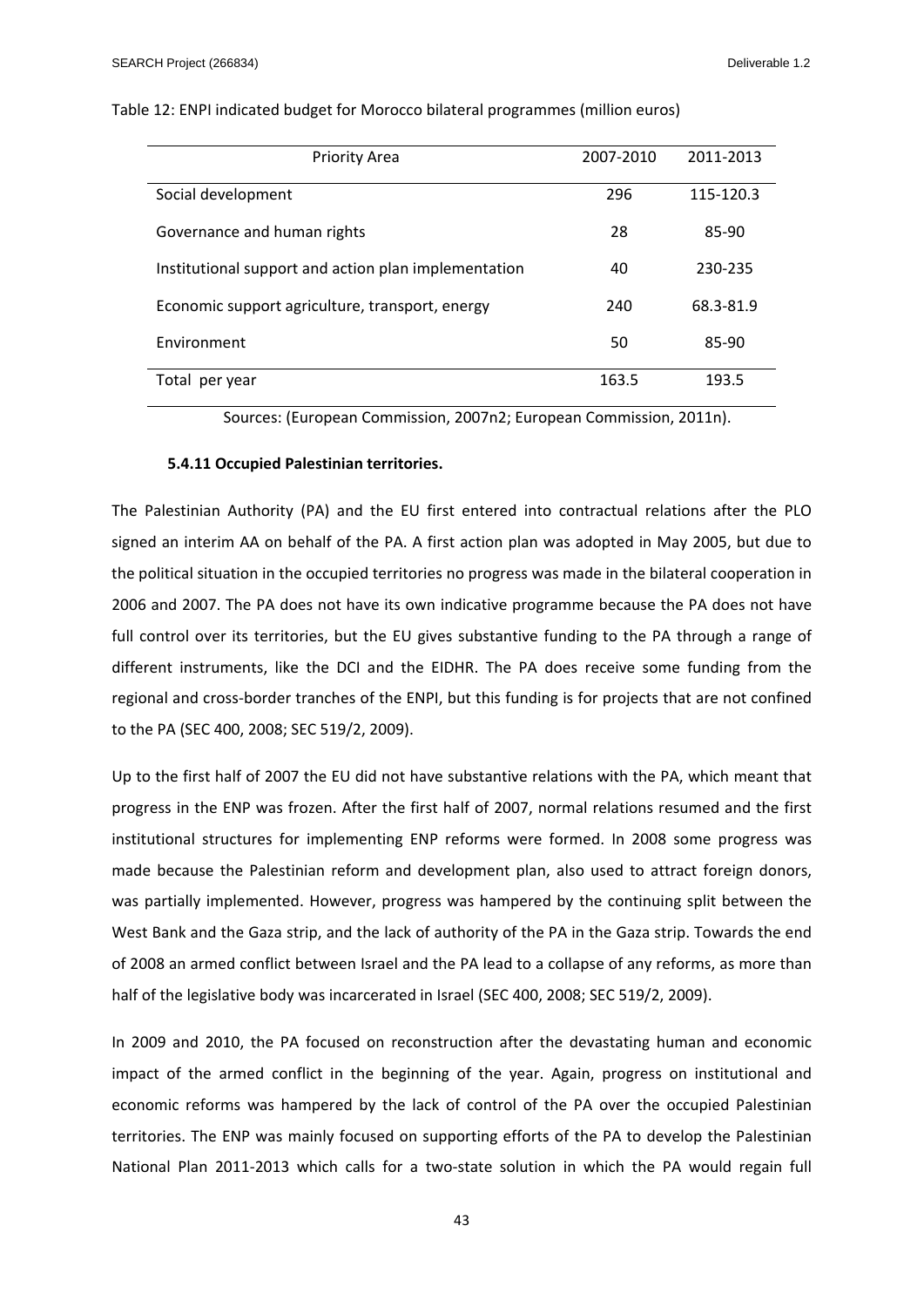sovereign control over the occupied Palestinian territories. It decided in 2010 that the Palestinian National Plan would form the basis of a new Action Plan, to be developed in 2011 (SEC 515, 2010; SEC 644, 2011).

#### **5.4.12 Russia**

After the launch of the ENP, Russia and the EU negotiated that a separate policy instrument would be developed to support EU-Russia collaboration during a summit in St. Petersburg. This policy would be called the EU‐Russia Strategic Partnership and would consist of four common spaces: the common economic space; the common space of freedom, security and justice; the common space of external security; and the common space of research and education. For each of these common spaces a roadmap was developed that set out a plan for cooperation. During the Moscow Summit in May 2005 these roadmaps were agreed upon, and for the 2007‐2010 period 30 million euros a year was reserved for the policy. This funding is sourced from the ENPI, and the four common spaces have similar substantive goals as the action plans of the ENP countries, striving four economic integration, political collaboration, and cooperation on themes like energy or research and education. 80 to 90 per cent of the funding was reserved for the realization of the four common spaces, and 10 to 20 per cent was reserved for further development of the Kaliningrad‐Oblast region, as it is completely surrounded by EU countries (European Commission 2007o2).

In 2007, a mobility partnership was concluded with Russia which consists of both visa facilitation and readmission agreements, and a dialogue was launched to explore opportunities for more extensive visa agreements. Also, Russia agreed to co-fund a range of cross-border cooperation projects of the ENP that involve EU countries and a number of eastern ENP countries, contributing up to 122 million euros above the 307 million euros already pledged by the ENPI. Further progress was limited. Some economic reforms were agreed upon in principle, like the reduction of Siberia overflight fees, but were not implemented yet. Negotiations were launched for the possibility of a range of enhanced roadmaps, extending cooperation for future years (European Commission, 2008b).

In 2008, relations between Russia and the EU deteriorated due to two main reasons. Firstly, the economic crisis hit Russia hard, and led it to roll back some reductions and removals of trade barriers, and introduce new protectionist measures, negating the progress made in earlier years. Secondly, the war between Russia and Georgia, which resulted in Russia's unilateral recognition of the breakaway regions of South Ossetia and Abkhazia, and its non‐adherence to the stipulations of the subsequent peace agreements, led the EU to freeze negotiations on a set of enhanced agreements. Russia refused to sign a number of financing agreements on cross‐border cooperation;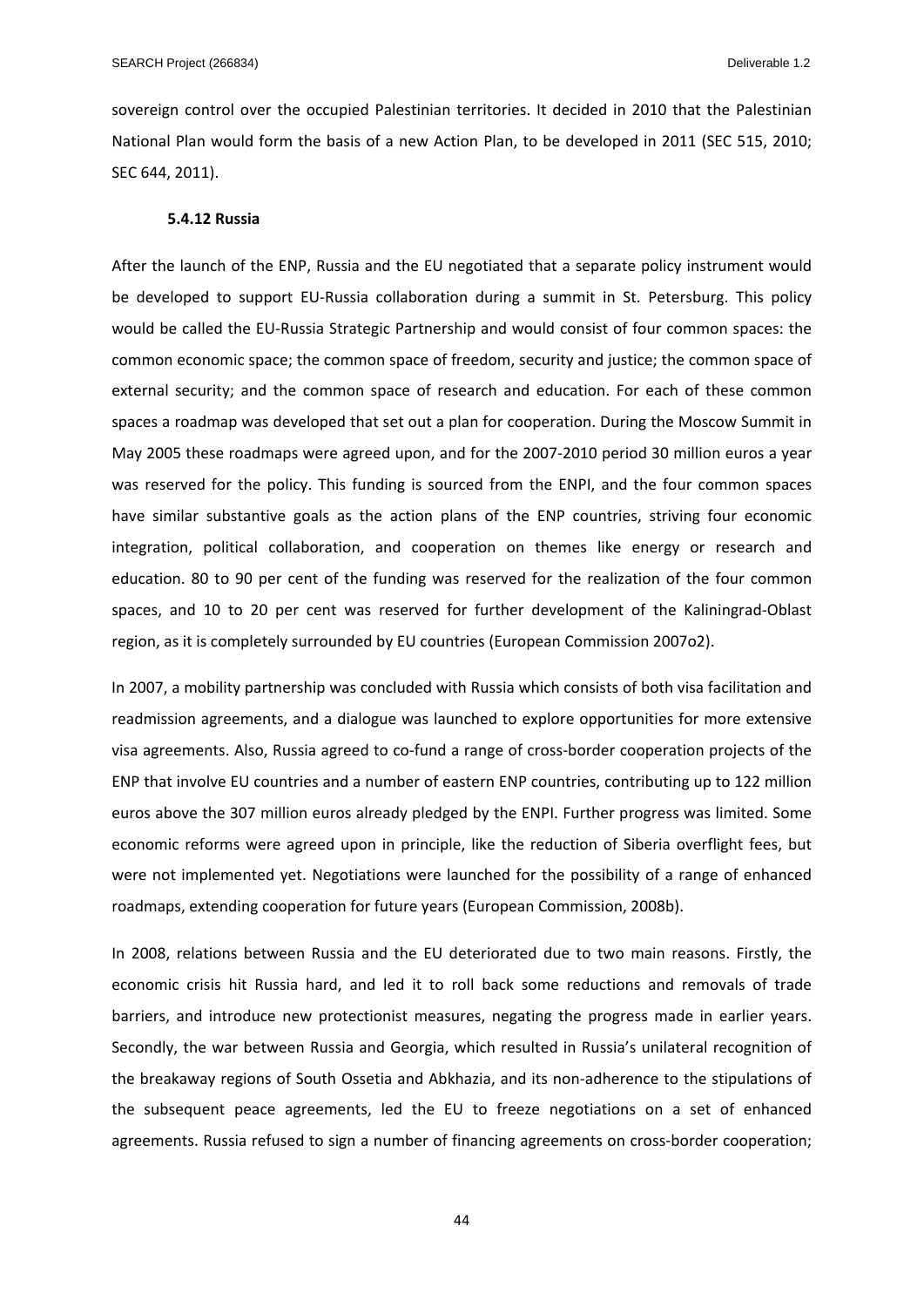the consequence of this refusal was that a range of programmes could not be carried out because the funding of these programmes was not authorised (European Commission, 2009).

2009 started off with a gas dispute between Ukraine and Russia, which disrupted the flow of gas to the EU, led to a further deterioration of political cooperation between the EU and Russia. Russia continued enforcing a range of protectionist measures, and still did not ratify a number of crossborder cooperation agreements. Russia withdrew from the Energy Community Treaty. A bilateral fishery agreement between Russia and the EU was concluded in april 2009, but Russia had not ratified the agreement by the end of the year. Negotiations on an enhanced set of cooperation agreements was restarted in 2009 (European Commission 2010a).

Collaboration in 2010 was a continuation of the uneven progress made in 2008 and 2009. Russia continued to enforce protectionist economic measures, and still did not ratify the fishery agreement and a number of financing agreements. Russia still did not adhere to the 2008 agreements with Georgia. Negotiations on a new set of collaboration agreements continued (European Commission, 2011o). However, no indicative programme was published for the 2011‐2013 period, which suggests that progress in these negotiations has not been satisfactory.

## **5.4.13 Tunisia**

Tunisia was the first country to sign an AA through the Barcelona process in 1995. This AA proposed a wide range of reforms: among others it ratified an FTA which would gradually phase out tariff barriers on industrial products and a range of agricultural products over a 12 year period Sources: (European Commission, 2007p). Funding in the 2007‐2010 period amounts to 75 million euros per year (table 13). The indicative report for the 2011‐2013 period has not yet been published, which makes it impossible to complete table 13 for now

In 2007, economic and social reforms have notably progressed in Tunisia. Negotiations were launched with respect to trade liberalization in services and agricultural goods. Intensifications of efforts have also registered in education, where the EU supported Tunisia through programs ranging from formation of teachers to the development of universities and research centers. In the health sector the reform has focused on the gradual widening of the insurance to those portions of population that were substantially excluded. Cooperation has also covered infrastructures: in particular, the Tunis harbor has been crucially empowered with both commercial and tourist advantages. With respect to rural areas, the water system has been improved through the construction or improvement of existing dams. This measure aims at maintaining a relatively stable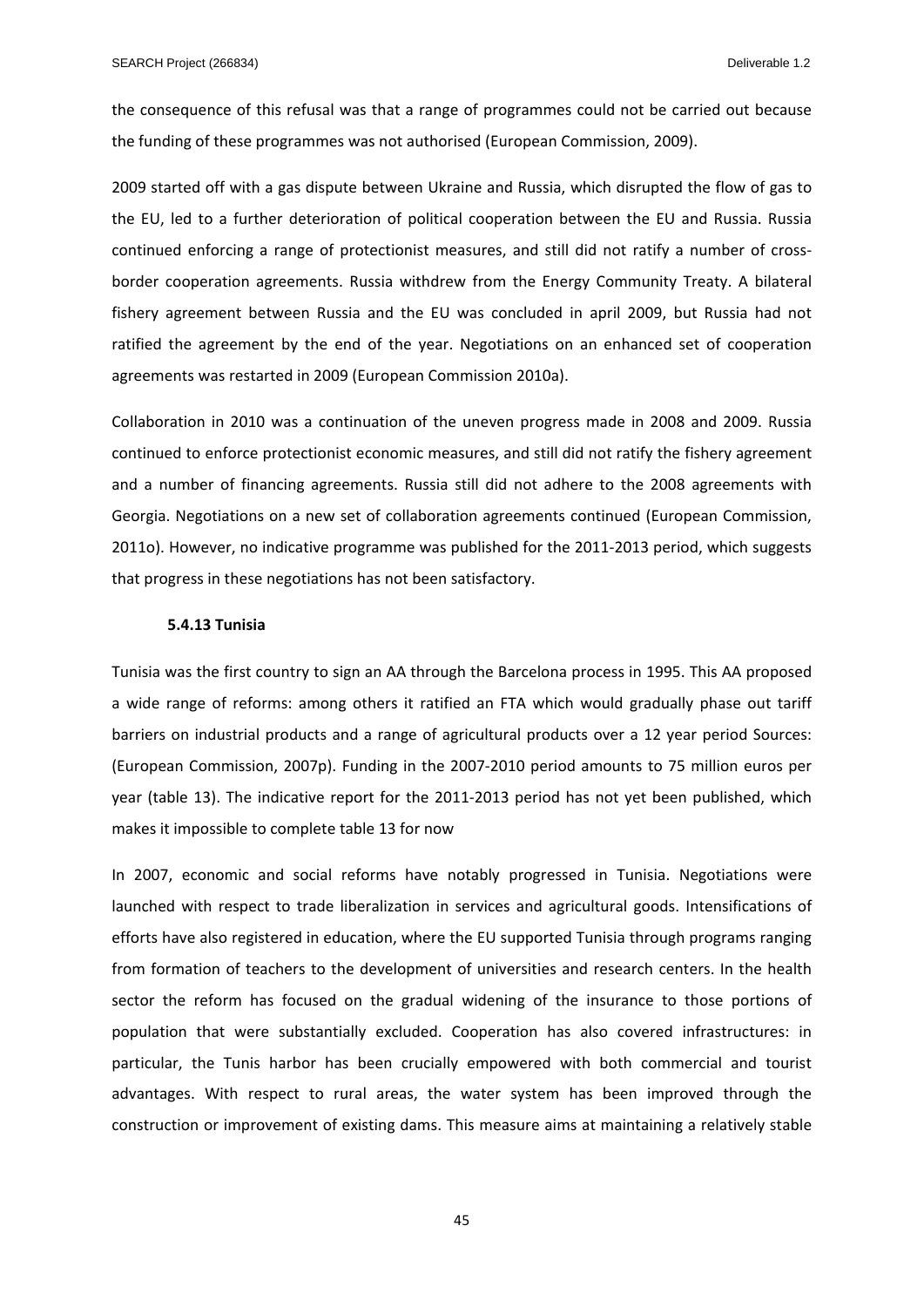income in rural areas and avoiding massive immigration flows towards urban centers (SEC 401, 2008).

In 2008, almost all negotiations that were already launched have progressed steadily. Business climate has also ameliorated sensibly through measures related to the protection of investment. In this year, important strategies have been put in place at borders against illegal migration. For instance, adequate infrastructures have been realized to allow more efficient controls. In Mars Tunisia has ratified the UN Convention against corruption while in April it has ratified the Convention on the Rights of the Child as well the Convention for the elimination of discriminations against women (SEC 521/2, 2009).

In 2009, political elections have taken place. In this occasion the lacks in terms of freedom of expression have been evident, as witnessed by the number of obstacles faced by opposition parties. As far as economic reforms are concerned, Tunisia succeeded in dismantling tariffs for trade in industrial goods as part of the Euro‐Mediterranean free trade area. In this respect, Tunisia is the country which has advanced the most. Finally, in the education sector, Tunisia has adopted the Bologna processes for higher education (SEC 514, 2010).

In 2010, Tunisia has adopted an internal policy which dramatically restricted political freedom. In December, manifestations against the government started in a large part of the country as a result of bad national economic and social conditions. This situation also had a negative impact on other areas such as justice, human rights and the reduction corruption as well as tourism, foreign investment and external trade. Notwithstanding, reforms in some respects progressed. For instance, this is the case of technical regulation for industrial products, sanitary and phyto‐sanitary measures and intellectual property rights. Moreover, the reform of fiscal system has been launched in June (SEC 652, 2011).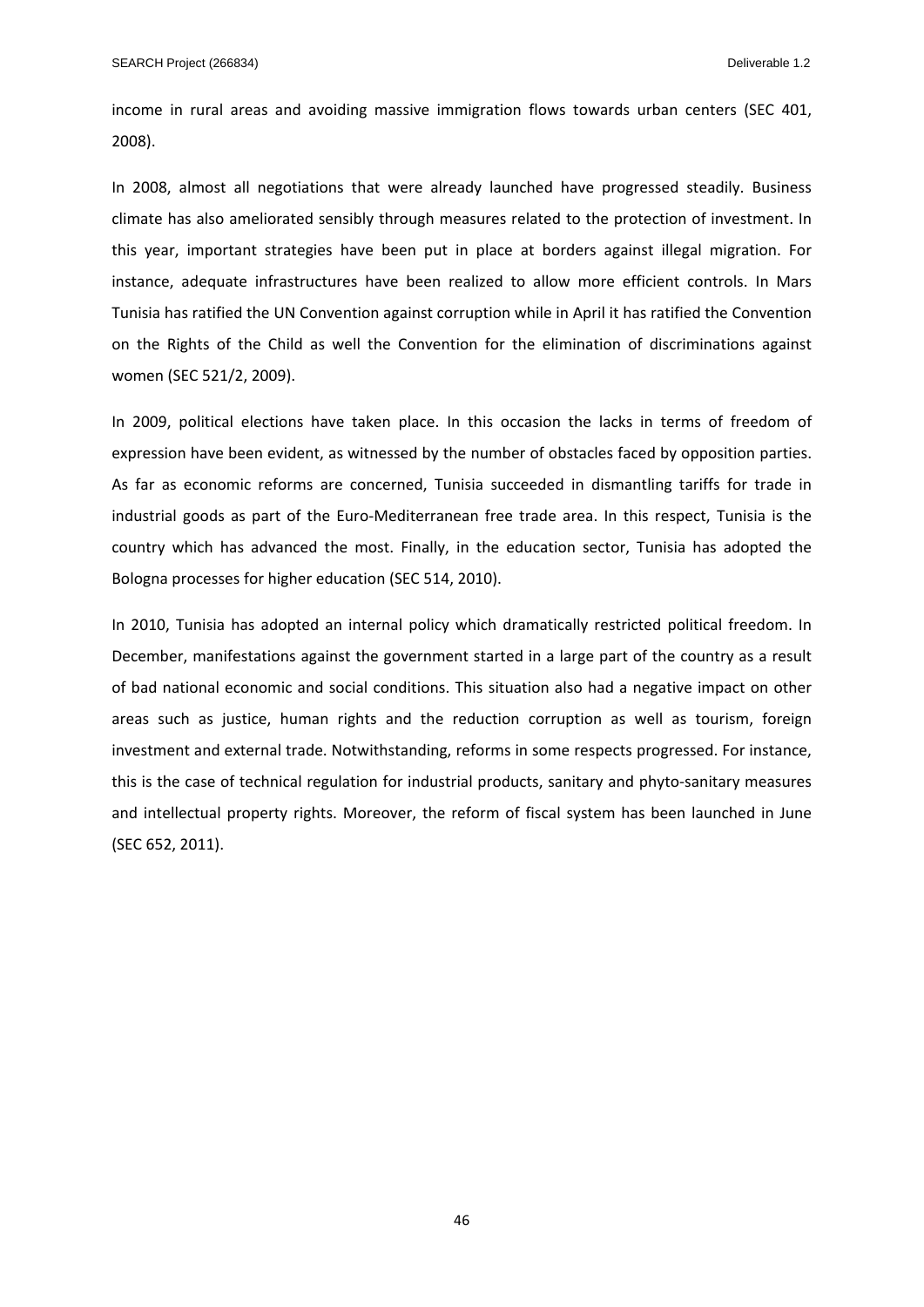| <b>Priority Area</b>                                         | 2007-2010 | 2011-2013* |
|--------------------------------------------------------------|-----------|------------|
| Research and education                                       | 77        |            |
| Institutional support and action plan implementation         | 30        |            |
| energy and environment                                       | 43        |            |
| Economic governance (trade, business environment, SMEs, etc) | 150       |            |
| Total per year                                               | 75        | 193.5      |

## Table 13: ENPI indicated budget for Tunisia bilateral programmes (million euros)

\*The EU has not published an indicative programme for the 2011‐2013 period yet. Sources: (European Commission, 2007p2).

## **5.4.14 Ukraine**

Ukraine and the EU adopted their ENP Action Plan in February 2005, and it additionally supported a 10‐point list of reform priorities. Following the Orange revolution in 2004 the national government had sweeping reform goals, which the EU supported wholeheartedly. Ukraine also plays a key role in the EU energy policy, as 80 per cent of Russian gas is transferred through the infrastructure of Ukraine. That is why the 2007‐2010 indicative programme calls for significant yearly support of 123.5 million euros (table 14). The majority of this funding was reserved for investments in infrastructure, in order to ensure the integrity of the energy transport system. However, the EU has also reserved significant levels of funding for support of the implementation of the action plan through regulatory reform and capacity building (European Commission, 2007q1).

In 2007 Ukraine started negotiations on an enhanced agreement under the ENP. It also finalized a mobility partnership in which both visa facilitation and readmission agreements play an important role. Further, important investments were made in energy infrastructure, and Ukraine was active in the Black Sea Synergy initiative launched in 2007. In order to reward the progress made in 2006, Ukraine received an extra 22 million euros from the governance facility (SEC 402, 2008).

In 2008, negotiations on an enhanced AA continued, and it was decided that a DCFTA would become part of the goals of this enhanced AA. Ukraine launched negotiations on a comprehensive aviation agreement with the long-term goal of creating a common airspace with the EU. Negotiations also ensued on Ukraine's accession to the Energy Community Treaty, which foresees a gradual convergence between energy markets concluding in a common market. Building on the mobility partnership, a dialogue was started to develop the criteria for the launch of an enhanced mobility partnership with visa-free travel as a long-term goal (SEC 512/2, 2009).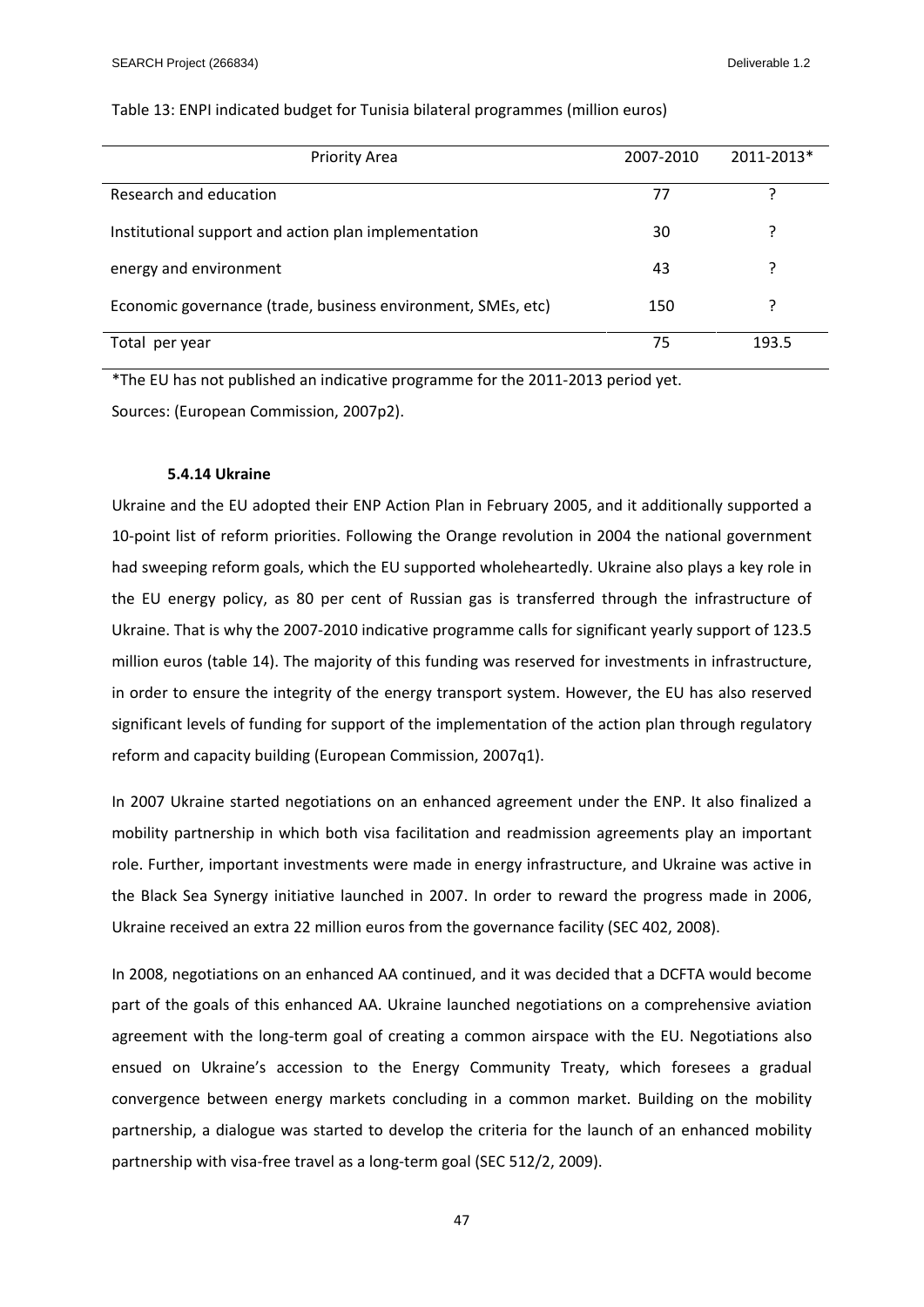In 2009, progress on reforms slowed down somewhat, partially due to political instability and partially due to a severe economic crisis which caused a contraction of GDP of up to 15 per cent. However, Ukraine still progressed significantly on important elements of reform. The negotiations on an enhanced agreement were finalized, and a new Association Agenda was concluded in place of the old action plan. Ukraine was accepted as a new member of the WTO, underscoring the economic reforms it made over the past years. The dialogue on the establishment of visa-free travel was deepened, and the negotiations on a comprehensive aviation agreement continued. Finally, Ukraine was conditionally accepted into the Energy Community Treaty pending the adoption of a new gas sector law (SEC 524, 2010).

In 2010 this gas law was adopted, and Ukraine was accepted into the Energy Community Treaty per January 2011. Significant progress was also made with respect to the roadmap of requirements leading up to the initiation of the DCFTA, and parties reiterated the wish to conclude negotiations in 2011. Further, an action plan on Visa liberalization was announced, with a number of steps leading up to the long term goal of visa‐free travel between Ukraine and the EU. Political reforms stalled and even backslided in 2010 with deterioration of respect for human rights after the presidential election in the beginning of the year (SEC 646, 2011).

In spite of the partial reversal of reforms on a political level, the indicative programme for 2011‐2013 increased the budget available for projects in Ukraine in order to maintain the momentum of regulatory reforms and of various agreements of the previous years (European Commission2011q). More recent political developments, specifically the jailing of opposition leader Tymoschenko, have led the EU to freeze progress in negotiations surrounding the DCFTA implementation (EaPCommunity, 2011b).

| <b>Priority Area</b>                                      | 2007-2010 | 2011-2013   |
|-----------------------------------------------------------|-----------|-------------|
| Democratic development and good governance                | 148.2     | 94-141      |
| Regulatory reform and administrative capacity<br>building | 148.2     | 117.5-164.5 |
| Infrastructure development                                | 197.6     | x           |
| Sustainable development                                   | x         | 211.5-258.5 |
| Total per year                                            | 123.5     | 156.7       |

Table 14: ENPI indicated budget for Ukraine bilateral programmes (million euros)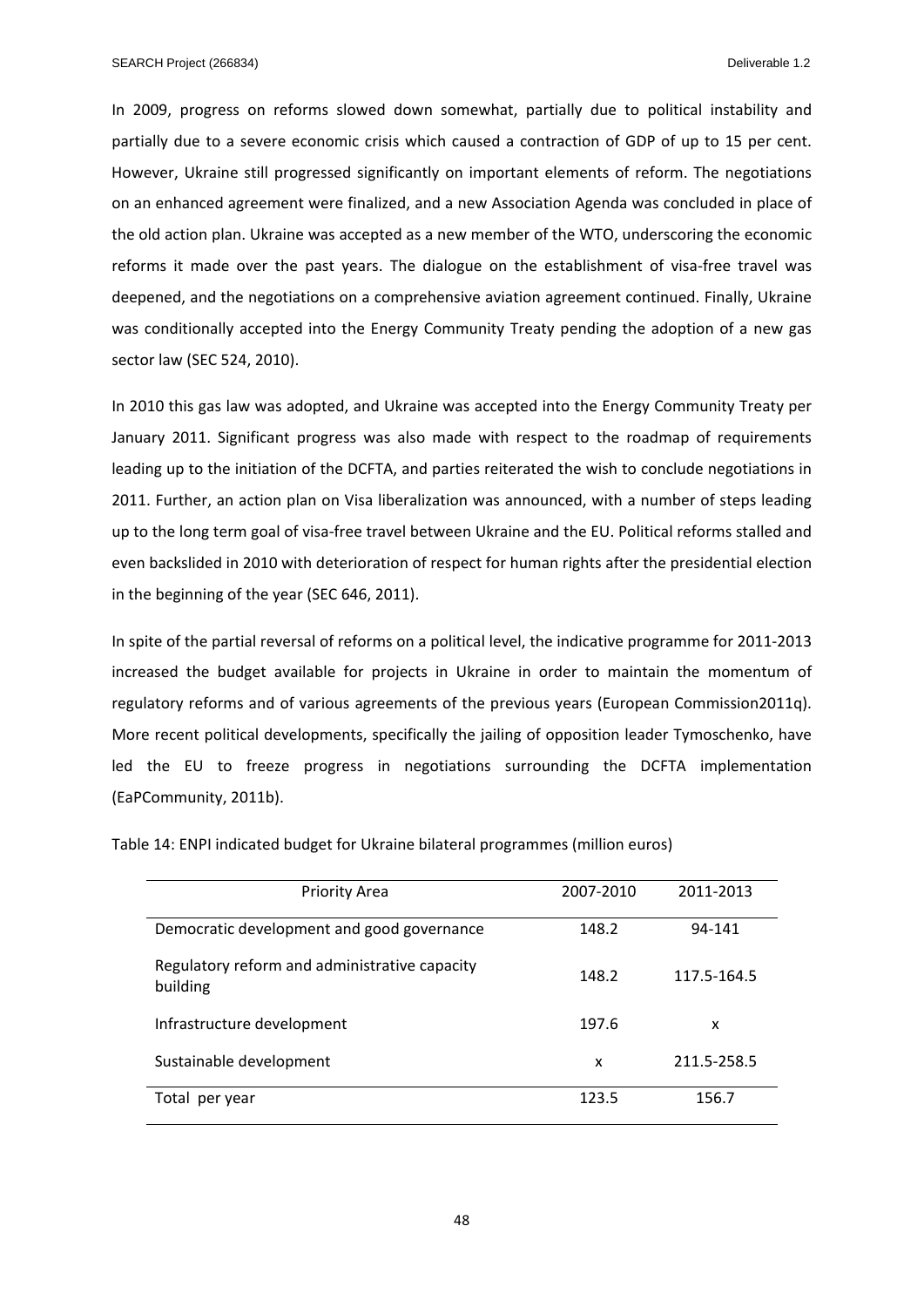## **6. References**

- Avery, G., Nasshoven, Y (eds.). 2008. The European Neighbourhood Policy: Challenges and Prospects. *Trans European Policy Studies Association, Brussels*
- BlackSeaScene, 2011. *Introductio*n. Retrieved from http://www.blackseascene.net/ on 14 December 2011
- COM 72 final, 2005. European Neighbourhood Policy: Recommendations for Armenia, Azerbaijan, Georgia and for Egypt and Lebanon. *Commission of the European Communities*
- COM 104 final, 2003. Wider Europe— Neighbourhood: A New Framework for Relations with our Eastern and Southern Neighbours. *Commission of the European Communities*
- COM 160 final, 2007. Black Sea Synergy A New Regional Cooperation Initiative. *Commission of the European Communities*
- COM 188/3, 2009. Implementation of the European Neighbourhood Policy in 2008. *Commission of the European Communities*
- COM 207, 2010. Taking Stock of the European Neighbourhood Policy. *Commission of the European Communities*
- COM 303, 2011. A New Response to a Changing Neighbourhood: A review of European Neighbourhood Policy. *Commission of the European Communities*
- COM 373 final, 2004. European Neighbourhood Policy Strategy Paper. *Commission of the European Communities*
- COM 391 final, 2008. Report on the First Year of Implementation of the Black Sea Synergy. *Commission of the European Communities*
- COM 393 final, 2003. Paving the way for a New Neighbourhood Instrument. *Commission of the European Communities*
- COM 628, 2004. Laying Down General Provisions Establishing a European Neighbourhood and Partnership Instrument. *Proposal for Regulation, Commission of the European Communities*
- COM 726 final, 2006. On Strengthening the European Neighbourhood Policy. *Commission of the European Communities*
- COM 774, 2007. A Strong Neighbourhood Policy. *Commission of the European Communities*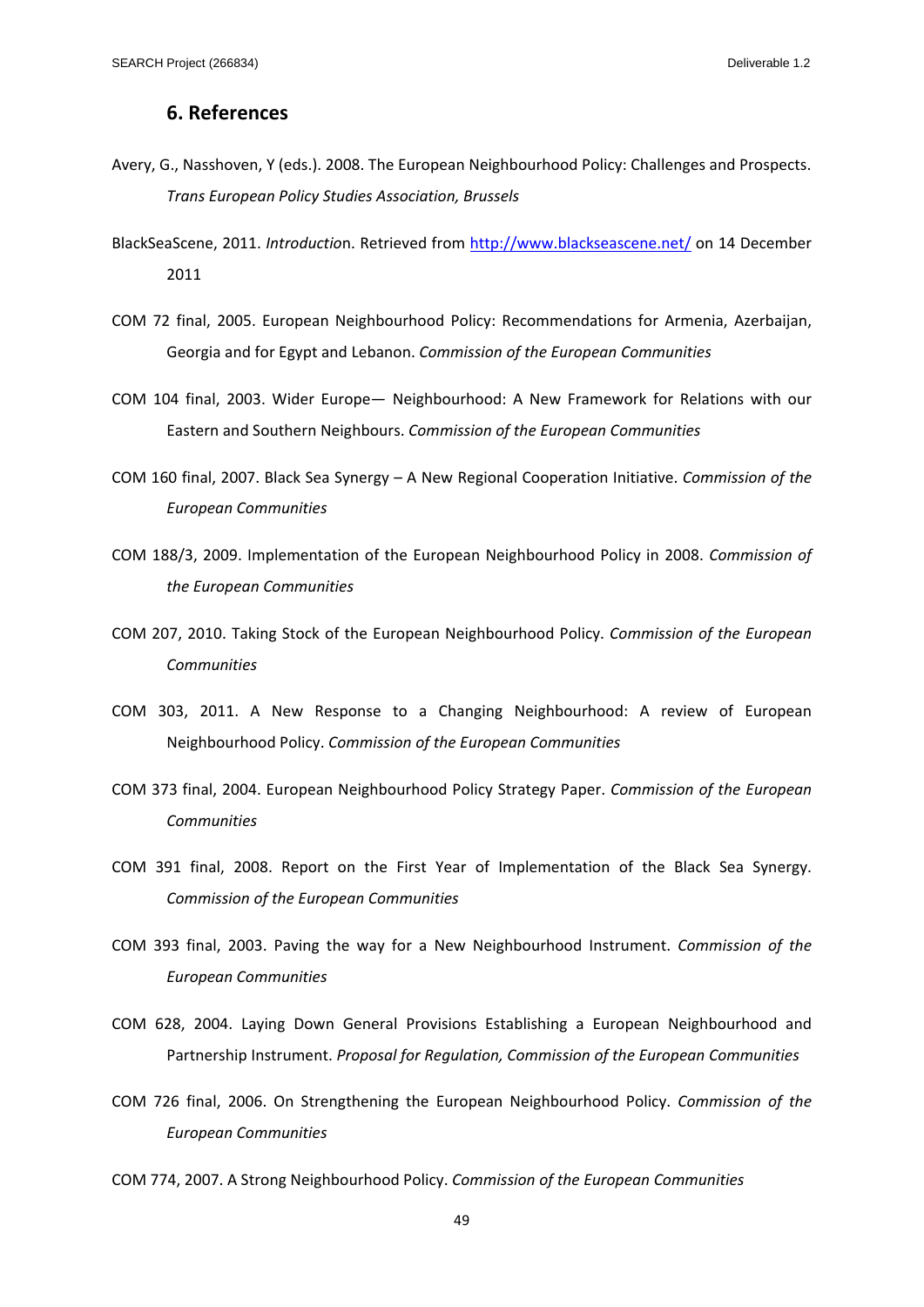COM 795 final, 2004. On the Commission Proposals for Action Plans under the European Neighbourhood Policy (ENP). *Commission of the European Communities*

EaPCommunity, 2011a. *Thematic Instruments.* Retrieved from http://www.easternpartnership.org/programmes/thematic-instruments on 14 December 2011

EaPCommunity, 2011b. *The EU‐Ukraine Summit.* Retrieved from

http://www.easternpartnership.org/community/events/eu‐ukraine‐summit on 14 December 2011

- EC 766, 2006. Commission Decision of 14 November 2007 drawing up the list of regions and areas eligible for financing under the Cross-border Cooperation Component of the Instrument for Pre‐accession Assistance for the purpose of cross‐border cooperation between Member States and beneficiary countries for the period 2007 to 2013. *Commission of the European Communities, Commission Decision*
- EEAS, 2011a. European Union and Russia, a Strategic Partnership. Retrieved from http://eeas.europa.eu/russia/docs/2011\_eu-russia\_leaflet\_en.pdf on 14 December 2011.
- EEAS, 2011b. *The Barcelona Process.* Retrieved from http://www.eeas.europa.eu/euromed/barcelona\_en.htm on 14 December 2011
- EIB, 2011a. *EU Eastern Neghbours*. Retrieved from http://www.eib.org/projects/regions/eastern‐ neighbours/index.htm on 14 December 2011.
- EIB, 2011b, *Our Regions of Activity.* Retrieved from http://www.eib.org/projects/regions/ on 14 December 2011
- ENPI Info Centre, 2011a. Country press pack: The EU and Algeria. Retrieved from http://www.enpiinfo.eu/files/interview/Algeria%20press%20pack%20‐%20May%202010\_ENG.pdf on 14 December 2011

ENPI Info Centre, 2011b. EC proposes 40 per cent rise in neighbourhood funding with €16.1 billion for 2014‐2020. Retrieved from http://www.enpiinfo.eu/mainmed.php?id=25741&id\_type=1&lang\_id=450 on 14 December 2011

EuropeAid, 2011. *Human Rights and Democracy.* Retrieved from http://ec.europa.eu/europeaid/what/human-rights/index\_en.htm on 14 December 2011.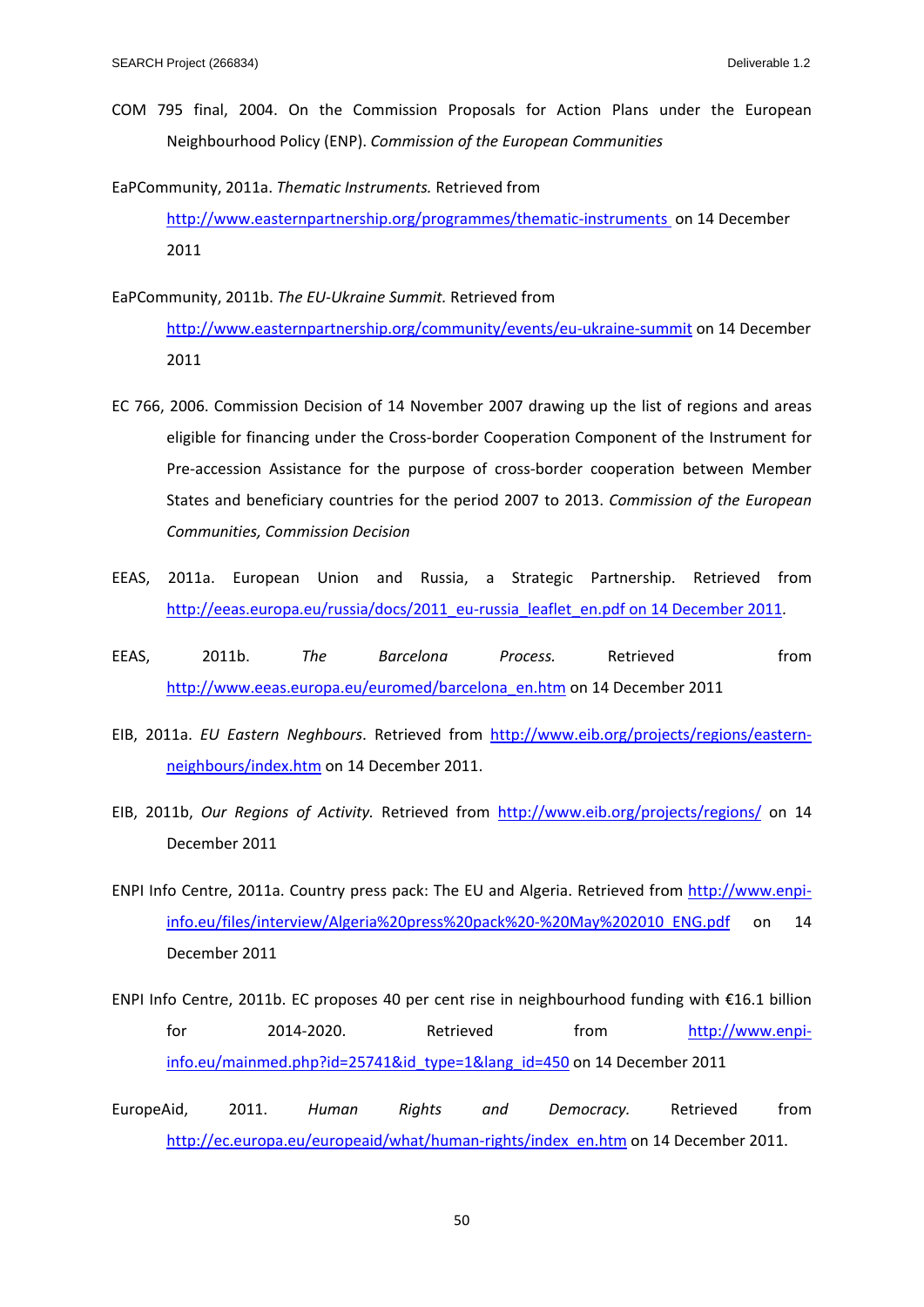European Commission, 1997. Agreement on partnership and cooperation establishing a partnership between the European Communities and their Member States, of one part, and the Russian Federation, of the other part. *Official Journal L 327, 28/11/1997 P. 0003 – 0069* 

European Commission, 2006a. ENP – A Path Towards Further Economic Integration. *Non‐Paper*

European Commission, 2006b. ENP – Visa Facilitation. *Non‐Paper*

- European Commission, 2006c. Enhanced energy co-operation between the EU, the Littoral States of the Black and Caspian Seas and their neighbouring Countries. *Ministerial Declaration*
- European Commission, 2007a1. Interregional Programme Strategy Paper 2007‐2013. *European Neighbourhood and Partnership Instrument*
- European Commission, 2007a2. Interregional Programme Indicative Programme 2007‐2010. *European Neighbourhood and Partnership Instrument*
- European Commission, 2007b1. Eastern Regional Programme Strategy Paper 2007‐2013. *European Neighbourhood and Partnership Instrument*
- European Commission, 2007b2. Eastern Regional Programme Indicative Programme 2007‐2013. *European Neighbourhood and Partnership Instrument*
- European Commission, 2007c1. Southern Regional Programme Strategy Paper 2007‐2013. *European Neighbourhood and Partnership Instrument*
- European Commission, 2007c2*.* Southern Regional Programme Indicative Programme 2007‐2010. *European Neighbourhood and Partnership Instrument*
- European Commission, 2007d1. Cross‐Border Cooperation Strategy Paper 2007‐2013. *European Neighbourhood and Partnership Instrument*
- European Commission, 2007d2. Cross‐Border Cooperation Indicative Programme 2007‐2010. *European Neighbourhood and Partnership Instrument:*
- European Commission, 2007e1. Algeria Country Strategy Paper 2007‐2013. *European Neighbourhood and Partnership Instrument*
- European Commission, 2007e2. Algeria National Indicative Programme 2007‐2010. *European Neighbourhood and Partnership Instrument*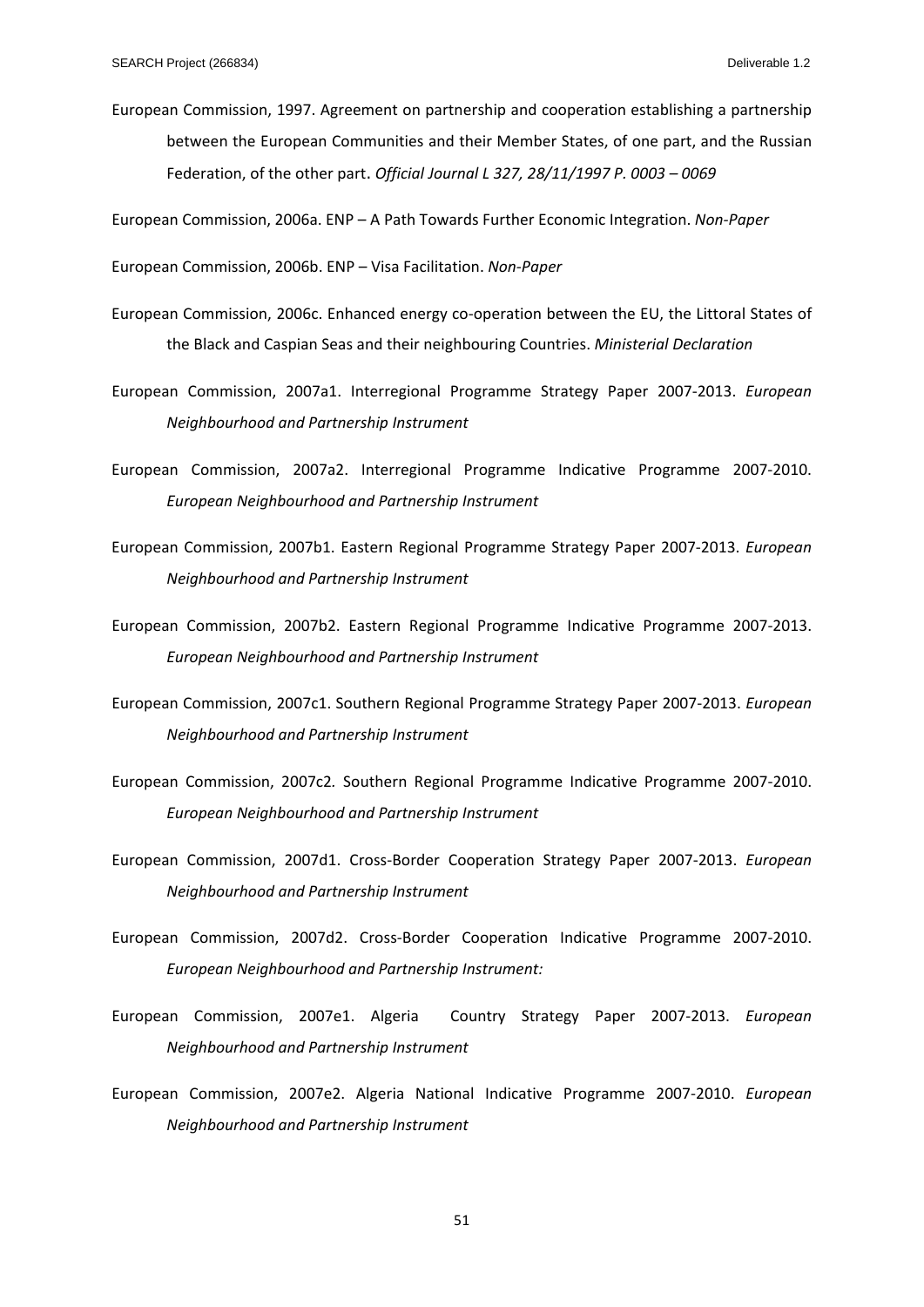- European Commission, 2007f1. Armenia Country Strategy Paper 2007‐2013. *European Neighbourhood and Partnership Instrument*
- European Commission, 2007f2. Armenia National Indicative Programme 2007‐2010. *European Neighbourhood and Partnership Instrument*
- European Commission, 2007g1. Azerbaijan Country Strategy Paper 2007‐2013. *European Neighbourhood and Partnership Instrument*
- European Commission, 2007g2. Azerbaijan National Indicative Programme 2007‐2010. *European Neighbourhood and Partnership Instrument*
- European Commission, 2007h1. Egypt Country Strategy Paper 2007‐2013. *European Neighbourhood and Partnership Instrument*
- European Commission, 2007h2. Egypt National Indicative Programme 2007‐2010. *European Neighbourhood and Partnership Instrument*
- European Commission, 2007i1. Georgia Country Strategy Paper 2007‐2013. *European Neighbourhood and Partnership Instrument*
- European Commission, 2007i2. Georgia National Indicative Programme 2007‐2010. *European Neighbourhood and Partnership Instrument*
- European Commission, 2007j1. Israel Country Strategy Paper 2007‐2013. *European Neighbourhood and Partnership Instrument*
- European Commission, 2007j2. Israel National Indicative Programme 2007‐2010. *European Neighbourhood and Partnership Instrument*
- European Commission, 2007k1. Jordan Country Strategy Paper 2007‐2013. *European Neighbourhood and Partnership Instrument*
- European Commission, 2007k2. Jordan National Indicative Programme 2007‐2010. *European Neighbourhood and Partnership Instrument*
- European Commission, 2007L1. Lebanon Country Strategy Paper 2007‐2013. *European Neighbourhood and Partnership Instrument*
- European Commission, 2007L2. Lebanon National Indicative Programme 2007‐2010. *European Neighbourhood and Partnership Instrument*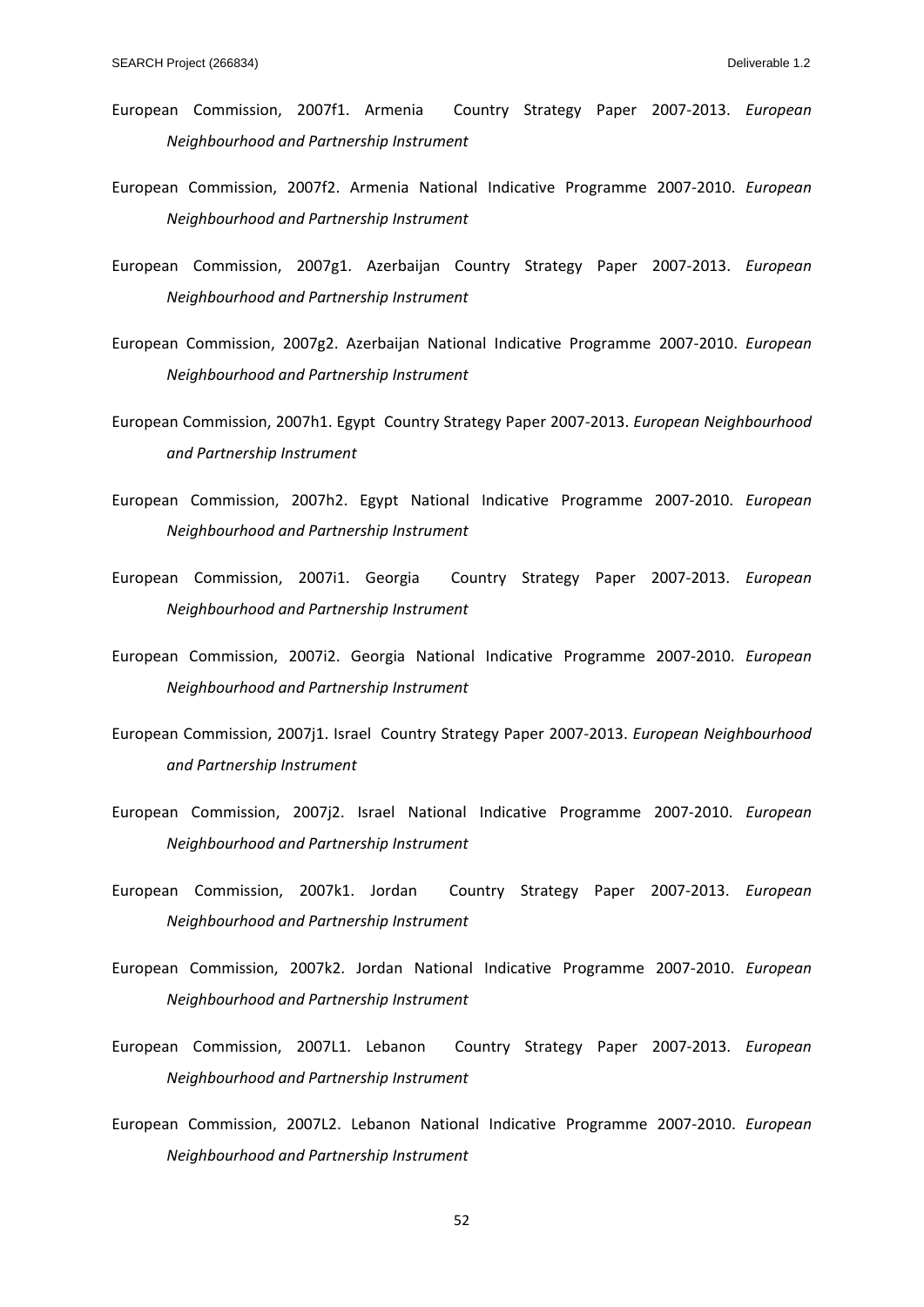- European Commission, 2007m1. Moldova Country Strategy Paper 2007‐2013. *European Neighbourhood and Partnership Instrument*
- European Commission, 2007m2. Moldova National Indicative Programme 2007‐2010. *European Neighbourhood and Partnership Instrument*
- European Commission, 2007n1. Morocco Country Strategy Paper 2007‐2013. *European Neighbourhood and Partnership Instrument*
- European Commission, 2007n2. Morocco National Indicative Programme 2007‐2010. *European Neighbourhood and Partnership Instrument*
- European Commission, 2007o2. Russia National Indicative Programme 2007‐2010. *European Neighbourhood and Partnership Instrument*
- European Commission, 2007p1. Tunisia Country Strategy Paper 2007‐2013. *European Neighbourhood and Partnership Instrument*
- European Commission, 2007p2. Tunisia National Indicative Programme 2007‐2010. *European Neighbourhood and Partnership Instrument*
- European Commission, 2007q1. Ukraine Country Strategy Paper 2007‐2013. *European Neighbourhood and Partnership Instrument*
- European Commission, 2007q2. Ukraine National Indicative Programme 2007‐2010. *European Neighbourhood and Partnership Instrument*
- European Commission, 2008a. Principles for the Implementation of a Governance Facility under ENPI. *Note*
- European Commission, 2008b. EU‐Russia Common Spaces Progress Report 2007. *European Neighbourhood and Partnership Instrument*
- European Commission, 2009. EU‐Russia Common Spaces Progress Report 2008. *European Neighbourhood and Partnership Instrument*
- European Commission, 2010a. EU‐Russia Common Spaces Progress Report 2009. *European Neighbourhood and Partnership Instrument*
- European Commission, 2010b. Implementation of the Eastern Partnership: Report to the meeting of Foreign Affairs Ministers, December 13, 2010. *Meeting doc. 335/10 Rev 2.*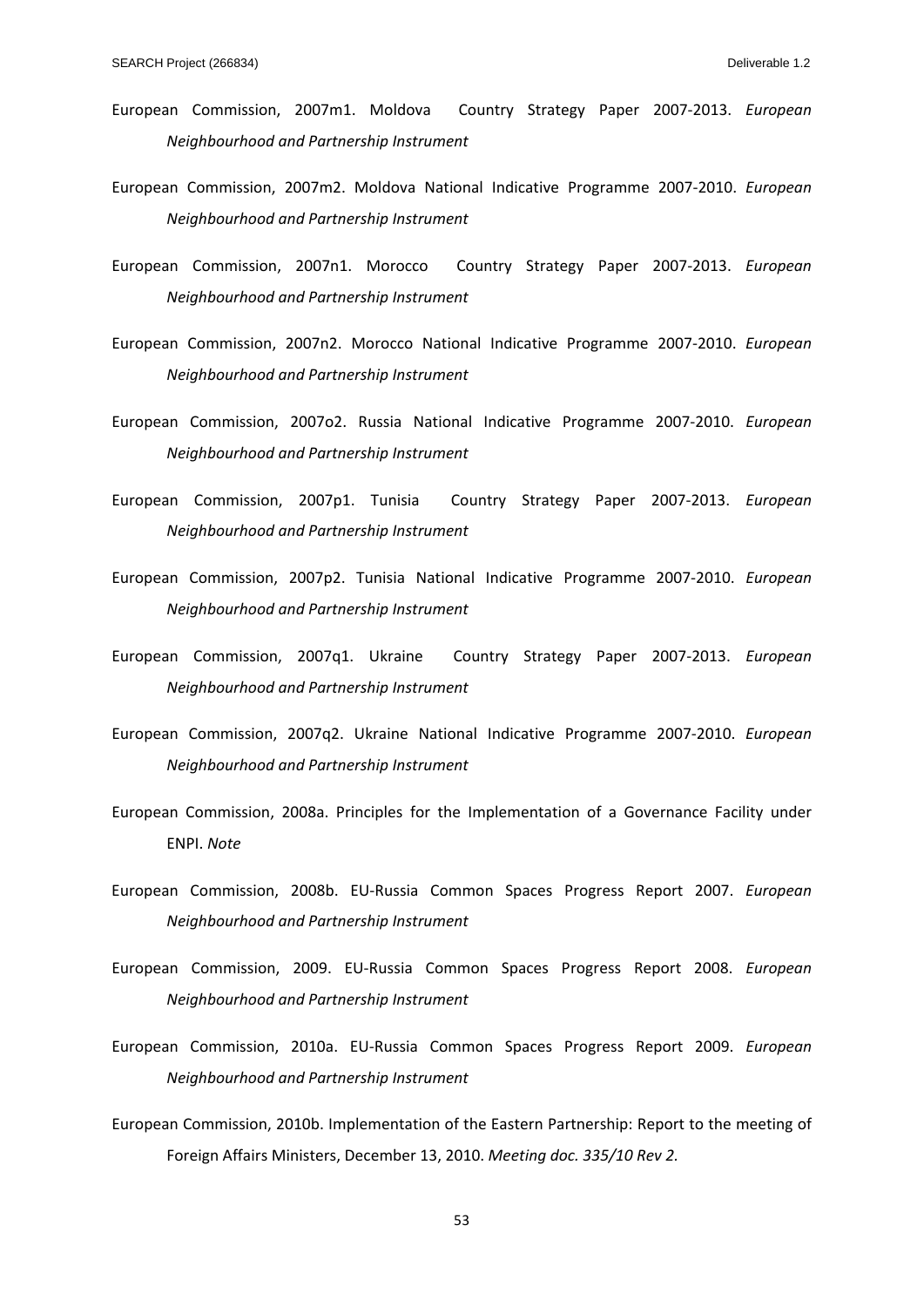- European Commission, 2011a. Interregional Programme Indicative Programme 2011‐2013. *European Neighbourhood and Partnership Instrument*
- European Commission, 2011b. Eastern Regional Programme Indicative Programme 2010‐2013. *European Neighbourhood and Partnership Instrument*
- European Commission, 2011d. Cross‐Border Cooperation Indicative Programme 2011‐2013. *European Neighbourhood and Partnership Instrument*
- European Commission, 2011e. Algeria National Indicative Programme 2011‐2013. *European Neighbourhood and Partnership Instrument*
- European Commission, 2011f. Armenia National Indicative Programme 2011‐2013. *European Neighbourhood and Partnership Instrument*
- European Commission, 2011g. Azerbaijan National Indicative Programme 2011‐2013. *European Neighbourhood and Partnership Instrument*
- European Commission, 2011h. Egypt National Indicative Programme 2011‐2013. *European Neighbourhood and Partnership Instrument*
- European Commission, 2011i. Georgia National Indicative Programme 2011‐2013. *European Neighbourhood and Partnership Instrument*
- European Commission, 2011j. Israel National Indicative Programme 2011‐2013. *European Neighbourhood and Partnership Instrument*
- European Commission, 2011k. Jordan National Indicative Programme 2011‐2013. *European Neighbourhood and Partnership Instrument*
- European Commission, 2011L. Lebanon National Indicative Programme 2011‐2013. *European Neighbourhood and Partnership Instrument*
- European Commission, 2011m. Moldova National Indicative Programme 2011‐2013. *European Neighbourhood and Partnership Instrument*
- European Commission, 2011n. Morocco National Indicative Programme 2011‐2013. *European Neighbourhood and Partnership Instrument*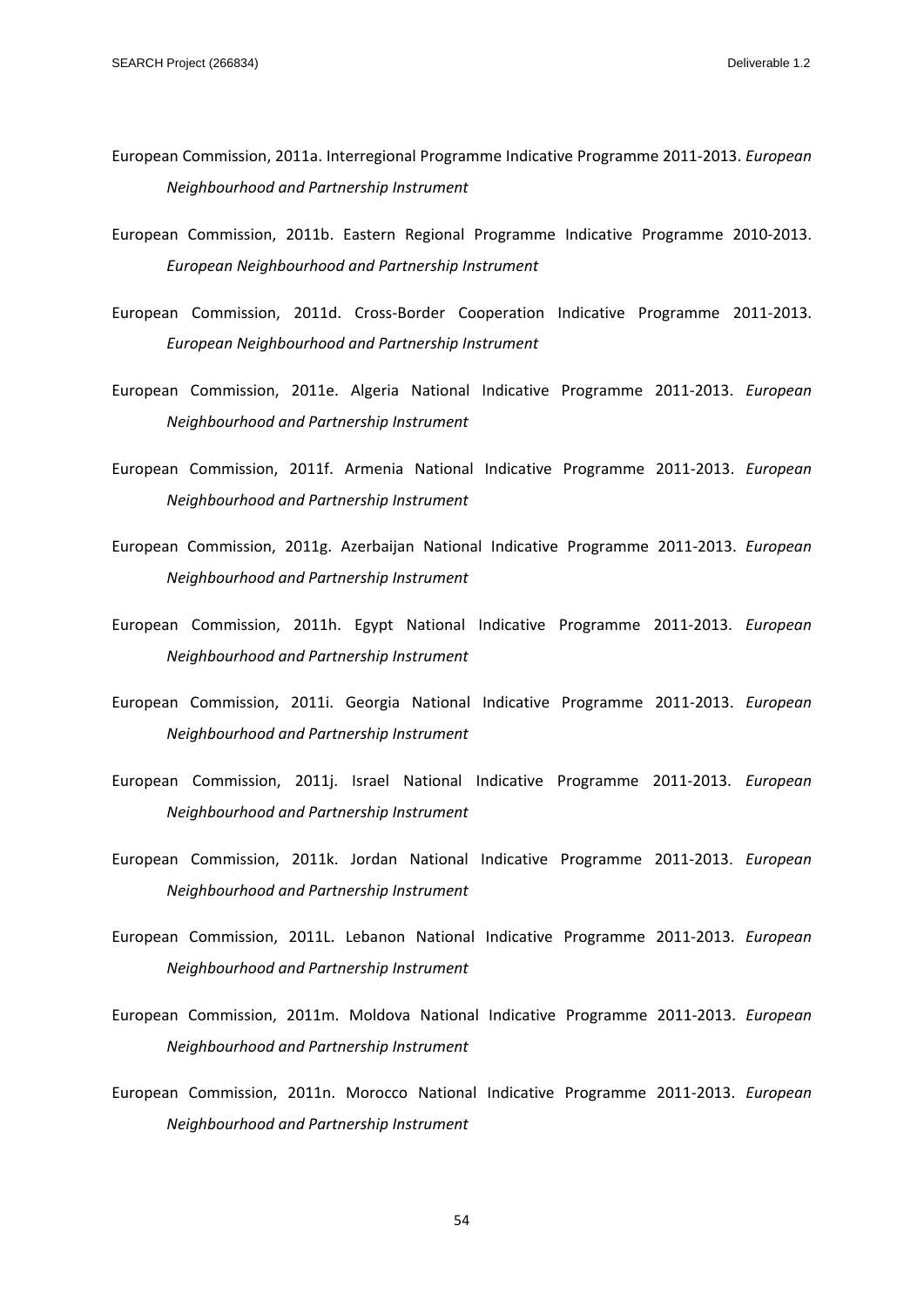- European Commission, 2011o. EU‐Russia Common Spaces Progress Report 2009. *European Neighbourhood and Partnership Instrument*
- European Commission, 2011q. Ukraine National Indicative Programme 2011‐2013. *European Neighbourhood and Partnership Instrument*
- European Commission, 2011r. *European Neighboorhood Policy. The Policy: Frequently Asked Questions.* Retrieved from http://ec.europa.eu/world/enp/faq\_en.htm on 14 December 2011
- European Commission, 2011s. *Boosting Twinning Co‐operation in the Neighbouring Countries?* Retrieved from http://ec.europa.eu/enlargement/taiex/what-is-taiex/index en.htm on 14 December 2011
- European Commission, 2011t. *What is TAIEX?* Retrieved from http://ec.europa.eu/enlargement/taiex/what-is-taiex/index\_en.htm on 14 December 2011
- European Commission, 2011u. *European Neighbourhood Policy: Funding.* Retrieved from http://ec.europa.eu/world/enp/funding\_en.htm on 14 December 2011.
- European Commission, 2011v. *Danube and Black Sea.* Retrieved from http://ec.europa.eu/environment/enlarg/danubeblacksea\_en.htm on 14 December 2011
- Inogate, 2010. Meeting of the INOGATE Country Coordinators and Working Group 1, Tbilisi, 20 October 2010. 2010. Retrieved From http://www.inogate.org/index.php?option=com\_content&view=article&id=111%3Awgtbilisi &catid=46%3Aworking‐group‐meetings&Itemid=115&lang=en on 14 December 2011
- Lannon, E. 2009. The Euro-Mediterranean Partnership: A Deeper Insight into the Economic and Financial Dimension. *IEMed, DocumentsIEMed*
- Lannon, E, Martin, I. 2010. Report on the Euro-Mediterranean Partnership: Status and Progress Report. *IEMed, DocumentsIEMed*
- SEC 391, 2008. 'Implementation of the European Neighbourhood Policy in 2007' Progress Report Armenia. *Commssion Staff Working Document, Commission of the European Communities*
- SEC 392, 2008. 'Implementation of the European Neighbourhood Policy in 2007' Progress Report Azerbaijan. *Commssion Staff Working Document, Commission of the European Communities*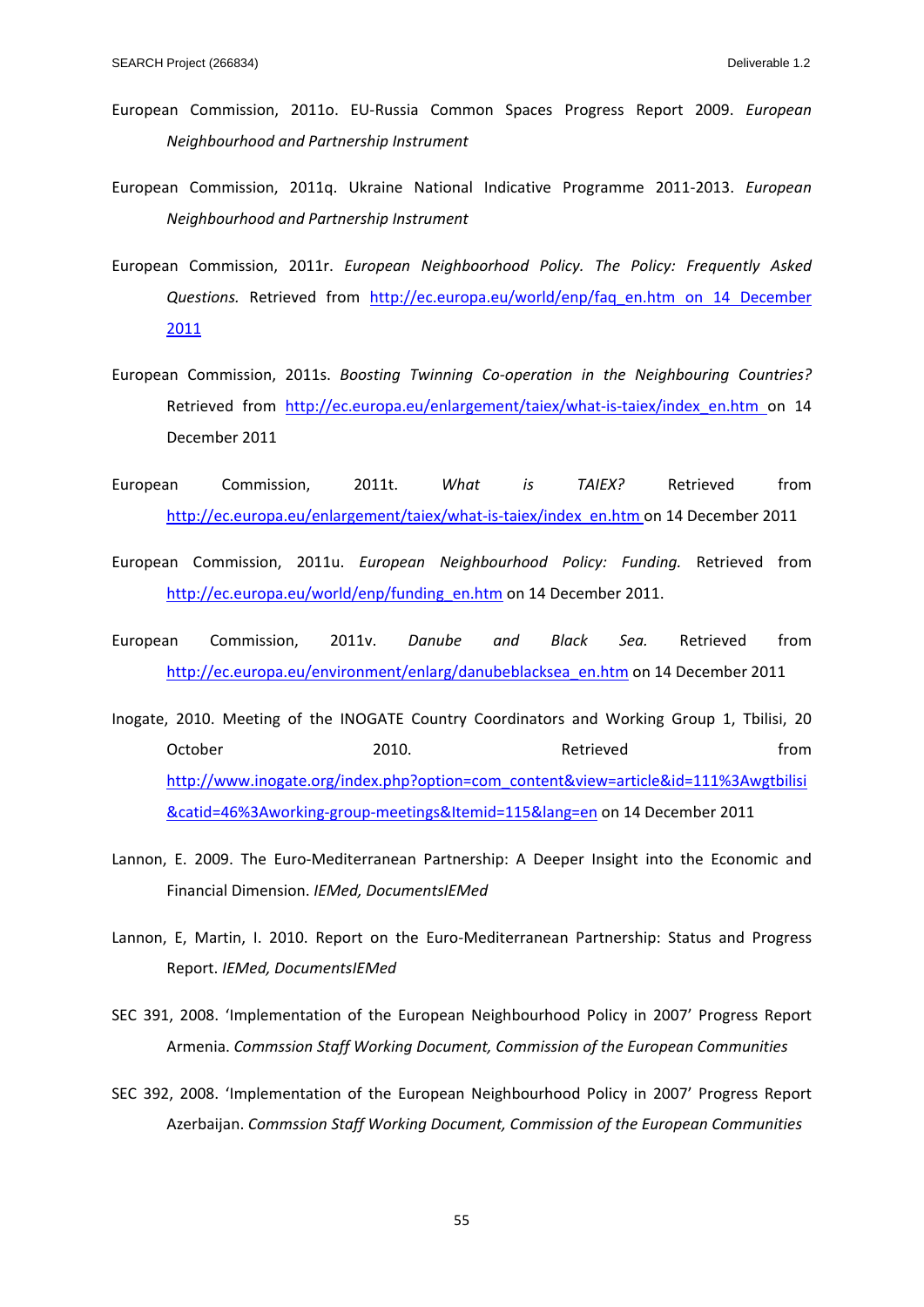- SEC 393, 2008. 'Implementation of the European Neighbourhood Policy in 2007' Progress Report Georgia. *Commssion Staff Working Document, Commission of the European Communities*
- SEC 394, 2008. 'Implementation of the European Neighbourhood Policy in 2007' Progress Report Israel. *Commssion Staff Working Document, Commission of the European Communities*
- SEC 395, 2008. 'Implementation of the European Neighbourhood Policy in 2007' Progress Report Egypt. *Commssion Staff Working Document, Commission of the European Communities*
- SEC 396, 2008. 'Implementation of the European Neighbourhood Policy in 2007' Progress Report Jordan. *Commssion Staff Working Document, Commission of the European Communities*
- SEC 397, 2008. 'Implementation of the European Neighbourhood Policy in 2007' Progress Report Lebanon. *Commssion Staff Working Document, Commission of the European Communities*
- SEC 398, 2008. 'Implementation of the European Neighbourhood Policy in 2007' Progress Report Morocco. *Commssion Staff Working Document, Commission of the European Communities*
- SEC 399, 2008. 'Implementation of the European Neighbourhood Policy in 2007' Progress Report Moldova. *Commssion Staff Working Document, Commission of the European Communities*
- SEC 400, 2008. 'Implementation of the European Neighbourhood Policy in 2007' Progress Report occupied Palestian territories. *Commssion Staff Working Document, Commission of the European Communities*
- SEC 401, 2008. 'Implementation of the European Neighbourhood Policy in 2007' Progress Report Tunisia. *Commssion Staff Working Document, Commission of the European Communities*
- SEC 402, 2008. 'Implementation of the European Neighbourhood Policy in 2007' Progress Report Ukraine. *Commssion Staff Working Document, Commission of the European Communities*
- SEC 511/2, 2009. 'Implementation of the European Neighbourhood Policy in 2008' Progress Report Armenia. *Commssion Staff Working Document, Commission of the European Communities*
- SEC 512/2, 2009. 'Implementation of the European Neighbourhood Policy in 2008' Progress Report Azerbaijan. *Commssion Staff Working Document, Commission of the European Communities*
- SEC 513/2, 2009. 'Implementation of the European Neighbourhood Policy in 2008' Progress Report Georgia. *Commssion Staff Working Document, Commission of the European Communities*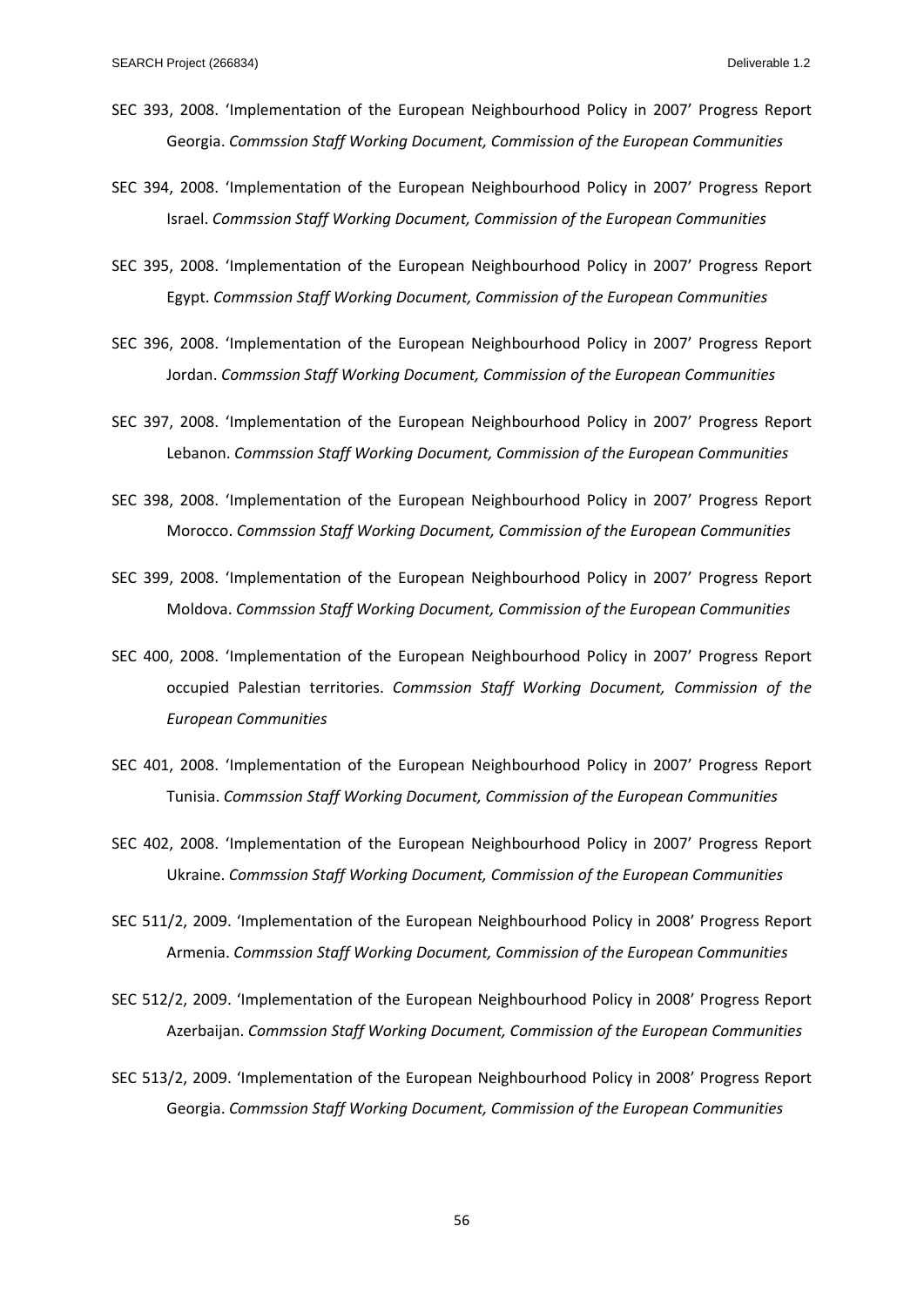- SEC 514, 2010. 'Implementation of the European Neighbourhood Policy in 2009' Progress Report Tunisia. *Commssion Staff Working Document, Commission of the European Communities*
- SEC 514/2, 2009. 'Implementation of the European Neighbourhood Policy in 2008' Progress Report Moldova. *Commssion Staff Working Document, Commission of the European Communities*
- SEC 515, 2010. 'Implementation of the European Neighbourhood Policy in 2009' Progress Report occupied Palestinian territories. *Commssion Staff Working Document, Commission of the European Communities*
- SEC 515/2, 2009. 'Implementation of the European Neighbourhood Policy in 2008' Progress Report Ukraine. *Commssion Staff Working Document, Commission of the European Communities*
- SEC 516, 2010. 'Implementation of the European Neighbourhood Policy in 2009' Progress Report Armenia. *Commssion Staff Working Document, Commission of the European Communities*
- SEC 517, 2010. 'Implementation of the European Neighbourhood Policy in 2009' Progress Report Egypt. *Commssion Staff Working Document, Commission of the European Communities*
- SEC 517/2, 2009. 'Implementation of the European Neighbourhood Policy in 2008' Progress Report Jordan. *Commssion Staff Working Document, Commission of the European Communities*
- SEC 518, 2010. 'Implementation of the European Neighbourhood Policy in 2009' Progress Report Georgia. *Commssion Staff Working Document, Commission of the European Communities*
- SEC 518/2, 2009. 'Implementation of the European Neighbourhood Policy in 2008' Progress Report Lebanon. *Commssion Staff Working Document, Commission of the European Communities*
- SEC 519, 2010. 'Implementation of the European Neighbourhood Policy in 2009' Progress Report Azerbaijan. *Commssion Staff Working Document, Commission of the European Communities*
- SEC 519/2, 2009. 'Implementation of the European Neighbourhood Policy in 2008' Progress Report occupied Palestinian territories. *Commssion Staff Working Document, Commission of the European Communities*
- SEC 520, 2010. 'Implementation of the European Neighbourhood Policy in 2009' Progress Report Israel. *Commssion Staff Working Document, Commission of the European Communities*
- SEC 520/2, 2009. 'Implementation of the European Neighbourhood Policy in 2008' Progress Report Morocco. *Commssion Staff Working Document, Commission of the European Communities*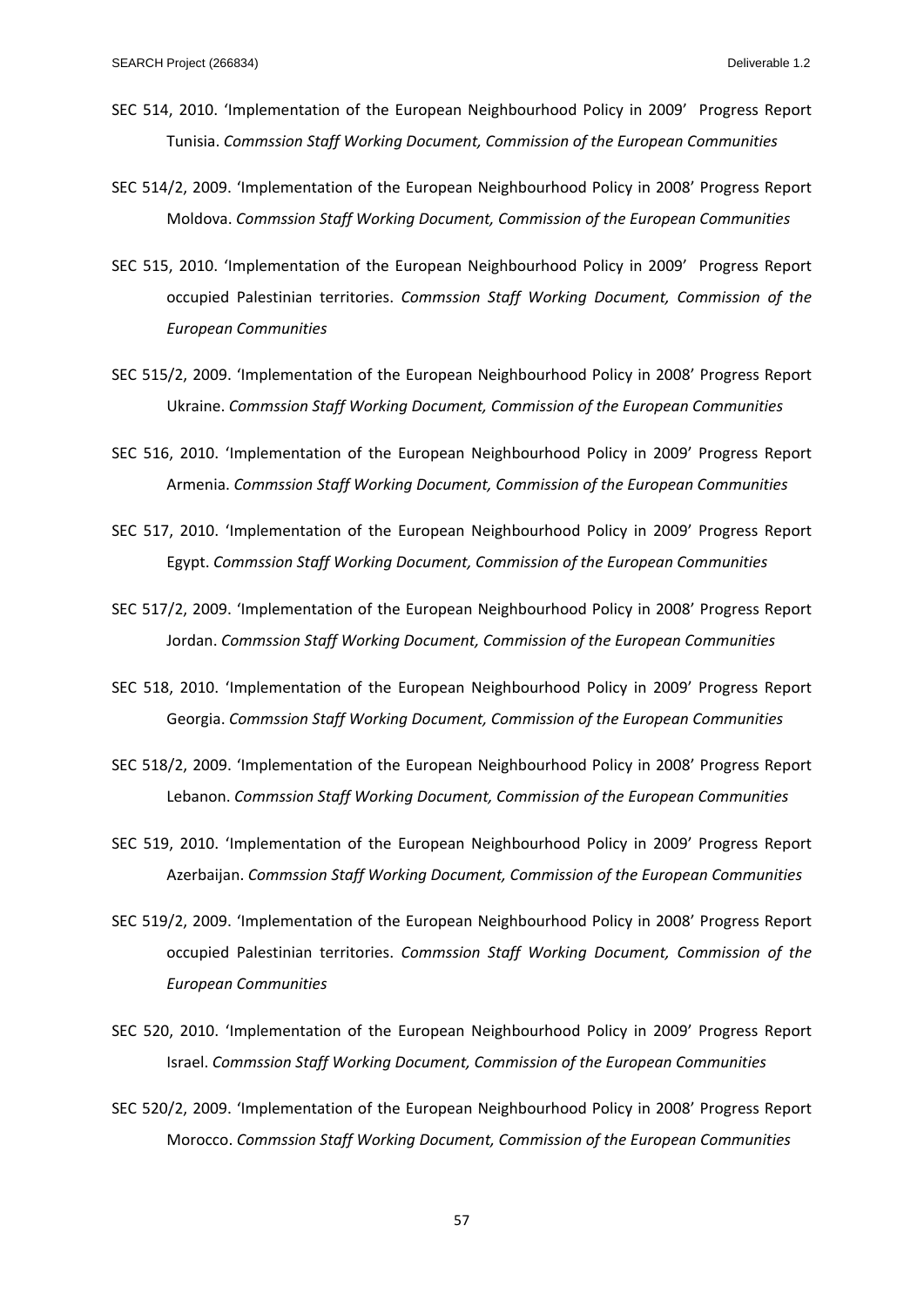- SEC 521, 2010. 'Implementation of the European Neighbourhood Policy in 2009' Progress Report Morocco. *Commssion Staff Working Document, Commission of the European Communities*
- SEC 521/2, 2009. 'Implementation of the European Neighbourhood Policy in 2008' Progress Report Tunisia. *Commssion Staff Working Document, Commission of the European Communities*
- SEC 522, 2010. 'Implementation of the European Neighbourhood Policy in 2009' Progress Report Lebanon. *Commssion Staff Working Document, Commission of the European Communities*
- SEC 523, 2010. 'Implementation of the European Neighbourhood Policy in 2009' Progress Report Moldova. *Commssion Staff Working Document, Commission of the European Communities*
- SEC 523/2, 2009. 'Implementation of the European Neighbourhood Policy in 2008' Progress Report Egypt. *Commssion Staff Working Document, Commission of the European Communities*
- SEC 524, 2010. 'Implementation of the European Neighbourhood Policy in 2009' Progress Report Ukraine. *Commssion Staff Working Document, Commission of the European Communities*
- SEC 525, 2010. 'Implementation of the European Neighbourhood Policy in 2009' Progress Report Jordan. *Commssion Staff Working Document, Commission of the European Communities*
- SEC 526/2, 2009. 'Implementation of the European Neighbourhood Policy in 2008' Progress Report Israel. *Commssion Staff Working Document, Commission of the European Communities*
- SEC 637 2011. 'Implementation of the European Neighbourhood Policy in 2010' Progress Report Lebanon. *Commssion Staff Working Document, Commission of the European Communities*
- SEC 638, 2011. Implementation of the European Neighbourhood Policy in 2010 Follow‐Up to the Joint Communication on a Partnership for Democracy and Shared Prosperity with the Southern Mediterranean. *European Commission and High Representative of the European Union for Foreign Affairs and Security Policy, Joint Staff Working Paper.*
- SEC 639 2011. 'Implementation of the European Neighbourhood Policy in 2010' Progress Report Armenia. *Commssion Staff Working Document, Commission of the European Communities*
- SEC 640, 2011. 'Implementation of the European Neighbourhood Policy in 2010' Progress Report Azerbaijan. *Commssion Staff Working Document, Commission of the European Communities*
- SEC 642, 2011. 'Implementation of the European Neighbourhood Policy in 2010' Progress Report Israel. *Commssion Staff Working Document, Commission of the European Communities*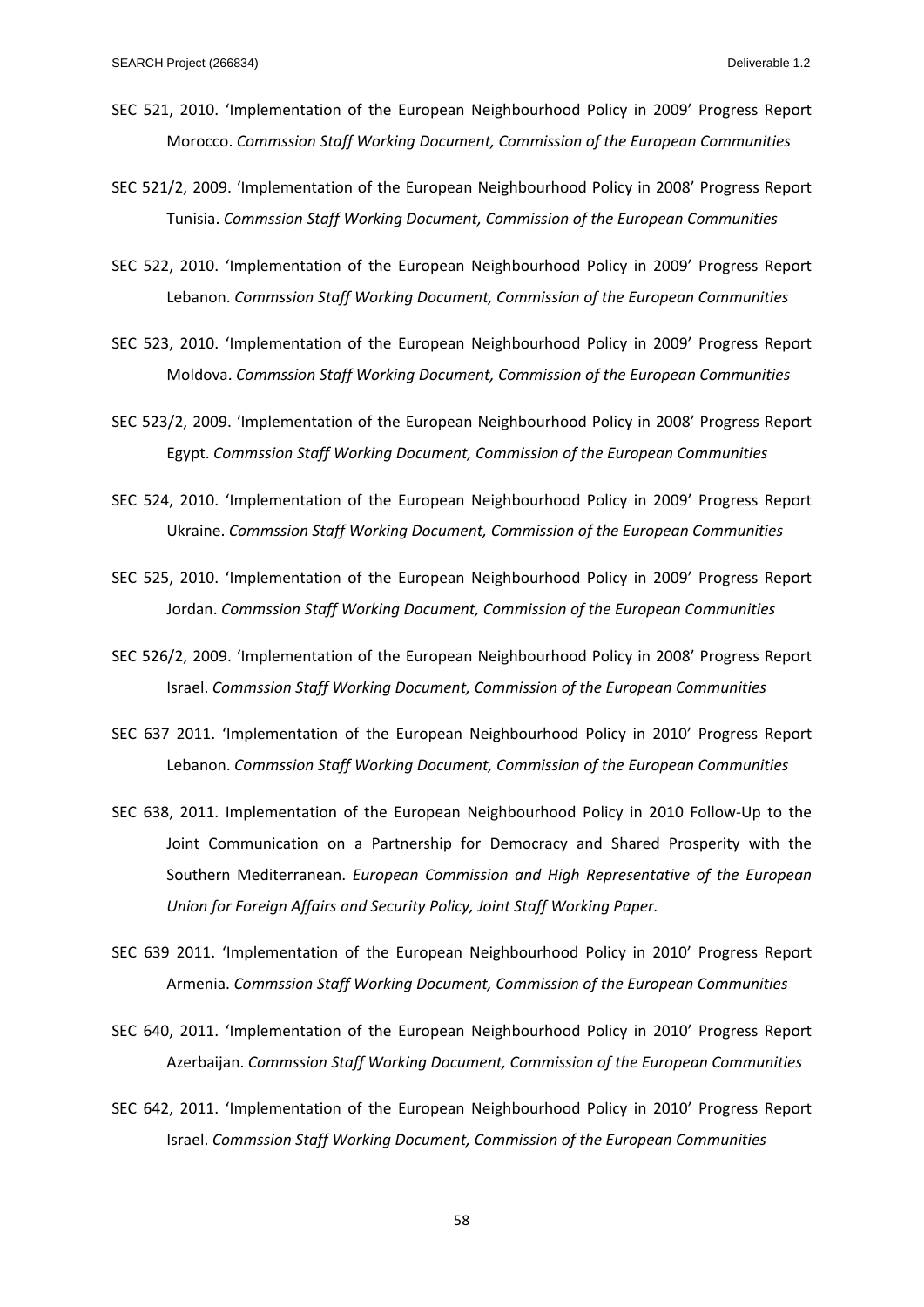- SEC 643, 2011. 'Implementation of the European Neighbourhood Policy in 2010' Progress Report Moldova. *Commssion Staff Working Document, Commission of the European Communities*
- SEC 644, 2011. 'Implementation of the European Neighbourhood Policy in 2010' Progress Report Moldova. *Commssion Staff Working Document, Commission of the European Communities*
- SEC 646, 2011. 'Implementation of the European Neighbourhood Policy in 2010' Progress Report Ukraine. *Commssion Staff Working Document, Commission of the European Communities*
- SEC 647, 2011. 'Implementation of the European Neighbourhood Policy in 2010' Progress Report Egypt. *Commssion Staff Working Document, Commission of the European Communities*
- SEC 648, 2011. 'Implementation of the European Neighbourhood Policy in 2010' Progress Report Jordan. *Commssion Staff Working Document, Commission of the European Communities*
- SEC 649, 2011. 'Implementation of the European Neighbourhood Policy in 2010' Progress Report Georgia. *Commssion Staff Working Document, Commission of the European Communities*
- SEC 650, 2011. A Medium Term Programme for a renewed European Neighbourhood Policy (2011‐ 2014). *European Commission and High Representative of the European Union for Foreign Affairs and Security Policy, Joint Staff Working Paper.*
- SEC 651, 2011. 'Implementation of the European Neighbourhood Policy in 2010' Progress Report Morocco. *Commssion Staff Working Document, Commission of the European Communities*
- SEC 652, 2011. 'Implementation of the European Neighbourhood Policy in 2010' Progress Report Tunisia. *Commssion Staff Working Document, Commission of the European Communities*
- SEC 880 final, 2011. Annual Report 2011 on the European Union's development and external assistance policies and their implementation in 2010. *European Commission.*
- SEC 1512/2, 2005. Sectoral Progress Report. *Commission of the European Communities. Commission Staff Working Document*
- SIGMA, undated. Strengthening Governance Systems in Neighbouring Countries. *EuropAid, OECD, European Commission.*
- UfM, 2008. Final Statement. *Interpretative Declaration by the Co‐Presidency of the Union for the Mediterranean*
- UfM 2011, *About Us.* Retrieved from http://www.ufmsecretariat.org/en/ on 14 December 2011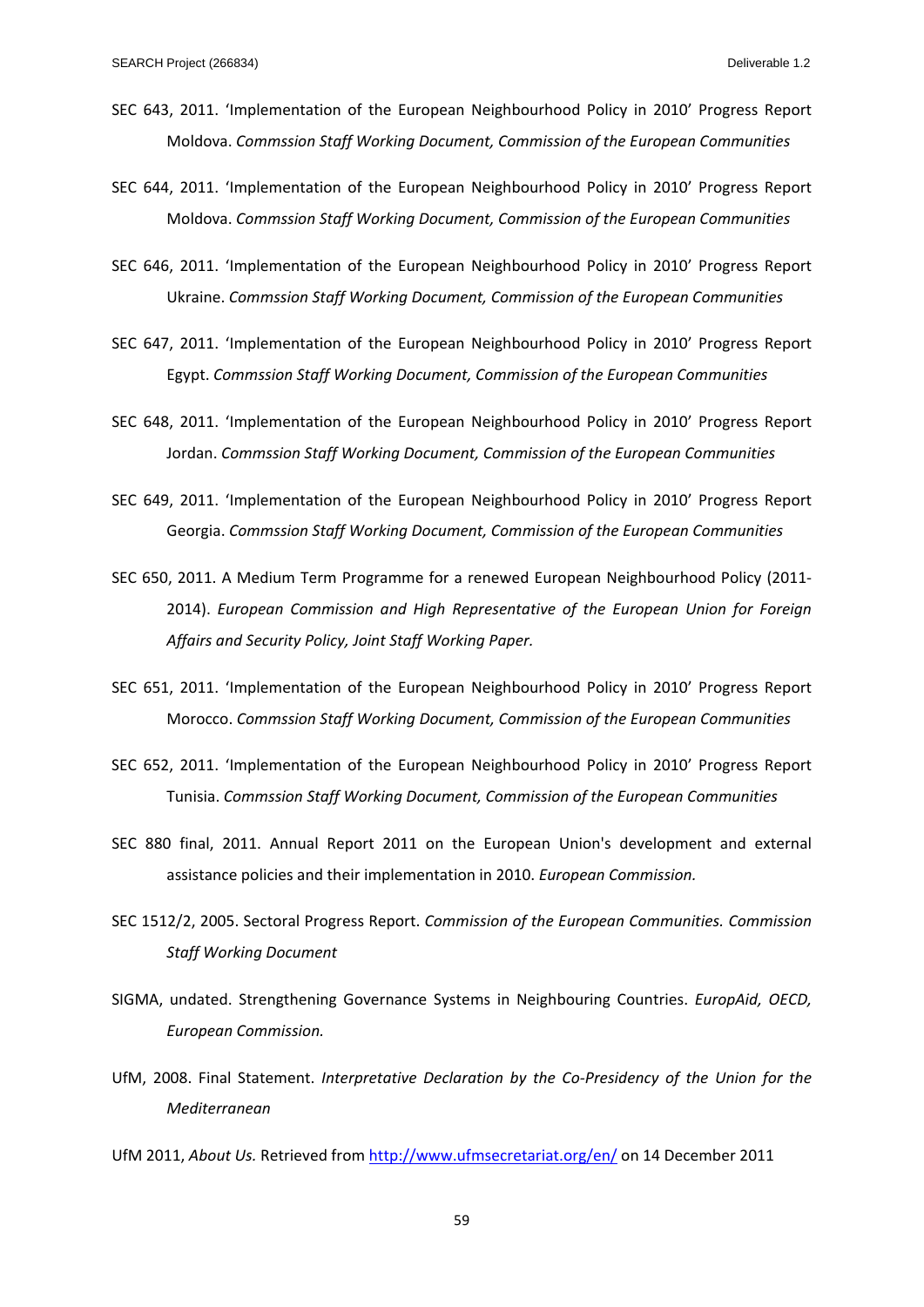## **WP1/05 SEARCH WORKING PAPER**

Political and Political Economy Literature on the ENP: Issues and Implications.

Vassilis Monastiriotis, Mireia Borrell

January 2012





**UI COMMISSION**<br>CRENAULT AVEC ad under the in account this area in the

The nanesth Beading to these notalls has received funding from the European Community's Seventh Framework Programme (FP3/2010-3:0-1) under grant agreement e" 200804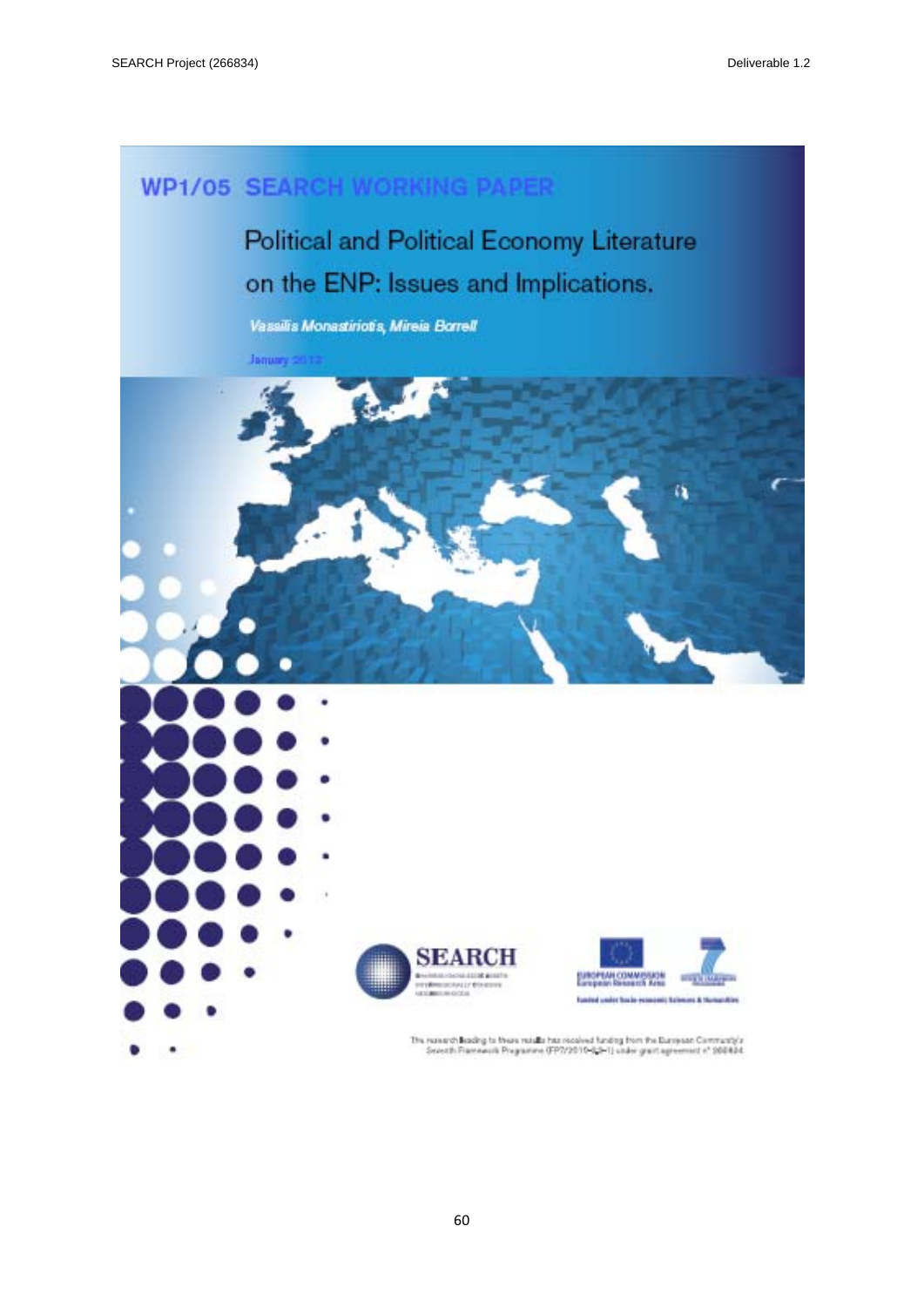# Political and Political Economy Literature on the ENP: Issues and Implications

## Vassilis Monastiriotis, Mireia Borrell

European Institute and LSEE London School of Economics Houghton Street, WC2A 2AE London, UK Tel+44 20 79556937; FAX: +44 20 79556497 Email: v.monastiriotis@lse.ac.uk

## **Abstract**

Seen from the perspective of academic enquiry, the European Neighbourhood Policy sits – sometimes uncomfortably – between the realms of accession/integration and external relations. Given the emphasis of the policy on strengthening security (internally) and stability (externally), and the fact that its structure is largely built on the pre-existing instruments of accession conditionality, the main body of literature examining the ENP is located in the fields of political science and international relations – and, less so, political economy. Consequently, much less emphasis is given on the role of the ENP as a tool for economic development and convergence. The political / institutional literature identifies a number of issues with the rationale, instruments and implementation of the ENP. Analytically, these have to do with three distinctive but inter-related categories. First is the question concerning the ultimate scope of the policy. In the literature, ENP is seen as struggling to meet two sometimes conflicting objectives: on the one hand the establishment of a common security policy with its neighbours and on the other the management of their (real, perceived, or potential) accession aspirations. Following from this, second, is the question concerning the role of the EU in this process and in particular the tension between a normative aspiration to instil 'European' values to its neighbourhood and a self-interested goal of achieving narrower economic (market access) and political (security, stability) objectives. Finally, a more central question concerns the effectiveness of the policy at large, given the above tensions. The use of conditionality, modelled as it is on the experience of past enlargements, has a number of unintended, but negative, consequences, as it blurs the objectives and scope of the policy and 'entraps' the EU into a constantly deepening process of institutional convergence and integration – which either becomes ineffective due to the absence of the prospect of accession or makes the objective of 'containing accession aspirations' largely impractical. In this process, adherence to objectives of democratisation, market openness and integration becomes piecemeal and thus the overall goal of strengthening security and stability through the economic and political development of the EU's external periphery is potentially compromised.

**Keywords:** Neighbourhood policy; transformative power; conditionality; security; domestic adaptation

## **Acknowledgments:**

This research was supported by the Project Sharing KnowledgE Assets: InteRregionally Cohesive NeigHborhoods (SEARCH) within the 7th European Community Framework Programme FP7-SSH - 2010.2.2-1 (266834) European Commission.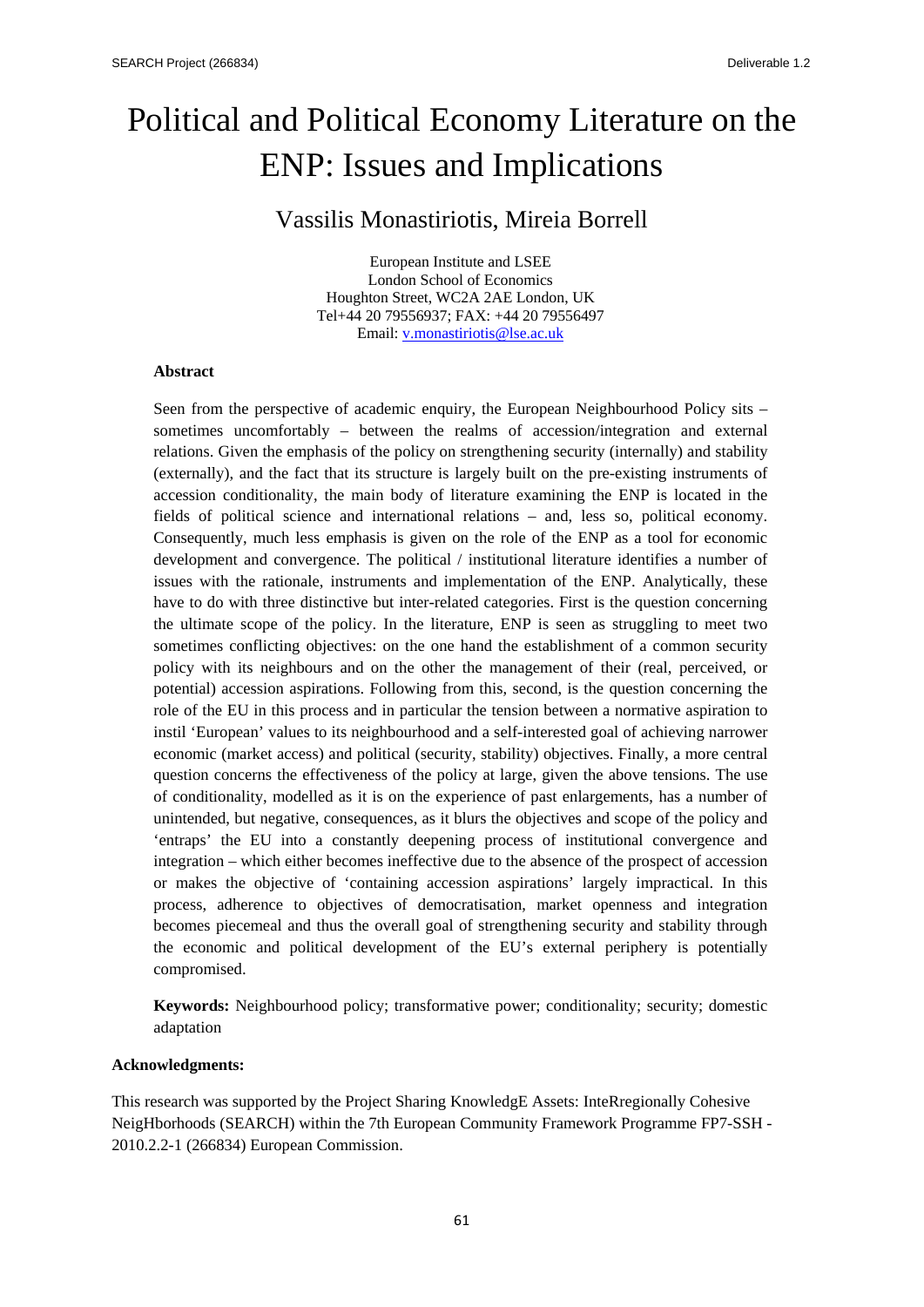## **1. Introduction**

As is evident from working paper 1.3 of the SEARCH project in the report of deliverable 1.2, the European Neighbourhood Policy (ENP) occupies a central position in the EU's external relations. Naturally, a significant body of academic literature has emerged since the early 2000s that examines an array of aspects in relation to this policy, ranging from analyses of its rationale and instruments to evaluations of its effectiveness and limitations. Given the historical development of the ENP, as a policy that emerged out of the EU's experience with the so-called "fifth enlargement" and the accession conditionality that was applied to the countries of Central and Eastern Europe (CEE) that eventually became members of the EU, a large part of this field of academic enquiry has its origins in the accession conditionality literature. More specifically, it is located within the realm of political and political economy analysis and examines the ENP mainly as a conditionality and/or socialisation mechanism, which operates essentially as a means for instigating economic and political reforms in the EU neighbourhood. A distinctive but increasingly convergent volume of research originates instead from the international relations literature, focusing predominantly on issues of security and conflict prevention, as well as issues of political stability and diplomacy more generally. Given the strong political and security aspects of the ENP, the literature looking at the ENP from a more economics viewpoint is, rather unsurprisingly, limited. Of course, a number of studies have addressed the trade and foreign direct investment (FDI) effects of ENP specifically and the wider EU approximation process more generally, but the vast majority of these studies have a narrow economics focus and thus are not considered in this review. Studies that look at the economic and, especially, the developmental effects of ENP within a context and approach much more readily identifiable with political economy are largely missing from the literature (Vincentz, 2007). This is rather unfortunate, as ENP has the potential, if not the mandate, to play an important role in mobilising economic development in the EU's external periphery. But it is also characteristic of the dominance of two (rather narrow, it could be argued) considerations in both the policy-making world and the academic literature on ENP: those concerning the issue of security and those relating to the debate about conditionality. It is essentially this deficit that the present project is seeking to address – by aiming at providing a large volume of original research on the national and sub-national developmental effects and potential of ENP for the countries located in the EU neighbourhood.

In support of this wider objective, in this section we offer a selective but critical review of the existing political and political-economic literature on the origins, objectives, instruments and evaluation of ENP. The review is selective in that it does not aim to provide a full coverage of the studies that have looked at the ENP as an external relations and – unavoidably – an EU association process: this would be unnecessary given the wider objectives and interests of this project. But the review is critical in the sense that its main purpose is to highlight a number of key issues that concern both the implementation and the objectives of the policy, as a means for informing the subsequent discussions,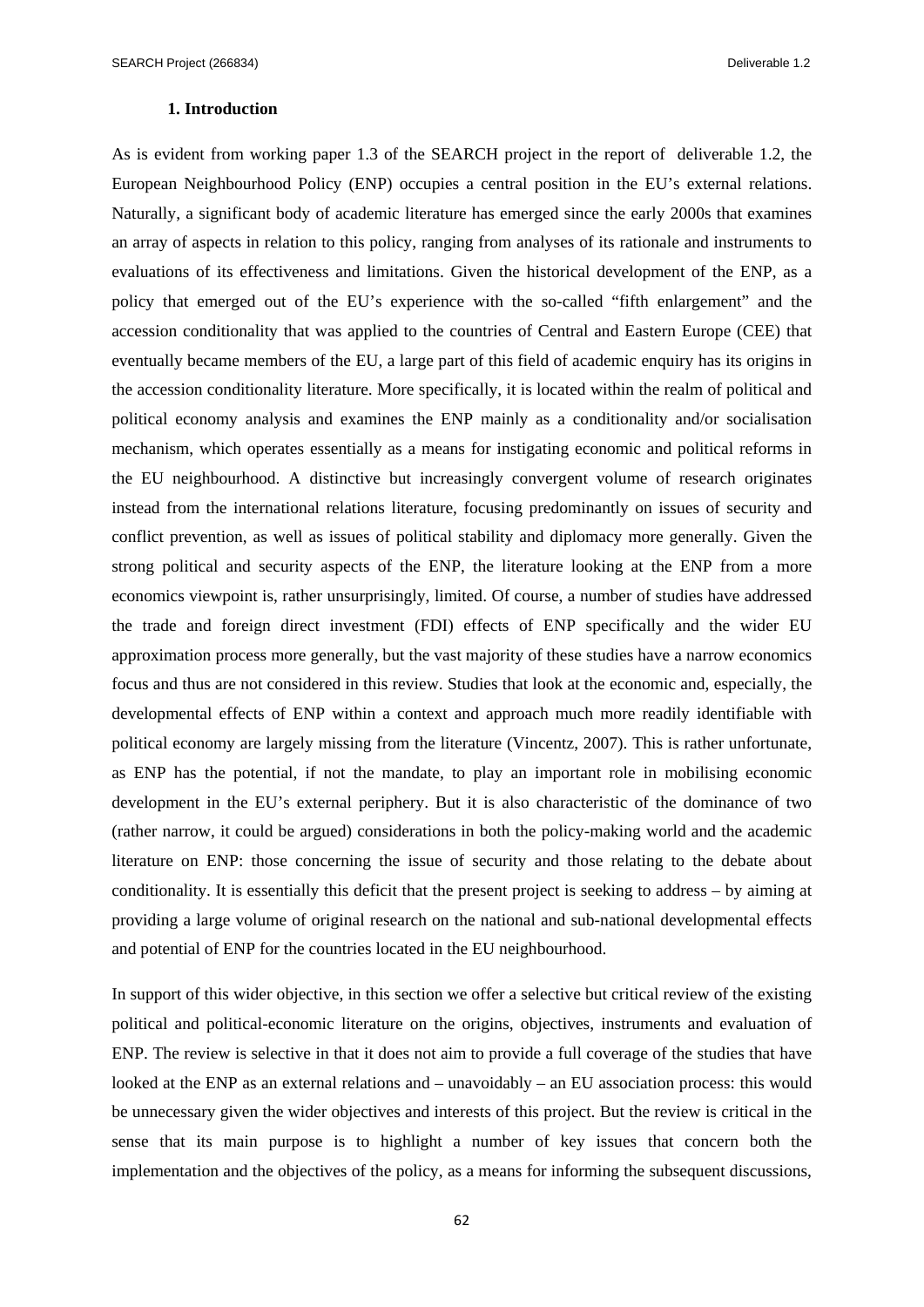SEARCH Project (266834) Deliverable 1.2

both in this theoretical Work-package and in later ones that have a more empirical orientation, about the direct and indirect goals of the ENP and about its intended and unintended consequences. To do so, the review of this section addresses a series of questions that seek to inform the reader about the priorities and dynamics underlying the process of institutional and economic integration under the ENP as well as about the nature of this process. At large, there are three main questions that are key to the political-science and political-economy discussion concerning the ENP. First, whether the ENP represents a rationalist 'negotiation' of EU-centred interests or instead a constructivist 'projection' of EU values and norms. This question has been addressed in various forms in the literature, for example through discussions about the soft power of the EU, about whether the EU constitutes a hegemonic power or a normative force, and about whether the ENP itself constitutes a framework of conditionality or a socialisation strategy. Second, to what extent the ENP constitutes an external relations or, rather, an enlargement policy – or, almost equivalently, to what extent it is a policy that should be viewed as part of the EU's Common Foreign and Security Policy (CFSP), thus encompassing issues of security, migration, stability and crisis management. Third, whether the framework under which the ENP has been developed is 'fit for purpose', in other words to what extent it is sufficiently coherent internally and consistently applied externally and able to mobilise the reforms that it trying to instigate. In the discussion of these issues, much of the focus is on the EU as an international actor and there is a relatively secondary attention to the extent of domestic adaptation and learning as a process that takes place not in the abstract space of EU–NC interactions but in the particular economic and political constituencies of the recipient countries – and which, by implication, is thus filtered through the unique political, economic, social and institutional characteristics and circumstances of these constituencies. Our approach in this section maintains this focus. Thus issues of domestic adaptation, preference convergence, policy downloading and institutional learning are not addressed in relation to specific countries (and national contexts) in the European neighbourhood, but rather solely in relation to the ENP policy framework as developed and 'projected' by the EU.

The remainder of this section is structured as follows. The next sub-section considers the rationale and motives of the ENP as have been discussed in the academic literature, focusing in particular on whether the policy serves predominantly the wider normative goals of the EU or rather narrower rationalist interests, but also extending to a discussion about the structure of the ENP, combining as it does multilateralist, regionalist and bilateralist elements. Section 3.3 looks at the framework of conditionality within the ENP and examines how this reflects a dual objective of establishing a security policy in the EU's external periphery and managing accession aspirations in the EU neighbourhood. In section 3.4 we turn to questions concerning the effectiveness of the ENP as a policy seeking to stimulate political, economic and institutional change and the limitations to this that arise from the structural characteristics of the policy. The last sub-section concludes by drawing some implications about the role of the ENP as a tool for economic development and convergence in the region.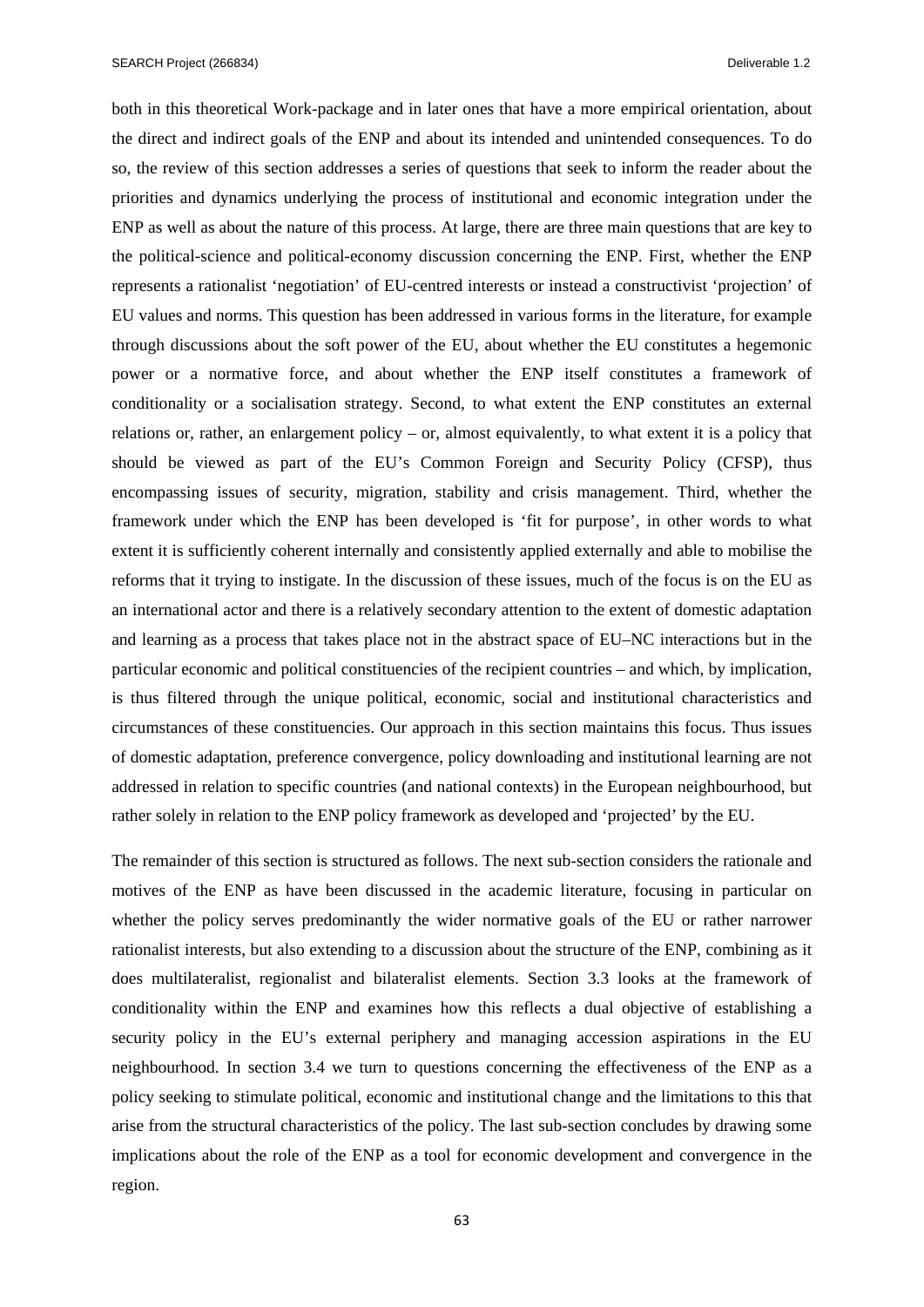SEARCH Project (266834) Deliverable 1.2

## **2. Rationale and motives of the ENP**

A central question in the political and political-economic literature on the ENP concerns the rationale under which the EU engages in the development of strategic relations with countries in its immediate and farther neighbourhood – as well as why it does so in a, seemingly at least, multilateralist manner and under a broader institutionalised framework, such as the European Neighbourhood Policy. To address this question the literature places emphasis on the institutional character of the EU and on its innate qualities and characteristics as a global institution. In this vein, the ENP – and more generally the EU's external relations with the countries in its broader neighbourhood – is conceptualised through the prism of the so-called "transformative power" of the EU. This concerns the ability of the EU, on the one hand, to instigate political and institutional changes towards democratic governance and market liberalisation and, on the other, to export its moral values and norms to countries outside its borders. Under this framework, a number of issues are addressed, relating to the rationale of the ENP as well as its structure, instruments and policy implementation.

The traditional, and perhaps dominant, view about the rationale of the EU's external relations is based on the notion of the EU as a 'normative' or 'ethical' power (Manners, 2002 and 2006; Sjursen, 2006; Aggestam, 2008; Whitman, 2011). This view portrays the EU as a distinctively "European" institution that embodies a socially and historically specific set of moral values and norms with regard to both policy/governance and rights/society (democracy, rule of law, respect for minorities, economic freedoms). Given the strong role of the EU as an international actor, it follows naturally that the EU will seek to 'project' and extend these values and norms to constituencies (countries) beyond its borders. Under this view, the EU's external relations today are seen as a continuation of its role, historically, as a 'democratising force' – following, for example, from its contribution to securing the 'restoration of democracy' in the countries of the southern (Greece, Spain, Portugal) and later the eastern (CEECs) enlargement. In this literature, a distinctive feature of the EU's normative power is its 'soft' character (Wood, 2009), i.e., its emphasis on voluntary participation rather than on military or economic coercion. This is not to deny the fact that a power asymmetry exists between the EU and the countries that wish a closer association with it, which tends to assign to the EU a hegemonic role in the region (Biscop, 2010) – although others emphasise more the role of the EU as a gatekeeper than as a hegemon (Grabbe, 2006; Bechev, 2011). But as the EU does not possess sufficient military capacity (or a normative preference for it) and  $-$  especially  $-$  as economic coercion through conditionality becomes delegitimised in the absence of a credible commitment to enlargement (Tulmets, 2007; Haukkala, 2008a), the EU is led almost inevitably to rely more on normative and soft aspects of socialisation rather than coercion (Emerson and Noutcheva, 2005; Kelley, 2006; Sasse, 2008). Based on these views, the EU engages in contractual relations with its neighbours in order to promote its values, offering in exchange a range of rewards (knowledge transfers, political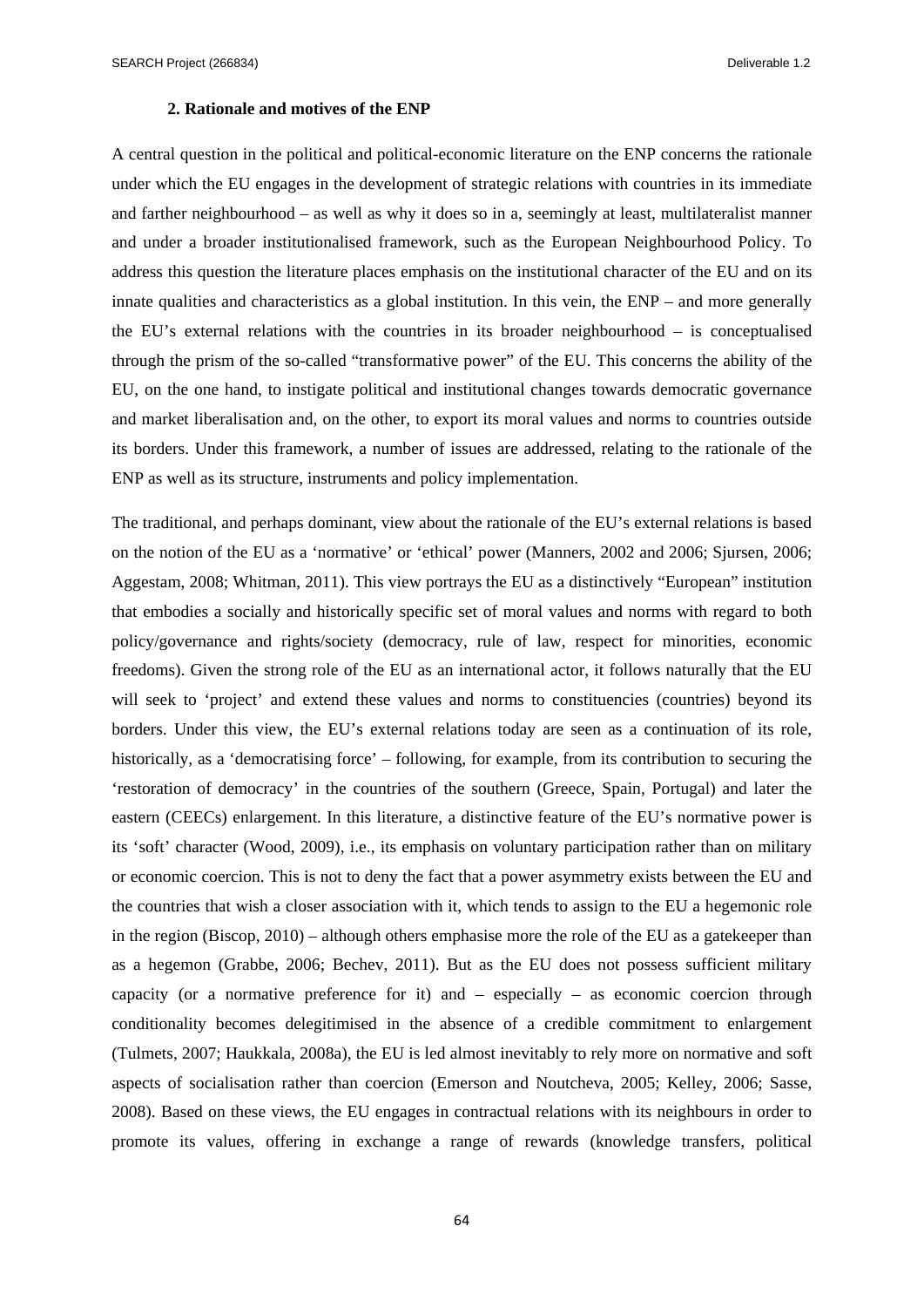association, market access) subject to the degree of adaptation by the neighbourhood countries and the EU's own 'integration capacity' (see later).

The critique to this view comes from authors that adopt a neo-realist perspective and emphasise the function of the EU as a 'hegemon' which uses its asymmetric power to essentially project its own interests to its periphery (Diez, 2005; Hyde-Price, 2006; Gawrich et al, 2010). Seen from this perspective, the main rationale and function of EU's external relations is the guarantee of stability, security (including energy security) and prosperity internally, which is to be achieved through ensuring that external security issues are either resolved in a "European fashion" or remain external. This line of thought asserts that the EU engages in a number of processes with its neighbours not in order to 'export' its own values, to 'democratise', but rather in order to contain negative spillovers (illegal migration, human trafficking, arms trade, etc) and externalities (e.g., security concerns arising from involvement or non-involvement in territorial conflicts) from being 'imported' into its own territory.<sup>2</sup> Although in a rather different line of argument, somewhat similarly Grabbe (2006) emphasises the function of the EU as an "exclusive members' club" which maintains its (collective or member-states') interests through exclusivity (e.g., the 'threat' of barring access from the internal market) and not exclusively through the 'transformative power' of its processes of association and membership.

Of course, in practice it is difficult to separate between normative and interest-based motives. Indeed, Pace (2007) argues that the ENP constitutes a mixture of (normative) constructivism and a more interest-based rationalism. In the same line of argument, Kratochvil and Tulmet (2010) assert that from an empirical view-point both of these dimensions can find support in the EU's approach to ENP and that, moreover, this mixture is evolving over time, with rationalist elements becoming stronger (especially as the countries in the EU neighbourhood come to realise the limits to EU association imposed by the ENP), while the normative elements are maintained on the side of the EU.

An interesting perspective under which this can be examined further is through the analysis of the geographical approach that the EU has instilled in its Neighbourhood Policy. As the literature notes, underneath the application of a complex overarching policy framework – the  $ENP$  – there is substantial fragmentation of processes: on the one hand, through the development of parallel subprocesses of regionalisation (Smith, 2005; Emerson et al, 2007; Barbéa and Surrallésba, 2010); on the other hand, through the bilateralist relations that underpin the ENP structure (Seeberg, 2009; Bicchi, 2010; Gawrich et al, 2010). The former suggest a gatekeeping and socialisation role for the ENP: by emphasising and strengthening existing and new sub-regional processes (EuroMed, Eastern Partnerships, Black Sea Synergy), the EU seeks to strengthen the development and convergence of

 $2$  It should be noted, however, that the ability of the EU to achieve this exclusion condition has been questioned in the literature (Aliboni, 2005).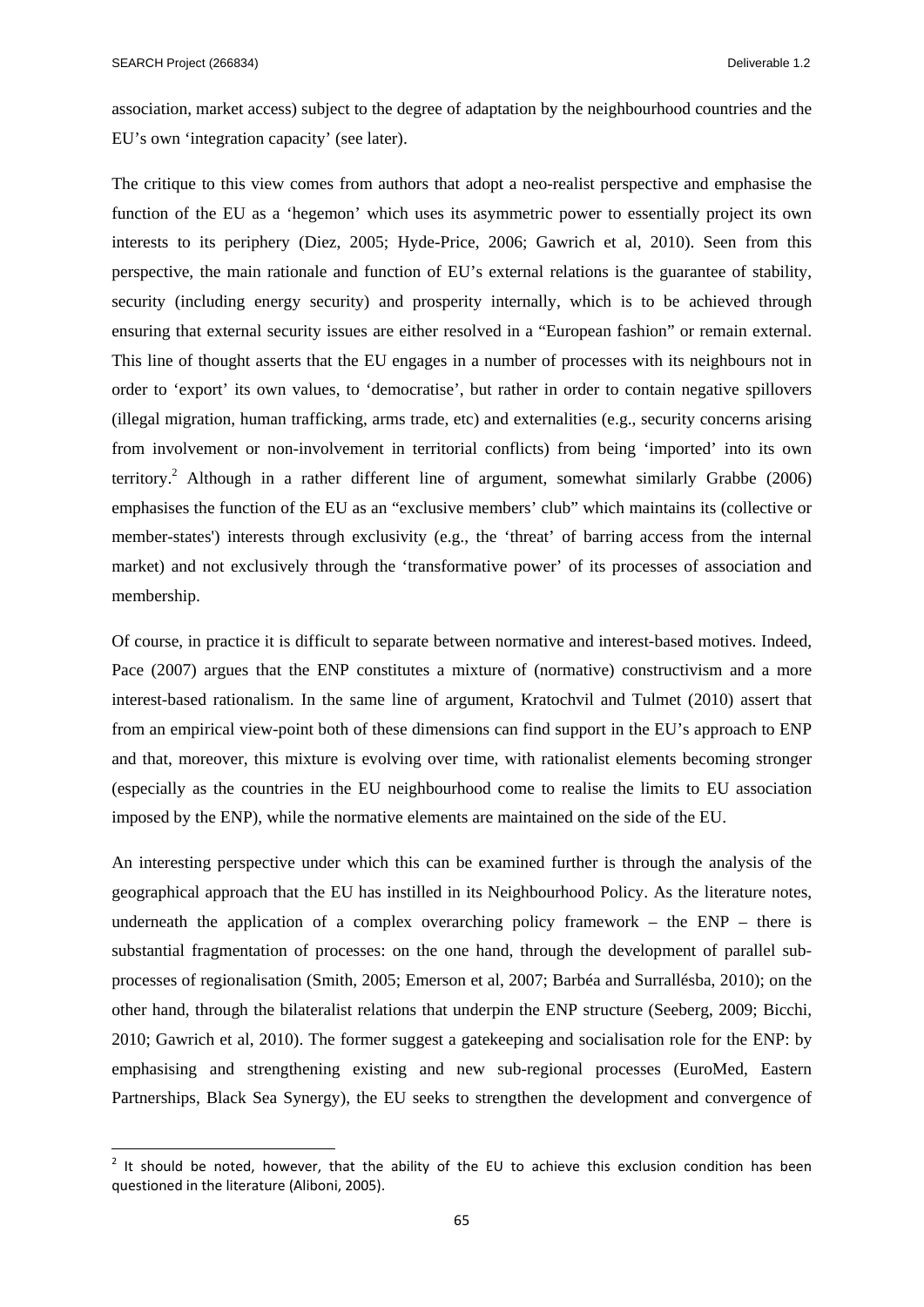common values and ideas (as well as regional cooperation and conflict prevention) in a much more 'transformative' than 'hegemonic' fashion. The latter (bilateralism) is instead meant to maintain the asymmetric power of the EU and to guarantees its (normative) hegemonic role (Haukkala, 2008a – see also Smith, 2005, Vahl, 2005 and Pace, 2007).

Irrespective of whether this multi-scalar structure is an intentional bridging of coercion/conditionality and socialisation/soft power, it is important to note that due to this the ENP constitutes essentially an aggregation of pre-existing and newly created external relations policies, not all of which have the same origins and scope. Indeed, for some areas policies have originally been designed to facilitate goals more closely linked to democratisation and conflict prevention, while for others policies were developed more with an emphasis on economic integration and (weak) association. For example, as Smith (2005) notes, the ENP was not originally designed for, or extended to, the countries participating to the so-called Barcelona Process, as for the latter security issues where less imminent and the emphasis was more on the economic dimension while the EU had sought to keep a reasonable distance from direct intervention on domestic institution building (Bicchi, 2010; Thepaut, 2011). Instead, the ENP was first launched as a policy for the EU's immediate eastern neighbourhood and as a framework that sought to incorporate processes that had developed independently, such as the Partnership and Co-operation Agreements signed in the 1990s with Russia, Ukraine and Moldova (Sasse, 2008; Niemann and de Wekker, 2010). Importantly, as the ENP framework expanded geographically to include essentially all countries in the eastern and southern neighbourhood, the regional and sub-regional processes remained and in some cases existing processes were re-launched or new initiatives were developed seeking to reconstitute pre-existing regions and processes. This is for example the case with the Black Sea Economic Cooperation Organisation and the recently launched Black Sea Synergy (Emerson et al, 2007; Emerson, 2008; Andreev, 2008; Manoli, 2010; Tassinari, 2011).

In this sense, through its ENP, the EU attempts to incorporate important elements of regionalism in its overarching policy for its neighbourhood (Smith, 2005; Pace, 2007), not least as a means for mobilising policy cooperation, preference convergence and economic integration and development. Emerson and Noutcheva (2005) discuss how the launching of the ENP and the eventual inclusion of the Euro-Mediterranean Partnership (EMP) countries in the policy provided a new impetus to the EU's relations with its southern neighbourhood and promised to be a catalyst for reform in the Mediterranean Countries after the partial failure of the Barcelona Process. This was particularly important as, despite the notable progress recorded by the Barcelona Process in terms of confidencebuilding and, to an extent, institutional convergence, the process had not been sufficient to act as a driving force for major economic, social and political changes –as the Arab Spring so blatantly revealed.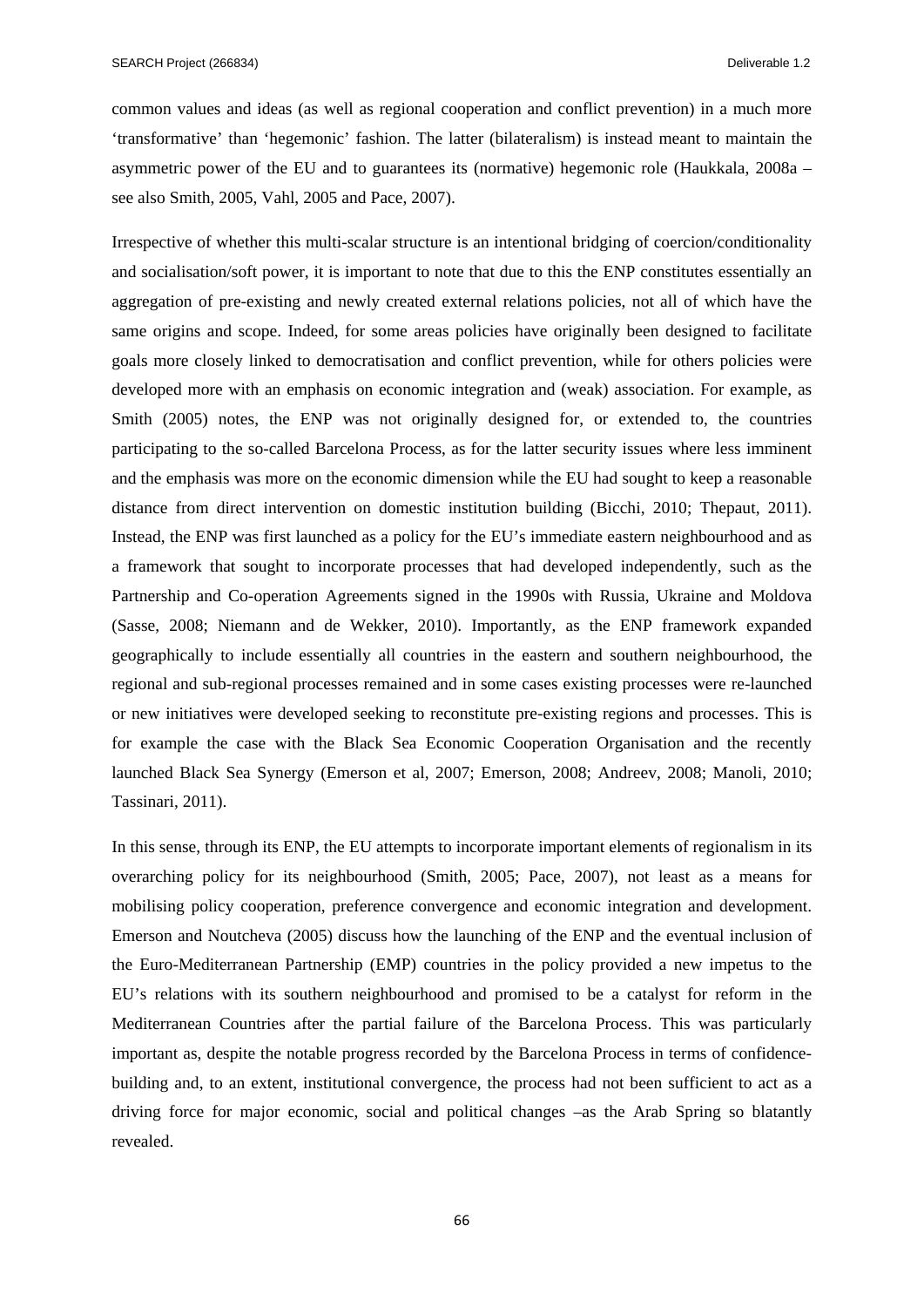SEARCH Project (266834) Deliverable 1.2

But it should be noted that with this support for regionalism comes unavoidable some horizontal fragmentation. For example, despite the effective incorporation of the EMP into the ENP, the instruments that apply to the EMP countries under the neighbourhood policy differ (although in many respects only marginally) from those applied to countries that form part of the Eastern Partnership (Aliboni and Amor, 2009). Moreover, the EU has signed a number of 'Advanced Status' agreements with some southern countries (Jordan, Morocco and prospectively Tunisia) within the ENP framework, while in the east the EU is progressing towards signing 'Association Agreements' and 'Deep and Comprehensive Free Trade Area' (DCFTA) agreements with countries such as Moldova and Ukraine. As we discuss later, this differentiation has implications for the coherence, credibility and overall effectiveness of the ENP as an overarching policy.

## **3. The strategic goal of ENP: security and (non-)enlargement**

As has already been mentioned, the EU considers its Neighbourhood Policy to be its main policy tool for establishing a ring of countries around its periphery that will be "stable" and "friendly to the EU". In this sense, the ENP is perceived as a predominantly external relations policy, one that seeks to stabilise politically and economically the EU's external periphery and instil to it values and institutions that are shared amongst the EU member states. Despite this, the historical development and current structure of the ENP points for many scholars and analysts to a different interpretation of the policy's goals and objectives.

Specifically, there is a wide recognition in the literature that the ENP is inexorably linked to the EU's enlargement process, as it relies (a) on a structure that has essentially been borne out from the accession process of the Eastern enlargement and (b) on a process – conditionality – whose objectives and instruments have been defined exactly for this process of enlargement, as decided in the Copenhagen Council of 1993 (the so-called Copenhagen Criteria). Gordon and Sasse (2008) highlight an interesting dimension to this point: like the CEE accession process, in its initial phases the ENP was under the responsibility of DG Enlargement and was only later transferred to DG External Relations. Although to an extent this reflects simply the historical evolution of the policy, it also crystallises how the ENP sprung out of the 2004 enlargement process and the conditionality applied to the New Member States during their accession to the EU. Moreover, it illustrates the fact that the ENP has in many respects been developed as a means for managing the accession aspirations of its neighbours and containing the pressures for enlargement (Haukkala, 2008b).

Emerson (2004a) was among the first authors to make this point, suggesting that the ENP has been constructed in a way that seeks to address the dilemma that the EU faced after the fifth enlargement in 2004. This was a dilemma between, on the one hand, extending the enlargement process to neighbouring countries at the risk of seriously jeopardising its own governability and, on the other, irrevocably stopping the enlargement process, thus breaking with one of the core EU values (to be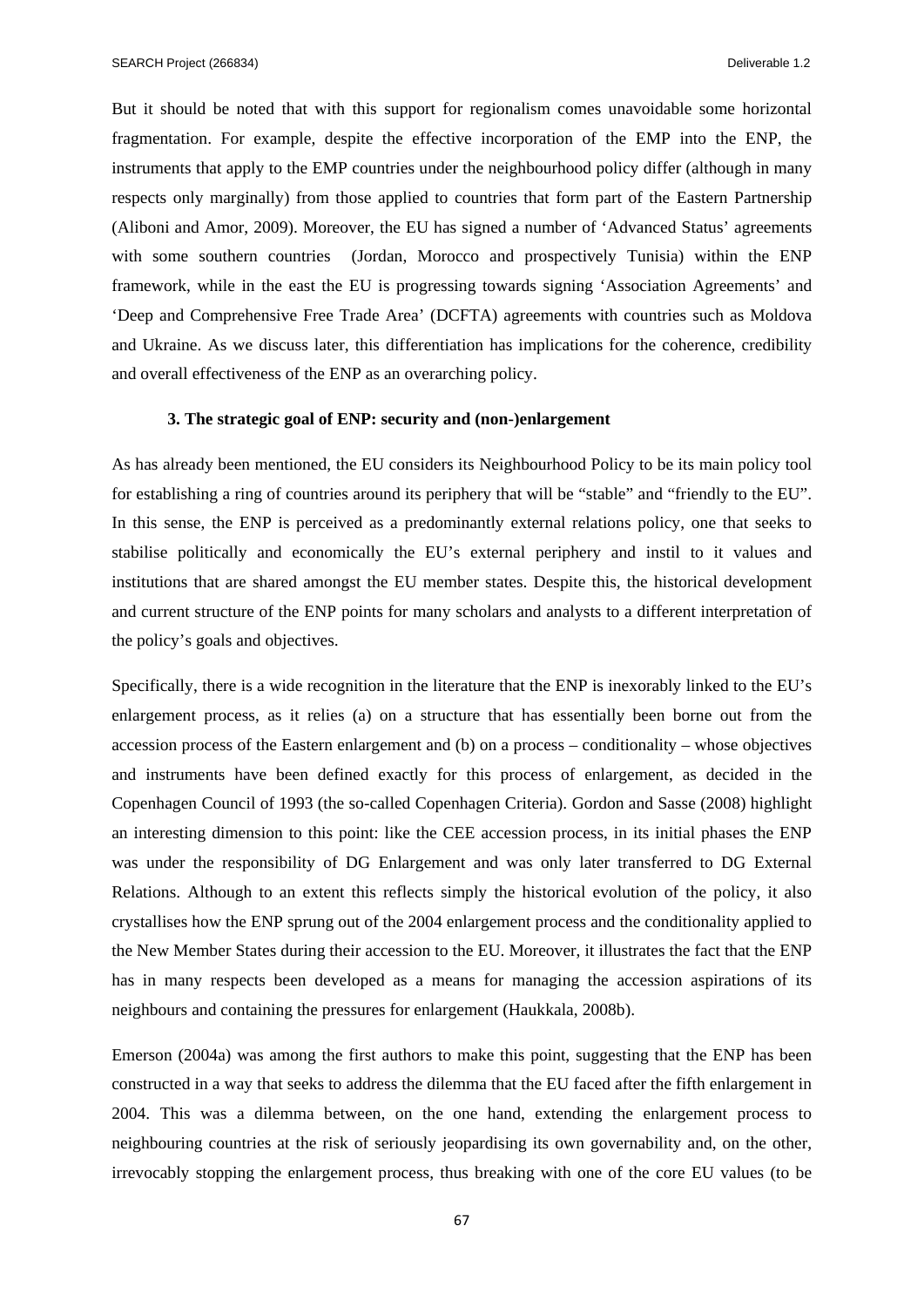open to all European democracies) and losing its leverage over its neighbourhood – with the risk, subsequently, of endangering the emergence of negative political and economic effects in the neighbouring countries. In relation to this, Gawrich et al (2010), introduce the concept of "Neighbourhood Europeanisation", as a distinctive category from Membership and Accession Europeanisation (internal and accession-related conditionality, respectively) and argue that this is an uneasy mixture of top-down interest projection and weak conditionality.

This point, about the question of managing accession aspirations, has been more broadly discussed in relation to the so-called 'enlargement fatigue' of the EU, in other words its increasing reluctance or inability to accommodate more members into its club. Although some key authors in the literature have occasionally questioned the extent to which enlargement fatigue is a real constraint to deeper integration (Schimmelfennig, 2008), the argument here is that the EU finds it difficult to continue its process of enlargement in the presence of deep internal imbalances as have been manifested both with the rejection of the 2004 Constitutional Treaty (and the subsequent problems with the Lisbon Treaty – Marchetti, 2007) and more recently with the Eurozone crisis. Anastasakis and Bechev (2003) and Grabbe (2006), among others, have made this point in relation to the Candidate and Potential Candidate countries of the Western Balkans (as well as Turkey). The issue of the EU's 'integration capacity' specifically with regard to the ENP countries has similarly been discussed in studies such as those by Emerson et al (2006), Dervim and Schulz (2009) and Szolucha (2010).

Another dimension to this issue of 'management/containment' has to do with the role of Russia in the region. Smith (2005) considers the fact that the original application of the ENP concerned a small group of countries in the Eastern neighbourhood (and was at the time unrelated to pre-existing processes in the Southern neighbourhood, such as the Barcelona Process), which had historically fallen under the sphere of influence of Russia. Thus, while the EU wanted to forge its links with, and its influence on, countries such as Ukraine, Belarus and Moldova, especially with regard to strengthening or stimulating their process of democratisation, it also wanted to do so in a way that maintained stability in the region at large and specifically in its relations with Russia (Zagorski, 2004; Dannreuther, 2006; Emerson et al, 2007; Youngs, 2008; Haukkala, 2008b). The effect of this was the implementation of a looser framework of association, under the ENP, which would maintain elements of leveraging and conditionality without having to fully commit to (or fully clarify) a process of institutional integration (accession) – and without aggravating Russia (Haukkala, 2008b; Popescu and Wilson, 2009).

Such geo-political considerations add to the ambivalence concerning the 'final destination' of the ENP which, as discussed earlier, reflects the EU's own ambiguity about its priorities with regard to its engagement with the countries in its eastern and southern neighbourhood – and specifically the tension between its role as 'democratising force' and an exclusive club of self-interested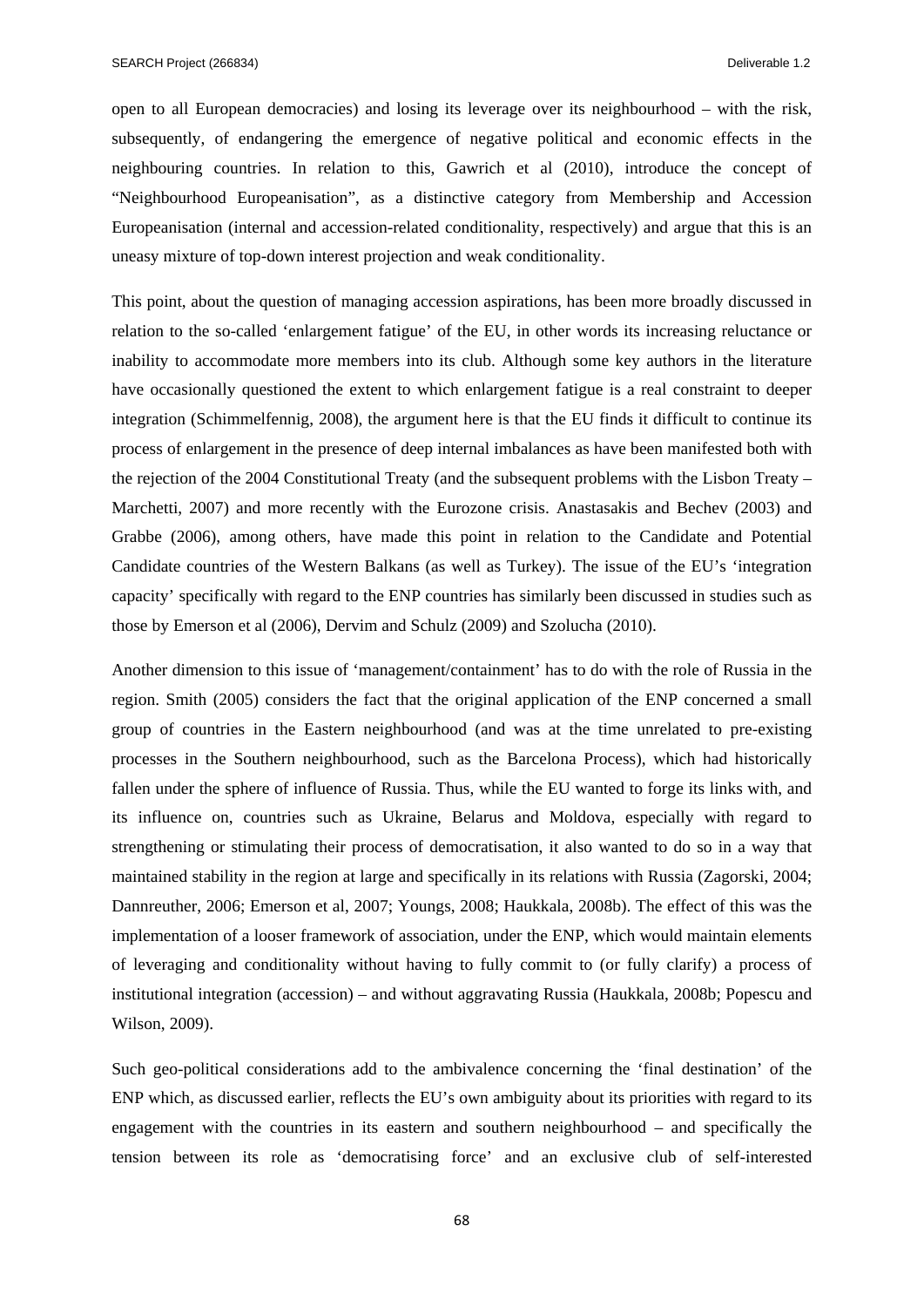constituencies. But as far as it concerns the question of whether the ENP can be best seen as an enlargement or an external relations policy, the literature, especially studies coming from the international relations tradition, finds the ENP's dual origin and dual objective less problematic. Cremona and Hillion (2006) assert that although "the methodology underpinning the ENP heavily draws on the techniques of the pre-accession strategy" (p.15), it is nevertheless a comprehensive security-oriented policy, as is reflected in the strong linkages between ENP and the European Security Strategy, which is "designed to meet the challenge of ensuring coherence between the three EU pillars". In a different, but consistent, line of argument, Browning and Joenniemi (2008) analyse the ENP as a 'fluid process' for the development of a flexible and dynamic geo-political strategy which aims at guaranteeing stability in its neighbourhood and security in its borders. As they argue, "questions of the Union's borders (…) cannot be separated from questions regarding the Union's security" (p.3). Under this view, the strong traces of pre-accession conditionality that can be found in the ENP framework do not constitute an obstacle to the policy but rather a constructive integration of different dynamics that support its coherence and adherence to the EU's overall objectives. Similar arguments are made in the collections of papers edited by Dannreuther (2004) and Whitman and Wolff (2010).

In a different vein, other authors question the ENP as an instrument that facilitates security issues. For example, Christou (2010) offers a much more critical evaluation of the security achievements of the ENP. He argues that the fragmentation of the process (e.g., the 'double security narrative' that emerges between the ENP and the Eastern Partnership) have so far failed to deliver the security and stability sought after by the EU. This is not only true in the case of the near eastern neighbourhood, where developments have historically been strongly linked with the regional role of Russia (Sasse, 2008; Haukkala, 2008b; Popescu and Wilson, 2009), but also in the cases of the South Caucasus republics and the southern neighbourhood in North Africa. In the first case, the ENP is seen as having played a positive but minor role, as the EU was unable to exert sufficient influence in the case of the Georgia crisis in 2008 (Fischer, 2009; Sadri and Burns, 2010; Delcour and Duhot, 2011). In the second case, in relation to the developments concerning the Arab Spring, the ENP is seen instead as having played, if anything, a negative role – especially as its pursuit of stability has often been seen as being in conflict with the wider and more value-based objective of fostering democratisation (Perthes, 2011; Emerson, 2011; Tocci, 2011; Ioannides, 2011; Thepaut, 2011). This reflects wider concerns expressed in the earlier literature about the ability of the ENP to deliver on its security objectives, for example due to the paradox of becoming increasingly involved in crisis management in its external periphery but without the tools that would allow it to exert so-called 'hard power' (Aliboni, 2005).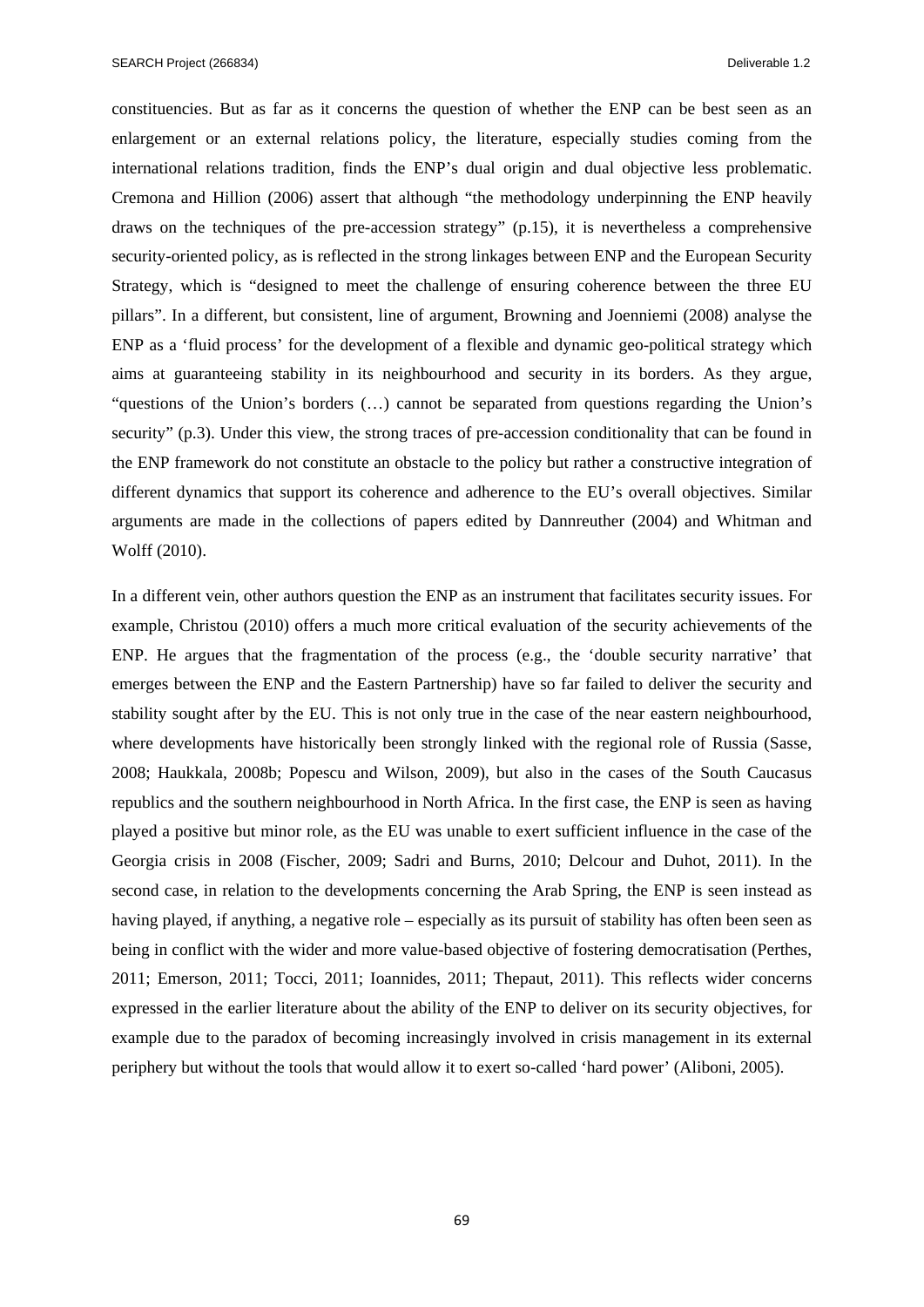SEARCH Project (266834) SEARCH Project (266834)

## **4. Incentives, effectiveness and domestic adaptation**

The preceding discussion has highlighted two important issues that concern the structure of the ENP and the motives behind it. These are, on the one hand, the extent to which it aims at extending the EU values and norms to its external periphery or rather at protecting its internal stability and security; and on the other, the extent to which it constitutes a policy for association (and, perhaps, eventual accession) or instead a pure external relations policy. These dilemmas play a crucial role in the overall effectiveness of the policy, in the structure of the incentives it extends to the associated countries and, ultimately, in the degree of domestic adaptation and change in the EU periphery. In the literature, three issues are discussed in particular: the tension between securing economic interests and credibly pushing for democratisation and political-institutional change; the weaknesses associated to so-called 'conditionality-lite' and the lack of a firm commitment to accession as a device that locks countries into a stable reform path; and the concern that through its institutional entrepreneurialism and increasing involvement in the region the EU becomes 'procedurally entrapped' into a process that is essentially one of pre-accession. In relation to these issues, various authors have discussed the ability of the ENP to act as a socialisation (rather than coercion) mechanism, the legitimacy of a policy that seeks to engineer political and economic change while maintaining the EU's exclusive character (offering 'all but institutions'), and the empirical problems associated to the so-called 'capabilitiesexpectations gap', i.e., the distance between how the ENP is perceived in the neighbourhood and what the EU can offer to its neighbourhood through the ENP.

As we discussed, the ENP has deep roots into the accession conditionality of the fifth enlargement as it has developed out of it both historically and institutionally. This path-dependency has significant implications for the ability of the ENP, as a policy, to deliver in its dual objective of managing accession aspirations while instigating political, economic and institutional change. The problem here is that conditionality under the ENP has lost its 'bite' and credibility, as it has been stripped of its "golden carrot of accession" (Kelley, 2006). Schimmelfennig (2005) asserts this by highlighting that the weak incentives entailed in the ENP raise the costs of domestic adaptation, thus hindering the effectiveness of the policy. Similar is the argument made by Schimmelfennig and Scholtz (2008). This has been taken further up by Sasse (2008), who argues that the ENP incorporates a form of 'conditionality-lite', where the lack of clarity (vagueness) with regard both to commitments (by the EU) and rewards (to the neighbourhood countries) weakens the pro-reform constituencies in the neighbourhood and affords more influence to euro-sceptic elites there. The lack of clear benchmarks, and especially the lack of a clear linkage between progress and rewards, is also highlighted by Gordon and Sasse (2008), in their comparative analysis of the performance of ENP conditionality in the eastern neighbourhood.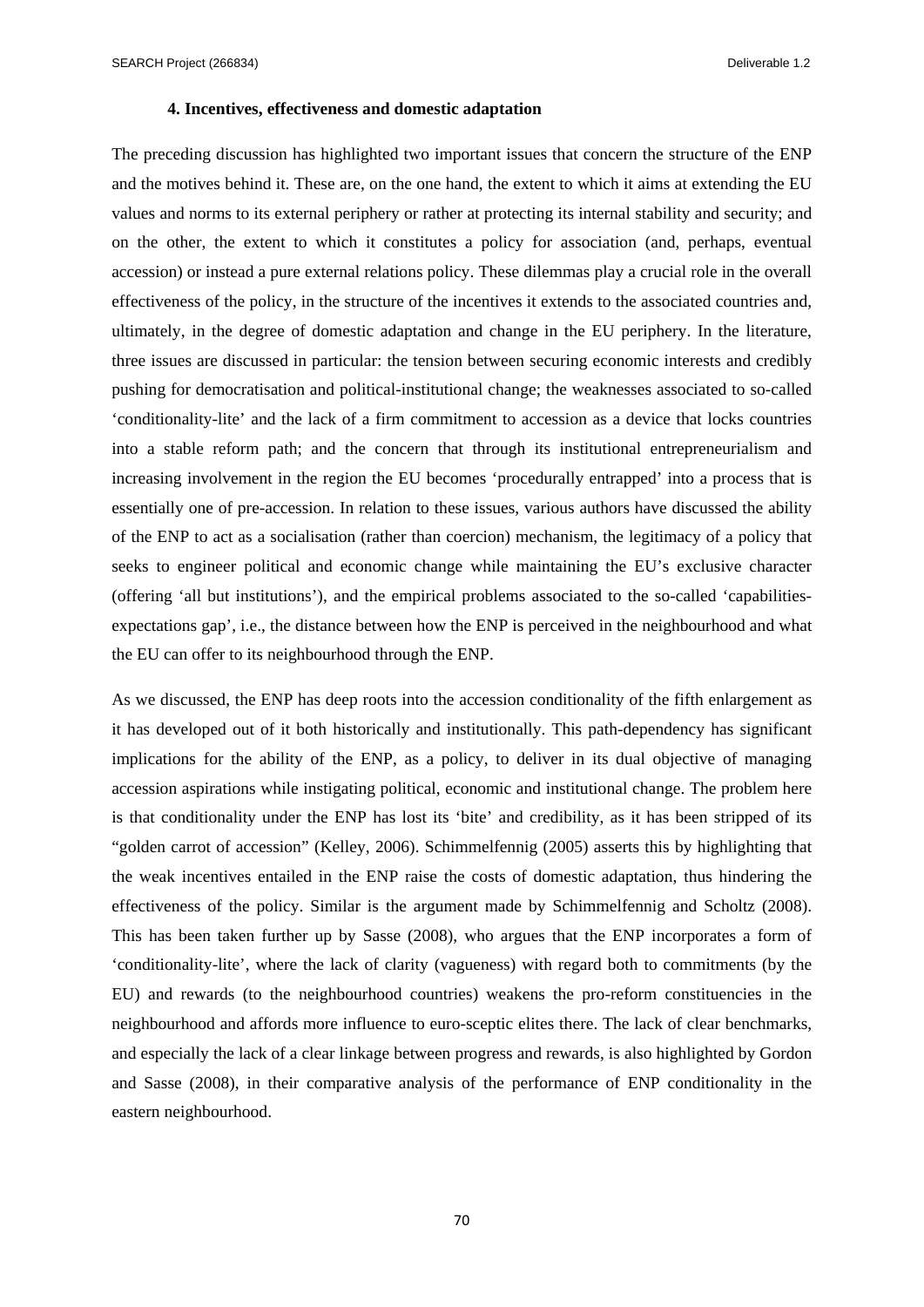Paradoxically, however, despite this weakening of conditionality, the ENP also reproduces the accession aspirations of at least some of the countries in its neighbourhood. This is best understood under the notion of 'procedural entrapment' proposed by Sasse (2008), a concept that builds on the earlier notion of 'rhetorical entrapment' (Schimmelfennig, 2003). The logic of this is as follows. The EU is motivated by the need to establish stability across its borders as a means to ensuring security internally. In doing so, it offers some form of association to its neighbouring countries. But because it is not in a position to offer full membership (due to the 'integration capacity' discussed earlier), and in order to maintain the relevance of its conditionality for instigating reforms, it has to revert to offering participation to the EU internal market as the main carrot of the policy (Ganzle,  $2009$ ).<sup>3</sup> This however implies that it has to enforce/incentivise institutional convergence on specific policy areas, which effectively necessitates the adoption of specific chapters of the acquis by the associated countries. This has three effects. First, the whole process of monitoring and evaluation becomes a technocratic matter (technocratic engagement – Sasse, 2008) that weakens the role of political actors in incentivising institutional change towards democratisation in line with the EU's normative ambitions. Second, as adoption of the acquis requires strong domestic actors (strong states – Grabbe, 2006), it creates a conflict between the pursuit of institutional and economic integration and the very goal of democratisation. Third, it creates an oxymoron, as 'good performers' who adopt the acquis remain excluded from the EU club: this weakens further the incentives for compliance and institutional adaptation or, inversely, 'entraps' the EU into a procedure which inevitably leads to stronger claims for accession. This is the essense of the so-called 'capability-expectations gap' (Tulmets, 2007; Sasse, 2008 – see also Dannreuther, 2006), i.e., the distance between what the associated countries expect from their relations with the EU and what the EU has to offer, which demotivates the NCs and delegitimises the ENP as an external relations policy at large (Haukkala, 2008a; Thepaut, 2011).

Given these problems, many authors have placed more emphasis on the 'socialisation' function of the ENP – and have subsequently argued for the strengthening of this dimension of the policy. For example, Emerson and Noutcheva (2005) consider socialisation, namely the process of persuading the associated countries to adopt policies and institutions that are consistent with the EU's own institutions and norms, to be a separate pillar in the EU strategy in the region that falls outside the reward/punishment logic of conditionality. Kelley (2006) defines socialisation as a process whereby "actors generate behaviour changes by creating reputational pressures through shaming, persuasion and other efforts to socialize state actors" (p.39) and argues that the EU has shown evidence of learning through its ENP and has shifted over time its strategy from hard conditionality to soft diplomatic socialisation. Barbe et al (2009) also discuss this, arguing that the EU policy towards its external periphery contains elements not only of top-down policy transfers but also of more horizontal

 $3$  In fact, the ENP was initially thought to allow, eventually the neighbourhood countries to participate in the four freedoms. Given, however, that this approach blurred the distinction between association and membership, the offer was reduced to participation in the internal market (Sasse 2008).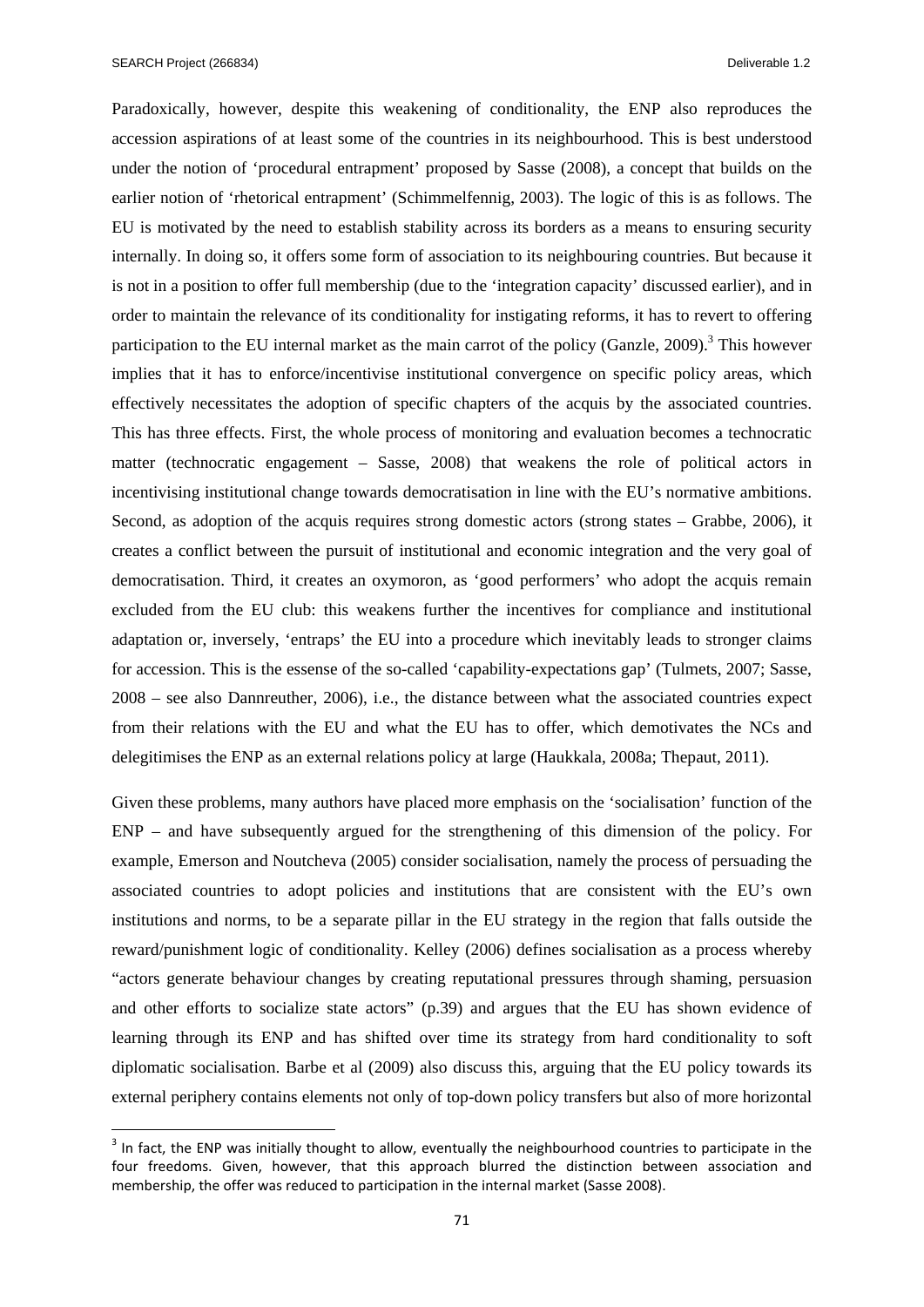policy convergence based on rules that are either adopted from third parties (e.g., the WTO) or developed bilaterally. Similar arguments can be found in Youngs (2008) and in Lavenex (2008), who proposes the shift to a model of non-hierarchical "network governance", where the top-down process of policy transfers is replaced by a multi-level and polycentric trans-governmental network of policy exchange, policy learning and diffusion of policy-relevant knowledge.

However, not all authors share this negative view about the ENP's conditionality and top-down governance approach. Ganzle (2009), for example, asserts that the ENP constitutes a "form of externalised EU-centred governance in order to partially integrate third countries of the immediate vicinity into 'policy-taking' rather than 'policy-making' processes of the EU" (p.1716). This is achieved through the shifting of a number of 'governance boundaries' that concern geopolitical, cultural, transactional (financial-economic), legal and institutional aspects. According to Ganzle (2009), by shifting these boundaries depending on country-specific circumstances and the bilateral context, the EU is able to manage the accession aspirations of its neighbours and to decouple the process of association from the issue of accession, as the "ENP partner countries … pursue further options beyond just falling short of fully-fledged membership" (p.1729).

Similar ideas have been expressed by authors who argue in favour, not of a sidestepping of conditionality (e.g., through an increasing emphasis on soft power, socialisation and polycentric governance), but of transforming and instrumentalising it. For example, Trauner (2009), talking about the case of the Western Balkans but in an argument that easily extents to the ENP, has argued that the "dismantling of membership conditionality" (p.5) will produce a stronger tool for instigating institutional adaptation and convergence through elements of both coercion (policy downloading, monitoring, carrots-and-sticks) and socialisation (policy learning, knowledge transfers, etc) – what he identifies as the "mechanisms of Europeanisation" (borrowing from Grabbe, 2001). He proposes a move to policy-related conditionality, where the EU leverage is decoupled from the overall question of accession and the influence that the EU exerts is focused on specific policy areas which may evolve and increase over time and depending on circumstances. Emerson and Noutcheva (2005) make independently a similar argument, emphasising the central potential role of "sectoral policy conditionality" as a driver of change in the ENP periphery, an argument that they link to the strengthening of incentives for compliance through positive elements of conditionality (such as increased financial assistance) and the process of competition amongst the countries that belong to the EU neighbourhood. This argument links strongly to the idea about the mixing of regionalism and bilateralism as an explicit EU strategy for the ENP region. In earlier work, Emerson (2004a and 2004b) emphasised the importance of focusing the ENP towards the creation of denser political, economic and societal links through a cobweb of overlapping regions (sometimes encompassing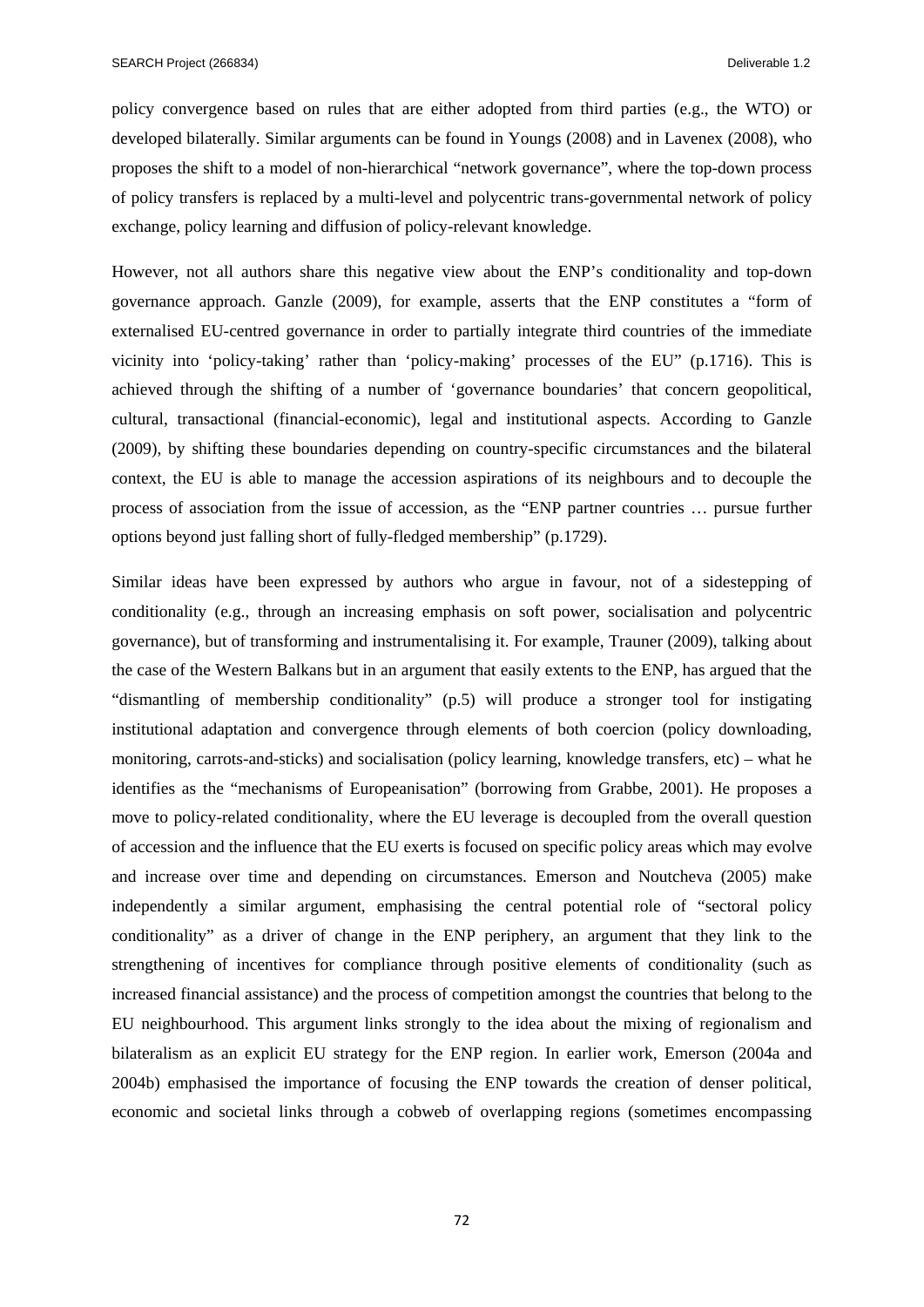SEARCH Project (266834) Deliverable 1.2

existing member states) and policy spaces.<sup>4</sup> Emerson et al (2007) put forward the idea of an "ENP plus", which will take into account more holistically the changing geo-political context (the rise of China in the global field, the rising economic and political strength of Russia, the declining prestige and legitimacy of the US as an international power) and will draw dividing lines not across geographical areas but along the conceptual axis of willing-reluctant partners. Their proposal argues for the strengthening of the ENP's facilitation of regionalist processes (e.g., the Black Sea Synergy) that will give a new character to the ENP, more towards a geo-political strategy of external relations and less so as a strategy for transformation, either through conditionality or through socialisation – both of which, the authors argue, seem to have reached, or exceeded, their limits. The emphasis on the regional and regionalist components of the ENP, as opposed to the bilateralist conditionality relations, is favoured also by Smith (2005) and by Haukkala (2008a), who proposes, as one of the options for resolving the capabilities-expectations gap and the legitimacy problems identified with conditionality as applied in the ENP, the adoption by the EU of a more modest (less hegemonic or top-down) strategy in the region, that will offer tangible cooperation in different areas while taking on board only those values and norms that are prerequisites for good governance.

Generally speaking, such proposals seek to address one of the two key weaknesses identified with the ENP, namely the loss of credibility, legitimacy and overall 'bite' in the absence of a firm commitment, or ability, to facilitate future enlargements. They seek to restore the incentives for political and institutional change, towards democratisation and economic reform, and the avenues through which these can take place in the EU neighbourhood. But besides this, under specific conditions the proposed compartmentalisation and 'decoupling' of conditionality, either geographically or sectorally (e.g., policy-related conditionality – Trauner, 2009; shifting boundaries of governance – Ganzle, 2009; overlapping policy spaces – Emerson, 2004a; or sub-regionalism – Emerson et al, 2007), may also prove suitable for addressing the other weakness identified in the functioning of the ENP, namely its goal conflict and inconsistency (Schimmelfennig, 2005). On this, the literature seems to stress the importance of mobilising domestic support for the policies that seek to instigate political, economic and institutional change and of being responsive to the diversity of the circumstances and context of the ENP countries (Gordon and Sasse, 2008). By shifting to a more contextual and less top-down approach to its neighbourhood the EU may be better equipped to instigate more targeted and more effective changes there (Gawrich et al, 2010; Biscop, 2010; Thepaut, 2011). Although coherence, consistency and credibility have long been identified as three key ingredients for the success of conditionality and the EU's transformative power (Grabbe, 2006), the flexible and context-sensitive application of strategies of coercion (conditionality) and socialisation (learning) appears to be essential for the ENP to maintain its effectiveness and legitimacy. As Lavenex and Schimmelfennig (2009) assert, the perceived appropriateness of the rules/values that the

<sup>&</sup>lt;sup>4</sup> It can be noted that this is also consistent with Lavenex's (2008) idea of network governance.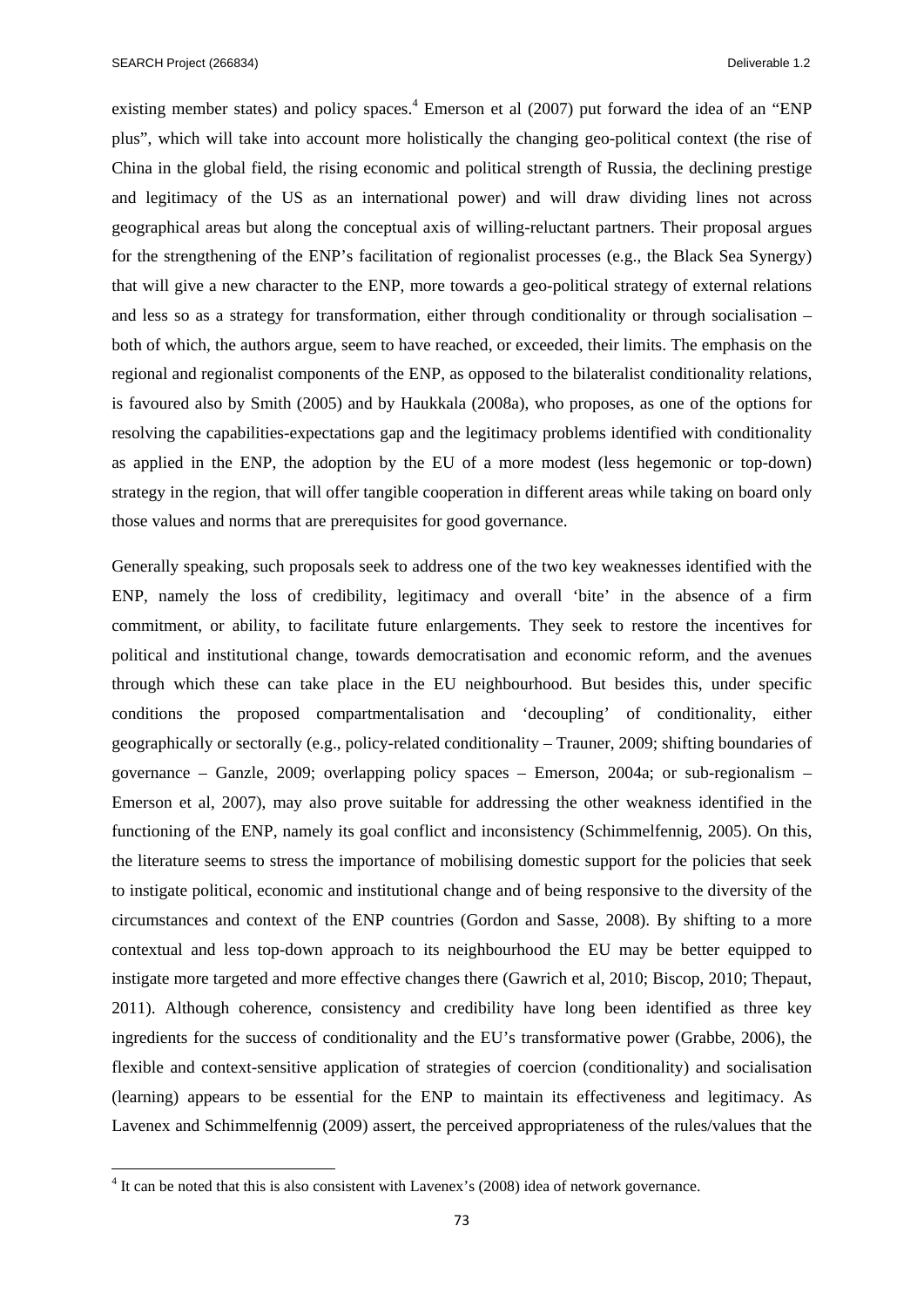EU seeks to project through its ENP, and the overall legitimacy of the process, are crucial for the selection, adoption and implementation of these rules by domestic actors in the EU external periphery.

## **5. Conclusions**

In this closing section we briefly summarise the main issues that have been covered in the review of the political and political-economic literature and develop some thoughts about the implications of the issues raised for the role and ability of the ENP to mobilise economic development and convergence in the EU external periphery through process of economic integration and institutional-political convergence.

As we saw, the EU approach to its neighbourhood, and the ENP in particular, entails a number of important dilemmas and tensions that bring to question the rationale, coherence and effectiveness of its policies. One first such dilemma concerns the rationale of the EU approach. It appears from this literature review that the ENP combines, sometimes uneasily, aspects of interest negotiation and of norm projection that do not always work in synergy. Thus, while the EU goal of democratising its external periphery by instilling to it European norms and institutions may in some respects not be in conflict with specific interests, such as containing negative spillovers in the areas of security and gaining access to markets and energy resources, in other respects this relationship is rather problematic. Institutional adaptation in the periphery requires strong states, some of which may not be democratic or may show resistance to some areas of reform while being positive to change in other areas.

This tension is reinforced by another dilemma, namely the contradiction between seeking to transfer policy rules in a largely top-down fashion and offering too little in exchange – at least in the sense of not being able to offer a clear route to full participation in the EU (membership). This weakens the credibility and legitimacy of the EU's policy towards the region and ultimately its ability to instigate wholesale and sustainable change in its external periphery. Given the absence of a strong anchor to reforms (the "golden carrot" of accession) the ENP countries are allowed to cherry-pick on specific policy sectors and suffer little penalties if they exhibit hesitation and policy reversals. A third dilemma comes to add to this. Clearly motivated by a concern to avoid a 'rhetorical entrapment' that will make the offer of membership politically inevitable, the EU is moving to a model of policyrelated conditionality which fragments the overall policy and allows differentiation in compliance across sectors within each ENP country. Moreover, unable (or unwilling) to offer the prospect of full membership, the EU has removed the participation in the 'four freedoms' from the list of rewards included in the ENP and has reduced this to an offer of participation in the internal market. Both of these developments tend to de-politicise conditionality. Paradoxically, however, as the monitoring of compliance is shifted to the technocratic level, the EU runs the danger of becoming entrapped in a procedural fashion, pushing countries in its neighbourhood to adopt an increasing number of rules that

74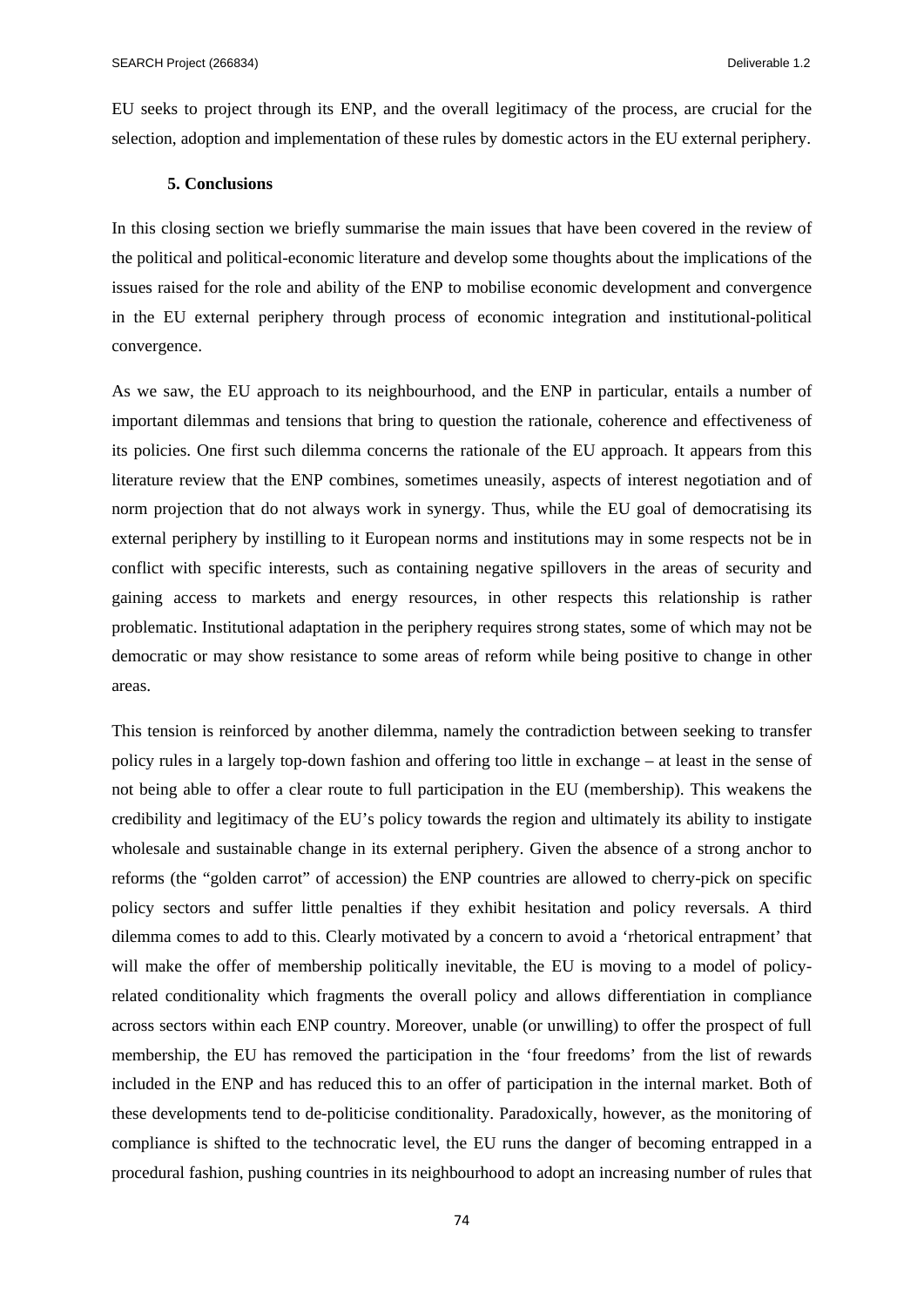apply inside the EU and thus inevitably signalling full participation in the EU institutions as the 'ultimate destination' of the policy.

The response of the EU to these dilemmas is multi-faceted. First, the EU now treats the ENP as an almost exclusively external relations policy – thus trying to dissociate 'neighbourhood conditionality' from 'accession conditionality'. Second, it seeks to introduce more flexibility in the policy, by allowing more horizontal policy and knowledge transfers within variable but overlapping policy and geographical spaces. This approach has at least three dimensions: the sectoral, the geographical and the functional. In sectoral terms, this is manifested in the separation of policy spheres and the application of the so-called policy-related conditionality which seeks to offer more incremental but also more immediate rewards (e.g., access to markets, financial assistance) for achievements registered in particular policy areas largely irrespective of developments in other policy areas. In geographical terms it is best exemplified by the EU's support of regionalist processes and subregional initiatives and its quest to accommodate these and integrate them organically within its overarching (and seemingly multilateralist) framework of the ENP. Finally, in functional terms, it is reflected in the way in which this regionalist approach is integrated with the underlying differentiated and bilateralist fashion in which the EU develops its relations with its neighbouring countries (for example, the spatial status of Russia and its non-participation in the ENP, the 'advanced status' offered to selected countries in the southern neighbourhood, and the country-specificity of the Action Plans through which the ENP operates). The combination of the two allows the EU to instil elements of positive competition and policy learning through information sharing and trans-governmental networks of policy exchange.

Although the elaboration of this complex policy framework has obvious advantages, it is nevertheless susceptible to maintaining the weaknesses already identified with the ENP. Lack of consistency and coherence of the policy is an important impediment to legitimising the role of the EU in the region and to mobilising advocacy coalitions and, ultimately, sustainable reforms in the ENP periphery. Too much flexibility and differentiation can lead to processes of 'de-learning' and compartmentalise, rather than unify, the EU's external relations in its neighbourhood – while the technocratisation of these relations may in fact maintain prospective claims for accession and full participation to the EU market and institutions.

What is the relevance of these issues to the question about the role of the ENP for the fostering of economic development, market integration and, above all, convergence in the neighbourhood countries? The answer we can give here can only be tentative and exploratory. It is clear from the above discussion that issues of economic development – and, moreover, of balanced and sustainable development not only at the national but also at the sub-national level – figure rather peripherally in the ENP agenda. The dominant goals, of instilling democratisation and forging stability-security, put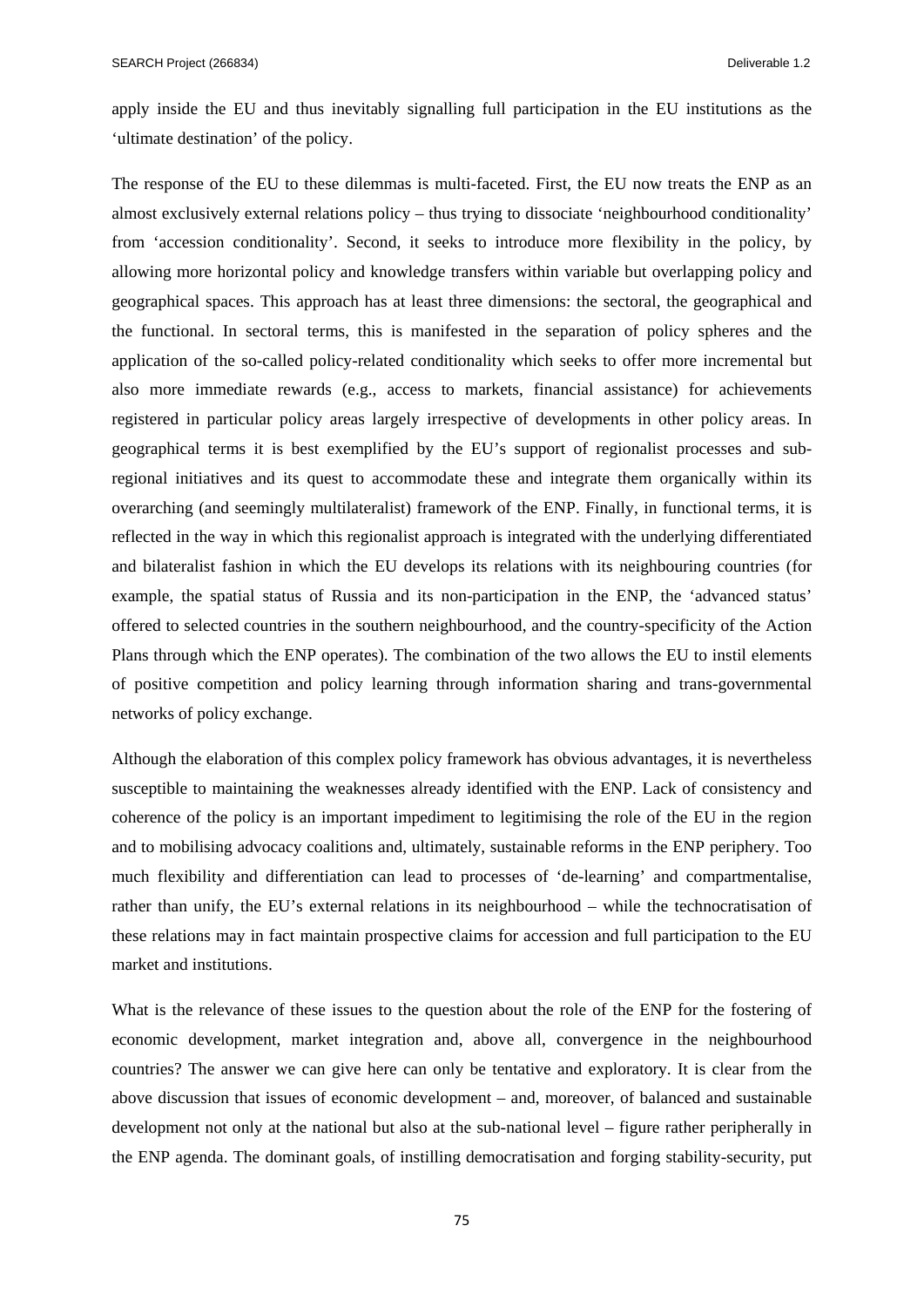the economic-developmental dimension on a secondary role and turn it into an instrument for the successful application of the policy, rather than a direct policy concern in itself. Thus, conditionalities related to the building of western-like market institutions, the opening-up (externally) and liberalisation (internally) of domestic markets, and the implementation of effective and equitable economic policies are largely deployed and examined under the prism of the effective adaptation of domestic institutions to the EU legal (institutions, acquis) and normative (democratisation) agendas.

Nevertheless, the economic-developmental issue remains central in at least two other respects. First, the rewards associated to ENP conditionality remain largely (and, it can be argued, become increasingly) economic, related as they are to market access and financial assistance. Second, irrespective of conditions, the opening up of relations with the ENP periphery allows and encourages the development of closer economic ties between the ENP countries and the EU member states, as is manifested in the fast growth of trade and FDI flows registered over the last two decades between the two country blocks. Thus, both in institutional and in market terms, the ENP region becomes more closely integrated, but also more exposed, to the market forces operating inside the EU. In the absence of any prospect of accession to the EU, at least in the foreseeable future, and thus of benefits associated with the redistributive and developmental policies of the EU (CAP, Cohesion Policy), this exposure can have both positive and negative developmental effects. As has been observed in the cases of earlier (and deeper) associations (e.g., in Central Eastern and Southeast Europe), the economic gravity of the EU can distort domestic production structures, trade specialisations and orientations and, importantly, lead to an over-concentration of economic activity and human and financial capital (Monastiriotis and Petrakos, 2010). Further, as was also reflected more recently with the global financial crisis (see Bartlett and Monastiriotis, 2010), with processes of industrial restructuring, capital deepening, technological upgrading and production diversification progressing only slowly (especially in the more backward countries), speedy liberalisation and market integration (e.g., in the form of strong and fast inflows of FDI and speedy financial liberalisation) can create deep imbalances (e.g., unsustainable credit expansion and over-indebtedness) that will threaten to destabilise the economies in times of crisis.

It is rather unfortunate in this context that the process of economic integration falls outside the debates about the role and effectiveness (or, appropriateness) of the ENP. As the 'economic' (market access) becomes a carrot for the 'political' (democratisation, security), attention to institutional adaptation in the economic domain is reduced to the implementation of rules about market access – while attaining a critical stance to the process (and speed) of integration becomes counter-productive and antimodernising (Euro-sceptic). Further, as compliance with the ENP rules is imperfect and enforcement (conditionality) remains weak, economic openness also remains incomplete and asymmetric, thus generating greater exposure risks and threatening more imbalances in the young economies of the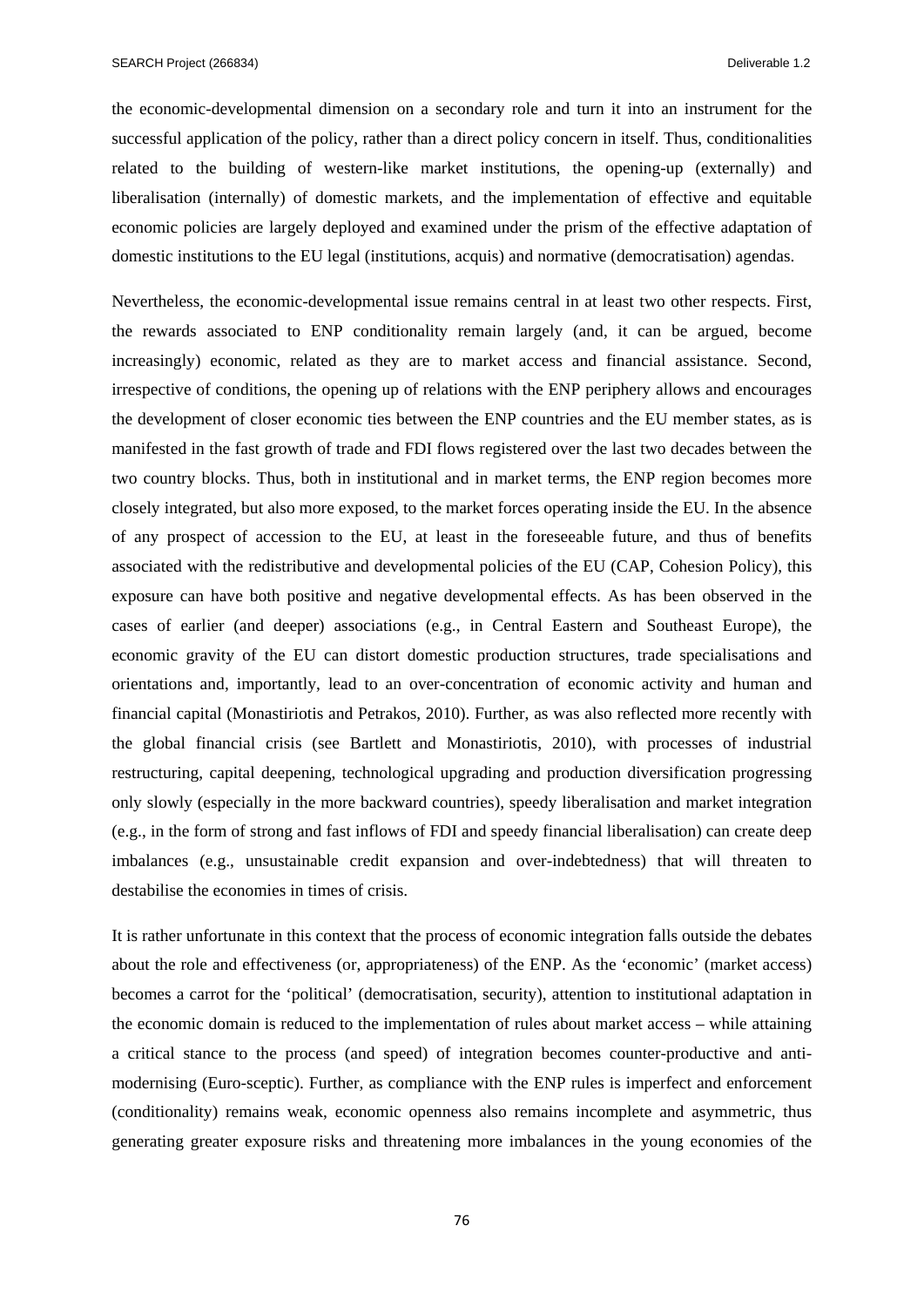neighbourhood countries. These are some of the key issues that are addressed in subsequent parts of this project.

## **6. References**

Aggestam L. (2008), Introduction: ethical power Europe?, International Affairs, 84: pp.1-11.

- Aliboni R. and Ammor F. (2009), Under the Shadow of 'Barcelona': From the EMP to the Union for the Mediterranean, EuroMesco Paper No77.
- Aliboni R. (2005) 'The Geopolitical Implications of the European Neighbourhood Policy', European Foreign Affairs Review, 10, 1, pp. 1-16.
- Anastasakis O. and Bechev D. (2003), EU Conditionality in South East Europe: Bringing Commitment to the Process, mimeo, South East European Studies Programme, University of Oxford.
- Andreev S. (2008), The future of European neighbourhood policy and the role of regional cooperation in the Black Sea area, Southeast European and Black Sea Studies, Vol.8, No2, pp.93-108.
- Barbé E., Costa O., Herranz Surrallés A. and Natorski M. (2009), Which rules shape EU external governance? Patterns of rule selection in foreign and security policies, Journal of European Public Policy, 16:6, 834-852
- Barbéa E. and Surrallésba A. (2010), Dynamics of Convergence and Differentiation in Euro-Mediterranean Relations: Towards Flexible Region-Building or Fragmentation?, Mediterranean Politics, Vol.15, No2, pp.129-147.
- Bartlett W. and Monastiriotis V. (eds) (2010), SEE After the Crisis: a new dawn or back to business as usual?, LSE Research Unit on Southeast Europe, LSE.
- Bechev D. (2011), Of power and powerlessness: The EU and its neighbours, Comparative European politics, Volume 9, No4/5, pp. 414-431.
- Bicchi F. (2010), The Impact of the ENP on E-North Africa Relations, ch.10 in Whitman R. and Wolff S. (eds), The European Neighbourhood Policy in Perspective: Context, Implementation and Impact. Basingstoke: Palgrave Macmillan.
- Biscop S. (2010), The ENP, Security and Democracy in the Context of the European Security Strategy, ch.4 Whitman R. and Wolff S. (eds), The European Neighbourhood Policy in Perspective: Context, Implementation and Impact. Basingstoke: Palgrave Macmillan.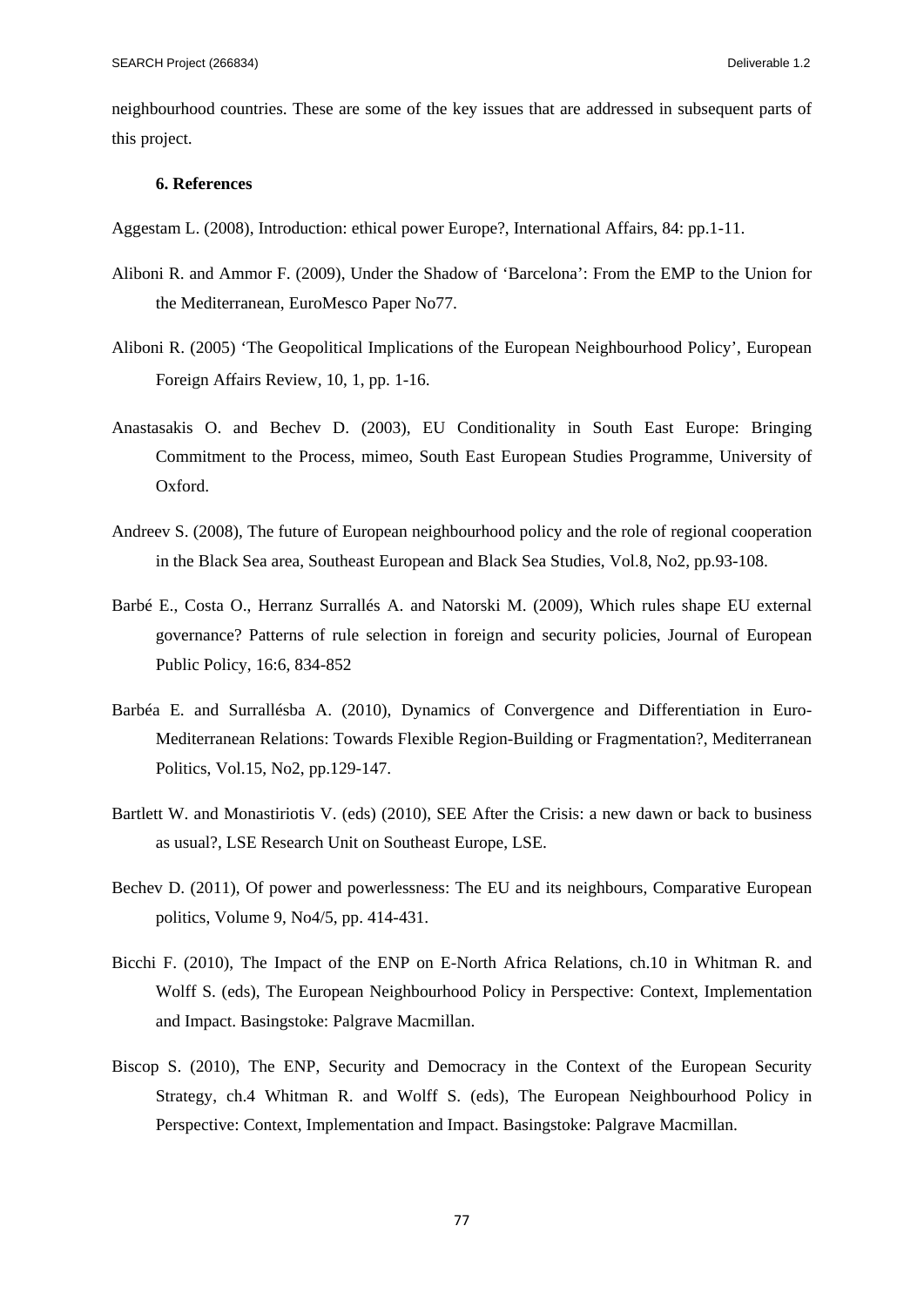- Browning C. and Joenniemi P. (2008), Geostrategies of the European neighbourhood policy. European Journal of International Relations, Vol.14 (No.3). pp.519-551.
- Christou G. (2010), European Union security logics to the east: the European Neighbourhood Policy and the Eastern Partnership, European Security, 19:3, 413-43.
- Cremona M. and Hillion C. (2006), L'Union Fait la Force? Potential and Limitations of the European Neighbourhood Policy as an Integrated EU Foreign and Security Policy, EUI LAW Working Paper No2006/36.
- Dannreuther R. (ed) (2004), European Union Foreign and Security Policy: Towards a Neighbourhood Strategy, Routledge, London.
- Dannreuther R. (2006), Developing the Alternative to Enlargement: The European Neighbourhood Policy, European Foreign Affairs Review 11: 183–201.
- Delcour, Laure and Duhot, Hubert, Bringing South Caucasus Closer to Europe? Achievements and Challenges in ENP Implementation (April 7, 2011). College of Europe Natolin Research Paper No. 2011/3.
- Devrim, D. & Schulz, E. (2009) Enlargement fatigue in the European Union: from enlargement to many unions, Real Instituto Elcano Working paper No.13/2009, Madrid.
- Diez T. (2005), Constructing the Self and Changing Others: Reconsidering 'Normative Power Europe', Millennium: Journal of International Studies 33, no.3: 613–36.
- Emerson M. and Noutcheva G. (2005), From Barcelona Process to Neighbourhood Policy, CEPS Working Document No220, Centre for European Policy Studies, Brussels.
- Emerson M. (2004a) 'ENP: Strategy or Placebo?' CEPS Working Paper No215, Centre for European Policy Studies, Brussels.
- Emerson M. (2004b) 'Europeanisation as a Gravity Model of Democratisation', CEPS Working Paper No214, Centre for European Policy Studies, Brussels.
- Emerson M. (2008), The EU's New Black Sea Policy: what kind of regionalism is this?, CEPS Working Document No297 (June).
- Emerson M. (2011), Review of the review-of the European Neighbourhood Policy, CEPS Commentary, 8 June 2011.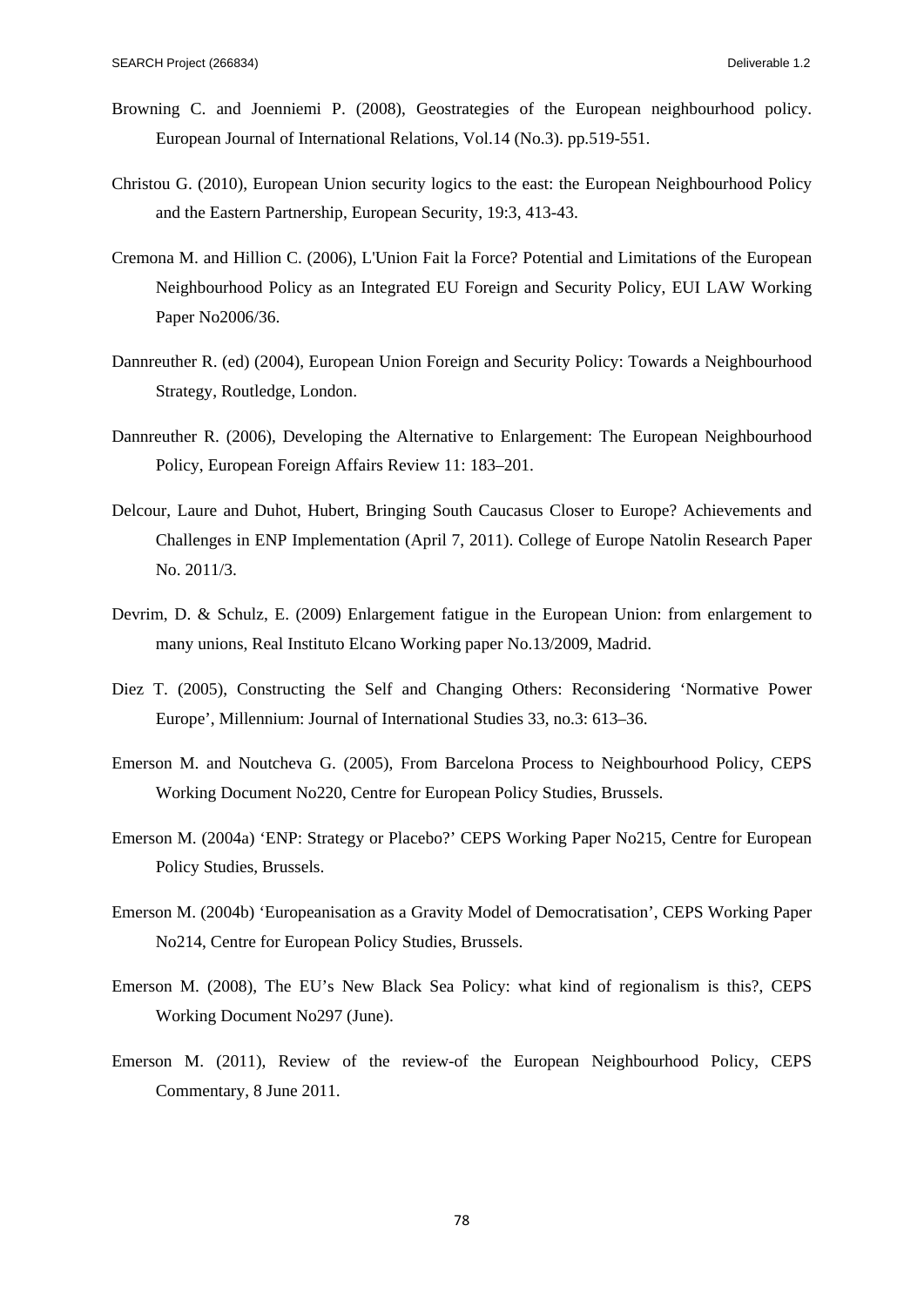- Emerson M., Aydin S., de Clerck-Sachsse J. and Noutcheva G. (2006), Just what is this 'absorption capacity' of the European Union?, CEPS Policy Brief No113.
- Emerson, M., Noutcheva, G. and Popescu, N. (2007), European Neighbourhood Policy Two Years On: Time Indeed for an "ENP Plus", CEPS Policy Brief No126, Centre for European Policy Studies, Brussels.
- Fischer S. (2009), The European Union and security in the Black Sea region after the Georgia crisis, Southeast European and Black Sea Studies, Volume 9, No3, pp. 333-349.
- Ganzle S. (2009), EU Governance and the European Neighbourhood Policy: A Framework for Analysis, Europe-Asia Studies, Volume: 61, Issue: 10, Pages: 1715-1734.
- Gawrich A., Melnykovska I. and Schweickert R. (2010), Neighbourhood Europeanization through ENP: The Case of Ukraine, Journal of Common Market Studies, Vol.48, No5, pp.1209-1235.
- Gordon C. and Sasse G. (2008), The European Neighbourhood Policy: Effective Instrument for Conflict Management and Democratic Change in the Union's Eastern Neighbourhood, MIRICO EU framework VI report, Work package 5 special report. EURAC, Bolzano, Italy.
- Grabbe H. (2001) How does Europeanization affect CEE governance? Conditionality, diffusion and diversity, Journal of European Public Policy, 8 (6), pp. 1013-1031.
- Grabbe H. (2006) The EU's Transformative Power: Europeanization through Conditionality in Central and Eastern Europe (Basingstoke: Palgrave Macmillan).
- Haukkala H. (2008a), The European Union as a Regional Normative Hegemon: The Case of European Neighbourhood Policy, Europe-Asia Studies, vol.60, No9, pp.1601-1622.
- Haukkala H. (2008b), The Russian Challenge to EU Normative Power: The Case of European Neighbourhood Policy, The International Spectator, 43:2, 35-4.
- Hyde-Price A. (2006), 'Normative' power Europe: a realist critique, Journal of European Public Policy, 13: 2, 217-234.
- Ioannides, Isabelle, Transitions in the Arab World: What Role for Europe? (October 1, 2011). Bureau of European Policy Advisers (BEPA) Monthly Brief, Issue 49, September 2011.
- Kelley J. (2006), New Wine in Old Wineskins: promoting political reforms through the New European Neighbourhood Policy, Journal of Common Market Studies, 44, 1, pp. 29-55.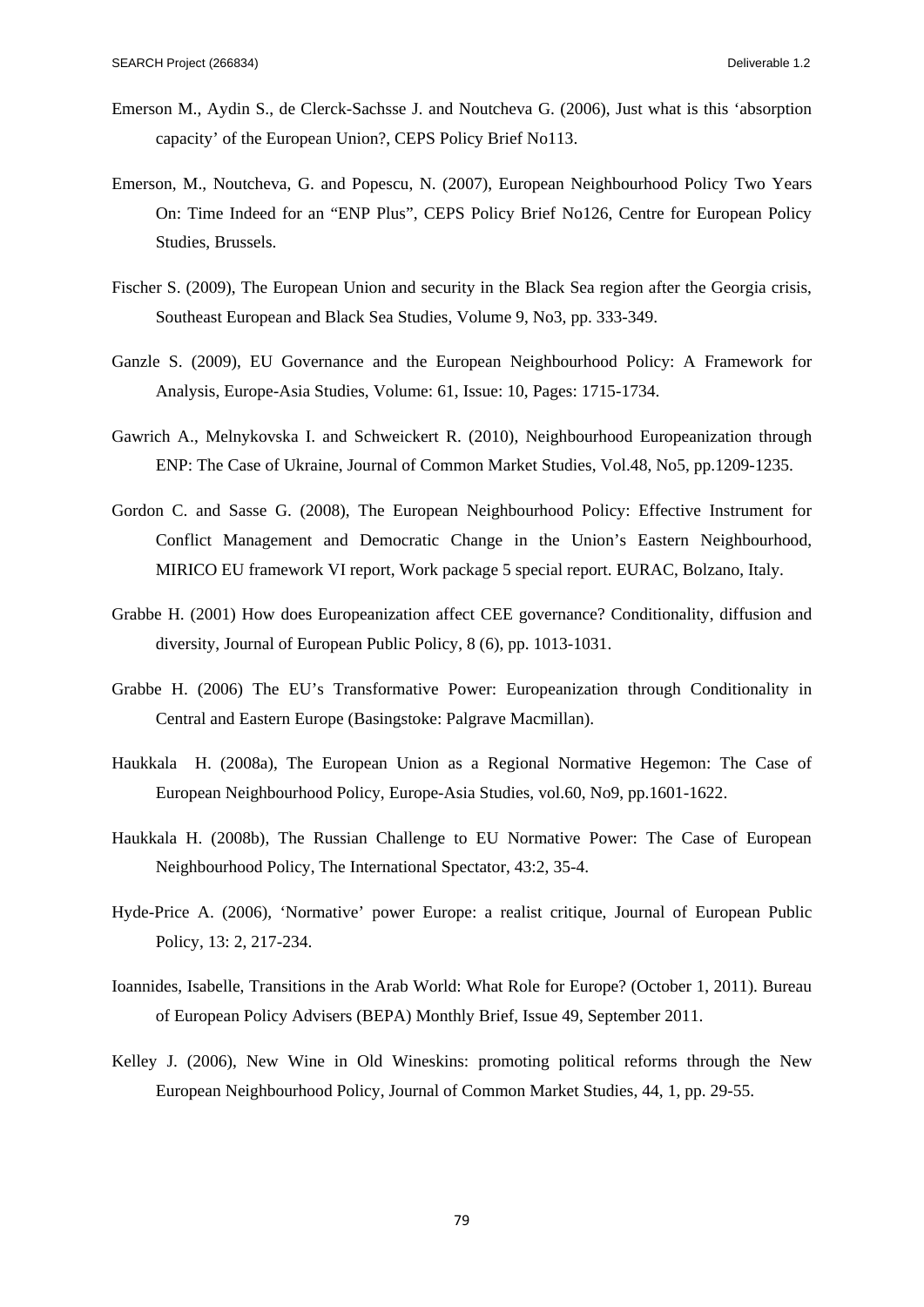- Kratochvil and Tulmet (2010), Constructivism and Rationalism as Analytical Lenses: The Case of the European Neighbourhood Policy, Politics in Central Europe –Journal of the Central European Political Science Association, Volume 6, No1, pp.22-40.
- Lavenex S. (2008), A governance perspective on the European neighbourhood policy: integration beyond conditionality?, Journal of European Public Policy, Volume 15, No6, pp.938-955.
- Lavenex S. and Schimmelfennig F. (2009), EU Rules Beyond EU Borders: Theorizing External Governance in European Politics, Journal of European Public Policy 16/6, 2009, 791-812.
- Manners I. (2002), Normative Power Europe: A Contradiction in Terms?, Journal of Common Market Studies 40, no.2: 235–58
- Manners I. (2006), The European Union as a Normative Power: A Response to Thomas Diez, Millennium - Journal of International Studies 2006 35: 167
- Manoli P. (2010), Reinvigorating Black Sea Cooperation: A Policy Discussion, Policy Report III, Commission on the Black Sea [http://www.blackseacom.eu/].
- Marchetti A. (2007), Consolidation in Times of Crisis: The European Neighbourhood Policy as Chance for Neighbours?, European Political Economy Review, No7, pp.9-23.
- Monastiriotis V. and Petrakos G. (2010), Twenty Years of Economic Transition in the Balkans: transition failures and development challenges, Southeastern Europe, vol.34 (2), pp.149-169.
- Niemann A. and de Wekker T. (2010), Normative power Europe? EU relations with Moldova, European Integration online Papers (EIoP), Vol.14, No14, http://eiop.or.at/eiop/texte/2010- 014a.htm.
- Pace M. (2007), Norm shifting from EMP to ENP: the EU as a norm entrepreneur in the south?, Cambridge Review of International Affairs, 20:4, 659-675.
- Perthes V. (2011), Europe and the Arab Spring, Survival, 53:6, 73-8.
- Popescu N. and Wilson A. (2009), The limits of enlargement-lite: European and an power in the troubled neighbourhood, Policy Report, European Council of Foreign Relations, London.
- Sadri H. and Burns N. (2010), THE GEORGIA CRISIS: ANEW COLD WAR ON THE HORIZON?, CAUCASIAN REVIEW OF INTERNATIONAL AFFAIRS VOL. 4 (2), pp.126-144.
- Sasse G. (2008), The European Neighbourhood Policy: Conditionality Revisited for the EU's Eastern Neighbours, Europe-Asia Studies, 60:2, 295-31.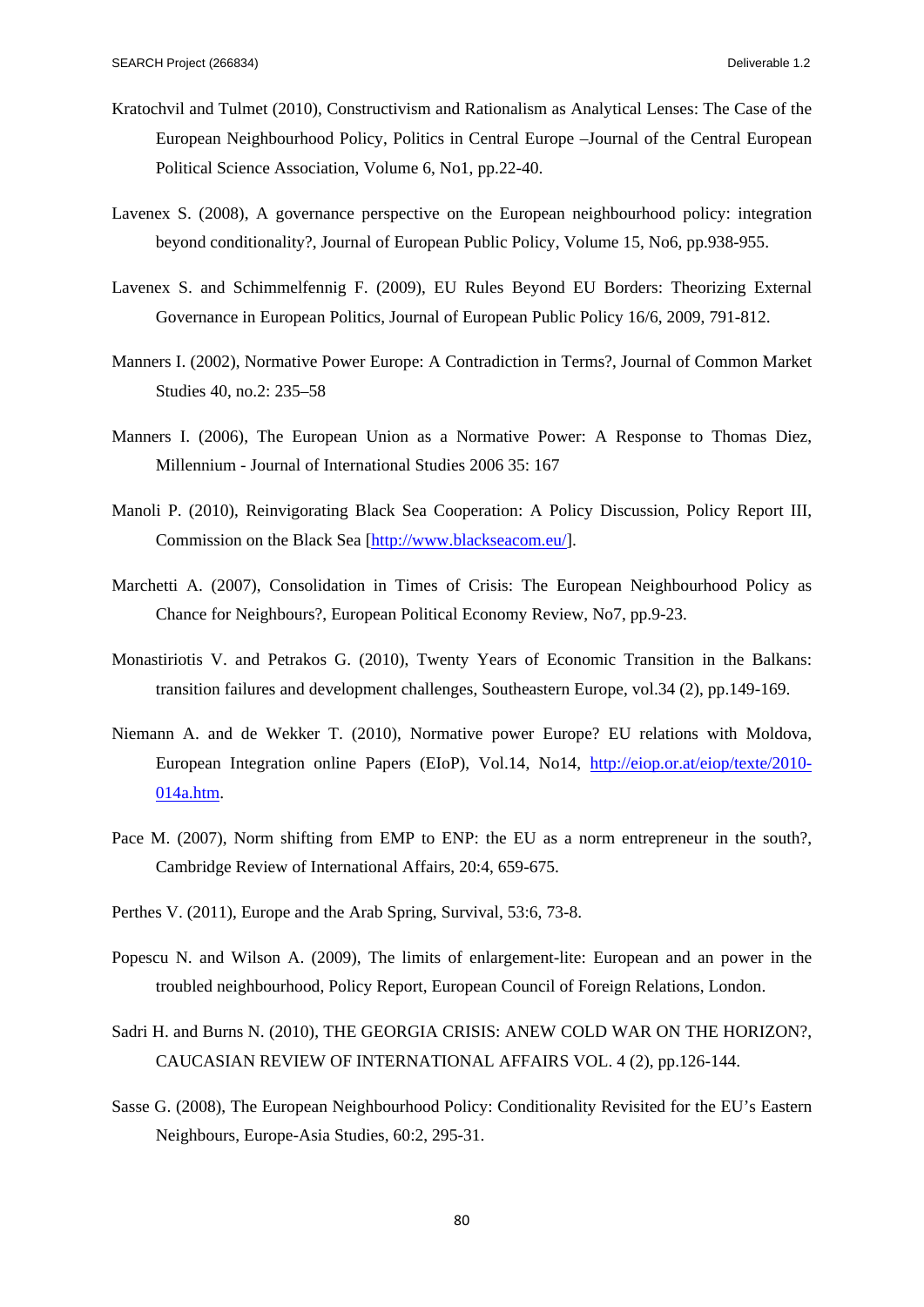- Schimmelfennig F. (2005), European Neighbourhood Policy: Political Conditionality and its Impact on Democracy in Non-Candidate Neighbouring Countries, paper presented at the EUSA Ninth Biennial International Conference, Austin, 31 March – 2 April.
- Schimmelfennig F. and Scholtz H. (2008), EU democracy promotion in the European neighbourhood: political conditionality, economic development and transnational exchange, European Union Politics, 9, pp.187-215.
- Schimmelfennig F. (2008), EU political accession conditionality after the 2004 enlargement: consistency and effectiveness, Journal of European Public Policy, Vol.15, No6, pp.918-937.
- Schimmelfennig F. (2003), Strategic Action in a Community Environment. The Decision to Enlarge the European Union to the East, Comparative Political Studies, Volume 36, No1/2, pp.156-183.
- Seeberg P. (2009), The EU as a realist actor in normative clothes: EU democracy promotion in Lebanon and the European Neighbourhood Policy, Democratization, 16:1, 81-99.
- Sjursen, H. (2006), 'The EU as a "normative" power: how can this be?', Journal of European Public Policy, 13:2, 235-251.
- Smith K. (2005), The Outsiders: The European Neighbourhood Policy, International Affairs, 81, 4, pp. 757-773.
- Szolucha A. (2010), The EU and 'Enlargement Fatigue': Why Has the European Union Not Been Able to Counter 'Enlargement Fatigue'?, Journal of Contemporary European Research, Vol.6, No1.
- Tassinari F. (2011), Region-building as trust-building: the EU's faltering involvement in the Black Sea region, Southeast European and Black Sea Studies, Vol.11, No3, pp.227-239.
- Thepaut C. (2011), Can the EU Pressure Dictators? Reforming ENP Conditionality after the 'Arab Spring', EU Diplomacy Paper No06/2011, College of Europe.
- Tocci N. (2011), State (un)Sustainability in the Southern Mediterranean and Scenarios to 2030: The EU's Response, MEDPRO Policy Paper No.1/August 2011.
- Trauner F. (2009), Deconstructing the EU's Routes of Influence in Justice and Home Affairs in the Western Balkans, Journal of European Integration 31 (1).
- Tulmets E. (2007), Can the Discourse on 'Soft Power' Help the EU to Bridge its Capability-Expectations Gap?, European Political Economy Review, No7, pp.195-226.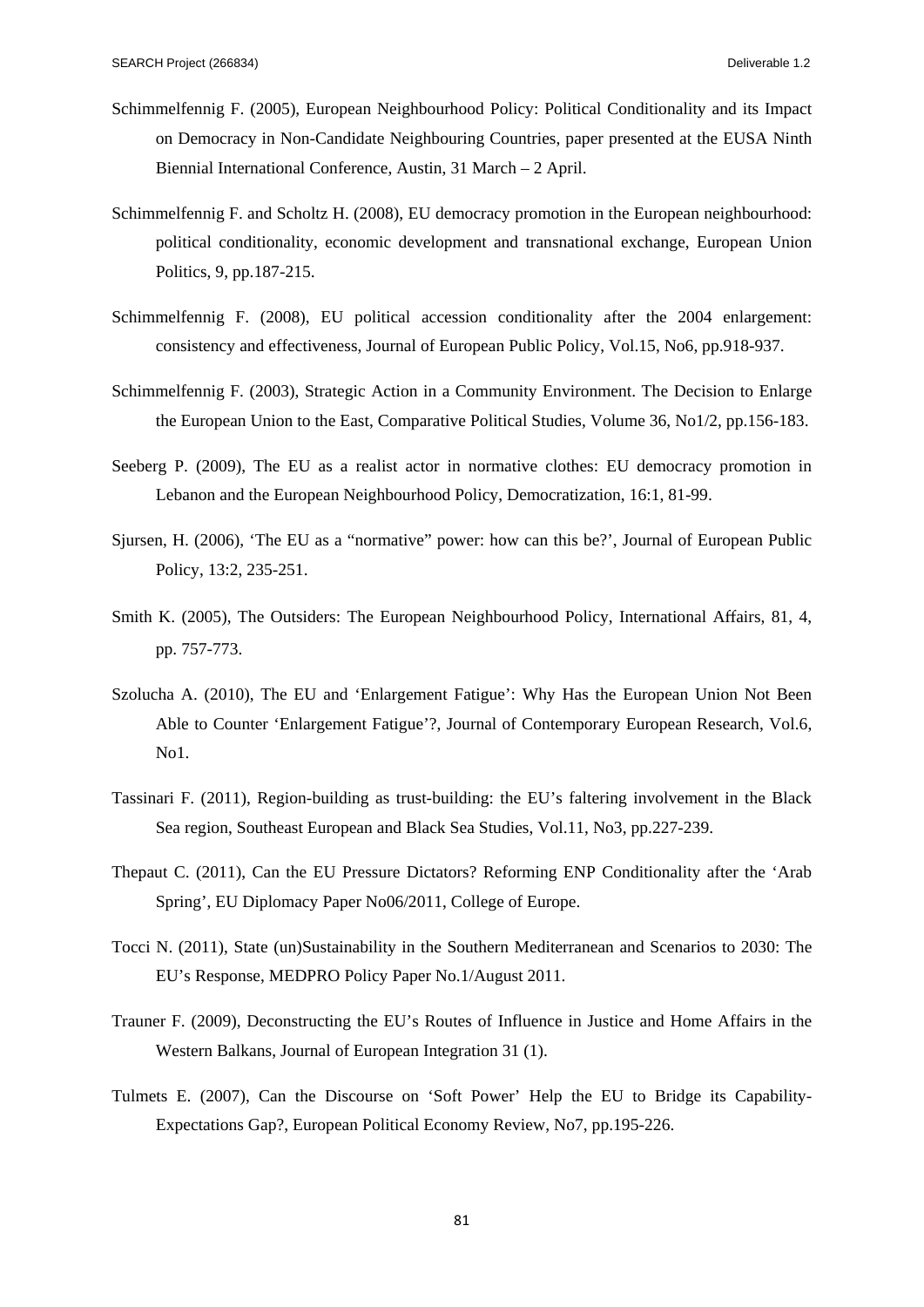- Vahl, M. (2005) 'Lessons from the North for the EU's ''Near Abroad''', in Browning, C.S. (ed.) (2005) Remaking Europe in the Margins: Northern Europe after the Enlargements (Aldershot, Ashgate).
- Vincentz V. (2007) 'The European Neighbourhood Policy: An Economic Perspective', in Varwick, J. and Lang, K.-O. (eds) European Neighbourhood Policy: Challenges for the EU-Policy Towards the New Neighbours (Opladen: Verlag Barbara Budrich), pp. 117–28.
- Whitman, R. (ed.) (2011), Normative Power Europe: empirical and theoretical perspectives, London: Palgrave Macmillan.
- Whitman, R. and Wolff, S., eds., 2010. The European Neighbourhood Policy in Perspective: Context, Implementation and Impact. Basingstoke: Palgrave Macmillan.
- Wood S. (2009), The European Union: A Normative or Normal Power?, European Foreign Affairs Review 14: 113–128.
- Youngs R. (ed) (2008), Is the European Union supporting Democracy in its Neighbourhood?, FRIDE – Foundation for International Relations and External Dialogue, Mardid.
- Zagorski A. (2004), Policies towards Russia, Moldova, Ukraine and Belarus, in Dannreuther R. (ed), European Union Foreign and Security Policy, Routledge.